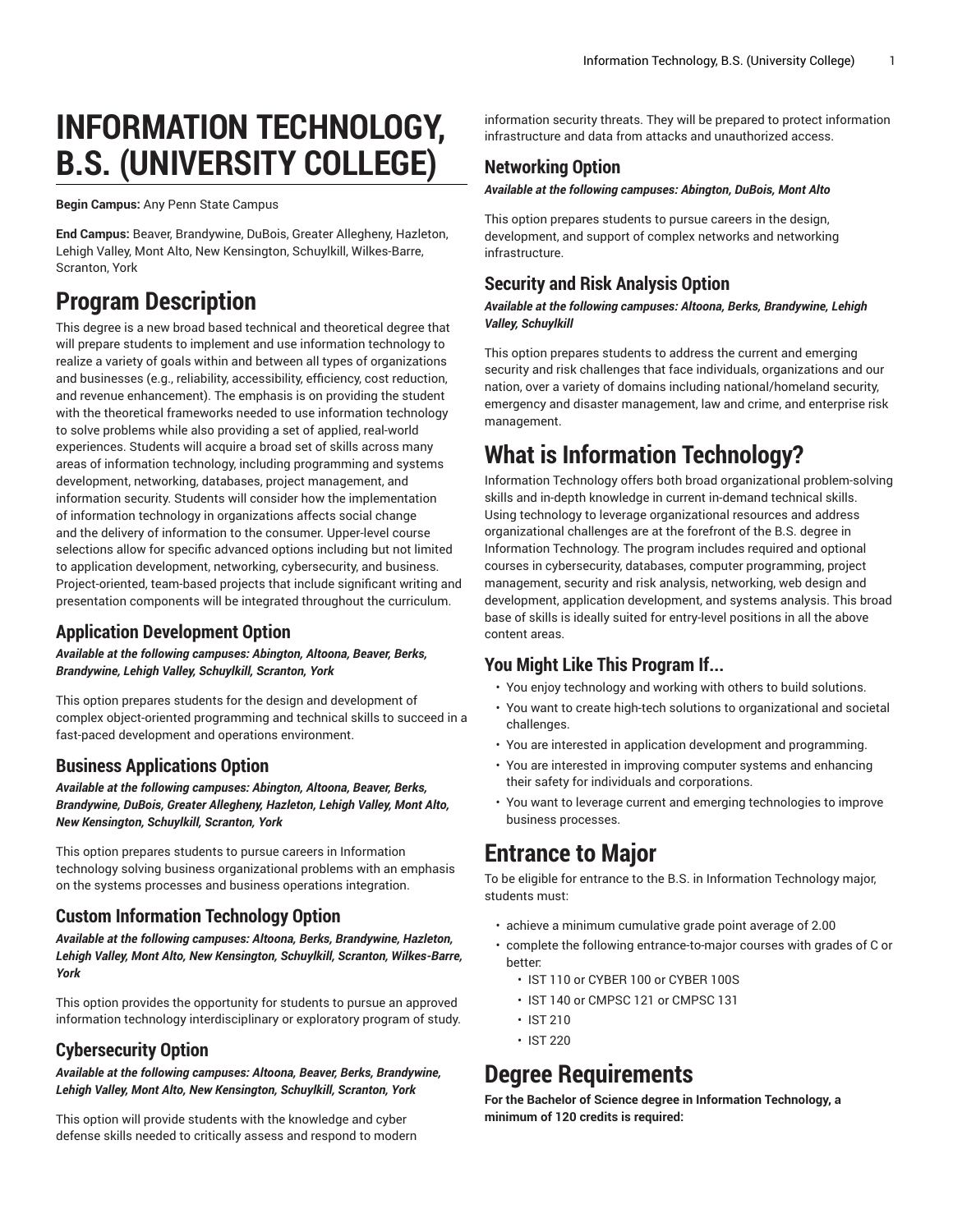| <b>Requirement</b>         | <b>Credits</b> |
|----------------------------|----------------|
| <b>General Education</b>   | 45             |
| <b>Electives</b>           | $7 - 9$        |
| Requirements for the Major | 69-70          |

**21 of the 45 credits for General Education are included in the Requirements for the Major. This includes: 9 credits of GWS courses; 6 credits of GQ courses; and 6 credits of GS courses.**

# **Requirements for the Major**

To graduate, a student enrolled in the major must earn a grade of C or better in each course designated by the major as a C-required course, as specified by [Senate](http://senate.psu.edu/policies-and-rules-for-undergraduate-students/82-00-and-83-00-degree-requirements/#82-44) Policy 82-44 ([http://senate.psu.edu/policies-and](http://senate.psu.edu/policies-and-rules-for-undergraduate-students/82-00-and-83-00-degree-requirements/#82-44)[rules-for-undergraduate-students/82-00-and-83-00-degree-requirements/](http://senate.psu.edu/policies-and-rules-for-undergraduate-students/82-00-and-83-00-degree-requirements/#82-44) [#82-44](http://senate.psu.edu/policies-and-rules-for-undergraduate-students/82-00-and-83-00-degree-requirements/#82-44)).

### **Common Requirements for the Major (All Options)**

| Code                         | Title                                                                  | Credits |
|------------------------------|------------------------------------------------------------------------|---------|
| <b>Prescribed Courses</b>    |                                                                        |         |
|                              | Prescribed Courses: Require a grade of C or better                     |         |
| ETI 461                      | Database Management and Administration                                 | 3       |
| <b>IST 210</b>               | Organization of Data                                                   | 3       |
| <b>IST 220</b>               | Networking and Telecommunications                                      | 3       |
| <b>IST 230</b>               | Language, Logic, and Discrete Mathematics                              | 3       |
| <b>IST 242</b>               | Intermediate & Object-Oriented Application<br>Development              | 3       |
| <b>IST 256</b>               | Programming for the Web                                                | 3       |
| <b>IST 260W</b>              | Introduction to Systems Analysis and Design                            | 3       |
| <b>IST 302</b>               | <b>IT Project Management</b>                                           | 3       |
| <b>IST 331</b>               | Foundations of Human-Centered Design                                   | 3       |
| <b>IST 440W</b>              | Information Sciences and Technology Integration<br>and Problem Solving | 3       |
| <b>IST 495</b>               | Internship                                                             | 1       |
| <b>SRA111</b>                | Introduction to Security and Risk Analysis                             | 3       |
| <b>SRA 221</b>               | Overview of Information Security                                       | 3       |
| <b>Additional Courses</b>    |                                                                        |         |
| Select one of the following: |                                                                        | 3       |
| <b>ECON 102</b>              | Introductory Microeconomic Analysis and Policy                         |         |
| <b>ECON 104</b>              | Introductory Macroeconomic Analysis and Policy                         |         |
| PLSC <sub>1</sub>            | American Politics: Principles, Processes and<br>Powers                 |         |
| PLSC <sub>14</sub>           | <b>International Relations</b>                                         |         |
| PSYCH 100                    | Introductory Psychology                                                |         |
| <b>SOC 5</b>                 | Social Problems                                                        |         |
|                              | Additional Courses: Require a grade of C or better                     |         |
| ENGL 15                      | <b>Rhetoric and Composition</b>                                        | 3       |
| or ENGL 30H                  | Honors Rhetoric and Composition                                        |         |
| <b>ENGL 202C</b>             | <b>Effective Writing: Technical Writing</b>                            | 3       |
|                              | or ENGL 202D Effective Writing: Business Writing                       |         |
| <b>MATH 110</b>              | <b>Techniques of Calculus I</b>                                        | 4       |
| or MATH 140                  | <b>Calculus With Analytic Geometry I</b>                               |         |
| Select one of the following: |                                                                        | 3       |
| <b>CAS 100A</b>              | <b>Effective Speech</b>                                                |         |
| <b>CAS 100B</b>              | <b>Effective Speech</b>                                                |         |
| <b>CAS 100C</b>              | <b>Effective Speech</b>                                                |         |

| Select one of the following: |                                    |                                                                    | 3              |
|------------------------------|------------------------------------|--------------------------------------------------------------------|----------------|
|                              | CMPSC 121                          | Introduction to Programming Techniques                             |                |
|                              | CMPSC 131                          | Programming and Computation I: Fundamentals                        |                |
|                              | <b>IST 140</b>                     | Introduction to Application Development                            |                |
|                              | Select one of the following:       |                                                                    | 3              |
|                              | CYBER 100                          | <b>Computer Systems Literacy</b>                                   |                |
|                              | CYBER 100S                         | <b>Computer Systems Literacy</b>                                   |                |
|                              | <b>IST 110</b>                     | Information, People and Technology                                 |                |
|                              | Select one of the following:       |                                                                    | $\overline{4}$ |
|                              | <b>DS 200</b>                      | Introduction to Data Sciences                                      |                |
|                              | <b>STAT 200</b>                    | <b>Elementary Statistics</b>                                       |                |
|                              | <b>SCM 200</b>                     | Introduction to Statistics for Business                            |                |
|                              | Select one of the following: 1     |                                                                    | $3 - 4$        |
|                              | ACCTG 211                          | Financial and Managerial Accounting for Decision<br>Making         |                |
|                              | <b>BA100</b>                       | <b>Introduction to Business</b>                                    |                |
|                              | <b>ECON 102</b>                    | Introductory Microeconomic Analysis and Policy <sup>2</sup>        |                |
|                              | <b>ECON 104</b>                    | Introductory Macroeconomic Analysis and Policy <sup>2</sup>        |                |
|                              | <b>MGMT 301</b>                    | <b>Basic Management Concepts</b>                                   |                |
|                              | <b>MKTG 301</b>                    | Principles of Marketing <sup>2</sup>                               |                |
|                              | Select one of the following: 1     |                                                                    | 3              |
|                              | CYBER 262                          | Cyber-Defense Studio                                               |                |
|                              | <b>IST 226</b>                     | <b>Networking Essentials</b>                                       |                |
|                              | <b>IST 451</b>                     | <b>Network Security</b>                                            |                |
|                              | <b>IST 454</b>                     | <b>Computer and Cyber Forensics</b>                                |                |
|                              | <b>Requirements for the Option</b> |                                                                    |                |
|                              | Select an option                   |                                                                    | 18-19          |
|                              |                                    |                                                                    |                |
|                              |                                    | These courses may not double count with other additional or option |                |

These courses may not double count with other additional or option requirements.

 $2$  Course does not require a grade of C or better.

# **Requirements for the Option**

College approved list.

**Application Development Option (18 credits)** *Available at the following campuses: Abington, Altoona, Beaver, Berks, Brandywine, Lehigh Valley, Schuylkill, Scranton, York*

| Code                      | Title                                                                 | <b>Credits</b> |
|---------------------------|-----------------------------------------------------------------------|----------------|
| <b>Additional Courses</b> |                                                                       |                |
|                           | Additional Courses: Require a grade of C or better                    |                |
| following:                | Select 12 credits, with at least 3 credits at the 400 level, from the | 12             |
| <b>IST 261</b>            | Application Development Design Studio I                               |                |
| <b>IST 311</b>            | Object-Oriented Design and Software Applications                      |                |
| <b>IST 361</b>            | Application Development Design Studio II                              |                |
| <b>IST 411</b>            | Distributed-Object Computing                                          |                |
| <b>IST 412</b>            | The Engineering of Complex Software Systems                           |                |
| <b>IST 413</b>            | <b>Usability Engineering</b>                                          |                |
|                           | <b>Supporting Courses and Related Areas</b>                           |                |
|                           | Supporting Courses and Related Areas: Require a grade of C or better  |                |
|                           | Select 6 credits at the 300 or 400 level in Advanced IT courses from  | 6              |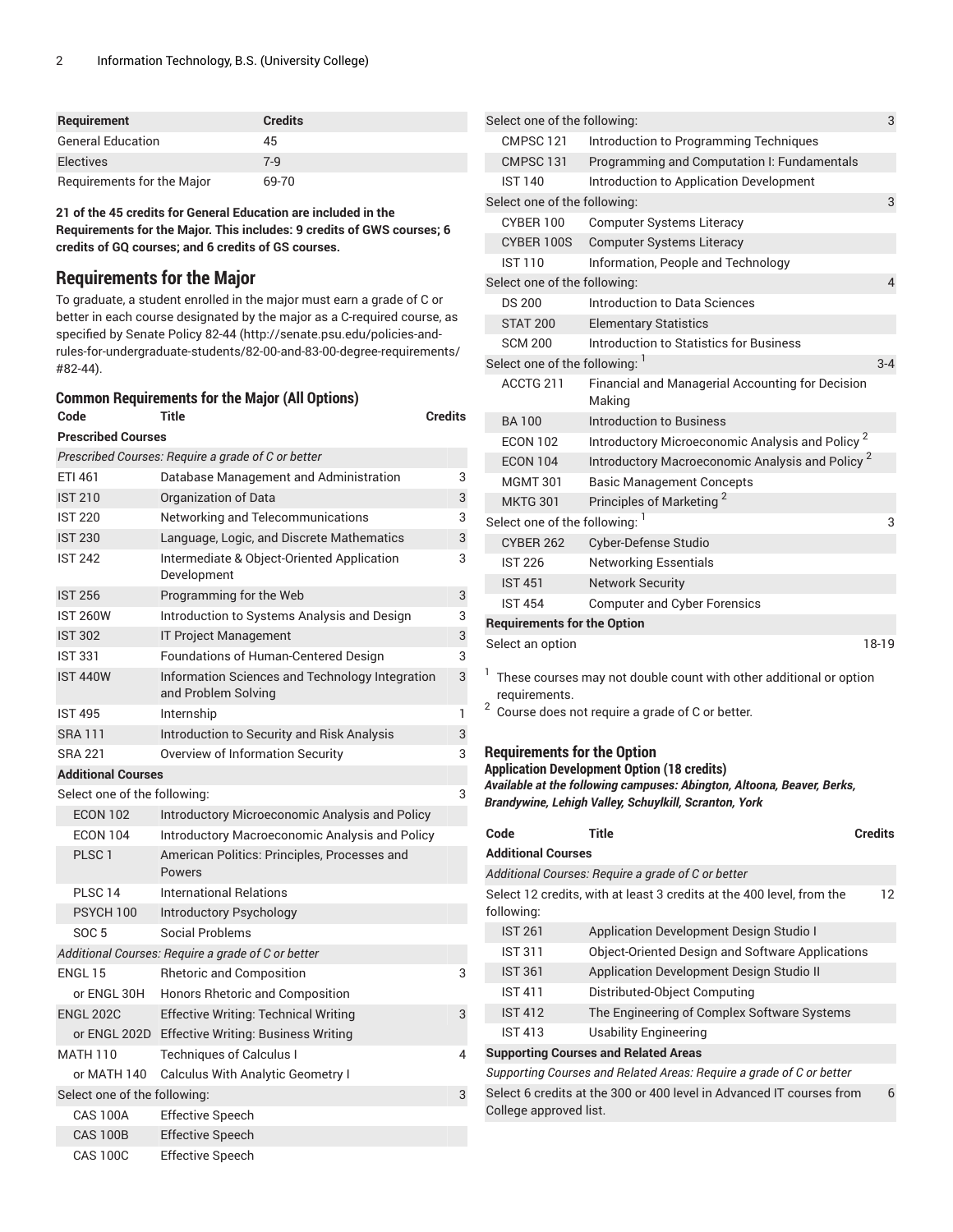#### **Business Applications Option (19 credits)**

*Available at the following campuses: Abington, Altoona, Beaver, Berks, Brandywine, DuBois, Greater Allegheny, Hazleton, Lehigh Valley, Mont Alto, New Kensington, Schuylkill, Scranton, York*

| Code                                                                                                                                                                  | <b>Title</b>                                                 | <b>Credits</b> |
|-----------------------------------------------------------------------------------------------------------------------------------------------------------------------|--------------------------------------------------------------|----------------|
| <b>Prescribed Courses</b>                                                                                                                                             |                                                              |                |
|                                                                                                                                                                       | Prescribed Courses: Require a grade of C or better           |                |
| ACCTG 211                                                                                                                                                             | Financial and Managerial Accounting for Decision<br>Making   | 4              |
| <b>Additional Courses</b>                                                                                                                                             |                                                              |                |
|                                                                                                                                                                       | Additional Courses: Require a grade of C or better           |                |
| Select one of the following: 1                                                                                                                                        |                                                              | 3              |
| <b>FIN 301</b>                                                                                                                                                        | <b>Corporation Finance</b>                                   |                |
| <b>MGMT 301</b>                                                                                                                                                       | <b>Basic Management Concepts</b>                             |                |
| <b>MKTG 301</b>                                                                                                                                                       | <b>Principles of Marketing</b>                               |                |
| <b>SCM 301</b>                                                                                                                                                        | Supply Chain Management                                      |                |
|                                                                                                                                                                       | <b>Supporting Courses and Related Areas</b>                  |                |
| Supporting Courses and Related Areas: Require a grade of C or better                                                                                                  |                                                              |                |
| Select 6 credits from ACCTG, BA, BLAW, EBF, ECON, ENTR, FIN, FINSV,<br>6<br>HPA, IB, LER, MIS, MGMT, MKTG, RM, SCM, or STAT, including 3<br>credits at the 400-level. |                                                              |                |
| Select 3 credits at the 300 or 400 level in Advanced IT Business<br>3<br>courses from College-approved list.                                                          |                                                              |                |
| Select 3 credits at the 300 or 400 level in Advanced IT courses from<br>3<br>College-approved list.                                                                   |                                                              |                |
|                                                                                                                                                                       | Option courses may not double count with other requirements. |                |
|                                                                                                                                                                       | <b>Custom Information Technology Option (18 credits)</b>     |                |

*Available at the following campuses: Altoona, Berks, Brandywine, Hazleton, Lehigh Valley, Mont Alto, New Kensington, Schuylkill, Scranton, Wilkes-Barre, York*

| Code | Title                                                                                                                                                      | Credits |
|------|------------------------------------------------------------------------------------------------------------------------------------------------------------|---------|
|      | <b>Supporting Courses and Related Areas</b>                                                                                                                |         |
|      | Supporting Courses and Related Areas: Require a grade of C or better                                                                                       |         |
|      | Select 12 credits, with at least 3 credits at the 400 level, in<br>consultation with an adviser that follow a coherent theme in<br>information technology. | 12      |
|      | Select 6 credits at the 300 or 400 level in Advanced IT courses from<br>College-approved list.                                                             | 6       |

#### **Cybersecurity Option (18 credits)**

*Available at the following campuses: Altoona, Beaver, Berks, Brandywine, Lehigh Valley, Mont Alto, New Kensington, Schuylkill, Scranton, York*

| Code                      | Title                                                                 | <b>Credits</b> |
|---------------------------|-----------------------------------------------------------------------|----------------|
| <b>Additional Courses</b> |                                                                       |                |
|                           | Additional Courses: Require a grade of C or better                    |                |
| following:                | Select 12 credits, with at least 3 credits at the 400 level, from the | 12             |
| <b>CYBER 262</b>          | Cyber-Defense Studio                                                  |                |
| <b>IST 451</b>            | <b>Network Security</b>                                               |                |
| <b>IST 454</b>            | <b>Computer and Cyber Forensics</b>                                   |                |
| <b>IST 456</b>            | <b>Information Security Management</b>                                |                |
| <b>SRA 472</b>            | Integration of Privacy and Security                                   |                |

|                                       | <b>Supporting Courses and Related Areas</b>                           |                |
|---------------------------------------|-----------------------------------------------------------------------|----------------|
|                                       | Supporting Courses and Related Areas: Require a grade of C or better  |                |
| College-approved list.                | Select 6 credits at the 300 or 400 level in Advanced IT courses from  | 6              |
| <b>Networking Option (18 credits)</b> | Available at the following campuses: Abington, DuBois, Mont Alto      |                |
| Code                                  | <b>Title</b>                                                          | <b>Credits</b> |
| <b>Additional Courses</b>             |                                                                       |                |
|                                       | Additional Courses: Require a grade of C or better                    |                |
|                                       | Select 12 credits, with at least 3 credits at the 400 level, from the | 12             |
| following:                            |                                                                       |                |
| <b>CYBER 262</b>                      | Cyber-Defense Studio                                                  |                |
| <b>IST 225</b>                        | <b>PC Hardware Basics</b>                                             |                |
| <b>IST 226</b>                        | <b>Networking Essentials</b>                                          |                |
| <b>IST 227</b>                        | Network Administration                                                |                |
| <b>IST 228</b>                        | <b>Advanced Network Administration</b>                                |                |
| <b>IST 451</b>                        | <b>Network Security</b>                                               |                |
| <b>IST 454</b>                        | <b>Computer and Cyber Forensics</b>                                   |                |
|                                       | <b>Supporting Courses and Related Areas</b>                           |                |
|                                       | Supporting Courses and Related Areas: Require a grade of C or better  |                |
|                                       | Select 6 credits at the 300 or 400 level in Advanced IT courses from  | 6              |

College-approved list.

#### **Security and Risk Analysis Option (18 credits)**

Any 300 or 400 Level CYBER Course

*Available at the following campuses: Altoona, Berks, Brandywine, Lehigh Valley, Schuylkill*

| Code                      | <b>Title</b>                                                              | <b>Credits</b> |
|---------------------------|---------------------------------------------------------------------------|----------------|
| <b>Additional Courses</b> |                                                                           |                |
|                           | Additional Courses: Require a grade of C or better                        |                |
| following:                | Select 12 credits, with at least 3 credits at the 400 level, from the     | 12             |
| <b>IST 432</b>            | Legal and Regulatory Environment of Information<br>Science and Technology |                |
| <b>IST 452</b>            | Legal and Regulatory Environment of Privacy and<br>Security               |                |
| <b>IST 456</b>            | <b>Information Security Management</b>                                    |                |
| SRA 211                   | Threat of Terrorism and Crime                                             |                |
| <b>SRA 231</b>            | Decision Theory and Analysis                                              |                |
| <b>SRA 311</b>            | Risk Analysis in a Security Context                                       |                |
| <b>SRA 365</b>            | <b>Statistics for Security and Risk Analysis</b>                          |                |
|                           | Sunnorting Courses and Related Areas                                      |                |

#### **Supporting Courses and Related Areas**

*Supporting Courses and Related Areas: Require a grade of C or better* Select 6 credits at the 300 or 400 level in Advanced IT courses from College-approved list. 6

# **General Education**

Connecting career and curiosity, the General Education curriculum provides the opportunity for students to acquire transferable skills necessary to be successful in the future and to thrive while living in interconnected contexts. General Education aids students in developing intellectual curiosity, a strengthened ability to think, and a deeper sense of aesthetic appreciation. These are requirements for all baccalaureate students and are often partially incorporated into the requirements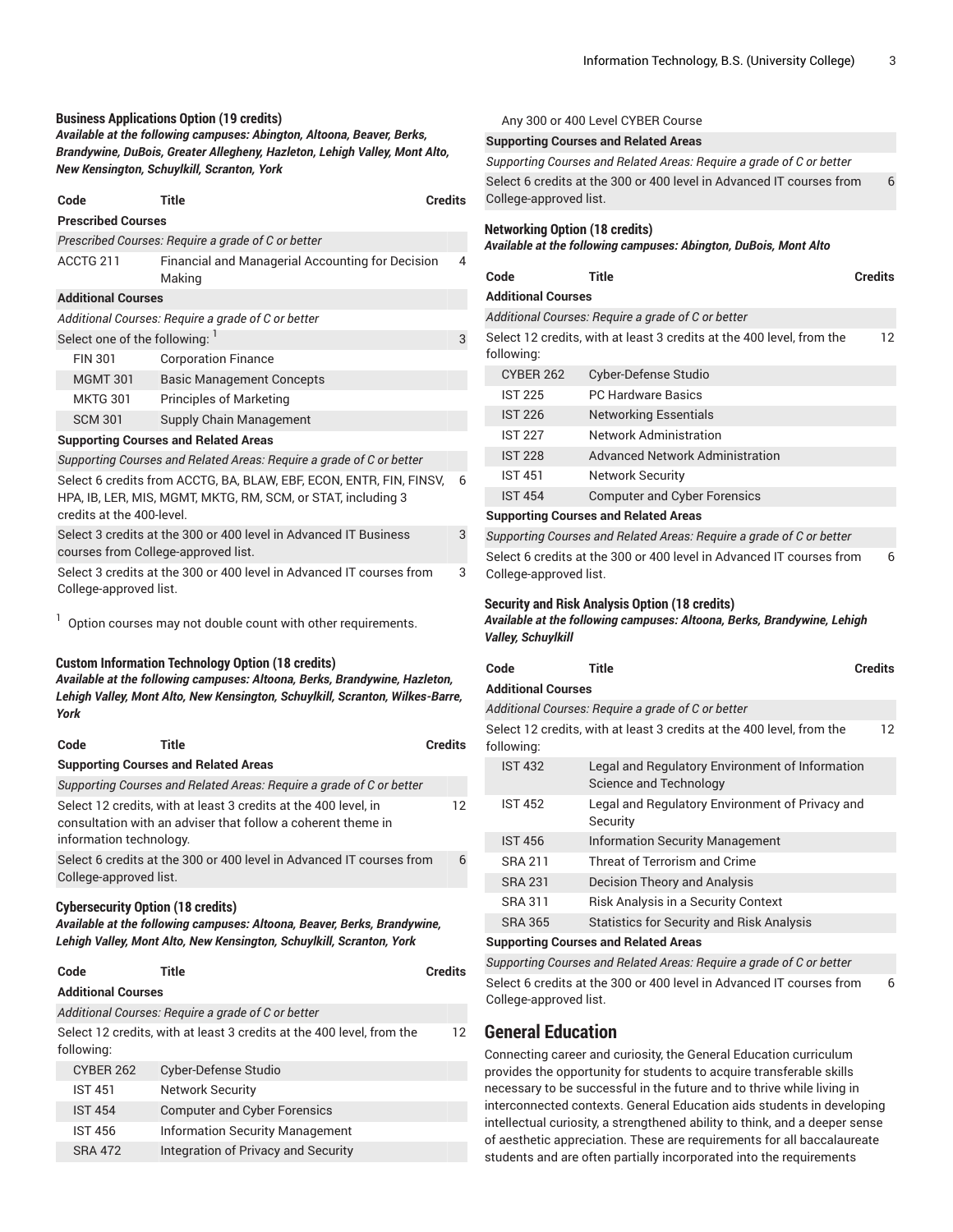of a program. For additional information, see the General [Education](https://bulletins.psu.edu/undergraduate/general-education/baccalaureate-degree-general-education-program/) [Requirements](https://bulletins.psu.edu/undergraduate/general-education/baccalaureate-degree-general-education-program/) ([https://bulletins.psu.edu/undergraduate/general](https://bulletins.psu.edu/undergraduate/general-education/baccalaureate-degree-general-education-program/)[education/baccalaureate-degree-general-education-program/\)](https://bulletins.psu.edu/undergraduate/general-education/baccalaureate-degree-general-education-program/) section of the Bulletin and consult your academic adviser.

The keystone symbol appears next to the title of any course that is designated as a General Education course. Program requirements may also satisfy General Education requirements and vary for each program.

### **Foundations (grade of C or better is required.)**

- **Quantification (GQ):** 6 credits
- **Writing and Speaking (GWS):** 9 credits

### **Knowledge Domains**

- **Arts (GA):** 6 credits
- **Health and Wellness (GHW):** 3 credits
- **Humanities (GH):** 6 credits
- **Social and Behavioral Sciences (GS):** 6 credits
- **Natural Sciences (GN):** 9 credits

### **Integrative Studies (may also complete a Knowledge Domain requirement)**

• **Inter-Domain or Approved Linked Courses:** 6 credits

# **University Degree Requirements**

### **First Year Engagement**

All students enrolled in a college or the Division of Undergraduate Studies at University Park, and the World Campus are required to take 1 to 3 credits of the First-Year Seminar, as specified by their college First-Year Engagement Plan.

Other Penn State colleges and campuses may require the First-Year Seminar; colleges and campuses that do not require a First-Year Seminar provide students with a first-year engagement experience.

First-year baccalaureate students entering Penn State should consult their academic adviser for these requirements.

# **Cultures Requirement**

6 credits are required and may satisfy other requirements

- United States Cultures: 3 credits
- International Cultures: 3 credits

### **Writing Across the Curriculum**

3 credits required from the college of graduation and likely prescribed as part of major requirements.

# **Total Minimum Credits**

A minimum of 120 degree credits must be earned for a baccalaureate degree. The requirements for some programs may exceed 120 credits. Students should consult with their college or department adviser for information on specific credit requirements.

# **Quality of Work**

Candidates must complete the degree requirements for their major and earn at least a 2.00 grade-point average for all courses completed within their degree program.

# **Limitations on Source and Time for Credit Acquisition**

The college dean or campus chancellor and program faculty may require up to 24 credits of course work in the major to be taken at the location or in the college or program where the degree is earned. Credit used toward degree programs may need to be earned from a particular source or

within time constraints (see [Senate](http://senate.psu.edu/policies-and-rules-for-undergraduate-students/82-00-and-83-00-degree-requirements/#83-80) Policy 83-80 [\(http://senate.psu.edu/](http://senate.psu.edu/policies-and-rules-for-undergraduate-students/82-00-and-83-00-degree-requirements/#83-80) [policies-and-rules-for-undergraduate-students/82-00-and-83-00-degree](http://senate.psu.edu/policies-and-rules-for-undergraduate-students/82-00-and-83-00-degree-requirements/#83-80)[requirements/#83-80](http://senate.psu.edu/policies-and-rules-for-undergraduate-students/82-00-and-83-00-degree-requirements/#83-80))). For more information, check the Suggested Academic Plan for your intended program.

# **Academic Advising**

The objectives of the university's academic advising program are to help advisees identify and achieve their academic goals, to promote their intellectual discovery, and to encourage students to take advantage of both in-and out-of class educational opportunities in order that they become self-directed learners and decision makers.

Both advisers and advisees share responsibility for making the advising relationship succeed. By encouraging their advisees to become engaged in their education, to meet their educational goals, and to develop the habit of learning, advisers assume a significant educational role. The advisee's unit of enrollment will provide each advisee with a primary academic adviser, the information needed to plan the chosen program of study, and referrals to other specialized resources.

READ SENATE POLICY 32-00: [ADVISING](https://senate.psu.edu/policies-and-rules-for-undergraduate-students/32-00-advising-policy/) POLICY ([https://senate.psu.edu/](https://senate.psu.edu/policies-and-rules-for-undergraduate-students/32-00-advising-policy/) [policies-and-rules-for-undergraduate-students/32-00-advising-policy/](https://senate.psu.edu/policies-and-rules-for-undergraduate-students/32-00-advising-policy/))

# **Beaver**

### **Richard Lomotey**

Assistant Professor, Information Sciences and Technology 100 University Dr. Monaca, PA 15061 724-773-3814 [rkl5137@psu.edu](mailto:rkl5137@psu.edu)

# **Brandywine**

### **Nannette D'Imperio**

Lecturer in Computer Science 25 Yearsley Mill Road Media, PA 19063 610-892-1343 [nxd13@psu.edu](mailto:nxd13@psu.edu)

# **DuBois**

**Jason Long** Assistant Teaching Professor 1 College Place DuBois, PA 16823 814-372-3000 [jel115@psu.edu](mailto:jel115@psu.edu)

# **Greater Allegheny**

**Advising Office Academic Affairs** 101 Frable Building 4000 University Drive McKeesport, PA 15132 412-675-9140 [GA-Academics@lists.psu.edu](mailto:GA-Academics@lists.psu.edu)

# **Hazleton**

**Barbara Brazon** Assistant Teaching Professor of Information Sciences and Technology Kostos 117 Hazleton, PA 18202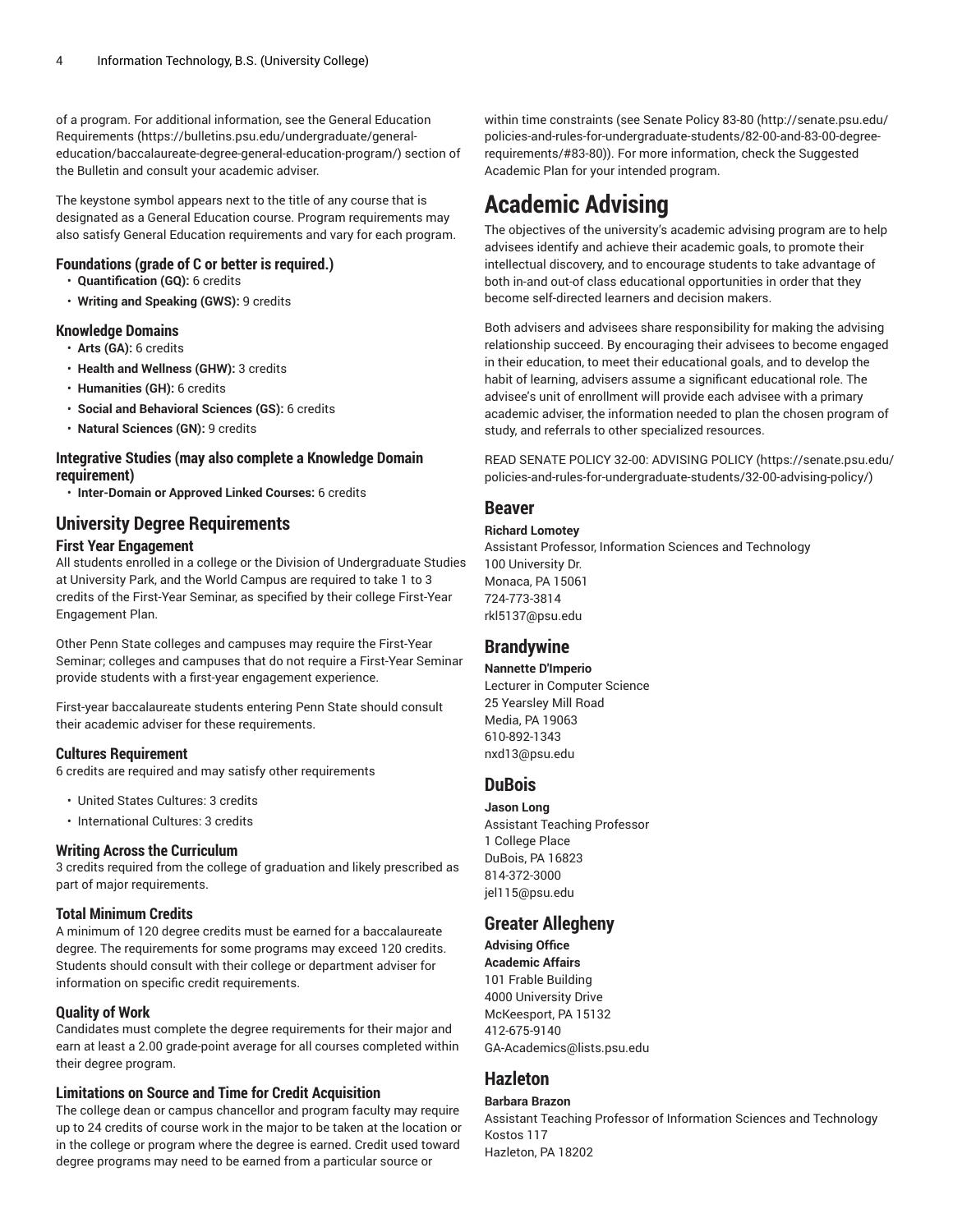570-450-3089 [bxb30@psu.edu](mailto:bxb30@psu.edu)

# **Lehigh Valley**

**Kermit Burley** Coordinator of Information Technology 2809 Saucon Valley Road Center Valley, PA 18034 610-285-5071 [kmb6846@psu.edu](mailto:kmb6846@psu.edu)

# **Mont Alto**

**John Henry** Lecturer and Interim Program Coordinator 10 Bookstore Mont Alto, PA 17237 717-749-6126 [jch164@psu.edu](mailto:jch164@psu.edu)

# **New Kensington**

### **Hal Smith**

Associate Professor, Information Sciences and Technology 036 Theater & IST Building 3550 Seventh Street Road New Kensington, PA 15068 724-334-6089 [hhs10@psu.edu](mailto:hhs10@psu.edu)

# **Schuylkill**

# **Brian Gardner**

Lecturer, Information Sciences and Technology 200 University Dr Schuylkill Haven, PA 17972 570-385-6076 [bkg113@psu.edu](mailto:bkg113@psu.edu)

# **Scranton**

# **Debra Smarkusky**

Associate Professor and Program Co-Coordinator, IST 114B Dawson 120 Ridge View Drive Dunmore, PA 18512 570-963-2593 [dls102@psu.edu](mailto:dls102@psu.edu)

# **Wilkes-Barre**

**Wei-Fan Chen** Associate Professor and Program Coordinator, IST 44 University Drive Dallas, PA 18612 570-675-9142 [weifan@psu.edu](mailto:weifan@psu.edu)

# **York**

**Joseph Kasten** Assistant Professor of IST IST Dept. Coordinator 1031 Edgecomb Ave. York, PA 17403

[jzk99@psu.edu](mailto:jzk99@psu.edu)

**Abington**

**Joseph Oakes** Program Chair 1600 Woodland Road Abington, PA 19001 267-633-3316 [jxo19@psu.edu](mailto:jxo19@psu.edu)

# **Altoona**

**David Barnes** Teaching Professor, Information Sciences and Technology Penn Building, 212C Altoona, PA 16601 814-949-5275 [drb21@psu.edu](mailto:drb21@psu.edu)

# **Berks**

**Tricia Clark** Assistant Teaching Professor and Program Chair Gaige 211 Reading, PA 19610 610-396-6349 [tkc3@psu.edu](mailto:tkc3@psu.edu)

# **Suggested Academic Plan**

The suggested academic plan(s) listed on this page are the plan(s) that are in effect during the 2022-23 academic year. To access previous years' suggested academic plans, please visit the [archive](https://bulletins.psu.edu/undergraduate/archive/) ([https://](https://bulletins.psu.edu/undergraduate/archive/) [bulletins.psu.edu/undergraduate/archive/\)](https://bulletins.psu.edu/undergraduate/archive/) to view the appropriate Undergraduate Bulletin edition (*Note: the archive only contains suggested academic plans beginning with the 2018-19 edition of the Undergraduate Bulletin*).

# **Beaver Campus**

# **Application Development Option: Information Technology, B.S. at Beaver Campus**

The course series listed below provides **only one** of the many possible ways to move through this curriculum. The University may make changes in policies, procedures, educational offerings, and requirements at any time. This plan should be used in conjunction with your degree audit (accessible in LionPATH as either an **Academic Requirements** or **What If** report). Please consult with a Penn State academic adviser on a regular basis to develop and refine an academic plan that is appropriate for you.

| <b>First Year</b>                                                         |                                                |                |
|---------------------------------------------------------------------------|------------------------------------------------|----------------|
| Fall                                                                      | <b>Credits Spring</b>                          | <b>Credits</b> |
| ENGL 15 or 30H $(GWS)^{\ddagger}$                                         | 3 CAS 100 (GWS) <sup>‡</sup>                   | 3              |
| IST 110 or CYBER 100 <sup>*#</sup>                                        | 3 MATH 110 or 140 (GQ) <sup>+</sup>            | 4              |
| IST 140*# or CMPSC 121<br>(GQ) $^{# \ddagger}$ or CMPSC 131 <sup>*#</sup> | $3$ IST 220 <sup><math>*</math>#</sup>         | 3              |
| SRA 111 (GS) <sup>*†</sup>                                                | 3 IST 242 <sup>1</sup>                         | 3              |
| First-Year Seminar (IST<br>111S)                                          | 1 General Education Course<br>(GN or GA or GH) | 3              |
| <b>General Education Course</b><br>(GN or GA or GH) or Elective           | 3                                              |                |
|                                                                           | 16                                             | 16             |
| <b>Second Year</b>                                                        |                                                |                |
| Fall                                                                      | <b>Credits Spring</b>                          | <b>Credits</b> |
| <b>IST 210</b>                                                            | 3 IST 256                                      | 3              |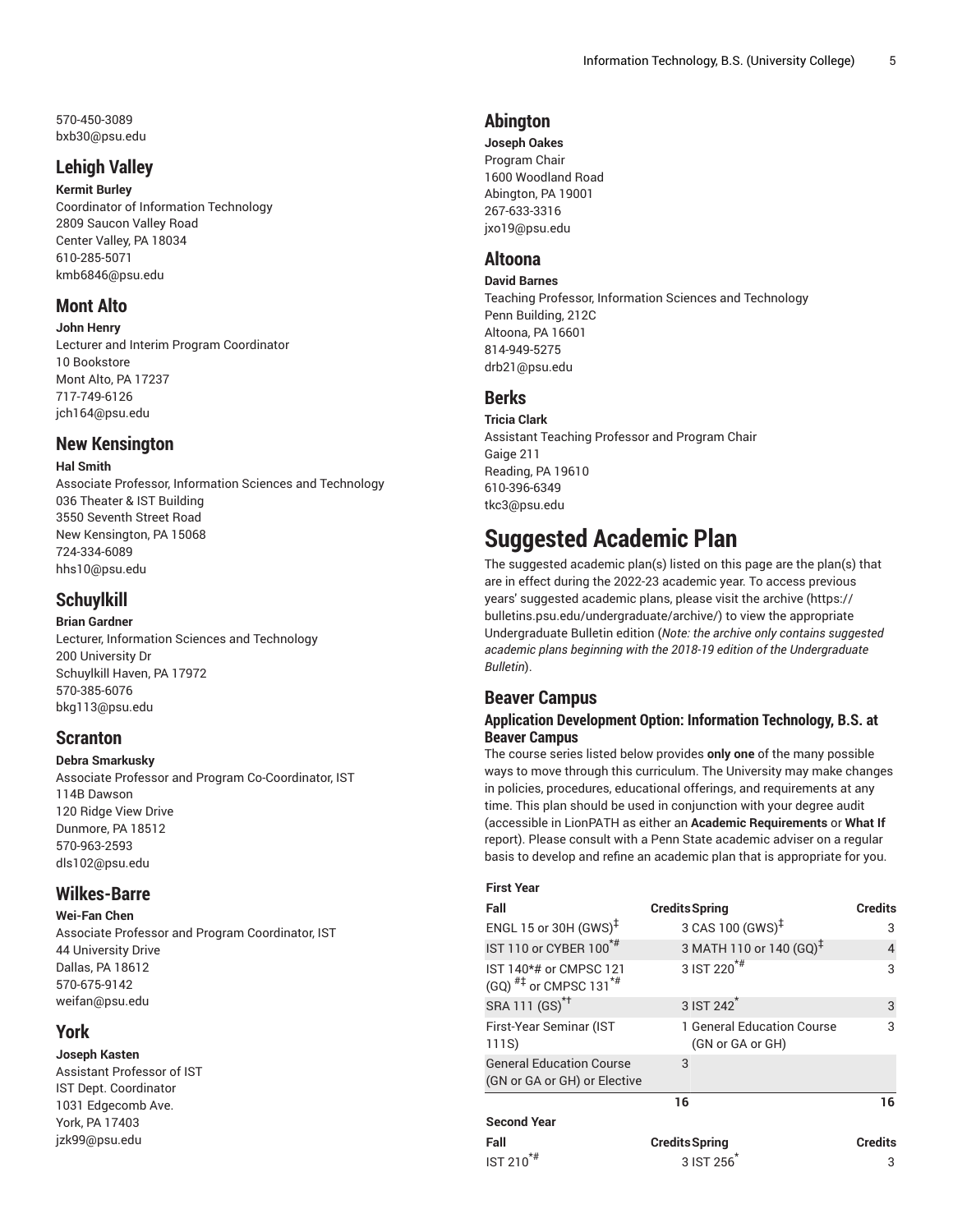| <b>IST 230<sup>*</sup></b>                                                    | 3 SRA 221 <sup>*</sup>                                                  | 3              |
|-------------------------------------------------------------------------------|-------------------------------------------------------------------------|----------------|
| <b>Business Selection (ACCTG</b><br>$211)^*$                                  | $4$ STAT 200 <sup>‡</sup> (GQ) or SCM<br>$200^{1}$ (GQ) or DS $200^{*}$ | 3              |
| ECON 102/ECON 104 or<br>PSYCH 100/SOC 5 or PLSC<br>1/PLSC 14 $(SS)^{\dagger}$ | 3 ENGL 202C or 202D (GWS) <sup>‡</sup>                                  | 3              |
| <b>Elective or General</b><br>Education Course (GN/GA/<br>GH)                 | 3 General Education Course<br>(GN or GA or GH)                          | 3              |
|                                                                               | 16                                                                      | 15             |
| <b>Third Year</b>                                                             |                                                                         |                |
| Fall                                                                          | <b>Credits Spring</b>                                                   | <b>Credits</b> |
| IST 302 <sup>*</sup>                                                          | 3 IST 260W                                                              | 3              |
| IST 311 (Option 1) <sup>*</sup>                                               | 3 IST 261 (Option 2)                                                    | 3              |
| <b>IST 331<sup>*</sup></b>                                                    | 3 IST 411 (Option 3) <sup>*</sup>                                       | 3              |
| <b>General Education Course</b><br>(GN or GA or GH)                           | 3 Networking Selection (IST<br>$451)^*$                                 | 3              |
| <b>General Education Course</b><br>(GN or GA or GH)                           | 3 General Education Course<br>(GN or GA or GH)                          | 3              |
|                                                                               | 15                                                                      | 15             |
| <b>Fourth Year</b>                                                            |                                                                         |                |
| Fall                                                                          | <b>Credits Spring</b>                                                   | <b>Credits</b> |
| <b>IST 495<sup>*</sup></b>                                                    | 1 IST 440W                                                              | 3              |
| ETI 461 <sup>*</sup>                                                          | 3 IST 413 (Option 4)                                                    | 3              |
| Advanced IT Selection 1 (IST<br>$456)^*$                                      | 3 Advanced IT Selection 2 (IST<br>$454)^*$                              | 3              |
| <b>General Education Course</b><br>(GHW)                                      | 3 General Education Course<br>(GN or GA or GH)                          | 3              |
| Elective                                                                      | 3 Elective                                                              | $\overline{2}$ |
|                                                                               | 13                                                                      | 14             |

**Total Credits 120**

\* Course requires a grade of C or better for the major

‡ Course requires a grade of C or better for General Education

# Course is an Entrance to Major requirement

† Course satisfies General Education and degree requirement

#### **University Requirements and General Education Notes:**

US and IL are abbreviations used to designate courses that satisfy University Requirements (United States and International Cultures).

W, M, X, and Y are the suffixes at the end of a course number used to designate courses that satisfy University Writing Across the Curriculum requirement.

GWS, GQ, GHW, GN, GA, GH, and GS are abbreviations used to identify General Education program courses. General Education includes Foundations (GWS and GQ) and Knowledge Domains (GHW, GN, GA, GH, GS, and Integrative Studies). Foundations courses (GWS and GQ) require a grade of 'C' or better.

Integrative Studies courses are required for the General Education program. N is the suffix at the end of a course number used to designate an Inter-Domain course and Z is the suffix at the end of a course number used to designate a Linked course.

#### **Advising Notes:**

• Business Selection Courses (cannot double count with other Additional or Option requirements):

- ACCTG 211
- BA 100
- ECON 102
- ECON 104
- MGMT 301
- MKTG 301

• Networking Selection Courses (cannot double count with other Additional or Option requirements):

- CYBER 262
- IST 226
- IST 451
- IST 454
- Option Courses:
	- Application Development:
		- Select 12 credits, with at least 3 credits at the 400 level from: IST 261, IST 311, IST 361, IST 411, IST 412, IST 413
	- Business Applications:
	- ACCTG 211
		- Select 3 credits from: FIN 301, MGMT 301, MKTG 301, SCM 301
		- Select 6 credits, with at least 3 credits at the 400 level from: ACCTG, BA, BLAW, EBF, ECON, ENTR, FIN, FINSV, HPA, IB, LER, MIS, MGMT, MKTG, RM, SCM, or STAT
	- Cybersecurity:
		- Select 12 credits, with at least 3 credits at the 400 level from: CYBER 262, IST 451, IST 454, IST 456, SRA 472, or any 300 or 400 level CYBER course
	- Security and Risk Analysis:
		- Select 12 credits, with at least 3 credits at the 400 level from: SRA 211, SRA 231, SRA 311, SRA 365, IST 432, IST 452, IST 456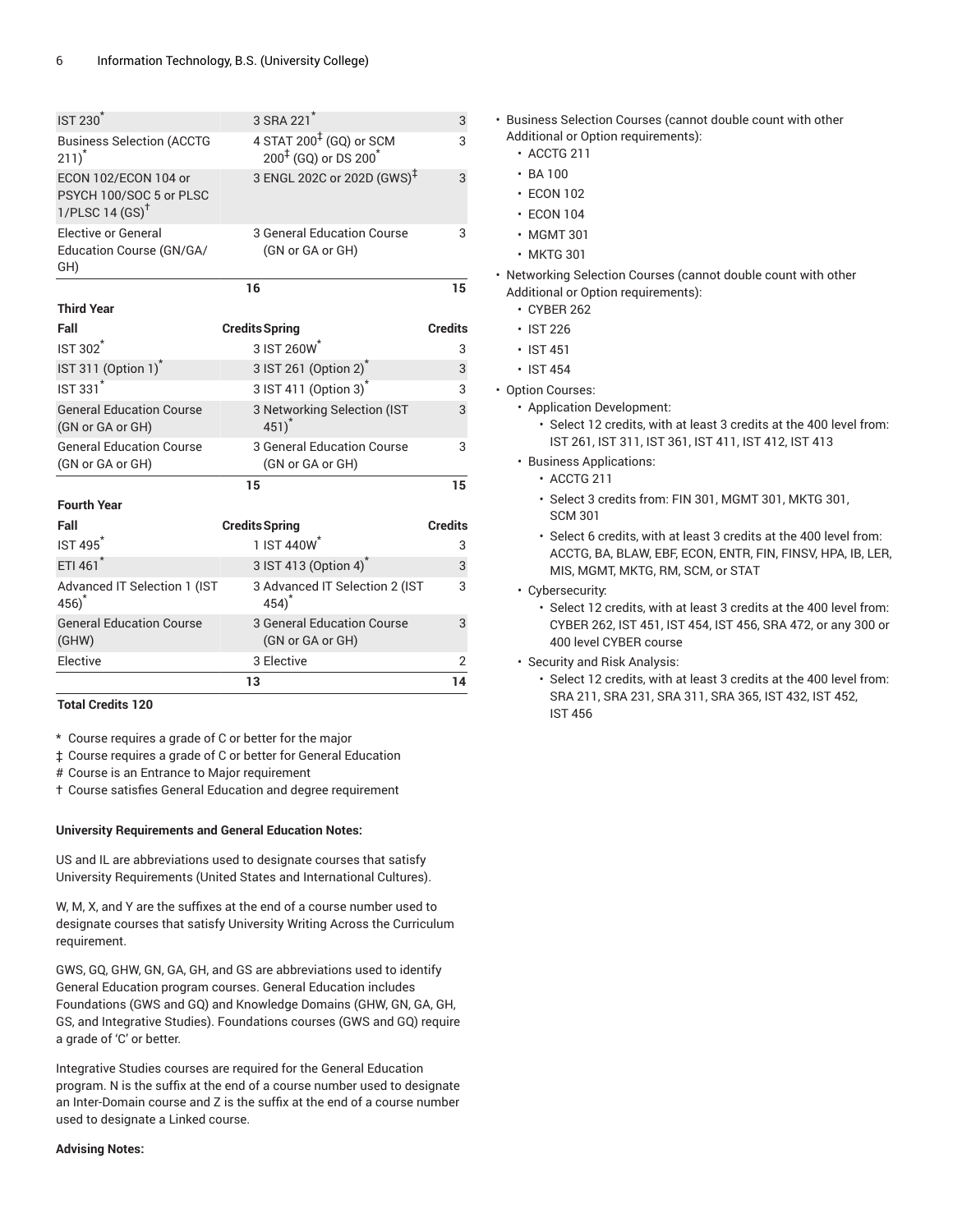## **Business Applications Option: Information Technology, B.S. at Beaver Campus**

The course series listed below provides **only one** of the many possible ways to move through this curriculum. The University may make changes in policies, procedures, educational offerings, and requirements at any time. This plan should be used in conjunction with your degree audit (accessible in LionPATH as either an **Academic Requirements** or **What If** report). Please consult with a Penn State academic adviser on a regular basis to develop and refine an academic plan that is appropriate for you.

#### **First Year**

| Fall                                                                          | <b>Credits Spring</b>                                                                  | <b>Credits</b> |
|-------------------------------------------------------------------------------|----------------------------------------------------------------------------------------|----------------|
| ENGL 15 or 30H (GWS) <sup>‡</sup>                                             | 3 CAS 100 (GWS) <sup>‡</sup>                                                           | 3              |
| IST 110 or CYBER 100 <sup>*#</sup>                                            | 3 MATH 110 or 140 (GQ) <sup>‡</sup>                                                    | $\overline{4}$ |
| IST 140*# or CMPSC 121<br>(GQ) $^{#1}$ or CMPSC 131 <sup>*#</sup>             | 3 IST 220 <sup>*#</sup>                                                                | 3              |
| SRA 111 (GS) <sup>*†</sup>                                                    | 3 IST 242 <sup>*</sup>                                                                 | 3              |
| First-Year Seminar (IST<br>111S)                                              | 1 General Education Course<br>(GN or GA or GH)                                         | 3              |
| <b>General Education Course</b><br>(GN or GA or GH) or Elective               | 3                                                                                      |                |
|                                                                               | 16                                                                                     | 16             |
| <b>Second Year</b>                                                            |                                                                                        |                |
| Fall                                                                          | <b>Credits Spring</b>                                                                  | <b>Credits</b> |
| IST 210 <sup>*#</sup>                                                         | 3 IST 256                                                                              | 3              |
| <b>IST 230<sup>*</sup></b>                                                    | 3 SRA 221 <sup>*</sup>                                                                 | 3              |
| ACCTG 211 (Option 1) <sup>*</sup>                                             | 4 STAT 200 <sup>‡</sup> (GQ) or SCM<br>$200^{\frac{1}{5}}$ (GQ) or DS 200 <sup>*</sup> | 3              |
| ECON 102/ECON 104 or<br>PSYCH 100/SOC 5 or PLSC<br>1/PLSC 14 $(SS)^{\dagger}$ | 3 ENGL 202C or 202D (GWS) <sup>‡</sup>                                                 | 3              |
| Elective or General<br>Education Course (GN/GA/<br>GH)                        | 3 General Education Course<br>(GN or GA or GH)                                         | 3              |
|                                                                               | 16                                                                                     | 15             |
| <b>Third Year</b>                                                             |                                                                                        |                |
| Fall                                                                          | <b>Credits Spring</b>                                                                  | <b>Credits</b> |
| <b>IST 302</b>                                                                | 3 IST 260W                                                                             | 3              |
| <b>IST 331<sup>*</sup></b>                                                    | 3 Option 2 (MKTG 301) <sup>*</sup>                                                     | 3              |
| <b>Business Selection (MGMT</b><br>$301)^*$                                   | 4 Advanced IT Selection -<br>Business Option (MIS 301) <sup>*</sup>                    | 3              |
| <b>General Education Course</b><br>(GN or GA or GH)                           | 3 Networking Selection (IST<br>$451)^*$                                                | 3              |
| <b>General Education Course</b><br>(GN or GA or GH)                           | 3 General Education Course<br>(GN or GA or GH)                                         | 3              |
|                                                                               | 16                                                                                     | 15             |
| Fourth Year                                                                   |                                                                                        |                |
| Fall                                                                          | <b>Credits Spring</b>                                                                  | <b>Credits</b> |
| <b>IST 495</b>                                                                | 1 IST 440W <sup>*</sup>                                                                | 3              |
| ETI 461 <sup>*</sup>                                                          | 3 Option 4 (SCM 460) <sup>*</sup>                                                      | 3              |
| Option 3 (SCM 301) <sup>*</sup>                                               | 3 Advanced IT Selection (IST<br>$454)^*$                                               | 3              |
| <b>General Education Course</b>                                               | 3 General Education Course                                                             | 3              |

| Elective | 3 Elective |  |
|----------|------------|--|
|          |            |  |

### **Total Credits 120**

\* Course requires a grade of C or better for the major

‡ Course requires a grade of C or better for General Education

# Course is an Entrance to Major requirement

† Course satisfies General Education and degree requirement

#### **University Requirements and General Education Notes:**

US and IL are abbreviations used to designate courses that satisfy University Requirements (United States and International Cultures).

W, M, X, and Y are the suffixes at the end of a course number used to designate courses that satisfy University Writing Across the Curriculum requirement.

GWS, GQ, GHW, GN, GA, GH, and GS are abbreviations used to identify General Education program courses. General Education includes Foundations (GWS and GQ) and Knowledge Domains (GHW, GN, GA, GH, GS, and Integrative Studies). Foundations courses (GWS and GQ) require a grade of 'C' or better.

Integrative Studies courses are required for the General Education program. N is the suffix at the end of a course number used to designate an Inter-Domain course and Z is the suffix at the end of a course number used to designate a Linked course.

- Business Selection Courses (cannot double count with other Additional or Option requirements):
	- ACCTG 211
	- $\cdot$  BA 100
	- ECON 102
	- ECON 104
	- MGMT 301
	- MKTG 301
- Networking Selection Courses (cannot double count with other Additional or Option requirements):
	- CYBER 262
	- IST 226
	- IST 451
	- IST 454
- Option Courses:
	- Application Development:
		- Select 12 credits, with at least 3 credits at the 400 level from: IST 261, IST 311, IST 361, IST 411, IST 412, IST 413
	- Business Applications:
		- ACCTG 211
		- Select 3 credits from: FIN 301, MGMT 301, MKTG 301, SCM 301
		- Select 6 credits, with at least 3 credits at the 400 level from: ACCTG, BA, BLAW, EBF, ECON, ENTR, FIN, FINSV, HPA, IB, LER, MIS, MGMT, MKTG, RM, SCM, or STAT
	- Cybersecurity:
		- Select 12 credits, with at least 3 credits at the 400 level from: CYBER 262, IST 451, IST 454, IST 456, SRA 472, or any 300 or 400 level CYBER course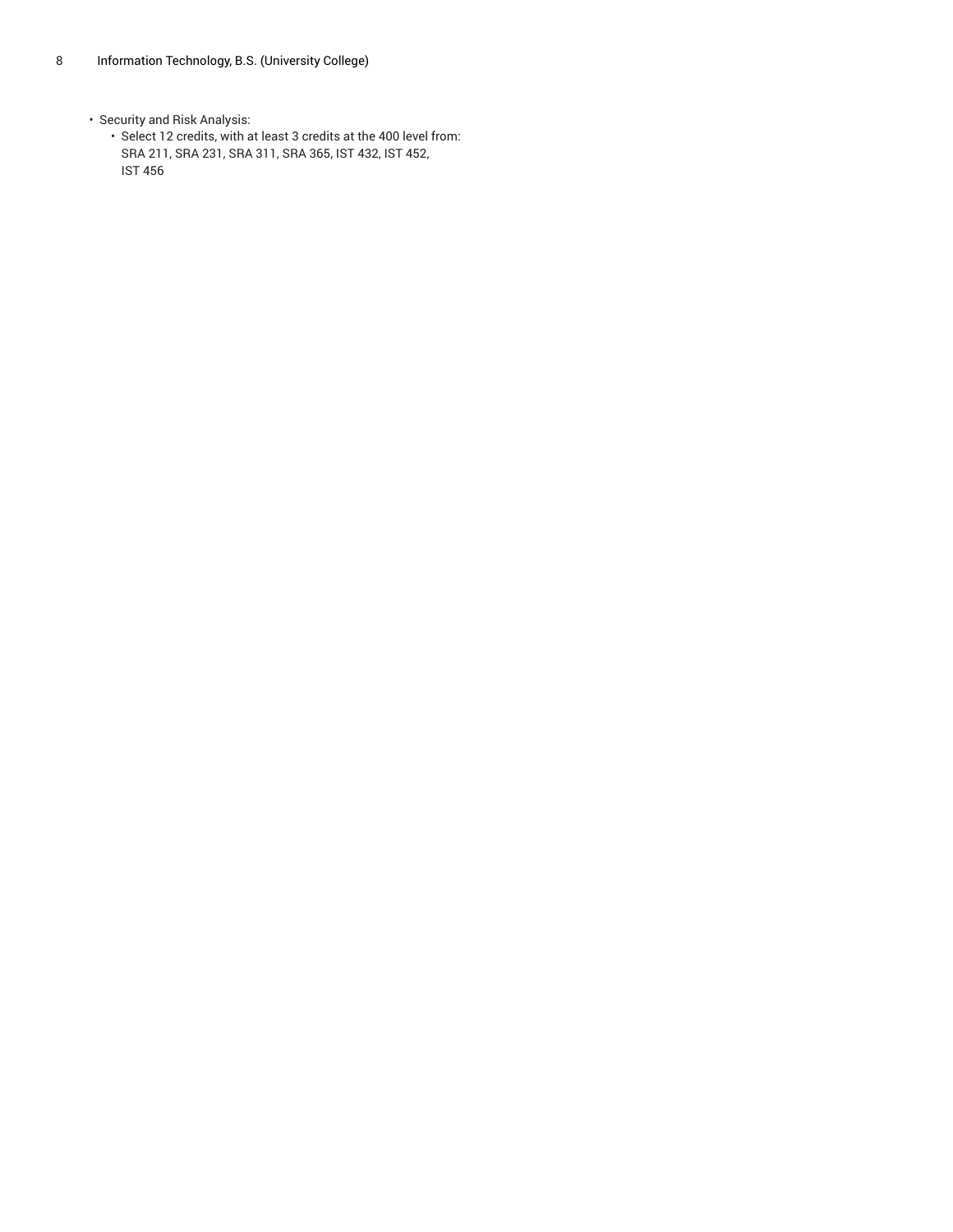# **CyberSecurity Option: Information Technology, B.S. at Beaver Campus**

The course series listed below provides **only one** of the many possible ways to move through this curriculum. The University may make changes in policies, procedures, educational offerings, and requirements at any time. This plan should be used in conjunction with your degree audit (accessible in LionPATH as either an **Academic Requirements** or **What If** report). Please consult with a Penn State academic adviser on a regular basis to develop and refine an academic plan that is appropriate for you.

#### **First Year**

| Fall                                                                          | <b>Credits Spring</b>                                   | <b>Credits</b> |
|-------------------------------------------------------------------------------|---------------------------------------------------------|----------------|
| ENGL 15 $(GWS)^{\ddagger}$                                                    | 3 CAS 100 (GWS) <sup>‡</sup>                            | 3              |
| IST 110 or CYBER 100 <sup>*#</sup>                                            | 3 MATH 110 or 140 $(GQ)^{\ddagger}$                     | 4              |
| IST 140*# or CMPSC 121<br>$(GQ)$ <sup>#‡</sup> or CMPSC 131 <sup>*#</sup>     | 3 IST 220 <sup>*#</sup>                                 | 3              |
| SRA 111 <sup>*+</sup>                                                         | 3 IST 242 <sup>*</sup>                                  | 3              |
| First-Year Seminar (IST<br>111S)                                              | 1 General Education Course<br>(GN or GA or GH)          | 3              |
| <b>General Education Course</b><br>(GN or GA or GH) or Elective               | 3                                                       |                |
|                                                                               | 16                                                      | 16             |
| <b>Second Year</b>                                                            |                                                         |                |
| Fall                                                                          | <b>Credits Spring</b>                                   | Credits        |
| IST 210 <sup>*#</sup>                                                         | 3 IST 256                                               | 3              |
| <b>IST 230<sup>*</sup></b>                                                    | 3 SRA 221 <sup>*</sup>                                  | 3              |
| CYBER 262 (Option 1) <sup>*</sup>                                             | 3 STAT 200‡ (GQ) or SCM<br>200‡ (GQ) or DS 200*         | 4              |
| ECON 102/ECON 104 or<br>PSYCH 100/SOC 5 or PLSC<br>1/PLSC 14 $(SS)^{\dagger}$ | 3 ENGL 202C or 202D (GWS) <sup>‡</sup>                  | 3              |
| <b>General Education Course</b><br>(GN/GA/GH) or Elective                     | 3 General Education Course<br>(GN or GA or GH)          | 3              |
|                                                                               | 15                                                      | 16             |
| <b>Third Year</b>                                                             |                                                         |                |
| Fall                                                                          | <b>Credits Spring</b>                                   | Credits        |
| IST 302 <sup>*</sup>                                                          | 3 IST 260W                                              | 3              |
| <b>IST 331<sup>*</sup></b>                                                    | 3 Networking Selection (IST<br>$451)^*$                 | 3              |
| IST 432 (Option 2)                                                            | 3 Advanced IT Selection 1<br>$(MIS 301)^*$              | 3              |
| <b>Business Selection (ACCTG</b><br>$211)^*$                                  | 3-4 General Education Course<br>(GN or GA or GH)        | 3              |
| <b>General Education Course</b><br>(GN or GA or GH)                           | 3 General Education Course<br>(GN or GA or GH)          | 3              |
|                                                                               | $15-16$                                                 | 15             |
| <b>Fourth Year</b>                                                            |                                                         |                |
| Fall                                                                          | <b>Credits Spring</b>                                   | <b>Credits</b> |
| <b>IST 495<sup>*</sup></b>                                                    | 1 IST 440W                                              | 3              |
| ETI 461*                                                                      | 3 IST 454 (Option 4) <sup>*</sup>                       | 3              |
| IST 456 (Option 3)                                                            | 3 Advanced IT Selection 2<br>(MIS/SCM 3XX) <sup>*</sup> | 3              |
| <b>General Education Course</b><br>(GHW)                                      | 3 General Education Course<br>(GN or GA or GH)          | 3              |

| Elective | 3 Elective |  |
|----------|------------|--|
|          |            |  |

### **Total Credits 121-122**

\* Course requires a grade of C or better for the major

‡ Course requires a grade of C or better for General Education

# Course is an Entrance to Major requirement

† Course satisfies General Education and degree requirement

#### **University Requirements and General Education Notes:**

US and IL are abbreviations used to designate courses that satisfy University Requirements (United States and International Cultures).

W, M, X, and Y are the suffixes at the end of a course number used to designate courses that satisfy University Writing Across the Curriculum requirement.

GWS, GQ, GHW, GN, GA, GH, and GS are abbreviations used to identify General Education program courses. General Education includes Foundations (GWS and GQ) and Knowledge Domains (GHW, GN, GA, GH, GS, and Integrative Studies). Foundations courses (GWS and GQ) require a grade of 'C' or better.

Integrative Studies courses are required for the General Education program. N is the suffix at the end of a course number used to designate an Inter-Domain course and Z is the suffix at the end of a course number used to designate a Linked course.

- Business Selection Courses (cannot double count with other Additional or Option requirements):
	- ACCTG 211
	- BA 100
	- ECON 102
	- ECON 104
	- MGMT 301
	- MKTG 301
- Networking Selection Courses (cannot double count with other Additional or Option requirements):
	- CYBER 262
	- IST 226
	- IST 451
	- IST 454
- Option Courses:
	- Application Development:
		- Select 12 credits, with at least 3 credits at the 400 level from: IST 261, IST 311, IST 361, IST 411, IST 412, IST 413
	- Business Applications:
		- ACCTG 211
		- Select 3 credits from: FIN 301, MGMT 301, MKTG 301, SCM 301
		- Select 6 credits, with at least 3 credits at the 400 level from: ACCTG, BA, BLAW, EBF, ECON, ENTR, FIN, FINSV, HPA, IB, LER, MIS, MGMT, MKTG, RM, SCM, or STAT
	- Security and Risk Analysis: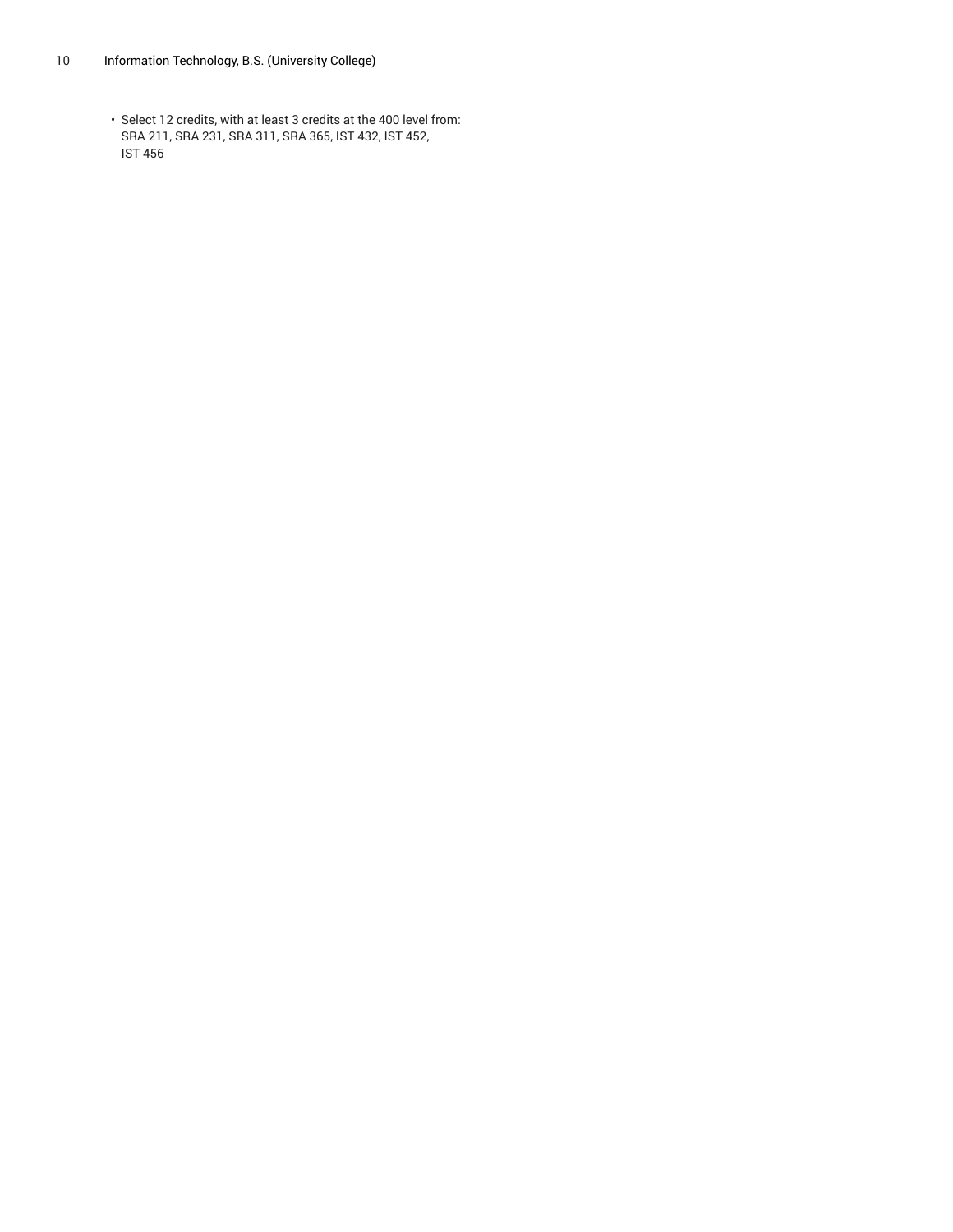# **Brandywine Campus**

# **Application Development Option: Information Technology, B.S. at Brandywine Campus**

The course series listed below provides **only one** of the many possible ways to move through this curriculum. The University may make changes in policies, procedures, educational offerings, and requirements at any time. This plan should be used in conjunction with your degree audit (accessible in LionPATH as either an **Academic Requirements** or **What If** report). Please consult with a Penn State academic adviser on a regular basis to develop and refine an academic plan that is appropriate for you.

#### **First Year**

| Fall                                                                          | <b>Credits Spring</b>                                       | <b>Credits</b> |
|-------------------------------------------------------------------------------|-------------------------------------------------------------|----------------|
| ENGL 15 or 30H $(GWS)^{\ddagger}$                                             | 3 CAS 100 (GWS) <sup>‡</sup>                                | 3              |
| IST 110 or CYBER 100 <sup>*#</sup>                                            | 3 MATH 110 or 140 (GQ) <sup>‡</sup>                         | 4              |
| IST 140*# or CMPSC 121<br>(GQ) $^{#}$ or CMPSC 131 <sup>*#</sup>              | 3 IST 220 <sup>*#</sup>                                     | 3              |
| SRA 111 (GS) <sup>*†</sup>                                                    | 3 IST 242 <sup>*</sup>                                      | 3              |
| First-Year Seminar (IST<br>111S)                                              | 1 General Education Course<br>(GN or GA or GH)              | 3              |
| <b>General Education Course</b><br>(GN or GA or GH) or Elective               | 3                                                           |                |
|                                                                               | 16                                                          | 16             |
| <b>Second Year</b>                                                            |                                                             |                |
| Fall                                                                          | <b>Credits Spring</b>                                       | <b>Credits</b> |
| IST $210^{**}$                                                                | 3 IST 256                                                   | 3              |
| <b>IST 230<sup>*</sup></b>                                                    | 3 SRA 221 <sup>*</sup>                                      | 3              |
| IST 261 (Option 1) <sup>*</sup>                                               | 3 Business Selection                                        | 3              |
| STAT 200 <sup>‡</sup> (GQ) or SCM<br>$200^{1}$ (GQ) or DS 200 <sup>*</sup>    | 4 ENGL 202C or 202D (GWS) <sup>‡</sup>                      | 3              |
| ECON 102/ECON 104 or<br>PSYCH 100/SOC 5 or PLSC<br>1/PLSC 14 $(SS)^{\dagger}$ | 3 General Education Course<br>(GN or GA or GH)              | 3              |
|                                                                               |                                                             |                |
|                                                                               | 16                                                          | 15             |
| <b>Third Year</b>                                                             |                                                             |                |
| Fall                                                                          | <b>Credits Spring</b>                                       | <b>Credits</b> |
| $IST 302^*$                                                                   | 3 IST 260W                                                  | 3              |
| IST 311 (Option 2) <sup>*</sup>                                               | 3 IST 331 <sup>*</sup>                                      | 3              |
| Networking Selection <sup>*</sup>                                             | 3 IST 411 (Option 3) <sup>*</sup>                           | 3              |
| <b>Elective or General</b><br><b>Education Course (GN or GA</b><br>or GH)     | 3 General Education Course<br>(GN or GA or GH) <sup>*</sup> | 3              |
| <b>General Education Course</b><br>(GN or GA or GH)                           | 3 General Education Course<br>(GN or GA or GH)              | 3              |
|                                                                               | 15                                                          | 15             |
| <b>Fourth Year</b>                                                            |                                                             |                |
| Fall                                                                          | <b>Credits Spring</b>                                       | <b>Credits</b> |
| IST495                                                                        | 1 IST 440W                                                  | 3              |
| ETI 461*                                                                      | 3 Advanced IT Selection 2 <sup>*</sup>                      | 3              |
| IST 412 (Option 4) <sup>*</sup>                                               | <b>3 General Education Course</b><br>(GHW)                  | 3              |

| Elective | 3 Elective |  |
|----------|------------|--|
|          | . .        |  |

### **Total Credits 120**

\* Course requires a grade of C or better for the major

‡ Course requires a grade of C or better for General Education

- # Course is an Entrance to Major requirement
- † Course satisfies General Education and degree requirement

#### **University Requirements and General Education Notes:**

US and IL are abbreviations used to designate courses that satisfy University Requirements (United States and International Cultures).

W, M, X, and Y are the suffixes at the end of a course number used to designate courses that satisfy University Writing Across the Curriculum requirement.

GWS, GQ, GHW, GN, GA, GH, and GS are abbreviations used to identify General Education program courses. General Education includes Foundations (GWS and GQ) and Knowledge Domains (GHW, GN, GA, GH, GS, and Integrative Studies). Foundations courses (GWS and GQ) require a grade of 'C' or better.

Integrative Studies courses are required for the General Education program. N is the suffix at the end of a course number used to designate an Inter-Domain course and Z is the suffix at the end of a course number used to designate a Linked course.

- Business Selection Courses (cannot double count with other Additional or Option requirements):
	- ACCTG 211
	- $\cdot$  BA 100
	- ECON 102
	- ECON 104
	- MGMT 301
	- MKTG 301
- Networking Selection Courses (cannot double count with other Additional or Option requirements):
	- CYBER 262
	- IST 226
	- IST 451
	- IST 454
- Option Courses:
	- Application Development:
		- Select 12 credits, with at least 3 credits at the 400 level from: IST 261, IST 311, IST 361, IST 411, IST 412, IST 413
	- Business Applications:
		- ACCTG 211
		- Select 3 credits from: FIN 301, MGMT 301, MKTG 301, SCM 301
		- Select 6 credits, with at least 3 credits at the 400 level from: ACCTG, BA, BLAW, EBF, ECON, ENTR, FIN, FINSV, HPA, IB, LER, MIS, MGMT, MKTG, RM, SCM, or STAT
	- Cybersecurity:
		- Select 12 credits, with at least 3 credits at the 400 level from: CYBER 262, IST 451, IST 454, IST 456, SRA 472, or any 300 or 400 level CYBER course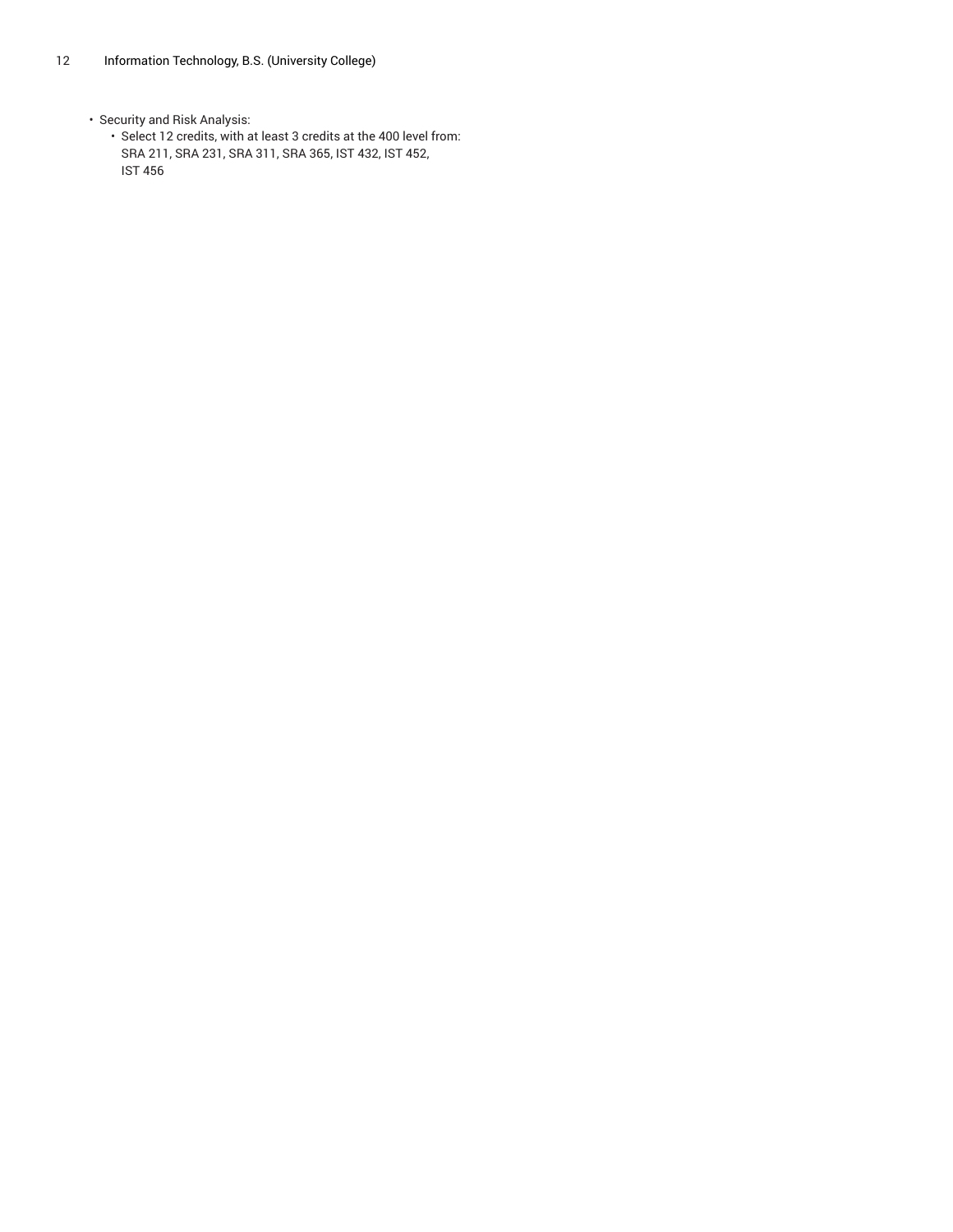# **Business Applications Option: Information Technology, B.S. at Brandywine Campus**

The course series listed below provides **only one** of the many possible ways to move through this curriculum. The University may make changes in policies, procedures, educational offerings, and requirements at any time. This plan should be used in conjunction with your degree audit (accessible in LionPATH as either an **Academic Requirements** or **What If** report). Please consult with a Penn State academic adviser on a regular basis to develop and refine an academic plan that is appropriate for you.

#### **First Year**

| Fall                                                                              | <b>Credits Spring</b>                                 | <b>Credits</b>      |
|-----------------------------------------------------------------------------------|-------------------------------------------------------|---------------------|
| ENGL 15 or 30H $(GWS)^{\ddagger}$                                                 | 3 CAS 100 (GWS) <sup>‡</sup>                          | 3                   |
| IST 110 or CYBER 100 <sup>*#</sup>                                                | 3 MATH 110 or 140 (GQ) <sup>‡</sup>                   | $\overline{4}$      |
| IST 140*# or CMPSC 121<br>$(GQ)$ <sup>#‡</sup> or CMPSC 131 <sup>*#</sup>         | 3 IST 220 <sup>*#</sup>                               | 3                   |
| SRA 111 (GS) <sup>*†</sup>                                                        | 3 IST 242 <sup>*</sup>                                | 3                   |
| First-Year Seminar (IST<br>111S)                                                  | 1 General Education Course<br>(GN or GA or GH)        | 3                   |
| <b>General Education Course</b><br>(GN or GA or GH) or Elective                   | 3                                                     |                     |
|                                                                                   | 16                                                    | 16                  |
| <b>Second Year</b>                                                                |                                                       |                     |
| Fall<br>IST 210 <sup>*#</sup>                                                     | <b>Credits Spring</b><br>3 IST 256                    | <b>Credits</b><br>3 |
| <b>IST 230<sup>*</sup></b>                                                        | 3 SRA 221 <sup>*</sup>                                | 3                   |
| STAT 200 <sup>‡</sup> (GQ) or SCM<br>200 <sup>‡</sup> (GQ) or DS 200 <sup>*</sup> | 4 ACCTG 211 (Option 1)                                | 4                   |
| ECON 102/ECON 104 or<br>PSYCH 100/SOC 5 or PLSC<br>1/PLSC 14 $(SS)^{\dagger}$     | 3 ENGL 202C or 202D (GWS) <sup>‡</sup>                | 3                   |
| <b>Elective or General</b><br>Education Course (GN/GA/<br>GH)                     | 3 General Education Course<br>(GN or GA or GH)        | 3                   |
|                                                                                   | 16                                                    | 16                  |
| <b>Third Year</b>                                                                 |                                                       |                     |
| Fall                                                                              | <b>Credits Spring</b>                                 | <b>Credits</b>      |
| <b>IST 302</b>                                                                    | 3 IST 260W                                            | 3                   |
| Option 2 <sup>*</sup>                                                             | 3 IST 331 <sup>*</sup>                                | 3                   |
| <b>Business Selection</b> <sup>®</sup>                                            | 4 Advanced IT Selection -<br><b>Business Option</b>   | 3                   |
| Networking Selection <sup>®</sup>                                                 | 3 General Education Course<br>(GN or GA or GH)        | 3                   |
| <b>General Education Course</b><br>(GN or GA or GH)                               | 3 General Education Course<br>(GN or GA or GH)        | 3                   |
|                                                                                   | 16                                                    | 15                  |
| <b>Fourth Year</b>                                                                |                                                       |                     |
| Fall                                                                              | <b>Credits Spring</b>                                 | <b>Credits</b>      |
| <b>IST 495<sup>*</sup></b>                                                        | 1 IST 440W <sup>*</sup>                               | 3                   |
| ETI 461*                                                                          | 3 Option 4 <sup>*</sup>                               | 3                   |
| Option 3                                                                          | 3 Advanced IT Selection                               | 3                   |
| <b>General Education Course</b><br>(GHW)                                          | <b>3 General Education Course</b><br>(GN or GA or GH) | 3                   |

| Elective | $\sim$ $-1$<br>' Elective |  |
|----------|---------------------------|--|
|          |                           |  |

### **Total Credits 121**

\* Course requires a grade of C or better for the major

‡ Course requires a grade of C or better for General Education

# Course is an Entrance to Major requirement

† Course satisfies General Education and degree requirement

#### **University Requirements and General Education Notes:**

US and IL are abbreviations used to designate courses that satisfy University Requirements (United States and International Cultures).

W, M, X, and Y are the suffixes at the end of a course number used to designate courses that satisfy University Writing Across the Curriculum requirement.

GWS, GQ, GHW, GN, GA, GH, and GS are abbreviations used to identify General Education program courses. General Education includes Foundations (GWS and GQ) and Knowledge Domains (GHW, GN, GA, GH, GS, and Integrative Studies). Foundations courses (GWS and GQ) require a grade of 'C' or better.

Integrative Studies courses are required for the General Education program. N is the suffix at the end of a course number used to designate an Inter-Domain course and Z is the suffix at the end of a course number used to designate a Linked course.

- Business Selection Courses (cannot double count with other Additional or Option requirements):
	- ACCTG 211
	- $\cdot$  BA 100
	- ECON 102
	- ECON 104
	- MGMT 301
	- MKTG 301
- Networking Selection Courses (cannot double count with other Additional or Option requirements):
	- CYBER 262
	- IST 226
	- IST 451
	- IST 454
- Option Courses:
	- Application Development:
		- Select 12 credits, with at least 3 credits at the 400 level from: IST 261, IST 311, IST 361, IST 411, IST 412, IST 413
	- Business Applications:
		- ACCTG 211
		- Select 3 credits from: FIN 301, MGMT 301, MKTG 301, SCM 301
		- Select 6 credits, with at least 3 credits at the 400 level from: ACCTG, BA, BLAW, EBF, ECON, ENTR, FIN, FINSV, HPA, IB, LER, MIS, MGMT, MKTG, RM, SCM, or STAT
	- Cybersecurity:
		- Select 12 credits, with at least 3 credits at the 400 level from: CYBER 262, IST 451, IST 454, IST 456, SRA 472, or any 300 or 400 level CYBER course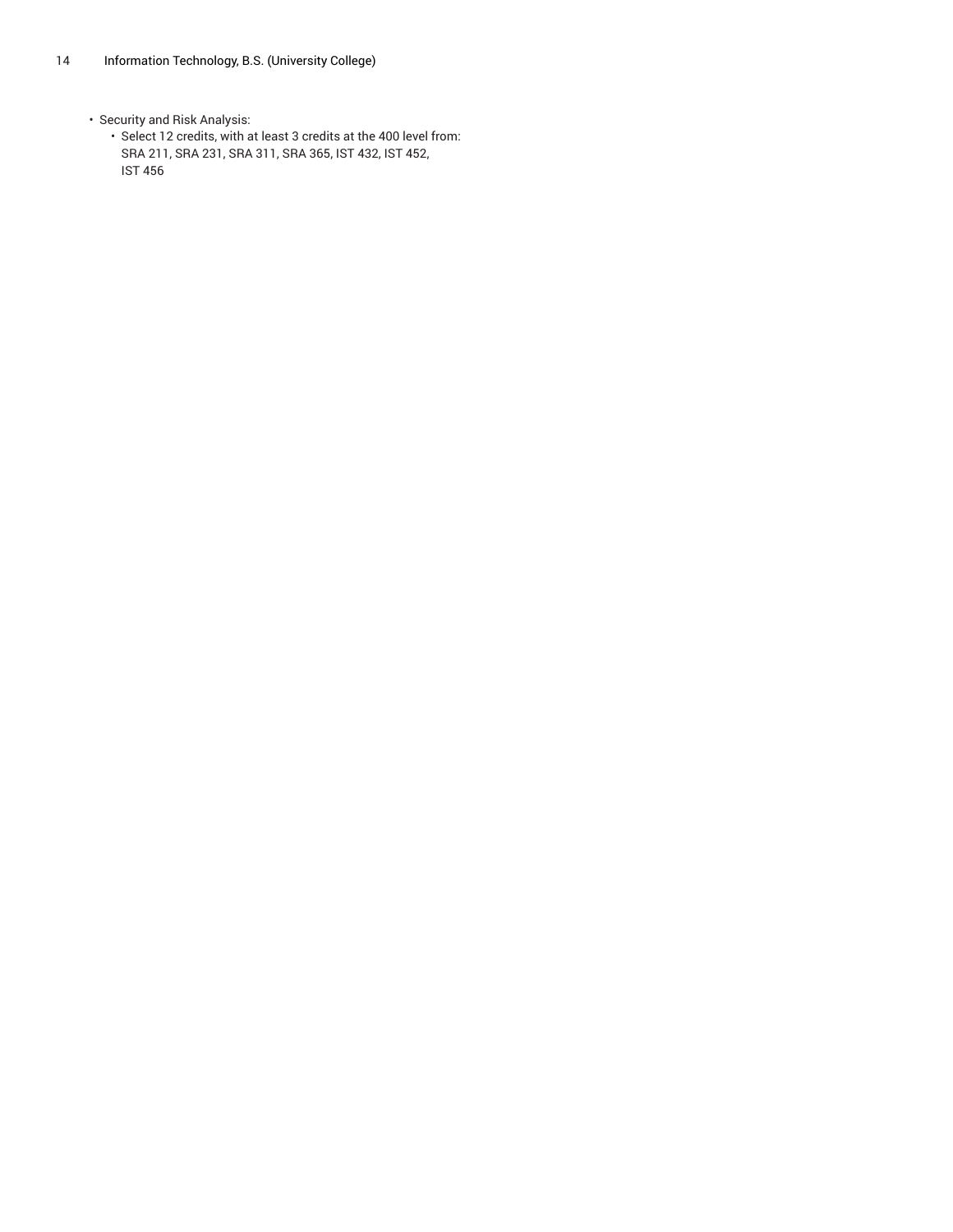# **Custom Information Technology Option: Information Technology, B.S. at Brandywine Campus**

The course series listed below provides **only one** of the many possible ways to move through this curriculum. The University may make changes in policies, procedures, educational offerings, and requirements at any time. This plan should be used in conjunction with your degree audit (accessible in LionPATH as either an **Academic Requirements** or **What If** report). Please consult with a Penn State academic adviser on a regular basis to develop and refine an academic plan that is appropriate for you.

#### **First Year**

| Fall                                                                              | <b>Credits Spring</b>                                 | <b>Credits</b> |
|-----------------------------------------------------------------------------------|-------------------------------------------------------|----------------|
| ENGL 15 or 30H (GWS) <sup>‡</sup>                                                 | 3 CAS 100 (GWS) <sup>‡</sup>                          | 3              |
| IST 110 or CYBER 100 <sup>*#</sup>                                                | 3 MATH 110 or 140 (GQ) <sup>‡</sup>                   | $\overline{4}$ |
| IST 140*# or CMPSC 121<br>$(GQ)$ <sup>#‡</sup> or CMPSC 131 <sup>*#</sup>         | 3 IST 220 <sup>*#</sup>                               | 3              |
| SRA 111 (GS) <sup>*†</sup>                                                        | 3 IST 242 <sup>*</sup>                                | 3              |
| First-Year Seminar (IST<br>111S)                                                  | 1 General Education Course<br>(GN or GA or GH)        | 3              |
| <b>General Education Course</b><br>(GN or GA or GH) or Elective                   | 3                                                     |                |
|                                                                                   | 16                                                    | 16             |
| <b>Second Year</b>                                                                |                                                       |                |
| Fall                                                                              | <b>Credits Spring</b>                                 | <b>Credits</b> |
| $IST 210$ <sup>*#</sup>                                                           | 3 IST 256                                             | 3              |
| <b>IST 230<sup>*</sup></b>                                                        | 3 SRA 221 <sup>*</sup>                                | 3              |
| STAT 200 <sup>‡</sup> (GQ) or SCM<br>200 <sup>‡</sup> (GQ) or DS 200 <sup>*</sup> | 4 Business Selection                                  | 3              |
| ECON 102/ECON 104 or<br>PSYCH 100/SOC 5 or PLSC<br>1/PLSC 14 $(SS)^{\dagger}$     | 3 ENGL 202C or 202D (GWS) <sup>‡</sup>                | 3              |
| <b>Elective or General</b><br>Education Course (GN/GA/<br>GH)                     | 3 General Education Course<br>(GN or GA or GH)        | 3              |
|                                                                                   | 16                                                    | 15             |
| <b>Third Year</b>                                                                 |                                                       |                |
| Fall                                                                              | <b>Credits Spring</b>                                 | <b>Credits</b> |
| <b>IST 302<sup>*</sup></b>                                                        | 3 IST 260W                                            | 3              |
| Networking Selection <sup>®</sup>                                                 | 3 IST 331 <sup>*</sup>                                | 3              |
| Option 1*                                                                         | 3 Option 2 <sup>*</sup>                               | 3              |
| <b>General Education Course</b><br>(GN or GA or GH)                               | 3 Advanced IT Selection 1                             | 3              |
| <b>General Education Course</b><br>(GN or GA or GH)                               | 3 General Education Course<br>(GN or GA or GH)        | 3              |
|                                                                                   | 15                                                    | 15             |
| <b>Fourth Year</b>                                                                |                                                       |                |
| Fall                                                                              | <b>Credits Spring</b>                                 | <b>Credits</b> |
| <b>IST 495</b>                                                                    | 1 IST 440W <sup>*</sup>                               | 3              |
| ETI 461*                                                                          | 3 Option 4 <sup>*</sup>                               | 3              |
| Option 3 <sup>*</sup>                                                             | 3 Advanced IT Selection 2 <sup>*</sup>                | 3              |
| <b>General Education Course</b><br>(GHW)                                          | <b>3 General Education Course</b><br>(GN or GA or GH) | 3              |
| Elective                                                                          | 3 Elective                                            | 2              |
|                                                                                   | 13                                                    | 14             |

- \* Course requires a grade of C or better for the major
- ‡ Course requires a grade of C or better for General Education
- # Course is an Entrance to Major requirement
- † Course satisfies General Education and degree requirement

#### **University Requirements and General Education Notes:**

US and IL are abbreviations used to designate courses that satisfy University Requirements (United States and International Cultures).

W, M, X, and Y are the suffixes at the end of a course number used to designate courses that satisfy University Writing Across the Curriculum requirement.

GWS, GQ, GHW, GN, GA, GH, and GS are abbreviations used to identify General Education program courses. General Education includes Foundations (GWS and GQ) and Knowledge Domains (GHW, GN, GA, GH, GS, and Integrative Studies). Foundations courses (GWS and GQ) require a grade of 'C' or better.

Integrative Studies courses are required for the General Education program. N is the suffix at the end of a course number used to designate an Inter-Domain course and Z is the suffix at the end of a course number used to designate a Linked course.

- Business Selection Courses (cannot double count with other Additional or Option requirements):
	- ACCTG 211
	- BA 100
	- ECON 102
	- ECON 104
	- MGMT 301
	- MKTG 301
- Networking Selection Courses (cannot double count with other Additional or Option requirements):
	- CYBER 262
	- IST 226
	- IST 451
	- IST 454
- Option Courses:
	- Application Development:
		- Select 12 credits, with at least 3 credits at the 400 level from: IST 261, IST 311, IST 361, IST 411, IST 412, IST 413
	- Business Applications:
		- ACCTG 211
		- Select 3 credits from: FIN 301, MGMT 301, MKTG 301, SCM 301
		- Select 6 credits, with at least 3 credits at the 400 level from: ACCTG, BA, BLAW, EBF, ECON, ENTR, FIN, FINSV, HPA, IB, LER, MIS, MGMT, MKTG, RM, SCM, or STAT
	- Cybersecurity:
		- Select 12 credits, with at least 3 credits at the 400 level from: CYBER 262, IST 451, IST 454, IST 456, SRA 472, or any 300 or 400 level CYBER course
	- Security and Risk Analysis: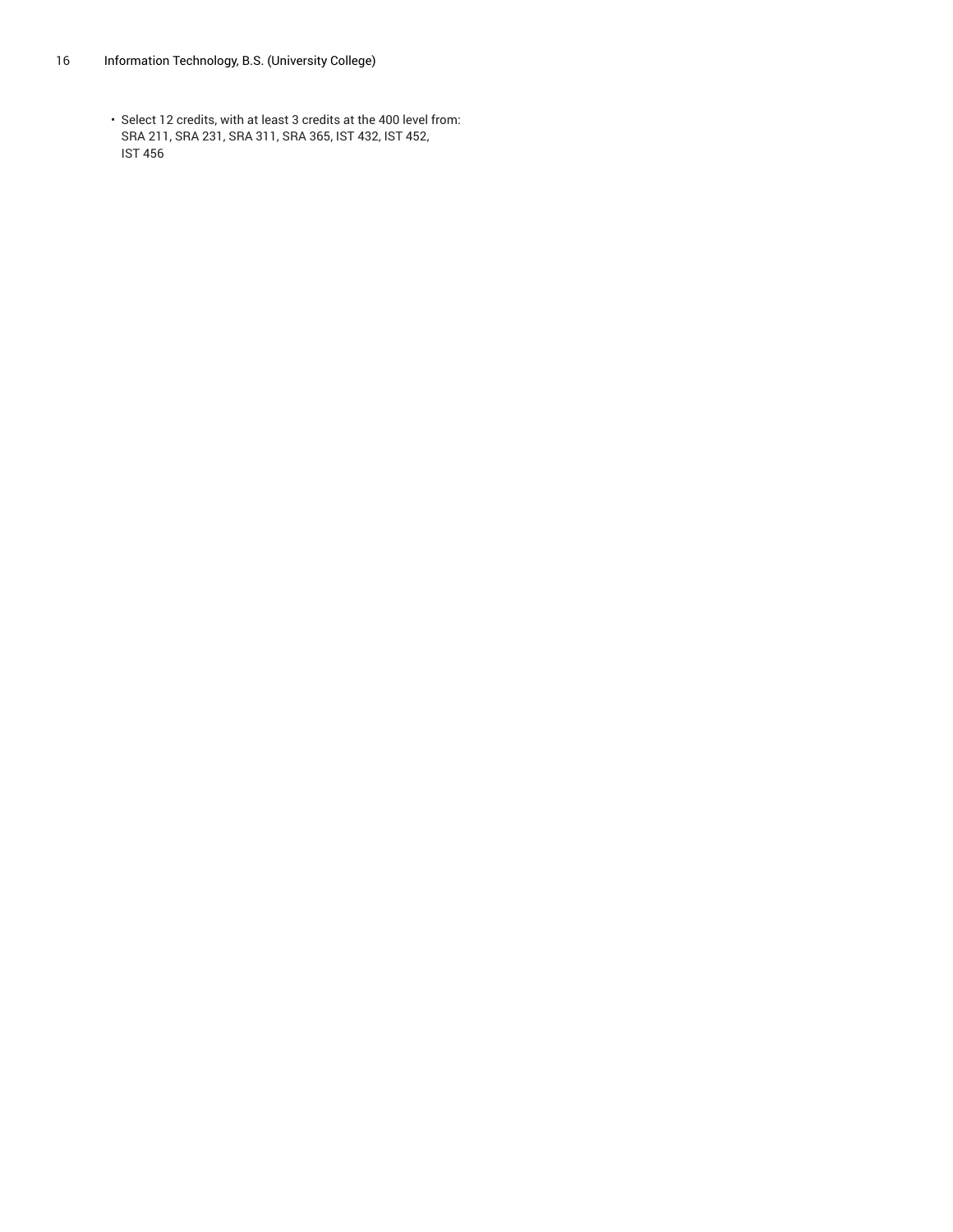# **CyberSecurity Option: Information Technology, B.S. at Brandywine Campus**

The course series listed below provides **only one** of the many possible ways to move through this curriculum. The University may make changes in policies, procedures, educational offerings, and requirements at any time. This plan should be used in conjunction with your degree audit (accessible in LionPATH as either an **Academic Requirements** or **What If** report). Please consult with a Penn State academic adviser on a regular basis to develop and refine an academic plan that is appropriate for you.

#### **First Year**

| Fall                                                                          | <b>Credits Spring</b>                          | <b>Credits</b> |
|-------------------------------------------------------------------------------|------------------------------------------------|----------------|
| ENGL 15 or 30H (GWS) <sup>‡</sup>                                             | 3 CAS 100 (GWS) <sup>‡</sup>                   | 3              |
| CYBER 100 <sup>*#</sup>                                                       | 3 MATH 110 or 140 $(GQ)^{\ddagger}$            | $\overline{4}$ |
| IST 140*# or CMPSC 121<br>$(GQ)$ <sup>#‡</sup> or CMPSC 131 <sup>*#</sup>     | $3$ IST 220 <sup>*#</sup>                      | 3              |
| SRA 111 (GS) <sup>*†</sup>                                                    | 3 IST 242 <sup>*</sup>                         | 3              |
| First-Year Seminar (IST<br>111S)                                              | 1 General Education Course<br>(GN or GA or GH) | 3              |
| <b>General Education Course</b><br>(GN or GA or GH) or Elective               | 3                                              |                |
|                                                                               | 16                                             | 16             |
| <b>Second Year</b>                                                            |                                                |                |
| Fall                                                                          | <b>Credits Spring</b>                          | <b>Credits</b> |
| IST 210 <sup>*#</sup>                                                         | 3 IST 256                                      | 3              |
| <b>IST 230<sup>*</sup></b>                                                    | 3 SRA 221 <sup>*</sup>                         | 3              |
| STAT 200 <sup>‡</sup> (GQ) or SCM<br>$200^{4}$ (GQ) or DS $200^{4}$           | 4 Business Selection                           | 3              |
| ECON 102/ECON 104 or<br>PSYCH 100/SOC 5 or PLSC<br>1/PLSC 14 $(SS)^{\dagger}$ | 3 ENGL 202C or 202D (GWS) <sup>‡</sup>         | 3              |
| <b>Elective or General</b><br>Education Course (GN/GA/<br>GH)                 | 3 General Education Course<br>(GN or GA or GH) | 3              |
|                                                                               | 16                                             | 15             |
| <b>Third Year</b>                                                             |                                                |                |
| Fall                                                                          | <b>Credits Spring</b>                          | <b>Credits</b> |
| <b>IST 302<sup>*</sup></b>                                                    | 3 IST 260W                                     | 3              |
| CYBER 262 (Option 1) <sup>*</sup>                                             | 3 IST 331 <sup>*</sup>                         | 3              |
| IST 451 (Networking<br>Selection) <sup>*</sup>                                | 3 CYBER 366 (Option 2)                         | 3              |
| <b>General Education Course</b><br>(GN or GA or GH)                           | 3 Advanced IT Selection 1 <sup>*</sup>         | 3              |
| <b>General Education Course</b><br>(GN or GA or GH)                           | 3 General Education Course<br>(GN or GA or GH) | 3              |
|                                                                               | 15                                             | 15             |
| <b>Fourth Year</b>                                                            |                                                |                |
| Fall                                                                          | <b>Credits Spring</b>                          | <b>Credits</b> |
| <b>IST 495<sup>*</sup></b>                                                    | 1 IST 440W                                     | 3              |
| ETI 461*                                                                      | 3 IST 454 (Option 4) <sup>*</sup>              | 3              |
| IST 456 (Option 3) <sup>*</sup>                                               | 3 Advanced IT Selection 2 <sup>*</sup>         | 3              |
| <b>General Education Course</b><br>(GHW)                                      | 3 General Education Course<br>(GN or GA or GH) | 3              |

| Elective | $\sim$ $-1$<br>` Elective |  |
|----------|---------------------------|--|
|          |                           |  |

### **Total Credits 120**

\* Course requires a grade of C or better for the major

‡ Course requires a grade of C or better for General Education

# Course is an Entrance to Major requirement

† Course satisfies General Education and degree requirement

#### **University Requirements and General Education Notes:**

US and IL are abbreviations used to designate courses that satisfy University Requirements (United States and International Cultures).

W, M, X, and Y are the suffixes at the end of a course number used to designate courses that satisfy University Writing Across the Curriculum requirement.

GWS, GQ, GHW, GN, GA, GH, and GS are abbreviations used to identify General Education program courses. General Education includes Foundations (GWS and GQ) and Knowledge Domains (GHW, GN, GA, GH, GS, and Integrative Studies). Foundations courses (GWS and GQ) require a grade of 'C' or better.

Integrative Studies courses are required for the General Education program. N is the suffix at the end of a course number used to designate an Inter-Domain course and Z is the suffix at the end of a course number used to designate a Linked course.

- Business Selection Courses (cannot double count with other Additional or Option requirements):
	- ACCTG 211
	- $\cdot$  BA 100
	- ECON 102
	- ECON 104
	- MGMT 301
	- MKTG 301
- Networking Selection Courses (cannot double count with other Additional or Option requirements):
	- CYBER 262
	- IST 226
	- IST 451
	- IST 454
- Option Courses:
	- Application Development:
		- Select 12 credits, with at least 3 credits at the 400 level from: IST 261, IST 311, IST 361, IST 411, IST 412, IST 413
	- Business Applications:
		- ACCTG 211
		- Select 3 credits from: FIN 301, MGMT 301, MKTG 301, SCM 301
		- Select 6 credits, with at least 3 credits at the 400 level from: ACCTG, BA, BLAW, EBF, ECON, ENTR, FIN, FINSV, HPA, IB, LER, MIS, MGMT, MKTG, RM, SCM, or STAT
	- Cybersecurity:
		- Select 12 credits, with at least 3 credits at the 400 level from: CYBER 262, IST 451, IST 454, IST 456, SRA 472, or any 300 or 400 level CYBER course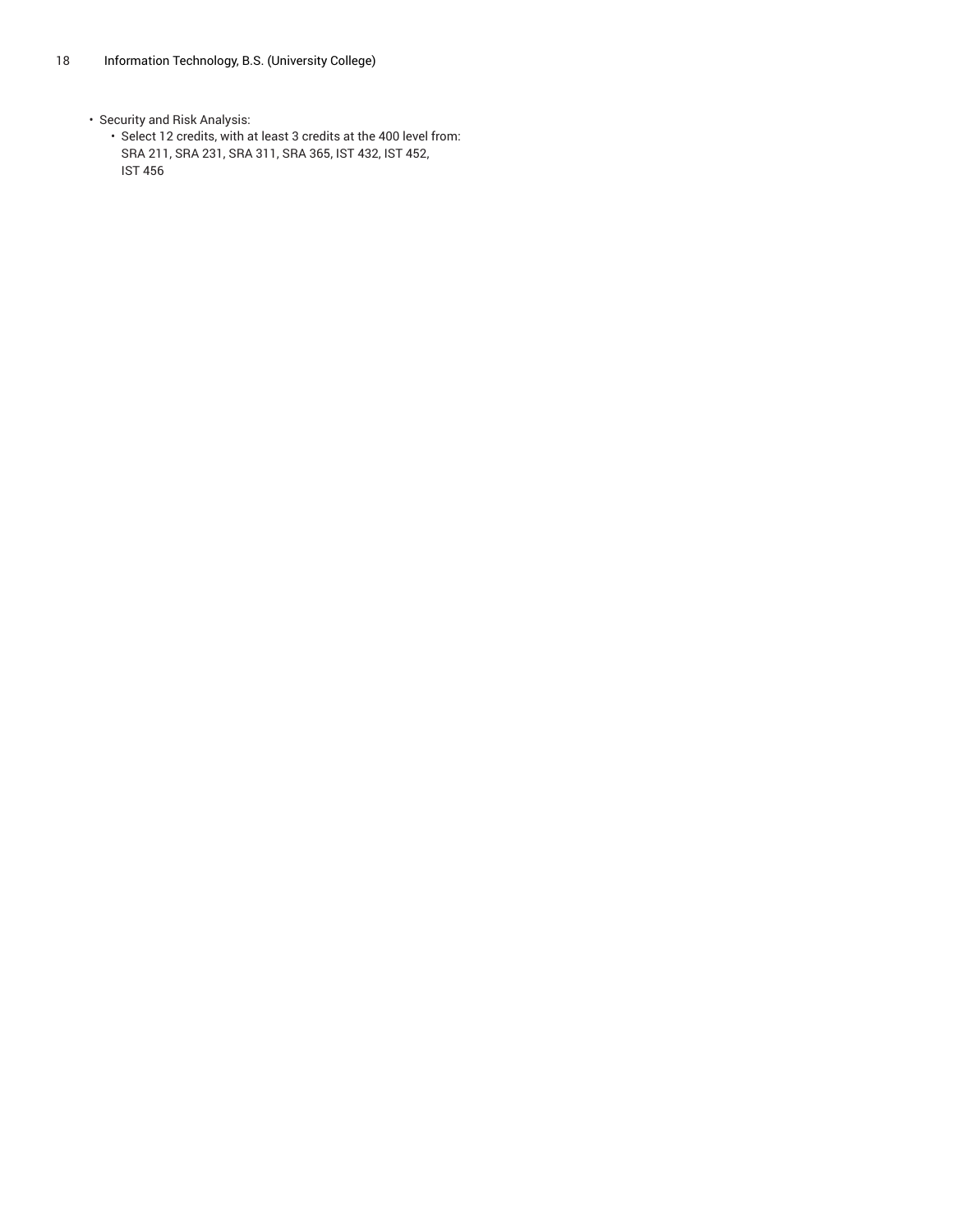## **Security and Risk Analysis Option: Information Technology, B.S. at Brandywine Campus**

The course series listed below provides **only one** of the many possible ways to move through this curriculum. The University may make changes in policies, procedures, educational offerings, and requirements at any time. This plan should be used in conjunction with your degree audit (accessible in LionPATH as either an **Academic Requirements** or **What If** report). Please consult with a Penn State academic adviser on a regular basis to develop and refine an academic plan that is appropriate for you.

#### **First Year**

| Fall                                                                              | <b>Credits Spring</b>                          | <b>Credits</b> |
|-----------------------------------------------------------------------------------|------------------------------------------------|----------------|
| ENGL 15 or 30H (GWS) <sup>‡</sup>                                                 | 3 CAS 100 (GWS) <sup>‡</sup>                   | 3              |
| IST 110 or CYBER 100 <sup>*#</sup>                                                | 3 MATH 110 or 140 (GQ) <sup>‡</sup>            | $\overline{4}$ |
| IST 140*# or CMPSC 121<br>$(GQ)$ <sup>#‡</sup> or CMPSC 131 <sup>*#</sup>         | 3 IST 220 <sup>*#</sup>                        | 3              |
| SRA 111 (GS) <sup>*†</sup>                                                        | 3 IST 242 <sup>*</sup>                         | 3              |
| First-Year Seminar (IST<br>111S)                                                  | 1 General Education Course<br>(GN or GA or GH) | 3              |
| <b>General Education Course</b><br>(GN or GA or GH) or Elective                   | 3                                              |                |
|                                                                                   | 16                                             | 16             |
| <b>Second Year</b>                                                                |                                                |                |
| Fall                                                                              | <b>Credits Spring</b>                          | <b>Credits</b> |
| $IST 210$ <sup>*#</sup>                                                           | 3 IST 256                                      | 3              |
| <b>IST 230<sup>*</sup></b>                                                        | 3 SRA 221 <sup>*</sup>                         | 3              |
| STAT 200 <sup>‡</sup> (GQ) or SCM<br>200 <sup>‡</sup> (GQ) or DS 200 <sup>*</sup> | 4 SRA 211 (Option 1)                           | 3              |
| ECON 102/ECON 104 or<br>PSYCH 100/SOC 5 or PLSC<br>1/PLSC 14 $(SS)^{\dagger}$     | 3 ENGL 202C or 202D (GWS) <sup>‡</sup>         | 3              |
| <b>Elective or General</b><br>Education Course (GN/GA/<br>GH)                     | 3 General Education Course<br>(GN or GA or GH) | 3              |
|                                                                                   | 16                                             | 15             |
| <b>Third Year</b>                                                                 |                                                |                |
| Fall                                                                              | <b>Credits Spring</b>                          | <b>Credits</b> |
| <b>IST 302<sup>1</sup></b>                                                        | 3 IST 260W                                     | 3              |
| SRA 231 (Option 2) <sup>*</sup>                                                   | 3 IST 331 <sup>*</sup>                         | 3              |
| Networking Selection <sup>®</sup>                                                 | 3 Business Selection <sup>®</sup>              | 3              |
| <b>General Education Course</b><br>(GN or GA or GH)                               | 3 Advanced IT Selection 1                      | 3              |
| <b>General Education Course</b><br>(GN or GA or GH)                               | 3 General Education Course<br>(GN or GA or GH) | 3              |
|                                                                                   | 15                                             | 15             |
| <b>Fourth Year</b>                                                                |                                                |                |
| Fall                                                                              | <b>Credits Spring</b>                          | <b>Credits</b> |
| <b>IST 495</b>                                                                    | 1 IST 440W                                     | 3              |
| ETI 461 <sup>*</sup>                                                              | 3 IST 432 (Option 4)                           | 3              |
| IST 456 (Option 3) <sup>*</sup>                                                   | 3 Advanced IT Selection 2 <sup>7</sup>         | 3              |
| <b>General Education Course</b><br>(GHW)                                          | 3 General Education Course<br>(GN or GA or GH) | 3              |
| Elective                                                                          | 3 Elective                                     | 2              |
|                                                                                   | 13                                             | 14             |

- \* Course requires a grade of C or better for the major
- ‡ Course requires a grade of C or better for General Education
- # Course is an Entrance to Major requirement
- † Course satisfies General Education and degree requirement

#### **University Requirements and General Education Notes:**

US and IL are abbreviations used to designate courses that satisfy University Requirements (United States and International Cultures).

W, M, X, and Y are the suffixes at the end of a course number used to designate courses that satisfy University Writing Across the Curriculum requirement.

GWS, GQ, GHW, GN, GA, GH, and GS are abbreviations used to identify General Education program courses. General Education includes Foundations (GWS and GQ) and Knowledge Domains (GHW, GN, GA, GH, GS, and Integrative Studies). Foundations courses (GWS and GQ) require a grade of 'C' or better.

Integrative Studies courses are required for the General Education program. N is the suffix at the end of a course number used to designate an Inter-Domain course and Z is the suffix at the end of a course number used to designate a Linked course.

- Business Selection Courses (cannot double count with other Additional or Option requirements):
	- ACCTG 211
	- BA 100
	- ECON 102
	- ECON 104
	- MGMT 301
	- MKTG 301
- Networking Selection Courses (cannot double count with other Additional or Option requirements):
	- CYBER 262
	- IST 226
	- IST 451
	- IST 454
- Option Courses:
	- Application Development:
		- Select 12 credits, with at least 3 credits at the 400 level from: IST 261, IST 311, IST 361, IST 411, IST 412, IST 413
	- Business Applications:
		- ACCTG 211
		- Select 3 credits from: FIN 301, MGMT 301, MKTG 301, SCM 301
		- Select 6 credits, with at least 3 credits at the 400 level from: ACCTG, BA, BLAW, EBF, ECON, ENTR, FIN, FINSV, HPA, IB, LER, MIS, MGMT, MKTG, RM, SCM, or STAT
	- Cybersecurity:
		- Select 12 credits, with at least 3 credits at the 400 level from: CYBER 262, IST 451, IST 454, IST 456, SRA 472, or any 300 or 400 level CYBER course
	- Security and Risk Analysis: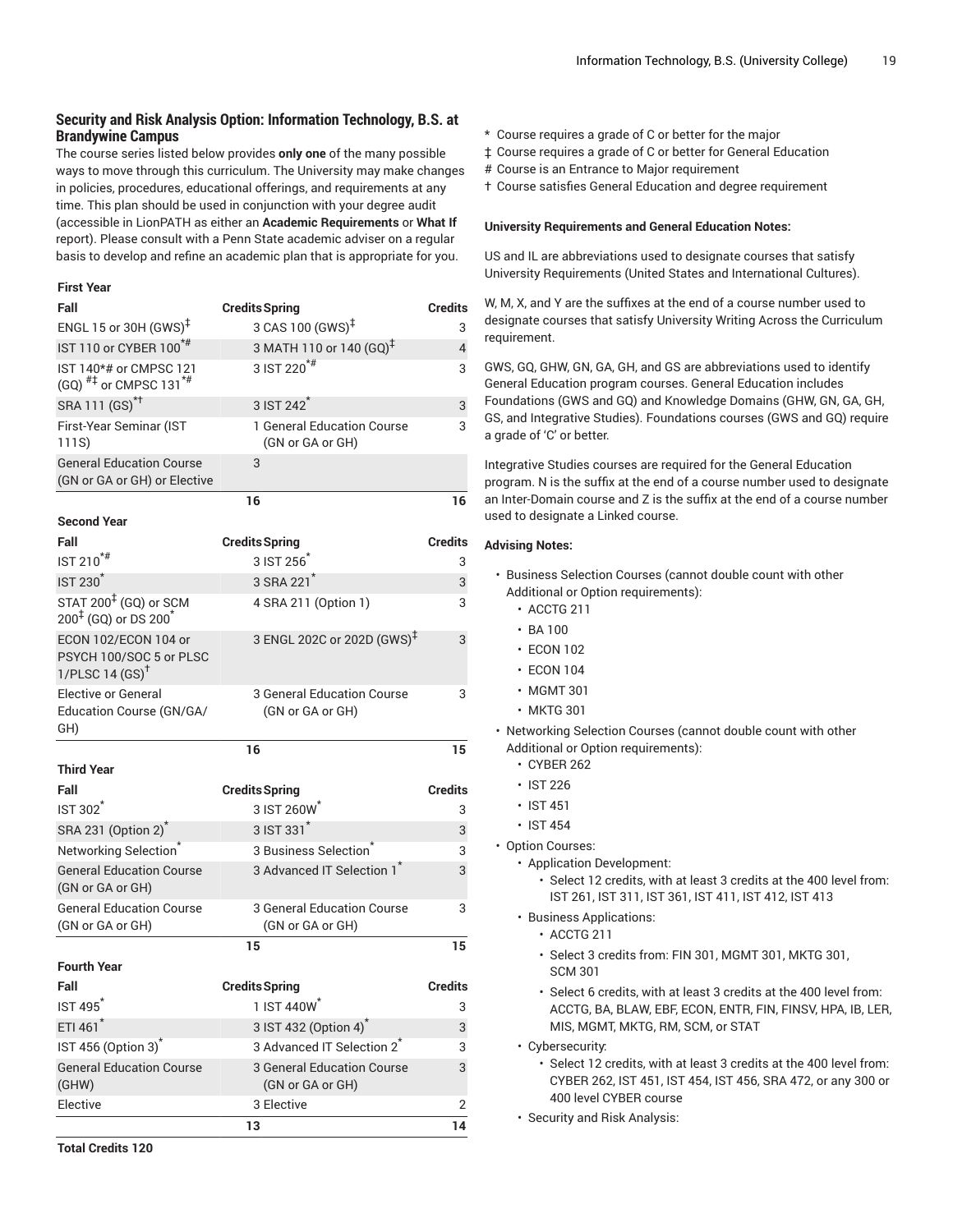• Select 12 credits, with at least 3 credits at the 400 level from: SRA 211, SRA 231, SRA 311, SRA 365, IST 432, IST 452, IST 456

# **DuBois Campus**

### **Business Applications Option: Information Technology, B.S. at DuBois Campus**

The course series listed below provides **only one** of the many possible ways to move through this curriculum. The University may make changes in policies, procedures, educational offerings, and requirements at any time. This plan should be used in conjunction with your degree audit (accessible in LionPATH as either an **Academic Requirements** or **What If** report). Please consult with a Penn State academic adviser on a regular basis to develop and refine an academic plan that is appropriate for you.

### **First Year**

| Fall                                                  | <b>Credits Spring</b>                                 | <b>Credits</b> |
|-------------------------------------------------------|-------------------------------------------------------|----------------|
| IST 110 <sup>*#</sup>                                 | 3 IST 210 <sup>*#</sup>                               | 3              |
| First-Year Seminar (IST<br>111S)                      | 1 IST 220 <sup>*#</sup>                               | 3              |
| IST 140 <sup>*#</sup>                                 | 3 MATH 22 (GQ (Elective 2))                           | 3              |
| SRA 111 (GS) <sup>*†</sup>                            | $3$ IST $242^{\degree}$                               | 3              |
| ENGL 15 or 30H (GWS) <sup><math>\ddagger</math></sup> | 3 General Education Course<br>(GH)                    | 3              |
| MATH 21 (GQ (Elective 1))                             | 3                                                     |                |
|                                                       | 16                                                    | 15             |
| <b>Second Year</b>                                    |                                                       |                |
| Fall                                                  | <b>Credits Spring</b>                                 | <b>Credits</b> |
| MATH 110 or 140 (GQ) <sup>‡†</sup>                    | 4 Business Choice 1                                   | 3              |
| IST 226 (Networking<br>Selection) <sup>*</sup>        | 3 SRA 221                                             | 3              |
| <b>IST 260W<sup>*</sup></b>                           | 3 General Education Course<br>(GA)                    | 3              |
| <b>IST 256</b>                                        | <b>3 General Education Course</b><br>(GN)             | 3              |
| CAS 100 $(GWS)^{\ddagger}$                            | 3 ENGL 202C or 202D (GWS) <sup>‡+</sup>               | 3              |
|                                                       | 16                                                    | 15             |
| <b>Third Year</b>                                     |                                                       |                |
| Fall                                                  | <b>Credits Spring</b>                                 | <b>Credits</b> |
| <b>IST 302</b>                                        | 3 Business Choice 3                                   | 3              |
| <b>IST 331<sup>*</sup></b>                            | 3 Elective                                            | 3              |
| <b>Business Choice 2</b>                              | 3 General Education Course<br>(GH)                    | 3              |
| <b>IST 230<sup>*</sup></b>                            | 3 Advanced IT Selection 1                             | 3              |
| <b>General Education Course</b><br>(GN)               | 3 STAT 200, SCM 200, or DS<br>200 (GQ) <sup>*‡†</sup> | 4              |
|                                                       | 15                                                    | 16             |
| <b>Fourth Year</b>                                    |                                                       |                |
| Fall                                                  | <b>Credits Spring</b>                                 | <b>Credits</b> |
| ETI 461                                               | 3 IST 440W                                            | 3              |
| <b>General Education Course</b><br>(GHW)              | <b>3 General Education Course</b><br>(GN)             | 3              |
| <b>Business Choice 4</b>                              | 3 Business Choice                                     | 3              |
| ECON 14, 102, or 104 (GS)                             | 3 Advanced IT Selection 2 (IST<br>454)                | 3              |
|                                                       |                                                       |                |

|                                         | 16 | 12 |
|-----------------------------------------|----|----|
| IST 495 (Taken Any Time)                |    |    |
| <b>General Education Course</b><br>(GA) |    |    |

#### **Total Credits 121**

\* Course requires a grade of C or better for the major

‡ Course requires a grade of C or better for General Education

# Course is an Entrance to Major requirement

† Course satisfies General Education and degree requirement

#### **University Requirements and General Education Notes:**

US and IL are abbreviations used to designate courses that satisfy University Requirements (United States and International Cultures).

W, M, X, and Y are the suffixes at the end of a course number used to designate courses that satisfy University Writing Across the Curriculum requirement.

GWS, GQ, GHW, GN, GA, GH, and GS are abbreviations used to identify General Education program courses. General Education includes Foundations (GWS and GQ) and Knowledge Domains (GHW, GN, GA, GH, GS, and Integrative Studies). Foundations courses (GWS and GQ) require a grade of 'C' or better.

Integrative Studies courses are required for the General Education program. N is the suffix at the end of a course number used to designate an Inter-Domain course and Z is the suffix at the end of a course number used to designate a Linked course.

#### **Program Notes:**

• As long as two Arts (GA) and two Humanities (GH) are taken across the eight semesters, the particular order in which these courses are taken is not relevant. The course series listed above is only one of many possible ways to move through the IST curriculum.

- A student's career/graduate school plans should be considered in developing an individual academic plan. Be sure to consult an adviser in this department when scheduling courses.
- Business Choice:
	- ACCTG 211
	- ECON 102 or ECON 104
	- SCM 301
	- BA 243
	- FIN 301
	- MKTG 301
	- MGMT 301
	- IB 303
- Advanced IT Selection 1:
	- IST 402
	- IST 413
	- IST 425
	- IST 431
	- IST 446
	- IST 454
	- IST 456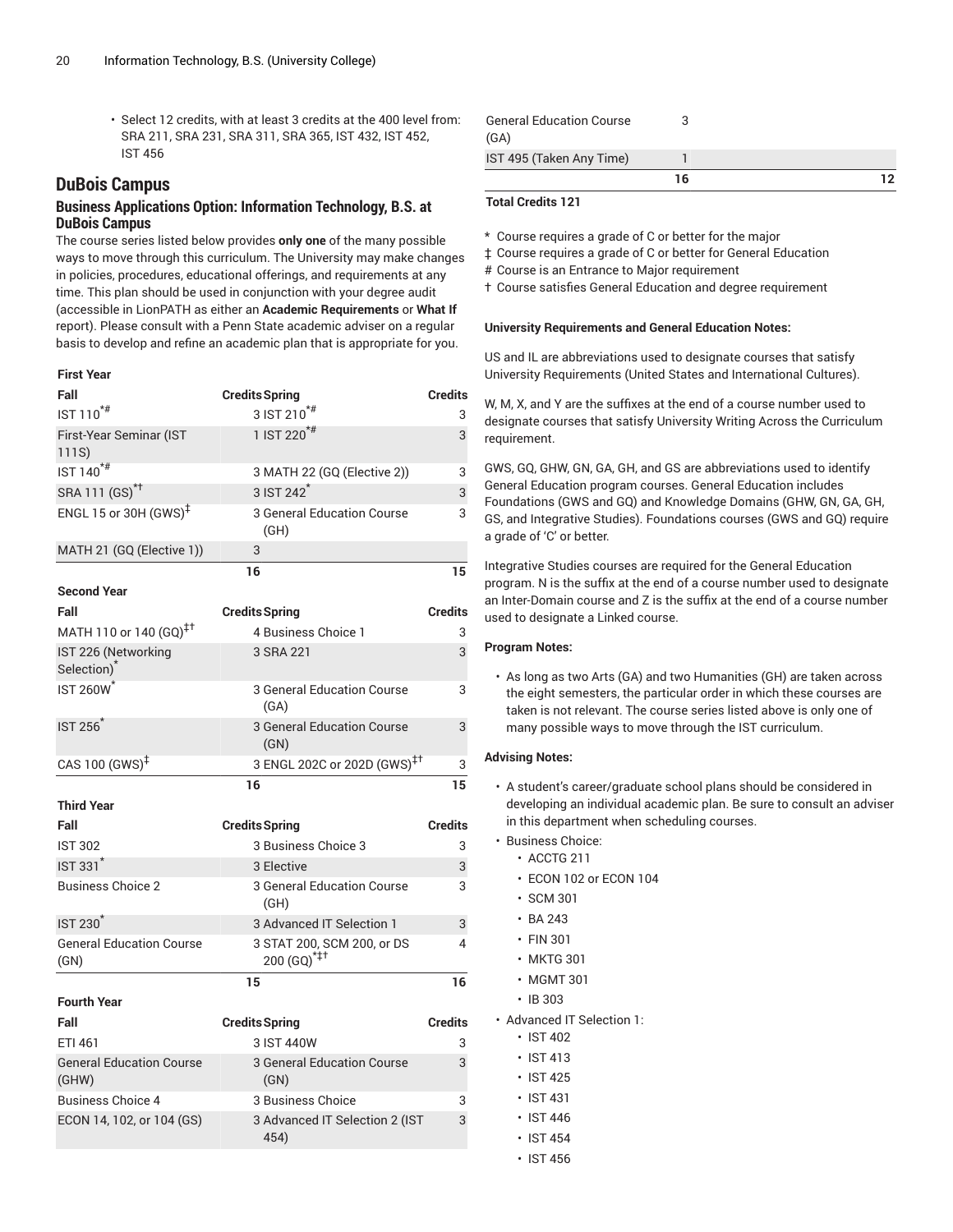• MIS 390

• MIS 404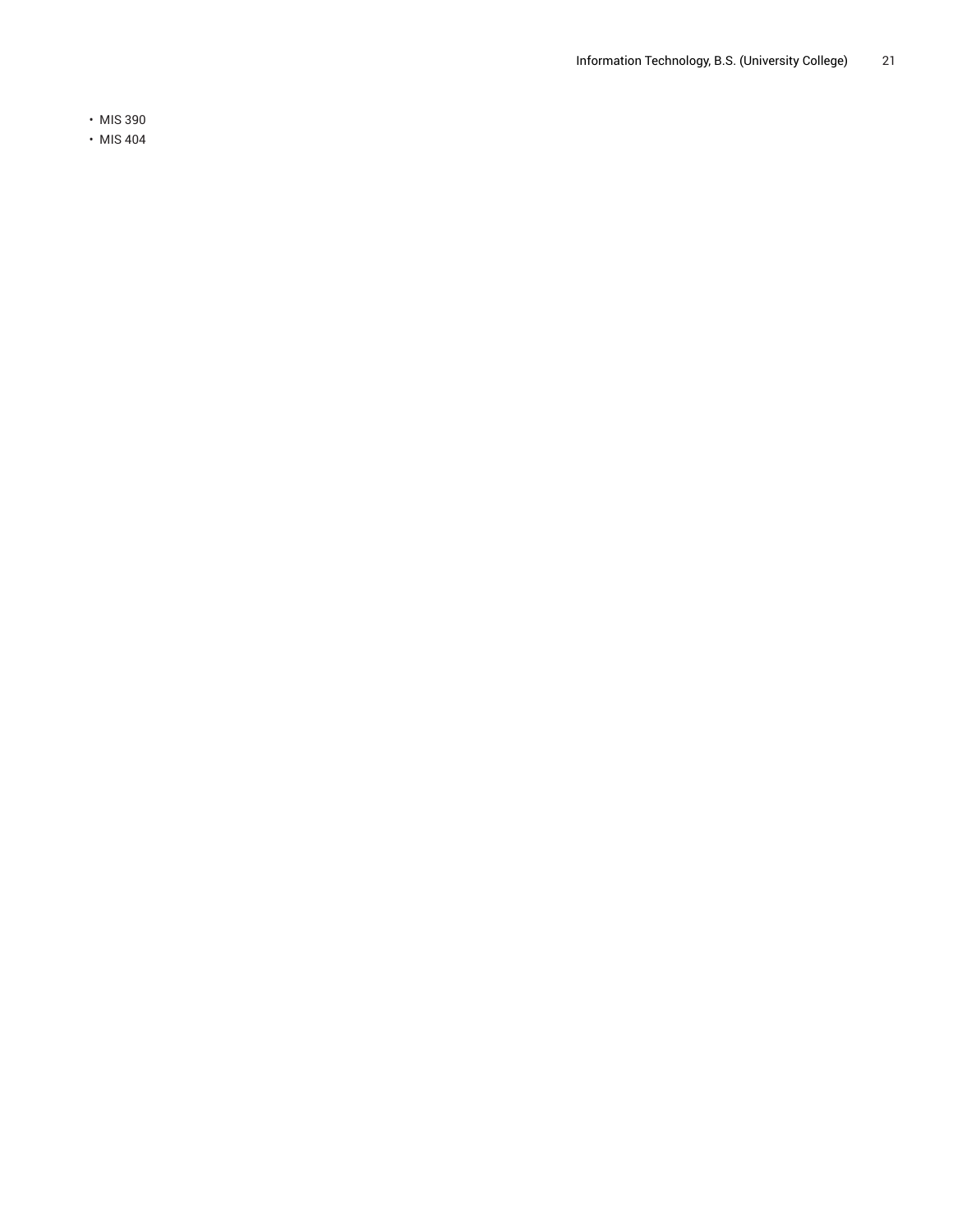### **Networking Option: Information Technology, B.S. at DuBois Campus**

The course series listed below provides **only one** of the many possible ways to move through this curriculum. The University may make changes in policies, procedures, educational offerings, and requirements at any time. This plan should be used in conjunction with your degree audit (accessible in LionPATH as either an **Academic Requirements** or **What If** report). Please consult with a Penn State academic adviser on a regular basis to develop and refine an academic plan that is appropriate for you.

#### **First Year**

| Fall                                                      | <b>Credits Spring</b>                                 | <b>Credits</b> |
|-----------------------------------------------------------|-------------------------------------------------------|----------------|
| IST 110 <sup>*#</sup>                                     | $3$ IST 210 <sup>*#</sup>                             | 3              |
| First-Year Seminar (IST<br>111S)                          | 1 IST 220 <sup>*#</sup>                               | 3              |
| IST 140 <sup>*#</sup>                                     | 3 MATH 22 (GQ (Elective 2))                           | 3              |
| SRA 111 (GS) <sup>*†</sup>                                | 3 IST 242 <sup>*</sup>                                | 3              |
| ENGL 15 or 30H $(GWS)^{\ddagger}$                         | 3 General Education Course<br>(GH)                    | 3              |
| MATH 21 (GQ (Elective 1))                                 | 3                                                     |                |
|                                                           | 16                                                    | 15             |
| <b>Second Year</b>                                        |                                                       |                |
| Fall                                                      | <b>Credits Spring</b>                                 | <b>Credits</b> |
| IST 225 (Application Focus<br>1)                          | 3 IST 227 (Application Focus<br>2)                    | 3              |
| IST 226 (Networking<br>Selection) <sup>*</sup>            | 3 IST 228 (Application Focus<br>3)                    | 3              |
| <b>IST 260W</b>                                           | 3 General Education Course<br>(GA)                    | 3              |
| <b>IST 256</b>                                            | <b>3 General Education Course</b><br>(GN)             | 3              |
| CAS 100 $(GWS)^{\ddagger}$                                | 3 ENGL 202C or 202D (GWS) <sup>‡†</sup>               | 3              |
|                                                           | 15                                                    | 15             |
|                                                           |                                                       |                |
| <b>Third Year</b>                                         |                                                       |                |
| Fall                                                      | <b>Credits Spring</b>                                 | <b>Credits</b> |
| <b>IST 302</b>                                            | 3 SRA 221                                             | 3              |
| IST 331*                                                  | 3 Elective                                            | 3              |
| MATH 110 or 140 (GQ) <sup>‡†</sup>                        | <b>4 General Education Course</b><br>(GH)             | 3              |
| <b>IST 230</b>                                            | 3 Advanced IT Selection 1 (IST<br>456)                | 3              |
| <b>General Education Course</b><br>(GN)                   | 3 STAT 200, SCM 200, or DS<br>200 (GQ) <sup>*‡†</sup> | 4              |
|                                                           | 16                                                    | 16             |
| <b>Fourth Year</b>                                        |                                                       |                |
| Fall                                                      | <b>Credits Spring</b>                                 | <b>Credits</b> |
| ETI 461                                                   | 3 IST 440W                                            | 3              |
| <b>General Education Course</b><br>(GHW)                  | 3 General Education Course<br>(GN)                    | 3              |
| <b>Application Focus Selection</b><br>(400-level) IST 451 | 3 Business Choice                                     | 3              |
| ECON 14, 102, or 104 (GS)                                 | 3 Advanced IT Selection 2 (IST<br>454)                | 3              |

| IST 495 (Taken Any Time) |  |
|--------------------------|--|
|                          |  |

### **Total Credits 121**

- \* Course requires a grade of C or better for the major
- ‡ Course requires a grade of C or better for General Education
- # Course is an Entrance to Major requirement
- † Course satisfies General Education and degree requirement

#### **University Requirements and General Education Notes:**

US and IL are abbreviations used to designate courses that satisfy University Requirements (United States and International Cultures).

W, M, X, and Y are the suffixes at the end of a course number used to designate courses that satisfy University Writing Across the Curriculum requirement.

GWS, GQ, GHW, GN, GA, GH, and GS are abbreviations used to identify General Education program courses. General Education includes Foundations (GWS and GQ) and Knowledge Domains (GHW, GN, GA, GH, GS, and Integrative Studies). Foundations courses (GWS and GQ) require a grade of 'C' or better.

Integrative Studies courses are required for the General Education program. N is the suffix at the end of a course number used to designate an Inter-Domain course and Z is the suffix at the end of a course number used to designate a Linked course.

#### **Program Notes:**

• As long as two Arts (GA) and two Humanities (GH) are taken across the eight semesters, the particular order in which these courses are taken is not relevant. The course series listed above is only one of many possible ways to move through the IST curriculum.

- A student's career/graduate school plans should be considered in developing an individual academic plan. Be sure to consult an adviser in this department when scheduling courses.
- Business Choice:
	- ACCTG 211
	- ECON 102 or ECON 104
	- SCM 301
	- BA 243
	- FIN 301
	- MKTG 301
	- MGMT 301
	- IB 303
- Advanced IT Selection 1:
	- IST 402
	- IST 413
	- IST 425
	- IST 431
	- IST 446
	- IST 454
	- IST 456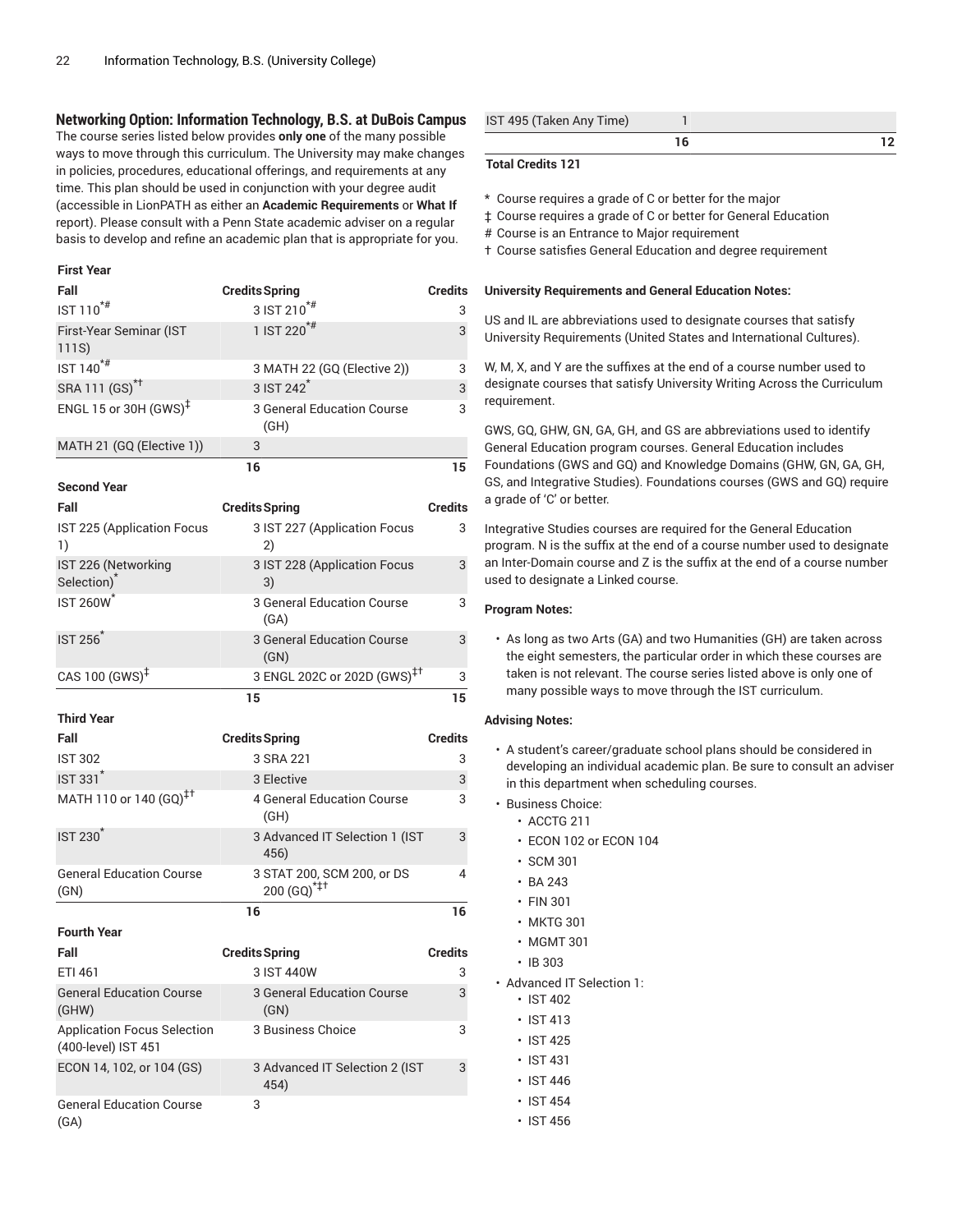• MIS 390

• MIS 404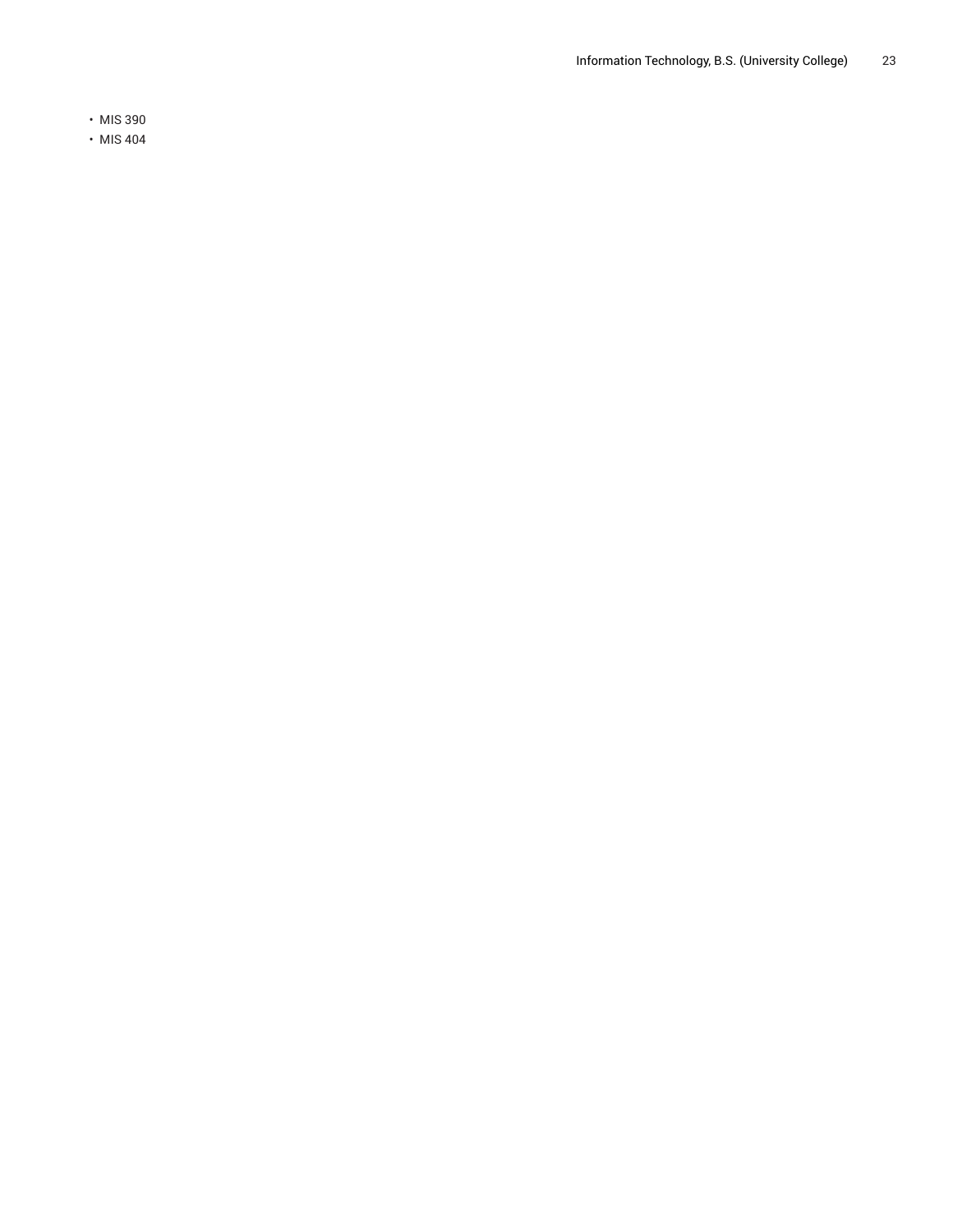# **Greater Allegheny Campus**

# **Business Applications Option: Information Technology, B.S. at Greater Allegheny Campus**

The course series listed below provides **only one** of the many possible ways to move through this curriculum. The University may make changes in policies, procedures, educational offerings, and requirements at any time. This plan should be used in conjunction with your degree audit (accessible in LionPATH as either an **Academic Requirements** or **What If** report). Please consult with a Penn State academic adviser on a regular basis to develop and refine an academic plan that is appropriate for you.

#### **First Year**

| Fall                                                                              | <b>Credits Spring</b>                                 | <b>Credits</b> |
|-----------------------------------------------------------------------------------|-------------------------------------------------------|----------------|
| ENGL 15 or 30H (GWS) <sup>‡</sup>                                                 | 3 CAS 100 (GWS) <sup>‡</sup>                          | 3              |
| IST 110 or CYBER 100 <sup>*#</sup>                                                | 3 MATH 110 or 140 (GQ) <sup>‡</sup>                   | $\overline{4}$ |
| IST 140*# or CMPSC 121<br>(GQ) $^{#1}$ or CMPSC 131 <sup>*#</sup>                 | 3 IST 220 <sup>*#</sup>                               | 3              |
| SRA 111 (GS) <sup>*†</sup>                                                        | 3 IST 242 <sup>*</sup>                                | 3              |
| First-Year Seminar (IST<br>111S)                                                  | 1 General Education Course<br>(GN or GA or GH)        | 3              |
| <b>General Education Course</b><br>(GN or GA or GH) or Elective                   | 3                                                     |                |
|                                                                                   | 16                                                    | 16             |
| <b>Second Year</b>                                                                |                                                       |                |
| Fall                                                                              | <b>Credits Spring</b>                                 | Credits        |
| IST 210 <sup>*#</sup>                                                             | 3 IST 256                                             | 3              |
| <b>IST 230<sup>*</sup></b>                                                        | 3 SRA 221 <sup>*</sup>                                | 3              |
| STAT 200 <sup>‡</sup> (GQ) or SCM<br>200 <sup>‡</sup> (GQ) or DS 200 <sup>*</sup> | 4 ACCTG 211 (Option 1) <sup>*</sup>                   | 4              |
| ECON 102/ECON 104 or<br>PSYCH 100/SOC 5 or PLSC<br>1/PLSC 14 $(SS)^{\dagger}$     | 3 ENGL 202C or 202D (GWS) <sup>‡</sup>                | 3              |
| <b>Elective or General</b><br>Education Course (GN/GA/<br>GH)                     | 3 General Education Course<br>(GN or GA or GH)        | 3              |
|                                                                                   | 16                                                    | 16             |
| <b>Third Year</b>                                                                 |                                                       |                |
| Fall                                                                              | <b>Credits Spring</b>                                 | <b>Credits</b> |
| <b>IST 302</b>                                                                    | 3 IST 260W                                            | 3              |
| <b>IST 331<sup>*</sup></b>                                                        | 3 Option 2 <sup>*</sup>                               | 3              |
| <b>Business Selection</b> <sup>®</sup>                                            | 4 Advanced IT Selection -<br><b>Business Option</b>   | 3              |
| <b>General Education Course</b><br>(GN or GA or GH)                               | 3 Networking Selection                                | 3              |
| <b>General Education Course</b><br>(GN or GA or GH)                               | 3 General Education Course<br>(GN or GA or GH)        | 3              |
|                                                                                   | 16                                                    | 15             |
| <b>Fourth Year</b>                                                                |                                                       |                |
| Fall                                                                              | <b>Credits Spring</b>                                 | <b>Credits</b> |
| <b>IST 495</b>                                                                    | 1 IST 440W <sup>*</sup>                               | 3              |
| ETI 461*                                                                          | 3 Option 4 <sup>*</sup>                               | 3              |
| Option 3 <sup>*</sup>                                                             | 3 Advanced IT Selection                               | 3              |
| <b>General Education Course</b><br>(GHW)                                          | <b>3 General Education Course</b><br>(GN or GA or GH) | 3              |

| Elec<br>stive | uve |  |
|---------------|-----|--|
|               |     |  |

### **Total Credits 121**

- \* Course requires a grade of C or better for the major
- ‡ Course requires a grade of C or better for General Education
- # Course is an Entrance to Major requirement
- † Course satisfies General Education and degree requirement

#### **University Requirements and General Education Notes:**

US and IL are abbreviations used to designate courses that satisfy University Requirements (United States and International Cultures).

W, M, X, and Y are the suffixes at the end of a course number used to designate courses that satisfy University Writing Across the Curriculum requirement.

GWS, GQ, GHW, GN, GA, GH, and GS are abbreviations used to identify General Education program courses. General Education includes Foundations (GWS and GQ) and Knowledge Domains (GHW, GN, GA, GH, GS, and Integrative Studies). Foundations courses (GWS and GQ) require a grade of 'C' or better.

Integrative Studies courses are required for the General Education program. N is the suffix at the end of a course number used to designate an Inter-Domain course and Z is the suffix at the end of a course number used to designate a Linked course.

- Business Selection Courses (cannot double count with other Additional or Option requirements):
	- ACCTG 211
	- $\cdot$  BA 100
	- ECON 102
	- ECON 104
	- MGMT 301
	- MKTG 301
- Networking Selection Courses (cannot double count with other Additional or Option requirements):
	- CYBER 262
	- IST 226
	- IST 451
	- IST 454
- Option Courses:
	- Application Development:
		- Select 12 credits, with at least 3 credits at the 400 level from: IST 261, IST 311, IST 361, IST 411, IST 412, IST 413
	- Business Applications:
		- ACCTG 211
		- Select 3 credits from: FIN 301, MGMT 301, MKTG 301, SCM 301
		- Select 6 credits, with at least 3 credits at the 400 level from: ACCTG, BA, BLAW, EBF, ECON, ENTR, FIN, FINSV, HPA, IB, LER, MIS, MGMT, MKTG, RM, SCM, or STAT
	- Cybersecurity:
		- Select 12 credits, with at least 3 credits at the 400 level from: CYBER 262, IST 451, IST 454, IST 456, SRA 472, or any 300 or 400 level CYBER course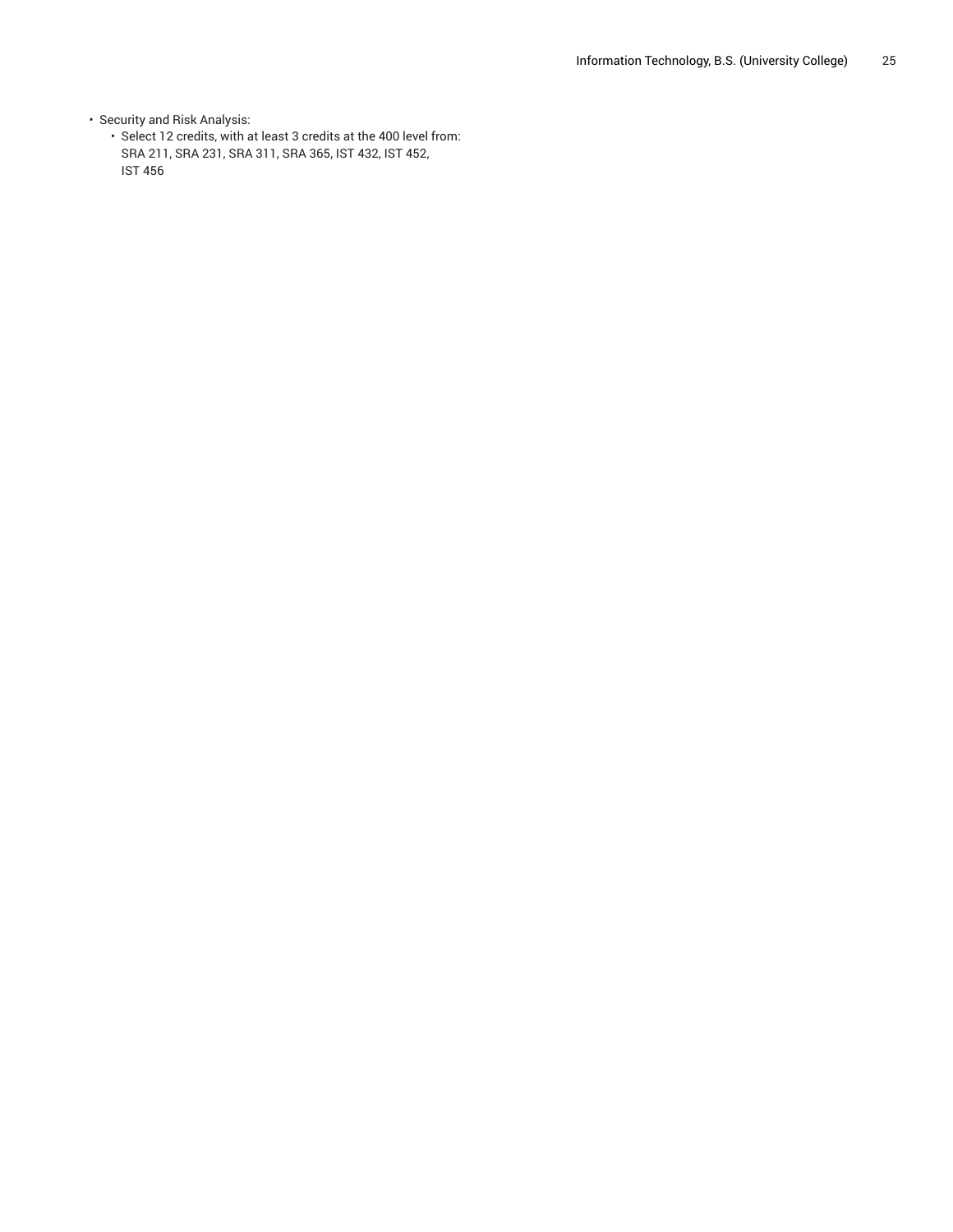# **Hazleton Campus**

# **Business Applications Option: Information Technology, B.S. at Hazleton Campus**

The course series listed below provides **only one** of the many possible ways to move through this curriculum. The University may make changes in policies, procedures, educational offerings, and requirements at any time. This plan should be used in conjunction with your degree audit (accessible in LionPATH as either an **Academic Requirements** or **What If** report). Please consult with a Penn State academic adviser on a regular basis to develop and refine an academic plan that is appropriate for you.

### **First Year**

| Fall                                                                              | <b>Credits Spring</b>                                 | <b>Credits</b> |
|-----------------------------------------------------------------------------------|-------------------------------------------------------|----------------|
| ENGL 15 or 30H $(GWS)^{\ddagger}$                                                 | 3 CAS 100 (GWS) <sup>‡</sup>                          | 3              |
| IST 110 or CYBER 100 <sup>*#</sup>                                                | 3 MATH 110 or 140 (GQ) <sup>‡</sup>                   | 4              |
| IST 140*# or CMPSC 121<br>$(GQ)$ <sup>#‡</sup> or CMPSC 131 <sup>*#</sup>         | 3 IST 220 <sup>*#</sup>                               | 3              |
| SRA 111 (GS) <sup>*†</sup>                                                        | 3 IST 242                                             | 3              |
| First-Year Seminar (IST<br>111S)                                                  | 1 General Education Course<br>(GN or GA or GH)        | 3              |
| <b>General Education Course</b><br>(GN or GA or GH) or Elective                   | 3                                                     |                |
|                                                                                   | 16                                                    | 16             |
| <b>Second Year</b>                                                                |                                                       |                |
| Fall                                                                              | <b>Credits Spring</b>                                 | <b>Credits</b> |
| $IST 210^{*#}$                                                                    | 3 IST 256                                             | 3              |
| <b>IST 230<sup>*</sup></b>                                                        | 3 SRA 221 <sup>*</sup>                                | 3              |
| STAT 200 <sup>‡</sup> (GQ) or SCM<br>200 <sup>‡</sup> (GQ) or DS 200 <sup>*</sup> | 4 ACCTG 211 (Option 1) <sup>*</sup>                   | 4              |
| ECON 102/ECON 104 or<br>PSYCH 100/SOC 5 or PLSC<br>1/PLSC 14 $(SS)^{\dagger}$     | 3 ENGL 202C or 202D (GWS) <sup>‡</sup>                | 3              |
| <b>Elective or General</b><br>Education Course (GN/GA/<br>GH)                     | 3 General Education Course<br>(GN or GA or GH)        | 3              |
|                                                                                   | 16                                                    | 16             |
| <b>Third Year</b>                                                                 |                                                       |                |
| Fall                                                                              | <b>Credits Spring</b>                                 | <b>Credits</b> |
| <b>IST 302</b>                                                                    | 3 IST 260W                                            | 3              |
| <b>IST 331<sup>*</sup></b>                                                        | 3 Option 2 <sup>*</sup>                               | 3              |
| <b>Business Selection</b>                                                         | 4 Advanced IT Selection -<br><b>Business Option</b>   | 3              |
| <b>General Education Course</b><br>(GN or GA or GH)                               | 3 Networking Selection <sup>®</sup>                   | 3              |
| <b>General Education Course</b><br>(GN or GA or GH)                               | <b>3 General Education Course</b><br>(GN or GA or GH) | 3              |
|                                                                                   | 16                                                    | 15             |
| <b>Fourth Year</b>                                                                |                                                       |                |
| Fall                                                                              | <b>Credits Spring</b>                                 | <b>Credits</b> |
| <b>IST 495<sup>*</sup></b>                                                        | 1 IST 440W                                            | 3              |
| ETI 461*                                                                          | 3 Option 4 <sup>*</sup>                               | 3              |
| Option 3 <sup>*</sup>                                                             | 3 Advanced IT Selection                               | 3              |
| <b>General Education Course</b><br>(GHW)                                          | 3 General Education Course<br>(GN or GA or GH)        | 3              |

| Elective | 3 Elective |  |
|----------|------------|--|
|          | 10<br>IJ   |  |

### **Total Credits 121**

- \* Course requires a grade of C or better for the major
- ‡ Course requires a grade of C or better for General Education
- # Course is an Entrance to Major requirement
- † Course satisfies General Education and degree requirement

#### **University Requirements and General Education Notes:**

US and IL are abbreviations used to designate courses that satisfy University Requirements (United States and International Cultures).

W, M, X, and Y are the suffixes at the end of a course number used to designate courses that satisfy University Writing Across the Curriculum requirement.

GWS, GQ, GHW, GN, GA, GH, and GS are abbreviations used to identify General Education program courses. General Education includes Foundations (GWS and GQ) and Knowledge Domains (GHW, GN, GA, GH, GS, and Integrative Studies). Foundations courses (GWS and GQ) require a grade of 'C' or better.

Integrative Studies courses are required for the General Education program. N is the suffix at the end of a course number used to designate an Inter-Domain course and Z is the suffix at the end of a course number used to designate a Linked course.

- Business Selection Courses (cannot double count with other Additional or Option requirements):
	- ACCTG 211
	- $\cdot$  BA 100
	- ECON 102
	- ECON 104
	- MGMT 301
	- MKTG 301
- Networking Selection Courses (cannot double count with other Additional or Option requirements):
	- CYBER 262
	- IST 226
	- IST 451
	- IST 454
- Option Courses:
	- Application Development:
		- Select 12 credits, with at least 3 credits at the 400 level from: IST 261, IST 311, IST 361, IST 411, IST 412, IST 413
	- Business Applications:
		- ACCTG 211
		- Select 3 credits from: FIN 301, MGMT 301, MKTG 301, SCM 301
		- Select 6 credits, with at least 3 credits at the 400 level from: ACCTG, BA, BLAW, EBF, ECON, ENTR, FIN, FINSV, HPA, IB, LER, MIS, MGMT, MKTG, RM, SCM, or STAT
	- Cybersecurity:
		- Select 12 credits, with at least 3 credits at the 400 level from: CYBER 262, IST 451, IST 454, IST 456, SRA 472, or any 300 or 400 level CYBER course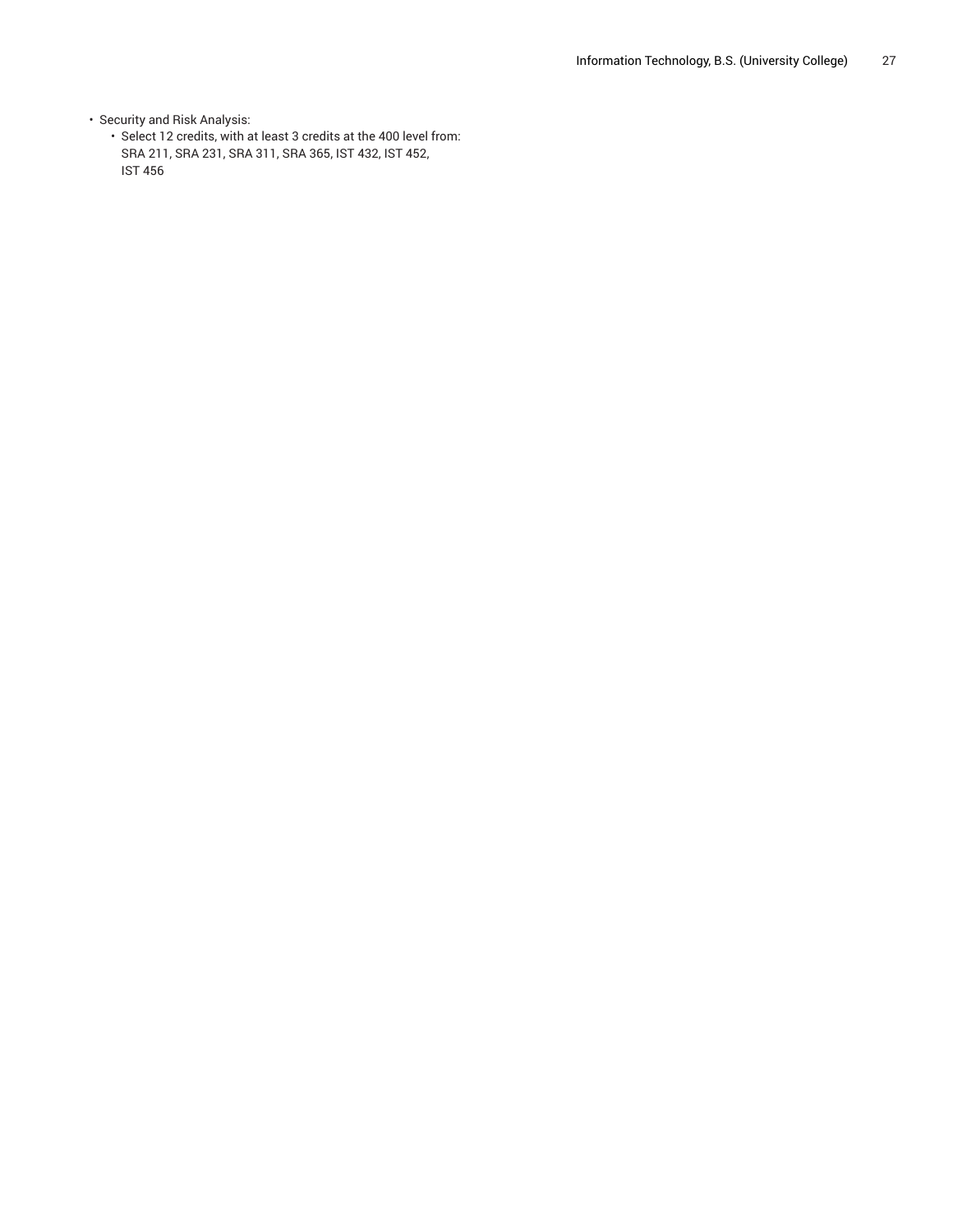# **Custom Information Technology Option: Information Technology, B.S. at Hazleton Campus**

The course series listed below provides **only one** of the many possible ways to move through this curriculum. The University may make changes in policies, procedures, educational offerings, and requirements at any time. This plan should be used in conjunction with your degree audit (accessible in LionPATH as either an **Academic Requirements** or **What If** report). Please consult with a Penn State academic adviser on a regular basis to develop and refine an academic plan that is appropriate for you.

#### **First Year**

| Fall                                                                          | <b>Credits Spring</b>                                 | Credits        |
|-------------------------------------------------------------------------------|-------------------------------------------------------|----------------|
| ENGL 15 or 30H (GWS) <sup>‡</sup>                                             | 3 CAS 100 (GWS) <sup>‡</sup>                          | 3              |
| IST 110 or CYBER 100*#                                                        | 3 MATH 110 or 140 (GQ) <sup>‡</sup>                   | 4              |
| IST 140*# or CMPSC 121<br>$(GQ)$ <sup>#‡</sup> or CMPSC 131 <sup>*#</sup>     | 3 IST 220 <sup>*#</sup>                               | 3              |
| SRA 111 (GS) <sup>*†</sup>                                                    | 3 IST 242 <sup>*</sup>                                | 3              |
| First-Year Seminar (IST<br>111S)                                              | 1 General Education Course<br>(GN or GA or GH)        | 3              |
| <b>General Education Course</b><br>(GN or GA or GH) or Elective               | 3                                                     |                |
|                                                                               | 16                                                    | 16             |
| <b>Second Year</b>                                                            |                                                       |                |
| Fall                                                                          | <b>Credits Spring</b>                                 | Credits        |
| $IST 210$ <sup>*#</sup>                                                       | 3 IST 256                                             | 3              |
| <b>IST 230<sup>*</sup></b>                                                    | 3 SRA 221 <sup>*</sup>                                | 3              |
| STAT 200 <sup>‡</sup> (GQ) or SCM<br>$200^{4}$ (GQ) or DS $200^{4}$           | 4 Business Selection                                  | 3              |
| ECON 102/ECON 104 or<br>PSYCH 100/SOC 5 or PLSC<br>1/PLSC 14 $(SS)^{\dagger}$ | 3 ENGL 202C or 202D (GWS) <sup>‡</sup>                | 3              |
| <b>Elective or General</b><br>Education Course (GN/GA/<br>GH)                 | 3 General Education Course<br>(GN or GA or GH)        | 3              |
|                                                                               | 16                                                    | 15             |
| <b>Third Year</b>                                                             |                                                       |                |
| Fall                                                                          | <b>Credits Spring</b>                                 | Credits        |
| <b>IST 302</b>                                                                | 3 IST 260W                                            | 3              |
| <b>IST 331<sup>*</sup></b>                                                    | 3 Option 2 <sup>*</sup>                               | 3              |
| Option 1 <sup>*</sup>                                                         | 3 Networking Selection <sup>®</sup>                   | 3              |
| <b>General Education Course</b><br>(GN or GA or GH)                           | 3 Advanced IT Selection 1                             | 3              |
| <b>General Education Course</b><br>(GN or GA or GH)                           | 3 General Education Course<br>(GN or GA or GH)        | 3              |
|                                                                               | 15                                                    | 15             |
| <b>Fourth Year</b>                                                            |                                                       |                |
| Fall                                                                          | <b>Credits Spring</b>                                 | <b>Credits</b> |
| IST 495 <sup>*</sup>                                                          | 1 IST 440W*                                           | 3              |
| ETI 461*                                                                      | 3 Option 4 <sup>*</sup>                               | 3              |
| Option 3 <sup>*</sup>                                                         | 3 Advanced IT Selection 2 <sup>*</sup>                | 3              |
| <b>General Education Course</b><br>(GHW)                                      | <b>3 General Education Course</b><br>(GN or GA or GH) | 3              |
| Elective                                                                      | 3 Elective                                            | 2              |
|                                                                               | 13                                                    | 14             |

- \* Course requires a grade of C or better for the major
- ‡ Course requires a grade of C or better for General Education
- # Course is an Entrance to Major requirement
- † Course satisfies General Education and degree requirement

#### **University Requirements and General Education Notes:**

US and IL are abbreviations used to designate courses that satisfy University Requirements (United States and International Cultures).

W, M, X, and Y are the suffixes at the end of a course number used to designate courses that satisfy University Writing Across the Curriculum requirement.

GWS, GQ, GHW, GN, GA, GH, and GS are abbreviations used to identify General Education program courses. General Education includes Foundations (GWS and GQ) and Knowledge Domains (GHW, GN, GA, GH, GS, and Integrative Studies). Foundations courses (GWS and GQ) require a grade of 'C' or better.

Integrative Studies courses are required for the General Education program. N is the suffix at the end of a course number used to designate an Inter-Domain course and Z is the suffix at the end of a course number used to designate a Linked course.

- Business Selection Courses (cannot double count with other Additional or Option requirements):
	- ACCTG 211
	- BA 100
	- ECON 102
	- ECON 104
	- MGMT 301
	- MKTG 301
- Networking Selection Courses (cannot double count with other Additional or Option requirements):
	- CYBER 262
	- IST 226
	- IST 451
	- IST 454
- Option Courses:
	- Application Development:
		- Select 12 credits, with at least 3 credits at the 400 level from: IST 261, IST 311, IST 361, IST 411, IST 412, IST 413
	- Business Applications:
		- ACCTG 211
		- Select 3 credits from: FIN 301, MGMT 301, MKTG 301, SCM 301
		- Select 6 credits, with at least 3 credits at the 400 level from: ACCTG, BA, BLAW, EBF, ECON, ENTR, FIN, FINSV, HPA, IB, LER, MIS, MGMT, MKTG, RM, SCM, or STAT
	- Cybersecurity:
		- Select 12 credits, with at least 3 credits at the 400 level from: CYBER 262, IST 451, IST 454, IST 456, SRA 472, or any 300 or 400 level CYBER course
	- Security and Risk Analysis: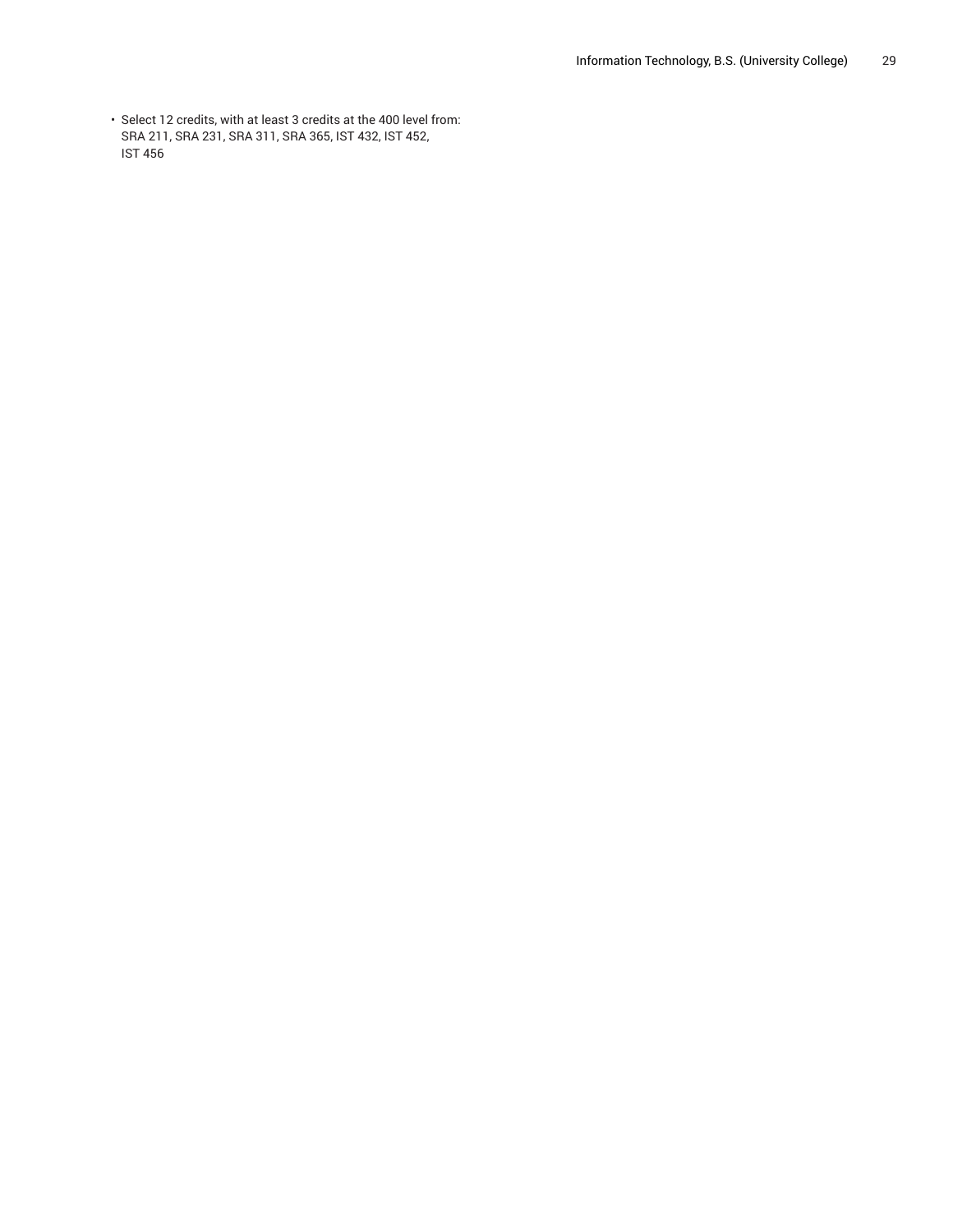# **Lehigh Valley Campus**

# **Application Development Option: Information Technology, B.S. at Lehigh Valley Campus**

The course series listed below provides **only one** of the many possible ways to move through this curriculum. The University may make changes in policies, procedures, educational offerings, and requirements at any time. This plan should be used in conjunction with your degree audit (accessible in LionPATH as either an **Academic Requirements** or **What If** report). Please consult with a Penn State academic adviser on a regular basis to develop and refine an academic plan that is appropriate for you.

### **First Year**

| Fall                                                                                 | <b>Credits Spring</b>                          | <b>Credits</b> |
|--------------------------------------------------------------------------------------|------------------------------------------------|----------------|
| ENGL 15 or 30H (GWS) <sup>‡</sup>                                                    | 3 CAS 100 (GWS) <sup>‡</sup>                   | 3              |
| IST 110 or CYBER 100 <sup>*#</sup>                                                   | 3 MATH 110 or 140 (GQ) <sup>‡</sup>            | $\overline{4}$ |
| IST 140*# or CMPSC 121<br>(GQ) $^{#1}$ or CMPSC 131 <sup>*#</sup>                    | 3 IST 220 <sup>*#</sup>                        | 3              |
| SRA 111 (GS) <sup>*†</sup>                                                           | 3 IST 242 <sup>*</sup>                         | 3              |
| First-Year Seminar (IST<br>111S)                                                     | 1 General Education Course<br>(GN or GA or GH) | 3              |
| <b>General Education Course</b><br>(GN or GA or GH) or Elective                      | 3                                              |                |
|                                                                                      | 16                                             | 16             |
| <b>Second Year</b>                                                                   |                                                |                |
| Fall                                                                                 | <b>Credits Spring</b>                          | <b>Credits</b> |
| IST 210 <sup>*#</sup>                                                                | 3 IST 256                                      | 3              |
| <b>IST 230<sup>*</sup></b>                                                           | 3 SRA 221                                      | 3              |
| STAT 200 <sup>‡</sup> (GQ) or SCM<br>$200^{\frac{1}{7}}$ (GQ) or DS 200 <sup>*</sup> | 4 Business Selection                           | 3              |
| ECON 102/ECON 104 or<br>PSYCH 100/SOC 5 or PLSC<br>1/PLSC 14 $(SS)^{\dagger}$        | 3 ENGL 202C or 202D (GWS) <sup>‡</sup>         | 3              |
| <b>Elective or General</b><br>Education Course (GN/GA/<br>GH)                        | 3 General Education Course<br>(GN or GA or GH) | 3              |
|                                                                                      | 16                                             | 15             |
| <b>Third Year</b>                                                                    |                                                |                |
| Fall                                                                                 | <b>Credits Spring</b>                          | <b>Credits</b> |
| <b>IST 302<sup>1</sup></b>                                                           | 3 IST 260W                                     | 3              |
| IST 311 (Option 1) <sup>*</sup>                                                      | 3 IST 261 (Option 2) <sup>*</sup>              | 3              |
| <b>IST 331*</b>                                                                      | 3 IST 411 (Option 3) <sup>*</sup>              | 3              |
| <b>General Education Course</b><br>(GN or GA or GH)                                  | 3 Networking Selection                         | 3              |
| <b>General Education Course</b><br>(GN or GA or GH)                                  | 3 General Education Course<br>(GN or GA or GH) | 3              |
|                                                                                      | 15                                             | 15             |
| <b>Fourth Year</b>                                                                   |                                                |                |
| Fall                                                                                 | <b>Credits Spring</b>                          | <b>Credits</b> |
| <b>IST 495<sup>*</sup></b>                                                           | 1 IST 440W                                     | 3              |
| ETI 461                                                                              | 3 IST 413 (Option 4)                           | 3              |
| Advanced IT Selection 1                                                              | 3 Advanced IT Selection 2 <sup>7</sup>         | 3              |
| <b>General Education Course</b><br>(GHW)                                             | 3 General Education Course<br>(GN or GA or GH) | 3              |

| Elective | 3 Elective |  |
|----------|------------|--|
|          |            |  |

### **Total Credits 120**

- \* Course requires a grade of C or better for the major
- ‡ Course requires a grade of C or better for General Education
- # Course is an Entrance to Major requirement
- † Course satisfies General Education and degree requirement

#### **University Requirements and General Education Notes:**

US and IL are abbreviations used to designate courses that satisfy University Requirements (United States and International Cultures).

W, M, X, and Y are the suffixes at the end of a course number used to designate courses that satisfy University Writing Across the Curriculum requirement.

GWS, GQ, GHW, GN, GA, GH, and GS are abbreviations used to identify General Education program courses. General Education includes Foundations (GWS and GQ) and Knowledge Domains (GHW, GN, GA, GH, GS, and Integrative Studies). Foundations courses (GWS and GQ) require a grade of 'C' or better.

Integrative Studies courses are required for the General Education program. N is the suffix at the end of a course number used to designate an Inter-Domain course and Z is the suffix at the end of a course number used to designate a Linked course.

- Business Selection Courses (cannot double count with other Additional or Option requirements):
	- ACCTG 211
	- $\cdot$  BA 100
	- ECON 102
	- ECON 104
	- MGMT 301
	- MKTG 301
- Networking Selection Courses (cannot double count with other Additional or Option requirements):
	- CYBER 262
	- IST 226
	- IST 451
	- IST 454
- Option Courses:
	- Application Development:
		- Select 12 credits, with at least 3 credits at the 400 level from: IST 261, IST 311, IST 361, IST 411, IST 412, IST 413
	- Business Applications:
		- ACCTG 211
		- Select 3 credits from: FIN 301, MGMT 301, MKTG 301, SCM 301
		- Select 6 credits, with at least 3 credits at the 400 level from: ACCTG, BA, BLAW, EBF, ECON, ENTR, FIN, FINSV, HPA, IB, LER, MIS, MGMT, MKTG, RM, SCM, or STAT
	- Cybersecurity:
		- Select 12 credits, with at least 3 credits at the 400 level from: CYBER 262, IST 451, IST 454, IST 456, SRA 472, or any 300 or 400 level CYBER course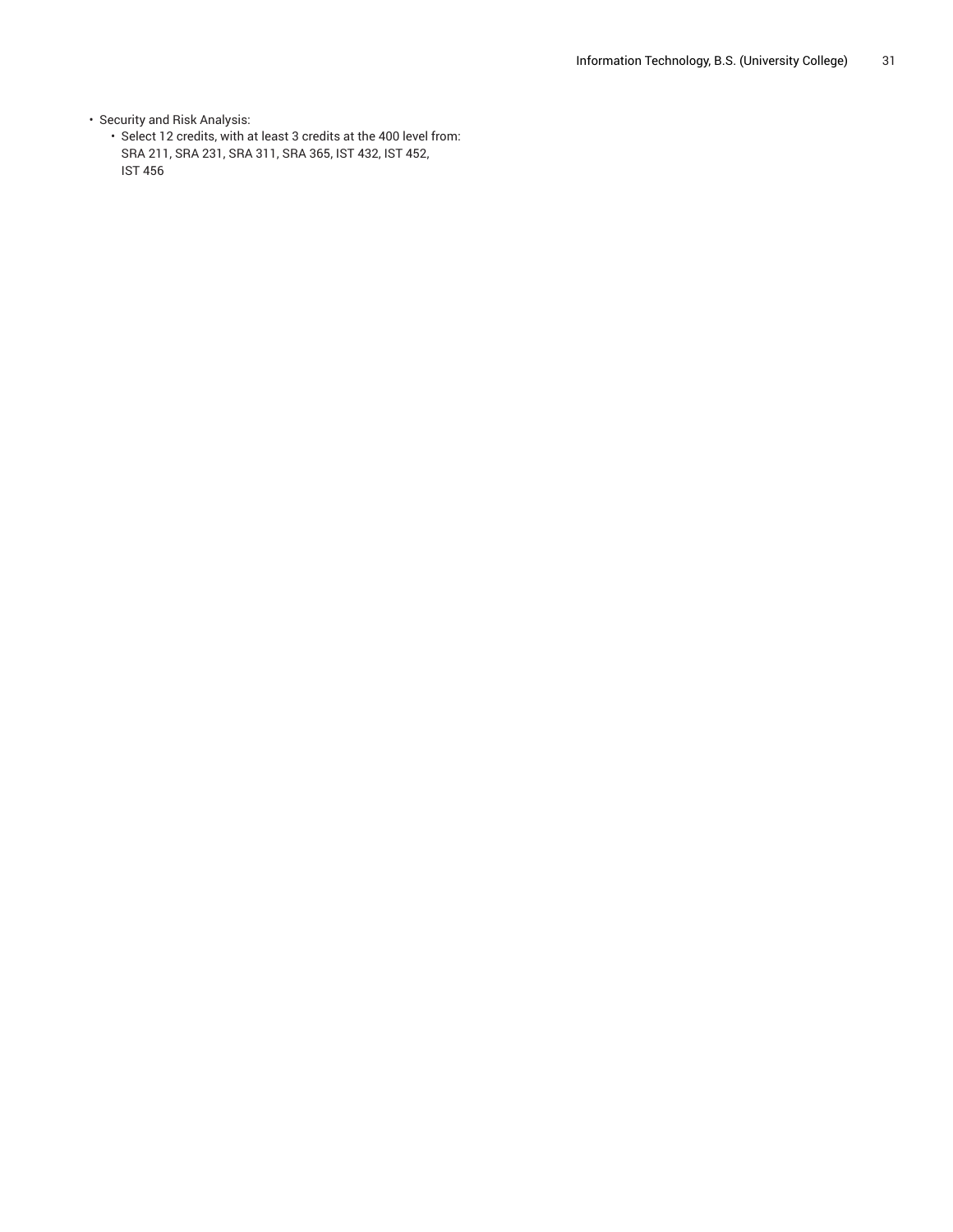# **Business Applications Option: Information Technology, B.S. at Lehigh Valley Campus**

The course series listed below provides **only one** of the many possible ways to move through this curriculum. The University may make changes in policies, procedures, educational offerings, and requirements at any time. This plan should be used in conjunction with your degree audit (accessible in LionPATH as either an **Academic Requirements** or **What If** report). Please consult with a Penn State academic adviser on a regular basis to develop and refine an academic plan that is appropriate for you.

#### **First Year**

| Fall                                                                          | <b>Credits Spring</b>                                 | <b>Credits</b> |
|-------------------------------------------------------------------------------|-------------------------------------------------------|----------------|
| ENGL 15 or 30H $(GWS)^{\ddagger}$                                             | 3 CAS 100 (GWS) <sup>‡</sup>                          | 3              |
| IST 110 or CYBER 100*#                                                        | 3 MATH 110 or 140 (GQ) <sup>‡</sup>                   | $\overline{4}$ |
| IST 140*# or CMPSC 121<br>$(GQ)$ <sup>#‡</sup> or CMPSC 131 <sup>*#</sup>     | 3 IST 220 <sup>*#</sup>                               | 3              |
| SRA 111 (GS) <sup>*†</sup>                                                    | 3 IST 242 <sup>*</sup>                                | 3              |
| First-Year Seminar (IST<br>111S)                                              | 1 General Education Course<br>(GN or GA or GH)        | 3              |
| <b>General Education Course</b><br>(GN or GA or GH) or Elective               | 3                                                     |                |
|                                                                               | 16                                                    | 16             |
| <b>Second Year</b>                                                            |                                                       |                |
| Fall                                                                          | <b>Credits Spring</b>                                 | <b>Credits</b> |
| IST 210 <sup>*#</sup>                                                         | 3 IST 256                                             | 3              |
| <b>IST 230<sup>*</sup></b>                                                    | 3 SRA 221 <sup>*</sup>                                | 3              |
| STAT 200 <sup>‡</sup> (GQ) or SCM<br>$200^{4}$ (GQ) or DS $200^{*}$           | 4 ACCTG 211 (Option 1) <sup>*</sup>                   | 4              |
| ECON 102/ECON 104 or<br>PSYCH 100/SOC 5 or PLSC<br>1/PLSC 14 $(SS)^{\dagger}$ | 3 ENGL 202C or 202D (GWS) <sup>‡</sup>                | 3              |
| <b>Elective or General</b><br>Education Course (GN/GA/<br>GH)                 | 3 General Education Course<br>(GN or GA or GH)        | 3              |
|                                                                               | 16                                                    | 16             |
| <b>Third Year</b>                                                             |                                                       |                |
| Fall                                                                          | <b>Credits Spring</b>                                 | <b>Credits</b> |
| <b>IST 302<sup>1</sup></b>                                                    | 3 IST 260W                                            | 3              |
| <b>IST 331<sup>*</sup></b>                                                    | 3 Option 2 <sup>*</sup>                               | 3              |
| <b>Business Selection</b> <sup>®</sup>                                        | 4 Advanced IT Selection -<br>Business Option          | 3              |
| <b>General Education Course</b><br>(GN or GA or GH)                           | 3 Networking Selection <sup>*</sup>                   | 3              |
| <b>General Education Course</b><br>(GN or GA or GH)                           | 3 General Education Course<br>(GN or GA or GH)        | 3              |
|                                                                               | 16                                                    | 15             |
| <b>Fourth Year</b>                                                            |                                                       |                |
| Fall                                                                          | <b>Credits Spring</b>                                 | <b>Credits</b> |
| <b>IST 495<sup>*</sup></b>                                                    | 1 IST 440W <sup>*</sup>                               | 3              |
| ETI 461*                                                                      | 3 Option 4 <sup>*</sup>                               | 3              |
| Option 3 <sup>7</sup>                                                         | 3 Advanced IT Selection                               | 3              |
| <b>General Education Course</b><br>(GHW)                                      | <b>3 General Education Course</b><br>(GN or GA or GH) | 3              |

| Elective | 3 Elective |  |
|----------|------------|--|
|          |            |  |

### **Total Credits 121**

\* Course requires a grade of C or better for the major

‡ Course requires a grade of C or better for General Education

# Course is an Entrance to Major requirement

† Course satisfies General Education and degree requirement

#### **University Requirements and General Education Notes:**

US and IL are abbreviations used to designate courses that satisfy University Requirements (United States and International Cultures).

W, M, X, and Y are the suffixes at the end of a course number used to designate courses that satisfy University Writing Across the Curriculum requirement.

GWS, GQ, GHW, GN, GA, GH, and GS are abbreviations used to identify General Education program courses. General Education includes Foundations (GWS and GQ) and Knowledge Domains (GHW, GN, GA, GH, GS, and Integrative Studies). Foundations courses (GWS and GQ) require a grade of 'C' or better.

Integrative Studies courses are required for the General Education program. N is the suffix at the end of a course number used to designate an Inter-Domain course and Z is the suffix at the end of a course number used to designate a Linked course.

- Business Selection Courses (cannot double count with other Additional or Option requirements):
	- ACCTG 211
	- $\cdot$  BA 100
	- ECON 102
	- ECON 104
	- MGMT 301
	- MKTG 301
- Networking Selection Courses (cannot double count with other Additional or Option requirements):
	- CYBER 262
	- IST 226
	- IST 451
	- IST 454
- Option Courses:
	- Application Development:
		- Select 12 credits, with at least 3 credits at the 400 level from: IST 261, IST 311, IST 361, IST 411, IST 412, IST 413
	- Business Applications:
		- ACCTG 211
		- Select 3 credits from: FIN 301, MGMT 301, MKTG 301, SCM 301
		- Select 6 credits, with at least 3 credits at the 400 level from: ACCTG, BA, BLAW, EBF, ECON, ENTR, FIN, FINSV, HPA, IB, LER, MIS, MGMT, MKTG, RM, SCM, or STAT
	- Cybersecurity:
		- Select 12 credits, with at least 3 credits at the 400 level from: CYBER 262, IST 451, IST 454, IST 456, SRA 472, or any 300 or 400 level CYBER course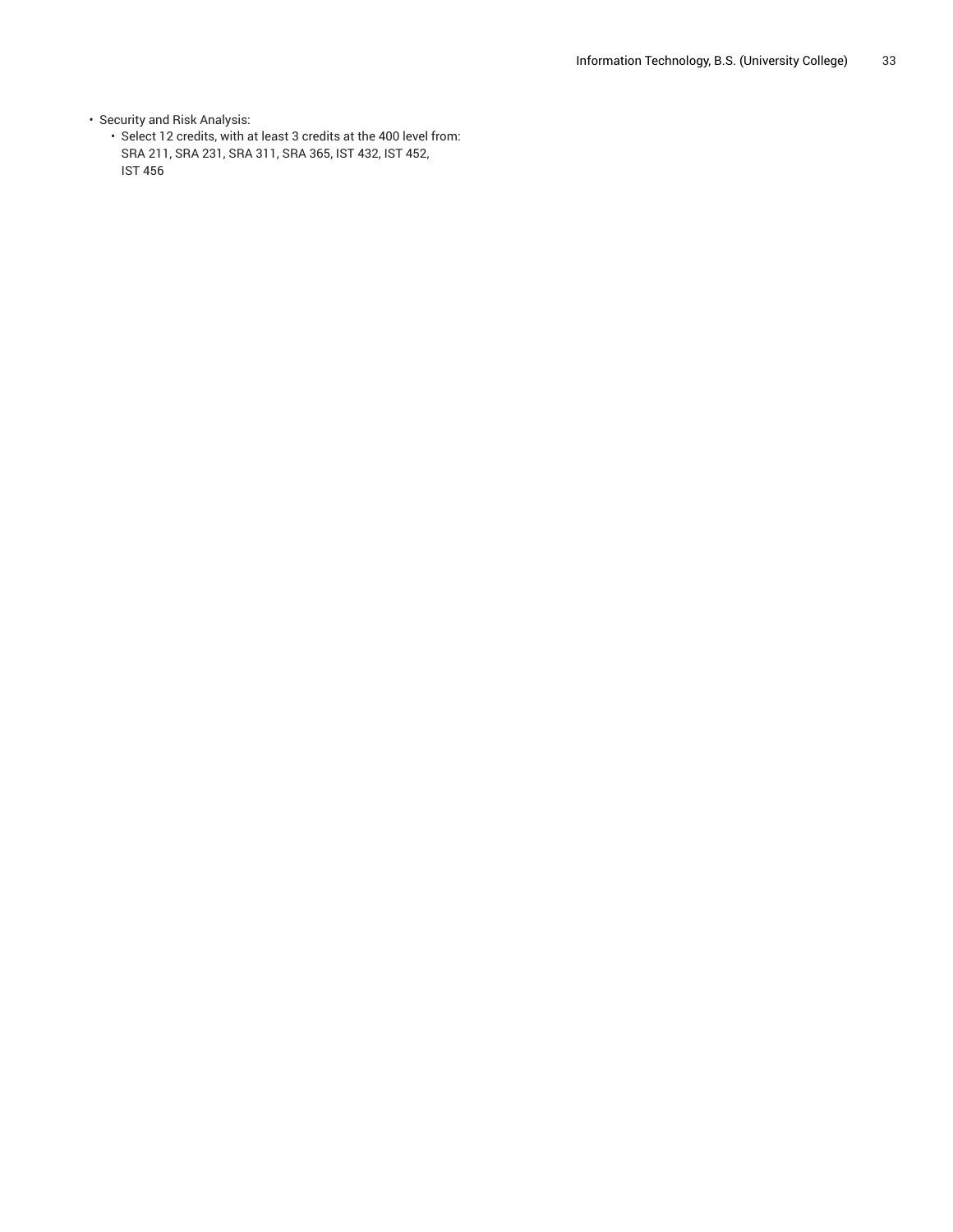# **Custom Information Technology Option: Information Technology, B.S. at Lehigh Valley Campus**

The course series listed below provides **only one** of the many possible ways to move through this curriculum. The University may make changes in policies, procedures, educational offerings, and requirements at any time. This plan should be used in conjunction with your degree audit (accessible in LionPATH as either an **Academic Requirements** or **What If** report). Please consult with a Penn State academic adviser on a regular basis to develop and refine an academic plan that is appropriate for you.

#### **First Year**

| Fall                                                                          | <b>Credits Spring</b>                          | Credits        |
|-------------------------------------------------------------------------------|------------------------------------------------|----------------|
| ENGL 15 or 30H (GWS) <sup>‡</sup>                                             | 3 CAS 100 (GWS) <sup>‡</sup>                   | 3              |
| IST 110 or CYBER 100*#                                                        | 3 MATH 110 or 140 (GQ) <sup>‡</sup>            | 4              |
| IST 140*# or CMPSC 121<br>$(GQ)$ <sup>#‡</sup> or CMPSC 131 <sup>*#</sup>     | 3 IST 220 <sup>*#</sup>                        | 3              |
| SRA 111 (GS) <sup>*†</sup>                                                    | 3 IST 242 <sup>*</sup>                         | 3              |
| First-Year Seminar (IST<br>111S)                                              | 1 General Education Course<br>(GN or GA or GH) | 3              |
| <b>General Education Course</b><br>(GN or GA or GH) or Elective               | 3                                              |                |
|                                                                               | 16                                             | 16             |
| <b>Second Year</b>                                                            |                                                |                |
| Fall                                                                          | <b>Credits Spring</b>                          | Credits        |
| $IST 210$ <sup>*#</sup>                                                       | 3 IST 256                                      | 3              |
| <b>IST 230<sup>*</sup></b>                                                    | 3 SRA 221 <sup>*</sup>                         | 3              |
| STAT 200 <sup>‡</sup> (GQ) or SCM<br>$200^{4}$ (GQ) or DS $200^{4}$           | 4 Business Selection                           | 3              |
| ECON 102/ECON 104 or<br>PSYCH 100/SOC 5 or PLSC<br>1/PLSC 14 $(SS)^{\dagger}$ | 3 ENGL 202C or 202D (GWS) <sup>‡</sup>         | 3              |
| <b>Elective or General</b><br>Education Course (GN/GA/<br>GH)                 | 3 General Education Course<br>(GN or GA or GH) | 3              |
|                                                                               | 16                                             | 15             |
| <b>Third Year</b>                                                             |                                                |                |
| Fall                                                                          | <b>Credits Spring</b>                          | Credits        |
| <b>IST 302</b>                                                                | 3 IST 260W                                     | 3              |
| <b>IST 331<sup>*</sup></b>                                                    | 3 Option 2 <sup>*</sup>                        | 3              |
| Option 1 <sup>*</sup>                                                         | 3 Networking Selection <sup>®</sup>            | 3              |
| <b>General Education Course</b><br>(GN or GA or GH)                           | 3 Advanced IT Selection 1                      | 3              |
| <b>General Education Course</b><br>(GN or GA or GH)                           | 3 General Education Course<br>(GN or GA or GH) | 3              |
|                                                                               | 15                                             | 15             |
| <b>Fourth Year</b>                                                            |                                                |                |
| Fall                                                                          | <b>Credits Spring</b>                          | <b>Credits</b> |
| IST 495 <sup>*</sup>                                                          | 1 IST 440W <sup>*</sup>                        | 3              |
| ETI 461*                                                                      | 3 Option 4 <sup>*</sup>                        | 3              |
| Option 3 <sup>*</sup>                                                         | 3 Advanced IT Selection 2 <sup>*</sup>         | 3              |
| <b>General Education Course</b><br>(GHW)                                      | 3 General Education Course<br>(GN or GA or GH) | 3              |
| Elective                                                                      | 3 Elective                                     | 2              |
|                                                                               | 13                                             | 14             |

- \* Course requires a grade of C or better for the major
- ‡ Course requires a grade of C or better for General Education
- # Course is an Entrance to Major requirement
- † Course satisfies General Education and degree requirement

#### **University Requirements and General Education Notes:**

US and IL are abbreviations used to designate courses that satisfy University Requirements (United States and International Cultures).

W, M, X, and Y are the suffixes at the end of a course number used to designate courses that satisfy University Writing Across the Curriculum requirement.

GWS, GQ, GHW, GN, GA, GH, and GS are abbreviations used to identify General Education program courses. General Education includes Foundations (GWS and GQ) and Knowledge Domains (GHW, GN, GA, GH, GS, and Integrative Studies). Foundations courses (GWS and GQ) require a grade of 'C' or better.

Integrative Studies courses are required for the General Education program. N is the suffix at the end of a course number used to designate an Inter-Domain course and Z is the suffix at the end of a course number used to designate a Linked course.

- Business Selection Courses (cannot double count with other Additional or Option requirements):
	- ACCTG 211
	- BA 100
	- ECON 102
	- ECON 104
	- MGMT 301
	- MKTG 301
- Networking Selection Courses (cannot double count with other Additional or Option requirements):
	- CYBER 262
	- IST 226
	- IST 451
	- IST 454
- Option Courses:
	- Application Development:
		- Select 12 credits, with at least 3 credits at the 400 level from: IST 261, IST 311, IST 361, IST 411, IST 412, IST 413
	- Business Applications:
		- ACCTG 211
		- Select 3 credits from: FIN 301, MGMT 301, MKTG 301, SCM 301
		- Select 6 credits, with at least 3 credits at the 400 level from: ACCTG, BA, BLAW, EBF, ECON, ENTR, FIN, FINSV, HPA, IB, LER, MIS, MGMT, MKTG, RM, SCM, or STAT
	- Cybersecurity:
		- Select 12 credits, with at least 3 credits at the 400 level from: CYBER 262, IST 451, IST 454, IST 456, SRA 472, or any 300 or 400 level CYBER course
	- Security and Risk Analysis: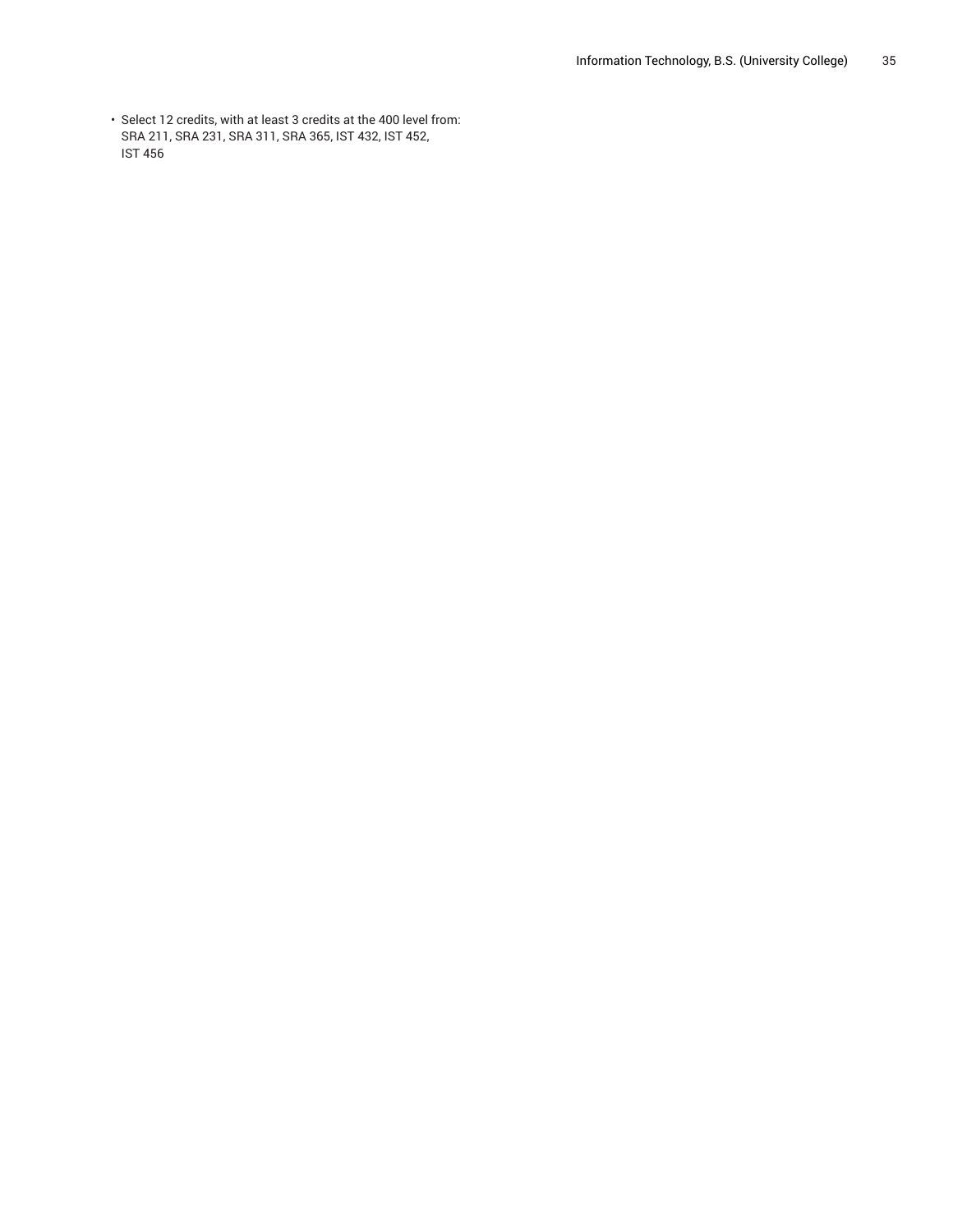# **CyberSecurity Option: Information Technology, B.S. at Lehigh Valley Campus**

The course series listed below provides **only one** of the many possible ways to move through this curriculum. The University may make changes in policies, procedures, educational offerings, and requirements at any time. This plan should be used in conjunction with your degree audit (accessible in LionPATH as either an **Academic Requirements** or **What If** report). Please consult with a Penn State academic adviser on a regular basis to develop and refine an academic plan that is appropriate for you.

### **First Year**

| Fall                                                                          | <b>Credits Spring</b>                          | Credits        |
|-------------------------------------------------------------------------------|------------------------------------------------|----------------|
| ENGL 15 or 30H (GWS) <sup>‡</sup>                                             | 3 CAS 100 (GWS) <sup>‡</sup>                   | 3              |
| CYBER 100*#                                                                   | 3 MATH 110 or 140 (GQ) <sup>‡</sup>            | 4              |
| IST 140*# or CMPSC 121<br>(GQ) $^{#1}$ or CMPSC 131 <sup>*#</sup>             | 3 IST 220 <sup>*#</sup>                        | 3              |
| SRA 111 (GS) <sup>*†</sup>                                                    | 3 IST 242 <sup>*</sup>                         | 3              |
| First-Year Seminar (IST<br>111S)                                              | 1 General Education Course<br>(GN or GA or GH) | 3              |
| <b>General Education Course</b><br>(GN or GA or GH) or Elective               | 3                                              |                |
|                                                                               | 16                                             | 16             |
| <b>Second Year</b>                                                            |                                                |                |
| Fall                                                                          | <b>Credits Spring</b>                          | Credits        |
| $IST 210^{**}$                                                                | 3 IST 256                                      | 3              |
| <b>IST 230<sup>*</sup></b>                                                    | 3 SRA 221                                      | 3              |
| STAT 200 <sup>‡</sup> (GQ) or SCM<br>$200^{4}$ (GQ) or DS $200^{4}$           | 4 CYBER 262 (Option 1)                         | 3              |
| ECON 102/ECON 104 or<br>PSYCH 100/SOC 5 or PLSC<br>1/PLSC 14 $(SS)^{\dagger}$ | 3 ENGL 202C or 202D (GWS) <sup>‡</sup>         | 3              |
| <b>Elective or General</b><br>Education Course (GN/GA/<br>GH)                 | 3 General Education Course<br>(GN or GA or GH) | 3              |
|                                                                               | 16                                             | 15             |
| <b>Third Year</b>                                                             |                                                |                |
| Fall                                                                          | <b>Credits Spring</b>                          | Credits        |
| IST 302                                                                       | 3 IST 260W                                     | 3              |
| IST 331*                                                                      | 3 Option 2 <sup>*</sup>                        | 3              |
| <b>Business Selection</b> <sup>®</sup>                                        | 3 Networking Selection <sup>®</sup>            | 3              |
| <b>General Education Course</b><br>(GN or GA or GH)                           | 3 Advanced IT Selection 1                      | 3              |
| <b>General Education Course</b><br>(GN or GA or GH)                           | 3 General Education Course<br>(GN or GA or GH) | 3              |
|                                                                               | 15                                             | 15             |
| <b>Fourth Year</b>                                                            |                                                |                |
| Fall                                                                          | <b>Credits Spring</b>                          | <b>Credits</b> |
| IST 495 <sup>*</sup>                                                          | 1 IST 440W <sup>*</sup>                        | 3              |
| ETI 461*                                                                      | 3 Option 4 <sup>*</sup>                        | 3              |
| Option 3 <sup>*</sup>                                                         | 3 Advanced IT Selection 2 <sup>*</sup>         | 3              |
| <b>General Education Course</b><br>(GHW)                                      | 3 General Education Course<br>(GN or GA or GH) | 3              |
| Elective                                                                      | 3 Elective                                     | 2              |
|                                                                               | 13                                             | 14             |

- \* Course requires a grade of C or better for the major
- ‡ Course requires a grade of C or better for General Education
- # Course is an Entrance to Major requirement
- † Course satisfies General Education and degree requirement

#### **University Requirements and General Education Notes:**

US and IL are abbreviations used to designate courses that satisfy University Requirements (United States and International Cultures).

W, M, X, and Y are the suffixes at the end of a course number used to designate courses that satisfy University Writing Across the Curriculum requirement.

GWS, GQ, GHW, GN, GA, GH, and GS are abbreviations used to identify General Education program courses. General Education includes Foundations (GWS and GQ) and Knowledge Domains (GHW, GN, GA, GH, GS, and Integrative Studies). Foundations courses (GWS and GQ) require a grade of 'C' or better.

Integrative Studies courses are required for the General Education program. N is the suffix at the end of a course number used to designate an Inter-Domain course and Z is the suffix at the end of a course number used to designate a Linked course.

- Business Selection Courses (cannot double count with other Additional or Option requirements):
	- ACCTG 211
	- BA 100
	- ECON 102
	- ECON 104
	- MGMT 301
	- MKTG 301
- Networking Selection Courses (cannot double count with other Additional or Option requirements):
	- CYBER 262
	- IST 226
	- IST 451
	- IST 454
- Option Courses:
	- Application Development:
		- Select 12 credits, with at least 3 credits at the 400 level from: IST 261, IST 311, IST 361, IST 411, IST 412, IST 413
	- Business Applications:
		- ACCTG 211
		- Select 3 credits from: FIN 301, MGMT 301, MKTG 301, SCM 301
		- Select 6 credits, with at least 3 credits at the 400 level from: ACCTG, BA, BLAW, EBF, ECON, ENTR, FIN, FINSV, HPA, IB, LER, MIS, MGMT, MKTG, RM, SCM, or STAT
	- Cybersecurity:
		- Select 12 credits, with at least 3 credits at the 400 level from: CYBER 262, IST 451, IST 454, IST 456, SRA 472, or any 300 or 400 level CYBER course
	- Security and Risk Analysis: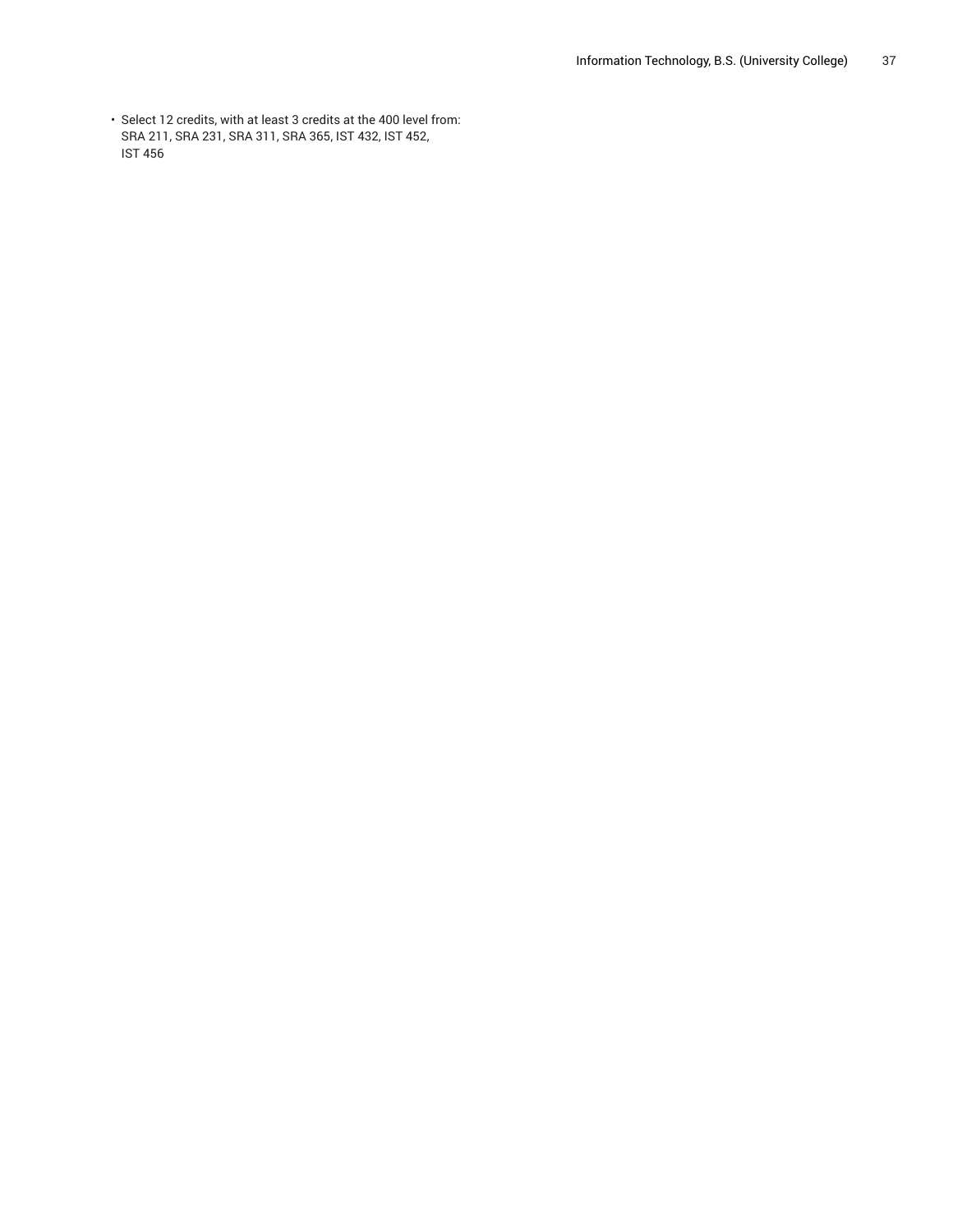# **Security and Risk Analysis Option: Information Technology, B.S. at Lehigh Valley Campus**

The course series listed below provides **only one** of the many possible ways to move through this curriculum. The University may make changes in policies, procedures, educational offerings, and requirements at any time. This plan should be used in conjunction with your degree audit (accessible in LionPATH as either an **Academic Requirements** or **What If** report). Please consult with a Penn State academic adviser on a regular basis to develop and refine an academic plan that is appropriate for you.

### **First Year**

| Fall                                                                              | <b>Credits Spring</b>                          | <b>Credits</b> |
|-----------------------------------------------------------------------------------|------------------------------------------------|----------------|
| ENGL 15 or 30H (GWS) <sup>‡</sup>                                                 | 3 CAS 100 (GWS) <sup>‡</sup>                   | 3              |
| IST 110 or CYBER 100 <sup>*#</sup>                                                | 3 MATH 110 or 140 (GQ) <sup>‡</sup>            | 4              |
| IST 140*# or CMPSC 121<br>$(GQ)$ <sup>#‡</sup> or CMPSC 131 <sup>*#</sup>         | 3 IST 220 <sup>*#</sup>                        | 3              |
| SRA 111 (GS) <sup>*†</sup>                                                        | 3 IST 242 <sup>*</sup>                         | 3              |
| First-Year Seminar (IST<br>111S)                                                  | 1 General Education Course<br>(GN or GA or GH) | 3              |
| <b>General Education Course</b><br>(GN or GA or GH) or Elective                   | 3                                              |                |
|                                                                                   | 16                                             | 16             |
| <b>Second Year</b>                                                                |                                                |                |
| Fall                                                                              | <b>Credits Spring</b>                          | <b>Credits</b> |
| $IST 210^{**}$                                                                    | 3 IST 256                                      | 3              |
| <b>IST 230<sup>*</sup></b>                                                        | 3 SRA 221 <sup>*</sup>                         | 3              |
| STAT 200 <sup>‡</sup> (GQ) or SCM<br>200 <sup>‡</sup> (GQ) or DS 200 <sup>*</sup> | 4 Business Selection                           | 3              |
| ECON 102/ECON 104 or<br>PSYCH 100/SOC 5 or PLSC<br>1/PLSC 14 $(SS)^{\dagger}$     | 3 ENGL 202C or 202D (GWS) <sup>‡</sup>         | 3              |
| <b>Elective or General</b><br>Education Course (GN/GA/<br>GH)                     | 3 General Education Course<br>(GN or GA or GH) | 3              |
|                                                                                   | 16                                             | 15             |
| <b>Third Year</b>                                                                 |                                                |                |
| Fall                                                                              | <b>Credits Spring</b>                          | <b>Credits</b> |
| <b>IST 302</b>                                                                    | 3 IST 260W                                     | 3              |
| <b>IST 331<sup>*</sup></b>                                                        | 3 SRA 231 (Option 2) <sup>*</sup>              | 3              |
| SRA 211 (Option 1) <sup>*</sup>                                                   | 3 Networking Selection <sup>®</sup>            | 3              |
| <b>General Education Course</b><br>(GN or GA or GH)                               | 3 Advanced IT Selection 1 <sup>1</sup>         | 3              |
| <b>General Education Course</b><br>(GN or GA or GH)                               | 3 General Education Course<br>(GN or GA or GH) | 3              |
|                                                                                   | 15                                             | 15             |
| <b>Fourth Year</b>                                                                |                                                |                |
| Fall                                                                              | <b>Credits Spring</b>                          | <b>Credits</b> |
| IST 495 <sup>*</sup>                                                              | 1 IST 440W <sup>*</sup>                        | 3              |
| ETI 461*                                                                          | 3 Option 4 <sup>*</sup>                        | 3              |
| Option 3 <sup>*</sup>                                                             | 3 Advanced IT Selection 2 <sup>*</sup>         | 3              |
| <b>General Education Course</b><br>(GHW)                                          | 3 General Education Course<br>(GN or GA or GH) | 3              |
| Elective                                                                          | 3 Elective                                     | 2              |
|                                                                                   | 13                                             | 14             |

\* Course requires a grade of C or better for the major

- ‡ Course requires a grade of C or better for General Education
- # Course is an Entrance to Major requirement

† Course satisfies General Education and degree requirement

### **University Requirements and General Education Notes:**

US and IL are abbreviations used to designate courses that satisfy University Requirements (United States and International Cultures).

W, M, X, and Y are the suffixes at the end of a course number used to designate courses that satisfy University Writing Across the Curriculum requirement.

GWS, GQ, GHW, GN, GA, GH, and GS are abbreviations used to identify General Education program courses. General Education includes Foundations (GWS and GQ) and Knowledge Domains (GHW, GN, GA, GH, GS, and Integrative Studies). Foundations courses (GWS and GQ) require a grade of 'C' or better.

Integrative Studies courses are required for the General Education program. N is the suffix at the end of a course number used to designate an Inter-Domain course and Z is the suffix at the end of a course number used to designate a Linked course.

- Business Selection Courses (cannot double count with other Additional or Option requirements):
	- ACCTG 211
	- BA 100
	- ECON 102
	- ECON 104
	- MGMT 301
	- MKTG 301
- Networking Selection Courses (cannot double count with other Additional or Option requirements):
	- CYBER 262
	- IST 226
	- IST 451
	- IST 454
- Option Courses:
	- Application Development:
		- Select 12 credits, with at least 3 credits at the 400 level from: IST 261, IST 311, IST 361, IST 411, IST 412, IST 413
	- Business Applications:
		- ACCTG 211
		- Select 3 credits from: FIN 301, MGMT 301, MKTG 301, SCM 301
		- Select 6 credits, with at least 3 credits at the 400 level from: ACCTG, BA, BLAW, EBF, ECON, ENTR, FIN, FINSV, HPA, IB, LER, MIS, MGMT, MKTG, RM, SCM, or STAT
	- Cybersecurity:
		- Select 12 credits, with at least 3 credits at the 400 level from: CYBER 262, IST 451, IST 454, IST 456, SRA 472, or any 300 or 400 level CYBER course
	- Security and Risk Analysis: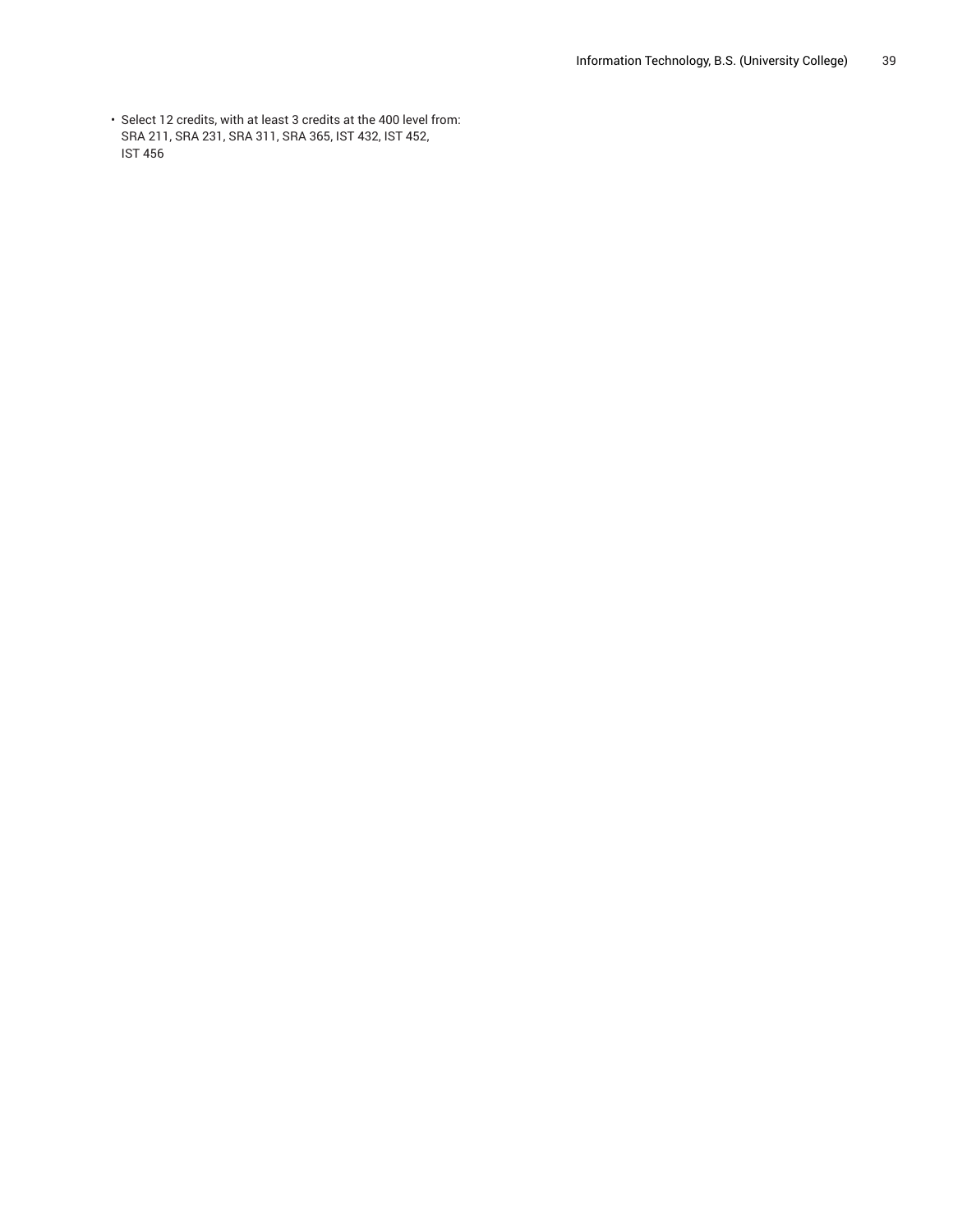# **Mont Alto Campus**

# **Business Applications Option: Information Technology, B.S. at Mont Alto Campus**

The course series listed below provides **only one** of the many possible ways to move through this curriculum. The University may make changes in policies, procedures, educational offerings, and requirements at any time. This plan should be used in conjunction with your degree audit (accessible in LionPATH as either an **Academic Requirements** or **What If** report). Please consult with a Penn State academic adviser on a regular basis to develop and refine an academic plan that is appropriate for you.

# **First Year**

| Fall                                                                         | <b>Credits Spring</b>                                       | <b>Credits</b> |
|------------------------------------------------------------------------------|-------------------------------------------------------------|----------------|
| ENGL 15 or 30H $(GWS)^{\ddagger}$                                            | 3 CAS 100 (GWS) <sup>‡</sup>                                | 3              |
| CYBER 100 <sup>*#</sup>                                                      | 3 MATH 110 or 140 (GQ) <sup>‡</sup>                         | $\overline{4}$ |
| IST 140 or CMPSC 121<br>$(GQ)^{*#}$                                          | 3 IST 220 <sup>*#</sup>                                     | 3              |
| SRA 111 (GS) <sup>*†</sup>                                                   | 3 IST 242 <sup>*</sup>                                      | 3              |
| <b>General Education Course or</b><br>Elective                               | 3 General Education Course<br>(GN or GA or GH)              | 3              |
| IST 111S (First-Year<br>Seminar)                                             | 1                                                           |                |
|                                                                              | 16                                                          | 16             |
| <b>Second Year</b>                                                           |                                                             |                |
| Fall                                                                         | <b>Credits Spring</b>                                       | <b>Credits</b> |
| IST 210 <sup>*#</sup>                                                        | 3 IST 256                                                   | 3              |
| <b>IST 230<sup>*</sup></b>                                                   | 3 SRA 221                                                   | 3              |
| STAT 200 (GQ) <sup>‡</sup>                                                   | 4 ACCTG 211 (Option 1) <sup>*</sup>                         | 4              |
| ECON 102/ECON 104 or<br>PSYCH 100/SOC 5 or PLSC<br>1/PLSC14(GS) <sup>†</sup> | 3 ENGL 202C or 202D (GWS) <sup>‡</sup>                      | 3              |
| Elective <sup>1</sup>                                                        | 3 General Education Course<br>(GN or GA or GH)              | 3              |
|                                                                              | 16                                                          | 16             |
| <b>Third Year</b>                                                            |                                                             |                |
| Fall                                                                         | <b>Credits Spring</b>                                       | <b>Credits</b> |
| <b>IST 302</b>                                                               | 3 IST 260W                                                  | 3              |
| <b>IST 331<sup>*</sup></b>                                                   | 3 Option 2 <sup>*</sup>                                     | 3              |
| <b>Business Selection</b> <sup>®</sup>                                       | 4 Advanced IT Selection -<br><b>Business Option</b>         | 3              |
| Networking Selection <sup>®</sup>                                            | 3 General Education Course<br>(GN or GA or GH)              | 3              |
| <b>General Education Course</b>                                              | 3 General Education Course<br>(GN or GA or GH)              | 3              |
|                                                                              | 16                                                          | 15             |
| <b>Fourth Year</b>                                                           |                                                             |                |
| Fall                                                                         | <b>Credits Spring</b>                                       | <b>Credits</b> |
| IST 495                                                                      | 1 IST 440W                                                  | 3              |
| ETI 461 <sup>*</sup>                                                         | 3 Option 4 <sup>*</sup>                                     | 3              |
| Option 3 <sup>*</sup>                                                        | 3 General Education Course<br>(GN or GA or GH) <sup>*</sup> | 3              |
| Advanced IT Selection                                                        | <b>3 General Education Course</b><br>(GN or GA or GH)       | 3              |

| <b>General Education Course</b> | 3 Elective |  |
|---------------------------------|------------|--|
|                                 |            |  |

### **Total Credits 121**

\* Course requires a grade of C or better for the major

‡ Course requires a grade of C or better for General Education

# Course is an Entrance to Major requirement

† Course satisfies General Education and degree requirement

 $<sup>1</sup>$  IST 250 is a recommended elective course</sup>

### **University Requirements and General Education Notes:**

US and IL are abbreviations used to designate courses that satisfy University Requirements (United States and International Cultures).

W, M, X, and Y are the suffixes at the end of a course number used to designate courses that satisfy University Writing Across the Curriculum requirement.

GWS, GQ, GHW, GN, GA, GH, and GS are abbreviations used to identify General Education program courses. General Education includes Foundations (GWS and GQ) and Knowledge Domains (GHW, GN, GA, GH, GS, and Integrative Studies). Foundations courses (GWS and GQ) require a grade of 'C' or better.

Integrative Studies courses are required for the General Education program. N is the suffix at the end of a course number used to designate an Inter-Domain course and Z is the suffix at the end of a course number used to designate a Linked course.

- Business Selection Courses (cannot double count with other Additional or Option requirements):
	- ACCTG 211
	- BA 100
	- ECON 102
	- ECON 104
	- MGMT 301
	- MKTG 301
- Networking Selection Courses (cannot double count with other Additional or Option requirements):
	- CYBER 262
	- IST 226
	- IST 451
	- IST 454
- Option Courses:
	- Business Applications:
		- ACCTG 211
		- Select 3 credits from: FIN 301, MGMT 301, MKTG 301, SCM 301
		- Select 6 credits, with at least 3 credits at the 400 level from: ACCTG, BA, BLAW, EBF, ECON, ENTR, FIN, FINSV, HPA, IB, LER, MIS, MGMT, MKTG, RM, SCM, or STAT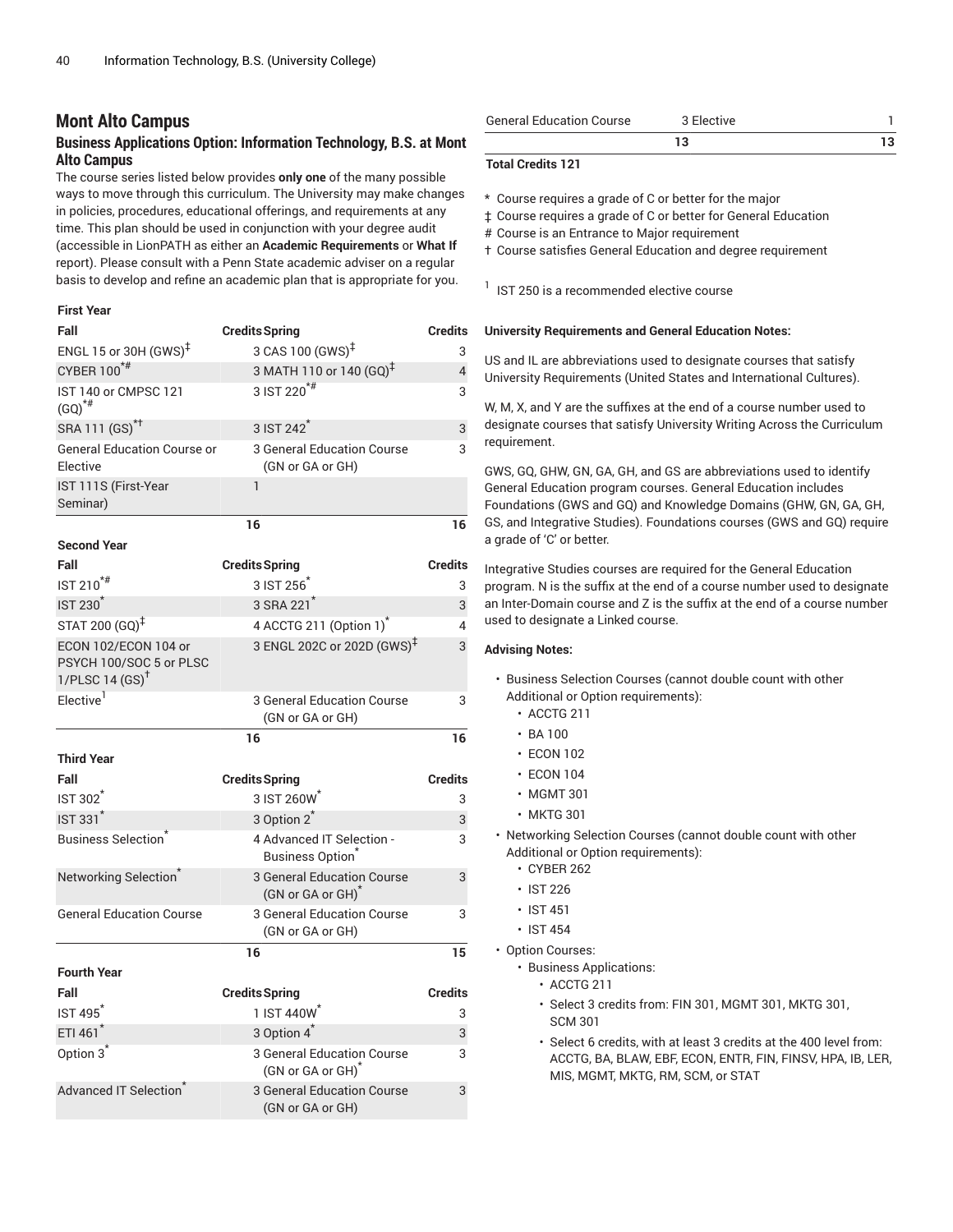# **Custom Information Technology Option: Information Technology, B.S. at Mont Alto Campus**

The course series listed below provides **only one** of the many possible ways to move through this curriculum. The University may make changes in policies, procedures, educational offerings, and requirements at any time. This plan should be used in conjunction with your degree audit (accessible in LionPATH as either an **Academic Requirements** or **What If** report). Please consult with a Penn State academic adviser on a regular basis to develop and refine an academic plan that is appropriate for you.

### **First Year**

| Fall                                                                          | <b>Credits Spring</b>                                       | <b>Credits</b> |
|-------------------------------------------------------------------------------|-------------------------------------------------------------|----------------|
| ENGL 15 or 30H (GWS) <sup>‡</sup>                                             | 3 CAS 100 (GWS) <sup>‡</sup>                                | 3              |
| CYBER 100*#                                                                   | 3 MATH 110 or 140 $(GQ)^{\ddagger}$                         | 4              |
| IST 140 or CMPSC 121<br>$(GQ)^{H}$                                            | 3 IST 220 <sup>*#</sup>                                     | 3              |
| SRA 111 (GS) <sup>*†</sup>                                                    | 3 IST 242 <sup>*</sup>                                      | 3              |
| <b>General Education Course or</b><br>Elective                                | 3 General Education Course<br>(GN or GA or GH)              | 3              |
| IST 111S (First-Year<br>Seminar)                                              | 1                                                           |                |
|                                                                               | 16                                                          | 16             |
| <b>Second Year</b>                                                            |                                                             |                |
| Fall                                                                          | <b>Credits Spring</b>                                       | <b>Credits</b> |
| IST 210 <sup>*#</sup>                                                         | 3 IST 256                                                   | 3              |
| <b>IST 230<sup>*</sup></b>                                                    | 3 SRA 221 <sup>*</sup>                                      | 3              |
| STAT 200 (GQ) <sup>‡</sup>                                                    | 4 Business Selection                                        | 3              |
| ECON 102/ECON 104 or<br>PSYCH 100/SOC 5 or PLSC<br>1/PLSC 14 $(SS)^{\dagger}$ | 3 ENGL 202C or 202D (GWS) <sup>‡</sup>                      | 3              |
| Elective <sup>1</sup>                                                         | 3 General Education Course<br>(GN or GA or GH)              | 3              |
|                                                                               | 16                                                          | 15             |
| <b>Third Year</b>                                                             |                                                             |                |
| Fall                                                                          | <b>Credits Spring</b>                                       | <b>Credits</b> |
| IST 302 <sup>*</sup>                                                          | 3 IST 260W                                                  | 3              |
| <b>IST 331<sup>*</sup></b>                                                    | 3 Option 2 <sup>*</sup>                                     | 3              |
| Option 1 <sup>*</sup>                                                         | 3 Advanced IT Selection 1 <sup>*</sup>                      | 3              |
| Networking Selection <sup>*</sup>                                             | <b>3 General Education Course</b><br>(GN or GA or GH)       | 3              |
| <b>General Education Course</b><br>(GN or GA or GH)                           | 3 General Education Course<br>(GN or GA or GH)              | 3              |
|                                                                               | 15                                                          | 15             |
| <b>Fourth Year</b>                                                            |                                                             |                |
| Fall                                                                          |                                                             |                |
|                                                                               | <b>Credits Spring</b>                                       | <b>Credits</b> |
| IST 495 <sup>*</sup>                                                          | 1 IST 440W <sup>*</sup>                                     | 3              |
| ETI 461*                                                                      | 3 Option 4 <sup>*</sup>                                     | 3              |
| Option 3 <sup>*</sup>                                                         | 3 General Education Course<br>(GN or GA or GH) <sup>*</sup> | 3              |
| Advanced IT Selection 2 <sup>*</sup>                                          | 3 General Education Course<br>(GN or GA or GH)              | 3              |
| <b>General Education Course</b><br>(GN or GA or GH)                           | 3 Elective                                                  | $\overline{2}$ |

- \* Course requires a grade of C or better for the major
- ‡ Course requires a grade of C or better for General Education
- # Course is an Entrance to Major requirement
- † Course satisfies General Education and degree requirement

 $<sup>1</sup>$  IST 250 is a recommended elective course</sup>

### **University Requirements and General Education Notes:**

US and IL are abbreviations used to designate courses that satisfy University Requirements (United States and International Cultures).

W, M, X, and Y are the suffixes at the end of a course number used to designate courses that satisfy University Writing Across the Curriculum requirement.

GWS, GQ, GHW, GN, GA, GH, and GS are abbreviations used to identify General Education program courses. General Education includes Foundations (GWS and GQ) and Knowledge Domains (GHW, GN, GA, GH, GS, and Integrative Studies). Foundations courses (GWS and GQ) require a grade of 'C' or better.

Integrative Studies courses are required for the General Education program. N is the suffix at the end of a course number used to designate an Inter-Domain course and Z is the suffix at the end of a course number used to designate a Linked course.

- Business Selection Courses (cannot double count with other Additional or Option requirements):
	- ACCTG 211
	- BA 100
	- ECON 102
	- ECON 104
	- MGMT 301
	- MKTG 301
- Networking Selection Courses (cannot double count with other Additional or Option requirements):
	- CYBER 262
	- IST 226
	- IST 451
	- IST 454
- Option Courses:
	- Custom Information Technology:
		- Select 12 credits, with at least three (3) credits at the 400 level, in consultation with an adviser that follow a coherent theme in information technology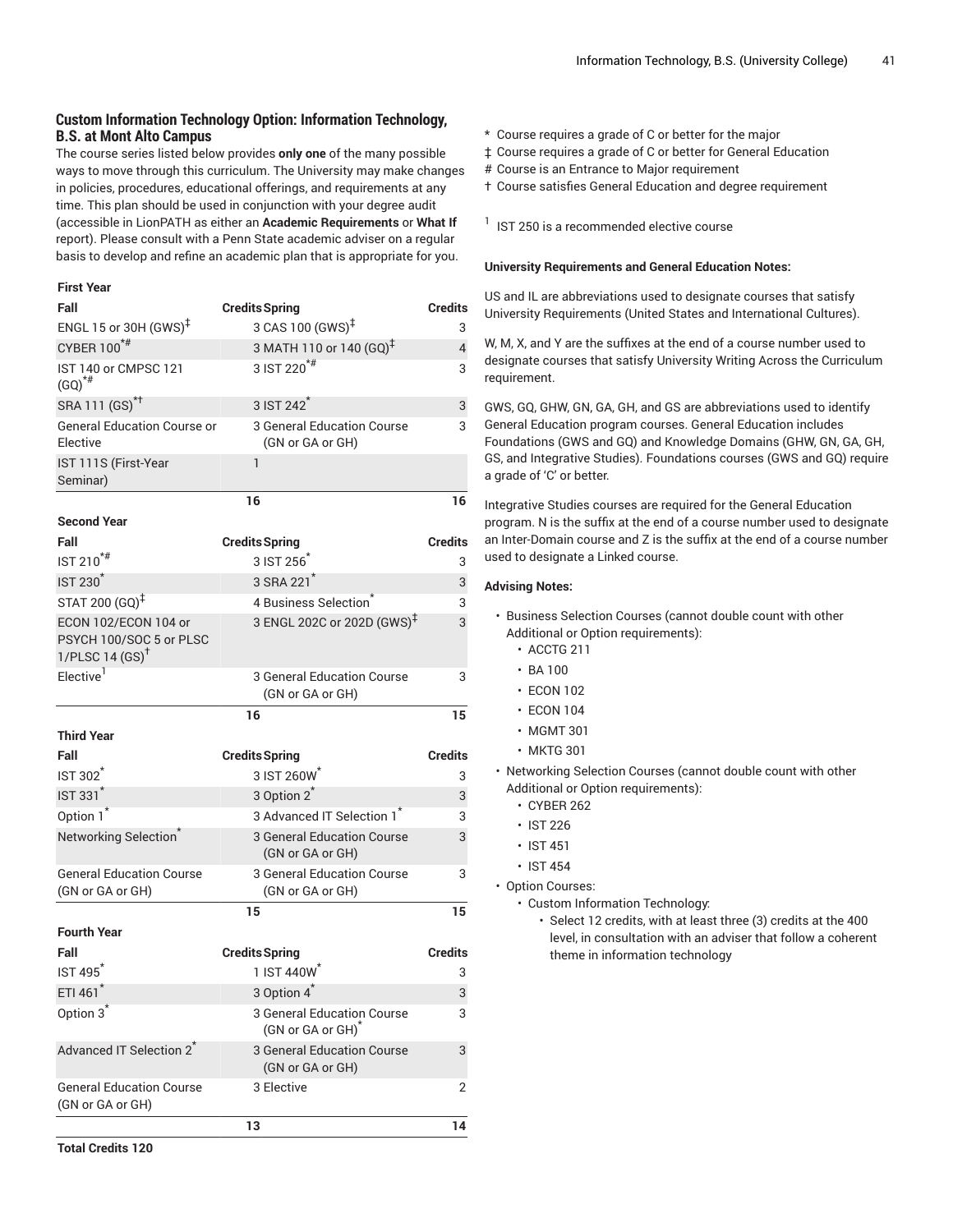# **CyberSecurity Option: Information Technology, B.S. at Mont Alto Campus**

The course series listed below provides **only one** of the many possible ways to move through this curriculum. The University may make changes in policies, procedures, educational offerings, and requirements at any time. This plan should be used in conjunction with your degree audit (accessible in LionPATH as either an **Academic Requirements** or **What If** report). Please consult with a Penn State academic adviser on a regular basis to develop and refine an academic plan that is appropriate for you.

### **First Year**

| Fall                                                        | <b>Credits Spring</b>                          | <b>Credits</b> |
|-------------------------------------------------------------|------------------------------------------------|----------------|
| ENGL 15 or 30H (GWS) <sup>‡</sup>                           | 3 CAS 100 (GWS) <sup>‡</sup>                   | 3              |
| CYBER 100*#                                                 | 3 MATH 110 or 140 (GQ) <sup>T</sup>            | $\overline{4}$ |
| IST 140*# or CMPSC 121                                      | 3 IST 220 <sup>*#</sup>                        | 3              |
| $(GQ)$ # $\ddagger$                                         |                                                |                |
| SRA 111 (GS) <sup>*†</sup>                                  | 3 IST 242 <sup>*</sup>                         | 3              |
| <b>General Education Course or</b><br>Elective <sup>1</sup> | 3 General Education Course<br>(GN or GA or GH) | 3              |
| IST 111S (First-Year<br>Seminar)                            | $\mathbf{1}$                                   |                |
|                                                             | 16                                             | 16             |
| <b>Second Year</b>                                          |                                                |                |
| Fall                                                        | <b>Credits Spring</b>                          | <b>Credits</b> |
| IST 210 <sup>*#</sup>                                       | 3 IST 256                                      | 3              |
| <b>IST 230<sup>*</sup></b>                                  | 3 SRA 221 <sup>*</sup>                         | 3              |
| STAT 200 (GQ) <sup>‡</sup>                                  | 4 Option 1 (CYBER 262)                         | 3              |
| ECON 102/ECON 104 or<br>PSYCH 100/SOC 5 or PLSC             | 3 ENGL 202C or 202D (GWS) <sup>‡</sup>         | 3              |
| 1/PLSC 14 $(SS)^{\dagger}$                                  |                                                |                |
| Elective <sup>1</sup>                                       | 3 General Education Course                     | 3              |
|                                                             | (GN or GA or GH)                               |                |
|                                                             | 16                                             | 15             |
| <b>Third Year</b>                                           |                                                |                |
| Fall                                                        | <b>Credits Spring</b>                          | <b>Credits</b> |
| <b>IST 302</b>                                              | 3 IST 260W                                     | 3              |
| <b>IST 331<sup>*</sup></b>                                  | 3 Option 2 <sup>*</sup>                        | 3              |
| <b>Business Selection</b>                                   | 3 Advanced IT Selection 1 <sup>*</sup>         | 3              |
| Networking Selection <sup>®</sup>                           | 3 General Education Course<br>(GN or GA or GH) | 3              |
| <b>General Education Course</b>                             | <b>3 General Education Course</b>              | 3              |
| (GN or GA or GH)                                            | (GN or GA or GH)                               |                |
|                                                             | 15                                             | 15             |
| <b>Fourth Year</b>                                          |                                                |                |
| Fall                                                        | <b>Credits Spring</b>                          | <b>Credits</b> |
| <b>IST 495<sup>*</sup></b>                                  | 1 IST 440W <sup>*</sup>                        | 3              |
| ETI 461*                                                    | 3 Option 4 <sup>*</sup>                        | 3              |
| Option 3 <sup>*</sup>                                       | 3 General Education Course<br>(GN or GA or GH) | 3              |
|                                                             |                                                |                |
| Advanced IT Selection 2 <sup>*</sup>                        | 3 General Education Course<br>(GN or GA or GH) | 3              |
| <b>General Education Course</b><br>(GN or GA or GH)         | 3 Elective                                     | 2              |

- \* Course requires a grade of C or better for the major
- ‡ Course requires a grade of C or better for General Education
- # Course is an Entrance to Major requirement
- † Course satisfies General Education and degree requirement
- $1$  IST 250 or IST 261 is a recommended elective course (discuss with adviser)

### **University Requirements and General Education Notes:**

US and IL are abbreviations used to designate courses that satisfy University Requirements (United States and International Cultures).

W, M, X, and Y are the suffixes at the end of a course number used to designate courses that satisfy University Writing Across the Curriculum requirement.

GWS, GQ, GHW, GN, GA, GH, and GS are abbreviations used to identify General Education program courses. General Education includes Foundations (GWS and GQ) and Knowledge Domains (GHW, GN, GA, GH, GS, and Integrative Studies). Foundations courses (GWS and GQ) require a grade of 'C' or better.

Integrative Studies courses are required for the General Education program. N is the suffix at the end of a course number used to designate an Inter-Domain course and Z is the suffix at the end of a course number used to designate a Linked course.

### **Advising Notes:**

- Business Selection Courses (cannot double count with other Additional or Option requirements):
	- ACCTG 211
	- BA 100
	- ECON 102
	- ECON 104
	- MGMT 301
	- MKTG 301
- Networking Selection Courses (cannot double count with other Additional or Option requirements):
	- CYBER 262
	- IST 226
	- IST 451
	- IST 454
- Option Courses:
	- Cybersecurity:

• Select 12 credits, with at least 3 credits at the 400 level from: CYBER 262, IST 451, IST 454, IST 456, SRA 472, or any 300 or 400 level CYBER course

**Total Credits 120**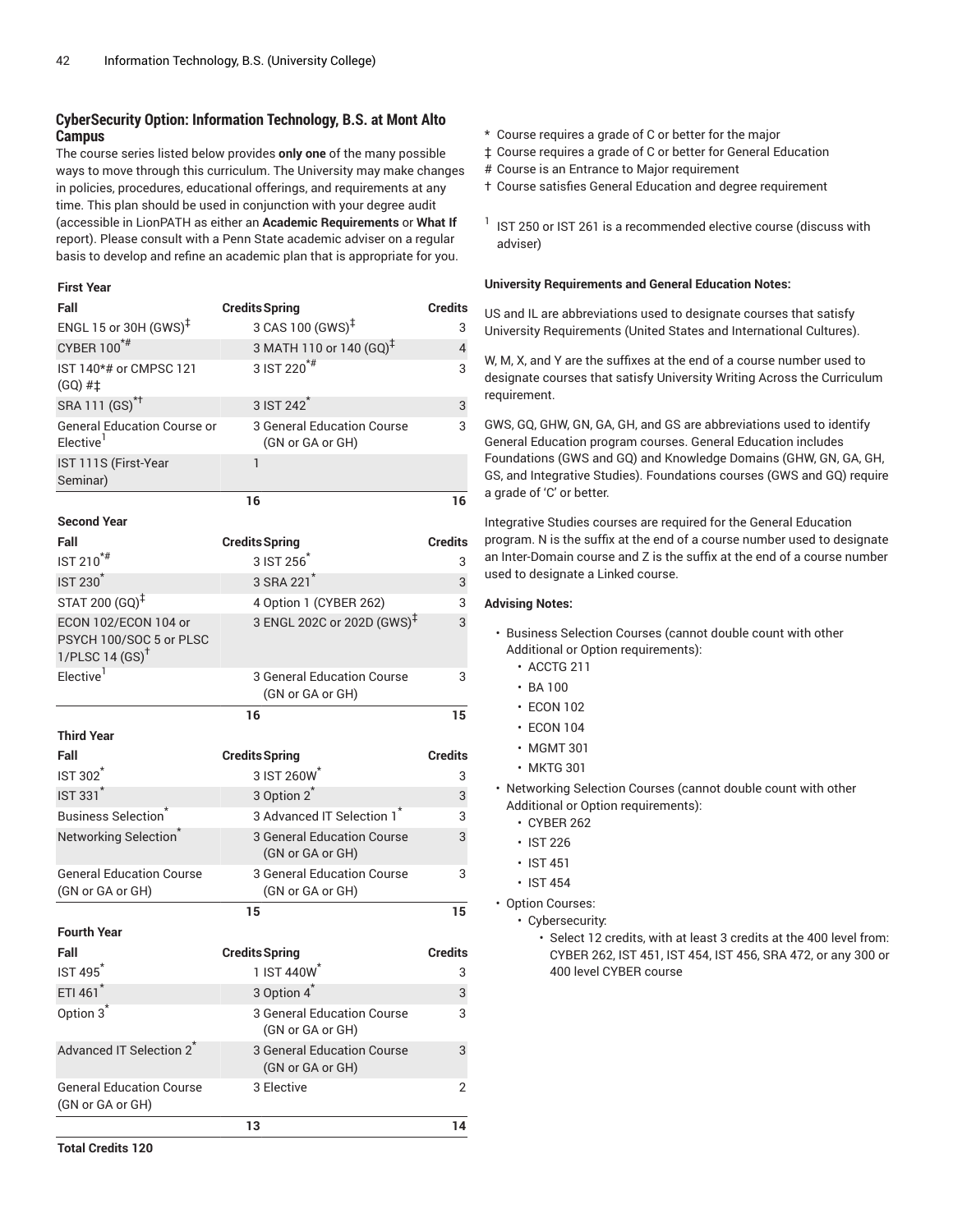# **Networking Option: Information Technology, B.S. at Mont Alto Campus**

The course series listed below provides **only one** of the many possible ways to move through this curriculum. The University may make changes in policies, procedures, educational offerings, and requirements at any time. This plan should be used in conjunction with your degree audit (accessible in LionPATH as either an **Academic Requirements** or **What If** report). Please consult with a Penn State academic adviser on a regular basis to develop and refine an academic plan that is appropriate for you.

### **First Year**

| Fall                                                                          | <b>Credits Spring</b>                          | <b>Credits</b> |
|-------------------------------------------------------------------------------|------------------------------------------------|----------------|
| ENGL 15 or 30H $(GWS)^{\ddagger}$                                             | 3 CAS 100 (GWS) <sup>‡</sup>                   | 3              |
| CYBER 100*#                                                                   | 3 MATH 110 or 140 $(GQ)^{\ddagger}$            | $\overline{4}$ |
| IST 140 or CMPSC 121<br>$(GQ)^{*#}$                                           | 3 IST 220 <sup>*#</sup>                        | 3              |
| SRA 111 (GS) <sup>*†</sup>                                                    | 3 IST 242 <sup>*</sup>                         | 3              |
| <b>General Education Course or</b><br>Elective                                | 3 General Education Course<br>(GN or GA or GH) | 3              |
| IST 111S (First-Year<br>Seminar)                                              | 1                                              |                |
|                                                                               | 16                                             | 16             |
| <b>Second Year</b>                                                            |                                                |                |
| Fall                                                                          | <b>Credits Spring</b>                          | <b>Credits</b> |
| IST 210 <sup>*#</sup>                                                         | 3 IST 256                                      | 3              |
| <b>IST 230<sup>*</sup></b>                                                    | 3 SRA 221 <sup>*</sup>                         | 3              |
| STAT 200 (GQ) <sup>‡</sup>                                                    | 4 Business Selection                           | 3              |
| ECON 102/ECON 104 or<br>PSYCH 100/SOC 5 or PLSC<br>1/PLSC 14 $(SS)^{\dagger}$ | 3 ENGL 202C or 202D (GWS) <sup>‡</sup>         | 3              |
| Elective <sup>1</sup>                                                         | 3 General Education Course<br>(GN or GA or GH) | 3              |
|                                                                               | 16                                             | 15             |
| <b>Third Year</b>                                                             |                                                |                |
| Fall                                                                          | <b>Credits Spring</b>                          | <b>Credits</b> |
| <b>IST 302<sup>*</sup></b>                                                    | 3 IST 260W*                                    | 3              |
| <b>IST 331<sup>*</sup></b>                                                    | 3 IST 227 (Option 2)                           | 3              |
| IST 225 (Option 1) <sup>*</sup>                                               | 3 IST 228 (Option 3) <sup>*</sup>              | 3              |
| <b>Networking Selection (IST</b><br>$226)^*$                                  | 3 Advanced IT Selection 1 <sup>*</sup>         | 3              |
| <b>General Education Course</b><br>(GN or GA or GH)                           | 3 General Education Course<br>(GN or GA or GH) | 3              |
|                                                                               | 15                                             | 15             |
| <b>Fourth Year</b>                                                            |                                                |                |
| Fall                                                                          | <b>Credits Spring</b>                          | <b>Credits</b> |
| <b>IST 495<sup>*</sup></b>                                                    | 1 IST 440W                                     | 3              |
| ETI 461 <sup>*</sup>                                                          | 3 Option 4 <sup>*</sup>                        | 3              |
| Advanced IT Selection 2*                                                      | 3 General Education Course<br>(GN or GA or GH) | 3              |
| <b>General Education Course</b><br>(GHW)                                      | 3 General Education Course<br>(GN or GA or GH) | 3              |
| <b>General Education Course</b><br>(GN or GA or GH)                           | 3 Elective                                     | 2              |
|                                                                               | 13                                             | 14             |

- \* Course requires a grade of C or better for the major
- ‡ Course requires a grade of C or better for General Education
- # Course is an Entrance to Major requirement
- † Course satisfies General Education and degree requirement

 $<sup>1</sup>$  IST 250 is a recommended elective course</sup>

### **University Requirements and General Education Notes:**

US and IL are abbreviations used to designate courses that satisfy University Requirements (United States and International Cultures).

W, M, X, and Y are the suffixes at the end of a course number used to designate courses that satisfy University Writing Across the Curriculum requirement.

GWS, GQ, GHW, GN, GA, GH, and GS are abbreviations used to identify General Education program courses. General Education includes Foundations (GWS and GQ) and Knowledge Domains (GHW, GN, GA, GH, GS, and Integrative Studies). Foundations courses (GWS and GQ) require a grade of 'C' or better.

Integrative Studies courses are required for the General Education program. N is the suffix at the end of a course number used to designate an Inter-Domain course and Z is the suffix at the end of a course number used to designate a Linked course.

- Business Selection Courses (cannot double count with other Additional or Option requirements):
	- ACCTG 211
	- BA 100
	- ECON 102
	- ECON 104
	- MGMT 301
	- MKTG 301
- Networking Selection Courses (cannot double count with other Additional or Option requirements):
	- CYBER 262
	- IST 226
	- IST 451
	- IST 454
- Option Courses:
	- Networking:
		- Select 12 credits, with at least 3 credits at the 400 level from: CYBER 262, IST 225, IST 226, IST 227, IST 228, IST 451, IST 454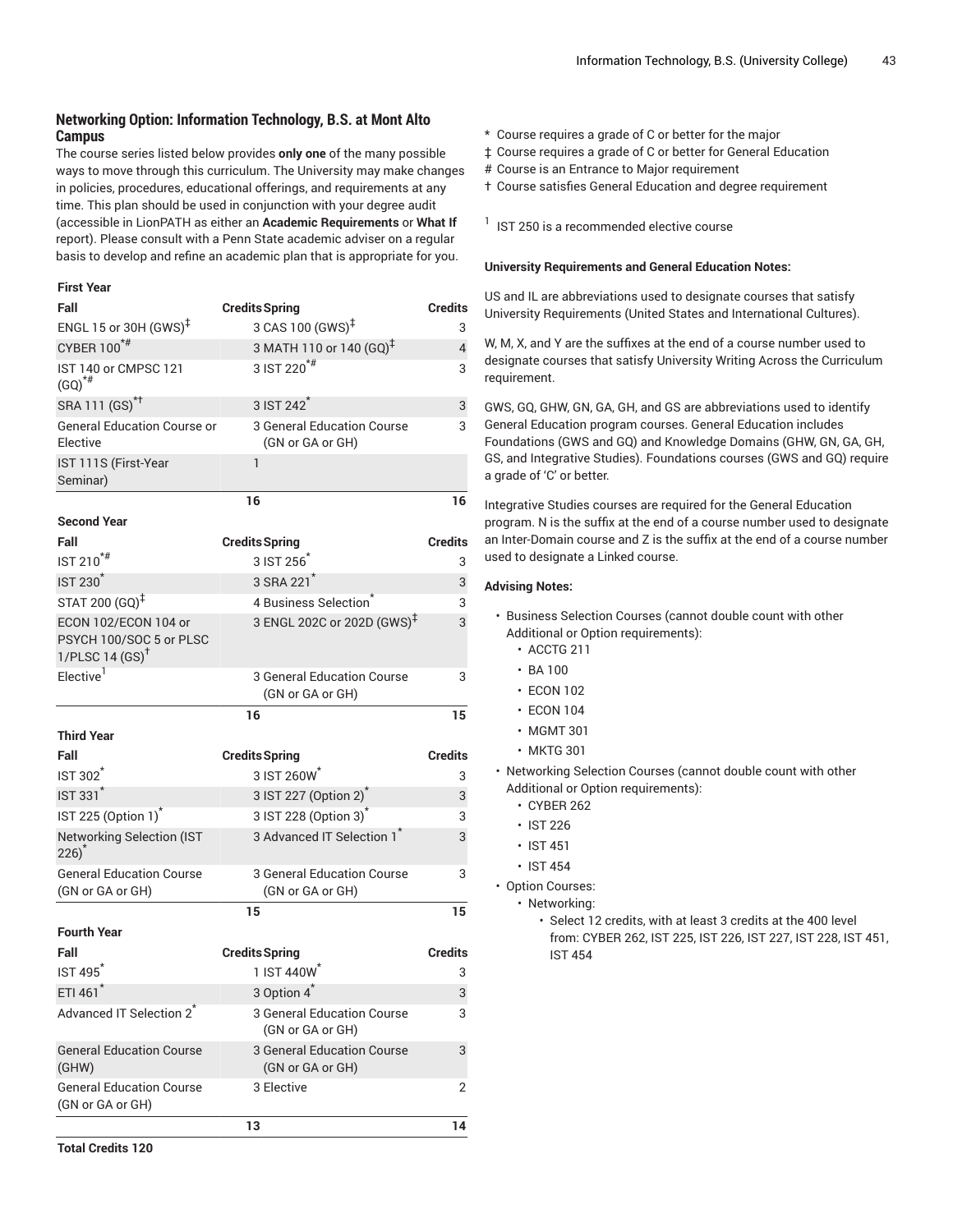# **New Kensington Campus**

# **Business Applications Option: Information Technology, B.S. at New Kensington Campus**

The course series listed below provides **only one** of the many possible ways to move through this curriculum. The University may make changes in policies, procedures, educational offerings, and requirements at any time. This plan should be used in conjunction with your degree audit (accessible in LionPATH as either an **Academic Requirements** or **What If** report). Please consult with a Penn State academic adviser on a regular basis to develop and refine an academic plan that is appropriate for you.

| Fall                                                                                                   | <b>Credits Spring</b>                                             | <b>Credits Summer</b> | <b>Credits</b> |
|--------------------------------------------------------------------------------------------------------|-------------------------------------------------------------------|-----------------------|----------------|
| <b>Third Year</b>                                                                                      |                                                                   |                       |                |
| General<br>Education<br>Course (GN or<br>GA or GH)                                                     | 3 General<br>Education<br>Course (GN or<br>GA or GH)<br>16        | 3<br>16               |                |
| Elective<br>or General<br>Education<br>Course (GN/GA/<br>GH)                                           | 3 ENGL 202C or<br>$202D(GWS)^{\ddagger}$                          | 3                     |                |
| <b>ECON 102/</b><br>ECON 104 or<br><b>PSYCH 100/</b><br>SOC 5 or PLSC<br>1/PLSC 14<br>$(SS)^{\dagger}$ | 3 ACCTG 211<br>(Option $1)^*$                                     | 4                     |                |
| STAT 200 <sup>‡</sup> (GQ)<br>or SCM 200 $1$<br>(GQ) or DS 200 <sup>*</sup>                            | 4 SRA 221 <sup>*</sup>                                            | 3                     |                |
| Fall<br>IST 210 <sup>*#</sup>                                                                          | <b>Credits Spring</b><br>3 IST 256                                | <b>Credits</b><br>3   |                |
| <b>Second Year</b>                                                                                     | 16                                                                | 18                    |                |
|                                                                                                        | General<br>Education<br>Course (GN or<br>GA or GH) or<br>Elective | 3                     |                |
| SRA 111 (GS) <sup>*†</sup>                                                                             | 3 General<br>Education<br>Course (GN or<br>GA or GH)              | 3                     |                |
| MATH 110 or<br>140 $(GQ)^{\ddagger}$                                                                   | 4 IST 242 <sup>*</sup>                                            | 3                     |                |
| IST 140*# or<br>CMPSC 121<br>$(GQ)$ <sup>#‡</sup> or<br>CMPSC 131 <sup>*#</sup>                        | 3 IST 230                                                         | 3                     |                |
| CYBER 100*#                                                                                            | 3 IST 220 <sup>*#</sup>                                           | 3                     |                |
| ENGL 15 or 30H<br>$(GWS)^{\ddagger}$                                                                   | 3 CAS 100<br>$(GWS)^{\ddagger}$                                   | 3                     |                |
| <b>First Year</b><br>Fall                                                                              | <b>Credits Spring</b>                                             | Credits               |                |

3 IST 260W\*

3 IST 495\*

IST 302\*

|                                                                                                      | 12                                                   | 14             |   |
|------------------------------------------------------------------------------------------------------|------------------------------------------------------|----------------|---|
|                                                                                                      | Elective                                             | 2              |   |
| Elective                                                                                             | 3 Elective                                           | 3              |   |
| Option 3 <sup>*</sup>                                                                                | 3 Option 4 <sup>*</sup>                              | 3              |   |
| <b>Advanced IT</b><br>Selection 2 <sup>*</sup>                                                       | 3 IST 440W*                                          | 3              |   |
| <b>IST 331</b>                                                                                       | 3 ETI 461*                                           | 3              |   |
| Fall                                                                                                 | <b>Credits Spring</b>                                | <b>Credits</b> |   |
| <b>Fourth Year</b>                                                                                   |                                                      |                |   |
|                                                                                                      | 12                                                   | 15             | 1 |
|                                                                                                      | General<br>Education<br>Course (GHW)                 | 3              |   |
| General<br>Education<br>Course (GN or<br>GA or GH)                                                   | 3 General<br>Education<br>Course (GN or<br>GA or GH) | 3              |   |
| <b>Business</b><br>Selection<br>(ECON 102 or<br>ECON 104 or<br>MGMT 301 or<br>MKTG 301) <sup>*</sup> | 3 Advanced IT<br>Selection 1                         | 3              |   |
| Networking<br>Selection (IST<br>226 or IST 454)                                                      | 3 Option 2 <sup>*</sup>                              | 3              |   |

**Total Credits 120**

\* Course requires a grade of C or better for the major

‡ Course requires a grade of C or better for General Education

# Course is an Entrance to Major requirement

† Course satisfies General Education and degree requirement

### **University Requirements and General Education Notes:**

US and IL are abbreviations used to designate courses that satisfy University Requirements (United States and International Cultures).

W, M, X, and Y are the suffixes at the end of a course number used to designate courses that satisfy University Writing Across the Curriculum requirement.

GWS, GQ, GHW, GN, GA, GH, and GS are abbreviations used to identify General Education program courses. General Education includes Foundations (GWS and GQ) and Knowledge Domains (GHW, GN, GA, GH, GS, and Integrative Studies). Foundations courses (GWS and GQ) require a grade of 'C' or better.

Integrative Studies courses are required for the General Education program. N is the suffix at the end of a course number used to designate an Inter-Domain course and Z is the suffix at the end of a course number used to designate a Linked course.

### **Advising Notes:**

- Business Selection Courses (cannot double count with other Additional or Option requirements):
	- ACCTG 211
	- BA 100

1

• ECON 102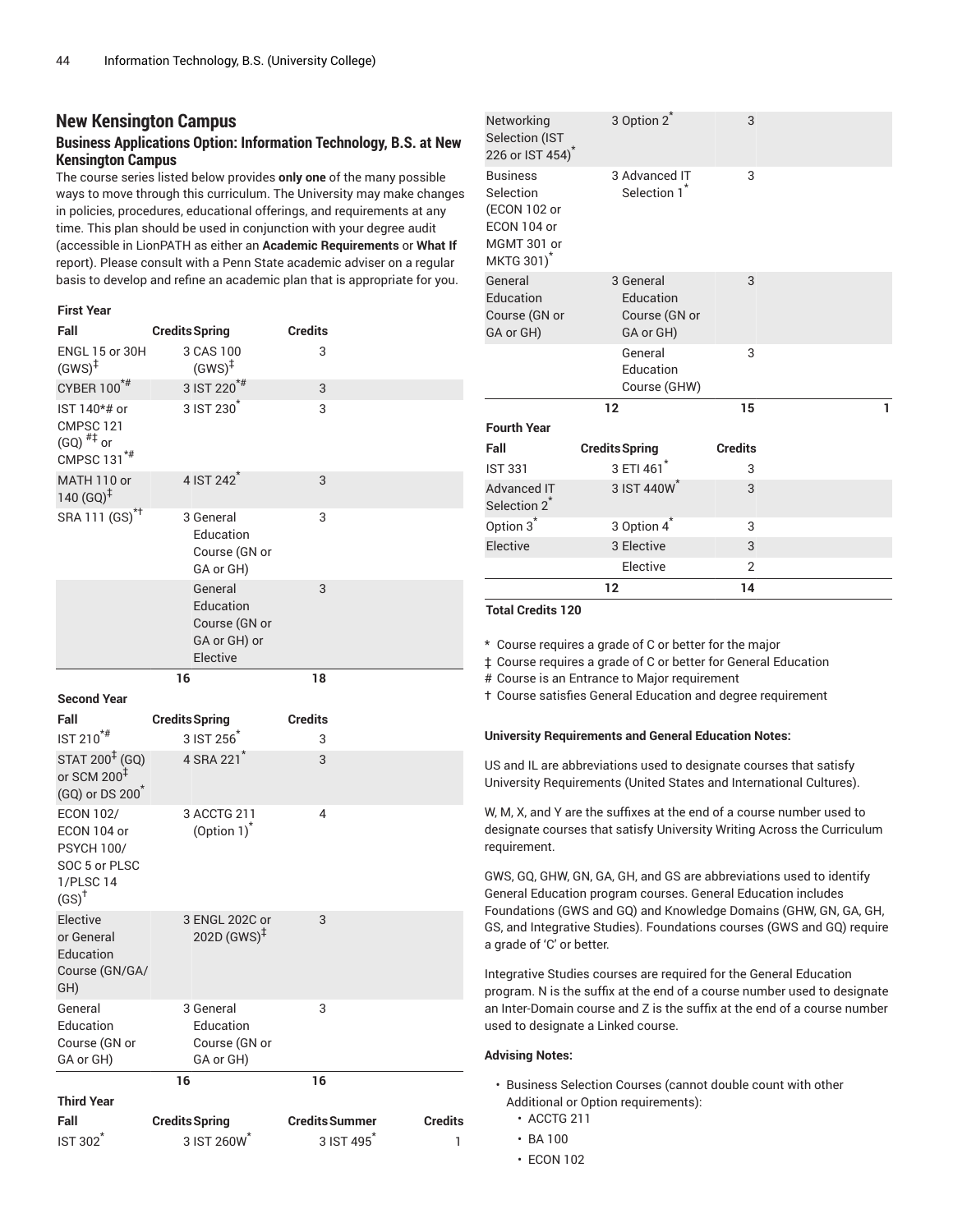- ECON 104
- MGMT 301
- MKTG 301
- Networking Selection Courses (cannot double count with other Additional or Option requirements):
	- CYBER 262
	- IST 226
	- IST 451
	- IST 454
- Option Courses:
	- Application Development:
		- Select 12 credits, with at least 3 credits at the 400 level from: IST 261, IST 311, IST 361, IST 411, IST 412, IST 413
	- Business Applications:
		- ACCTG 211
		- Select 3 credits from: FIN 301, MGMT 301, MKTG 301, SCM 301
		- Select 6 credits, with at least 3 credits at the 400 level from: ACCTG, BA, BLAW, EBF, ECON, ENTR, FIN, FINSV, HPA, IB, LER, MIS, MGMT, MKTG, RM, SCM, or STAT
	- Cybersecurity:
		- Select 12 credits, with at least 3 credits at the 400 level from: CYBER 262, IST 451, IST 454, IST 456, SRA 472, or any 300 or 400 level CYBER course
	- Security and Risk Analysis:
		- Select 12 credits, with at least 3 credits at the 400 level from: SRA 211, SRA 231, SRA 311, SRA 365, IST 432, IST 452, IST 456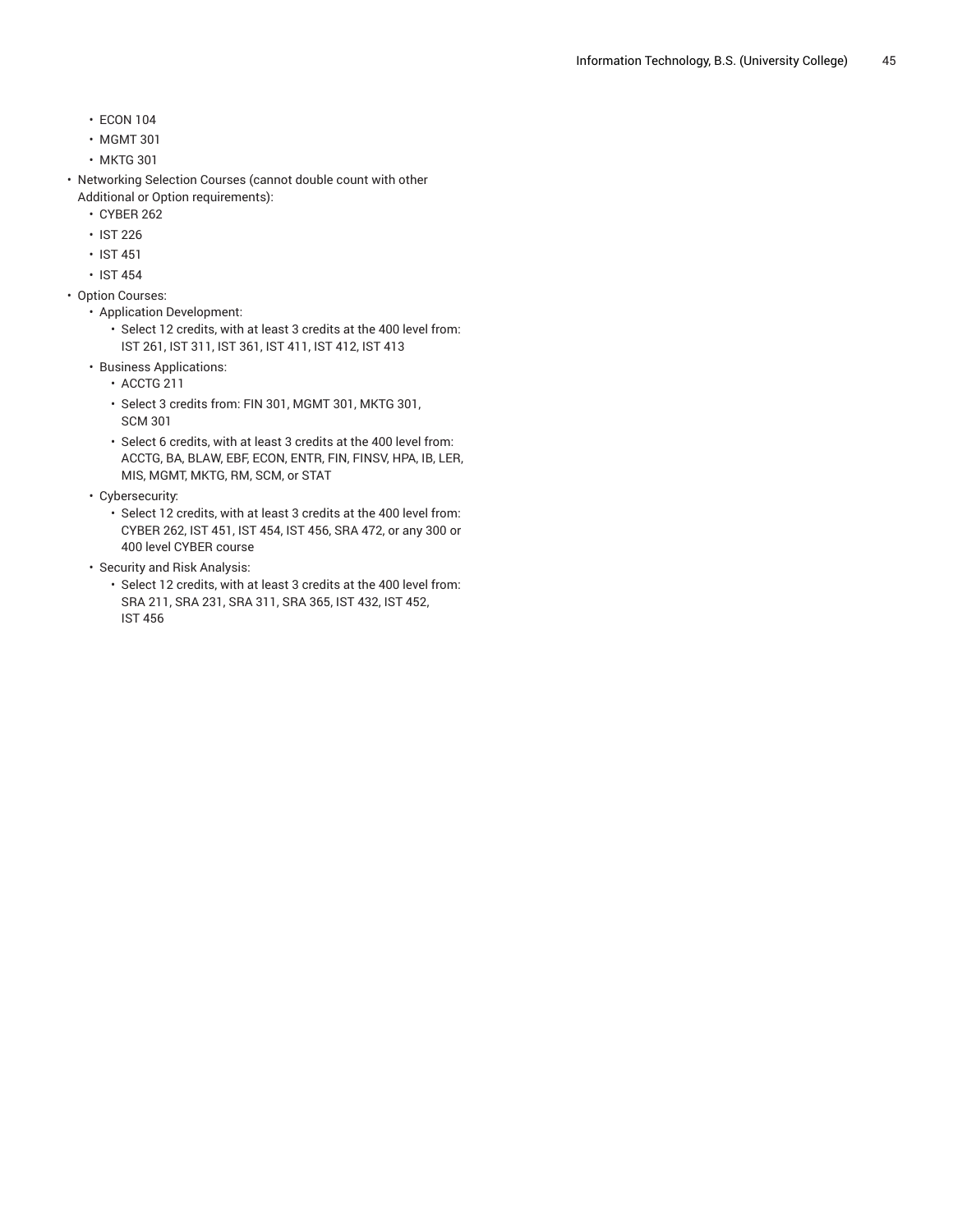# **Custom Information Technology Option: Information Technology, B.S. at New Kensington Campus**

The course series listed below provides **only one** of the many possible ways to move through this curriculum. The University may make changes in policies, procedures, educational offerings, and requirements at any time. This plan should be used in conjunction with your degree audit (accessible in LionPATH as either an **Academic Requirements** or **What If** report). Please consult with a Penn State academic adviser on a regular basis to develop and refine an academic plan that is appropriate for you.

| <b>First Year</b>                                                                                      |                                                      |                       |         |
|--------------------------------------------------------------------------------------------------------|------------------------------------------------------|-----------------------|---------|
| Fall                                                                                                   | <b>Credits Spring</b>                                | <b>Credits</b>        |         |
| ENGL 15 or 30H<br>$(GWS)^{\ddagger}$                                                                   | 3 CAS 100<br>$(GWS)^{\ddagger}$                      | 3                     |         |
| CYBER 100*#                                                                                            | 3 IST 230                                            | 3                     |         |
| IST 140*# or<br>CMPSC 121<br>$(GQ)$ <sup>#‡</sup> or<br>CMPSC 131 <sup>*#</sup>                        | 3 IST 220 <sup>*#</sup>                              | 3                     |         |
| SRA 111 (GS) <sup>*†</sup>                                                                             | 3 IST 242 <sup>*</sup>                               | 3                     |         |
| MATH 110 or<br>140 $(GQ)^{\ddagger}$                                                                   | 4 General<br>Education<br>Course (GN or<br>GA or GH) | 3                     |         |
|                                                                                                        | 16                                                   | 15                    |         |
| <b>Second Year</b>                                                                                     |                                                      |                       |         |
| Fall<br>$IST 210$ <sup>*#</sup>                                                                        | <b>Credits Spring</b><br>3 IST 256                   | <b>Credits</b><br>3   |         |
| General                                                                                                | 3 SRA 221                                            | 3                     |         |
| Education<br>Course (GN or<br>GA or GH) or<br>Elective                                                 |                                                      |                       |         |
| $STAT 200^{\ddagger}$ (GQ)<br>or SCM 200 $^{\ddagger}$<br>(GQ) or DS 200 <sup>*</sup>                  | 4 Business<br>Selection <sup>®</sup>                 | 4                     |         |
| <b>ECON 102/</b><br>ECON 104 or<br><b>PSYCH 100/</b><br>SOC 5 or PLSC<br>1/PLSC 14<br>$(SS)^{\dagger}$ | 3 ENGL 202C or<br>$202D(GWS)^{\ddagger}$             | 3                     |         |
| Elective<br>or General<br>Education<br>Course (GN/GA/<br>GH)                                           | 3 General<br>Education<br>Course (GN or<br>GA or GH) | 3                     |         |
|                                                                                                        | 16                                                   | 16                    |         |
| <b>Third Year</b>                                                                                      |                                                      |                       |         |
| Fall                                                                                                   | <b>Credits Spring</b>                                | <b>Credits Summer</b> | Credits |
| General<br>Education<br>Course (GN or<br>GA or GH)                                                     | 3 IST 260W                                           | 3 IST 495             | 1       |
| IST 302 <sup>*</sup>                                                                                   | 3 Option 2 <sup>*</sup>                              | 3                     |         |
| Networking<br>Selection: IST<br>226 or IST 454                                                         | 3 Advanced IT<br>Selection <sup>*</sup>              | 3                     |         |

|                                                    | 12                                                                | 14             |   |
|----------------------------------------------------|-------------------------------------------------------------------|----------------|---|
|                                                    | Elective                                                          | 2              |   |
| Elective                                           | 3 General<br>Education<br>Course (GN or<br>GA or GH)              | 3              |   |
| Option 3 <sup>*</sup>                              | 3 Option 4                                                        | 3              |   |
| Advanced IT<br>Selection 2 <sup>*</sup>            | 3 IST 440W*                                                       | 3              |   |
| <b>IST 331</b>                                     | 3 ETI 461*                                                        | 3              |   |
| Fall                                               | <b>Credits Spring</b>                                             | <b>Credits</b> |   |
| <b>Fourth Year</b>                                 | 15                                                                | 15             | 1 |
| General<br>Education<br>Course (GN or<br>GA or GH) | 3 General<br>Education<br>Course (GHW)                            | 3              |   |
| Option 1*                                          | 3 General<br>Education<br>Course (GN or<br>GA or GH) <sup>*</sup> | 3              |   |

### **Total Credits 120**

\* Course requires a grade of C or better for the major

‡ Course requires a grade of C or better for General Education

# Course is an Entrance to Major requirement

† Course satisfies General Education and degree requirement

#### **University Requirements and General Education Notes:**

US and IL are abbreviations used to designate courses that satisfy University Requirements (United States and International Cultures).

W, M, X, and Y are the suffixes at the end of a course number used to designate courses that satisfy University Writing Across the Curriculum requirement.

GWS, GQ, GHW, GN, GA, GH, and GS are abbreviations used to identify General Education program courses. General Education includes Foundations (GWS and GQ) and Knowledge Domains (GHW, GN, GA, GH, GS, and Integrative Studies). Foundations courses (GWS and GQ) require a grade of 'C' or better.

Integrative Studies courses are required for the General Education program. N is the suffix at the end of a course number used to designate an Inter-Domain course and Z is the suffix at the end of a course number used to designate a Linked course.

- Business Selection Courses (cannot double count with other Additional or Option requirements):
	- ACCTG 211
	- BA 100
	- ECON 102
	- ECON 104
	- MGMT 301
	- MKTG 301
- Networking Selection Courses (cannot double count with other Additional or Option requirements):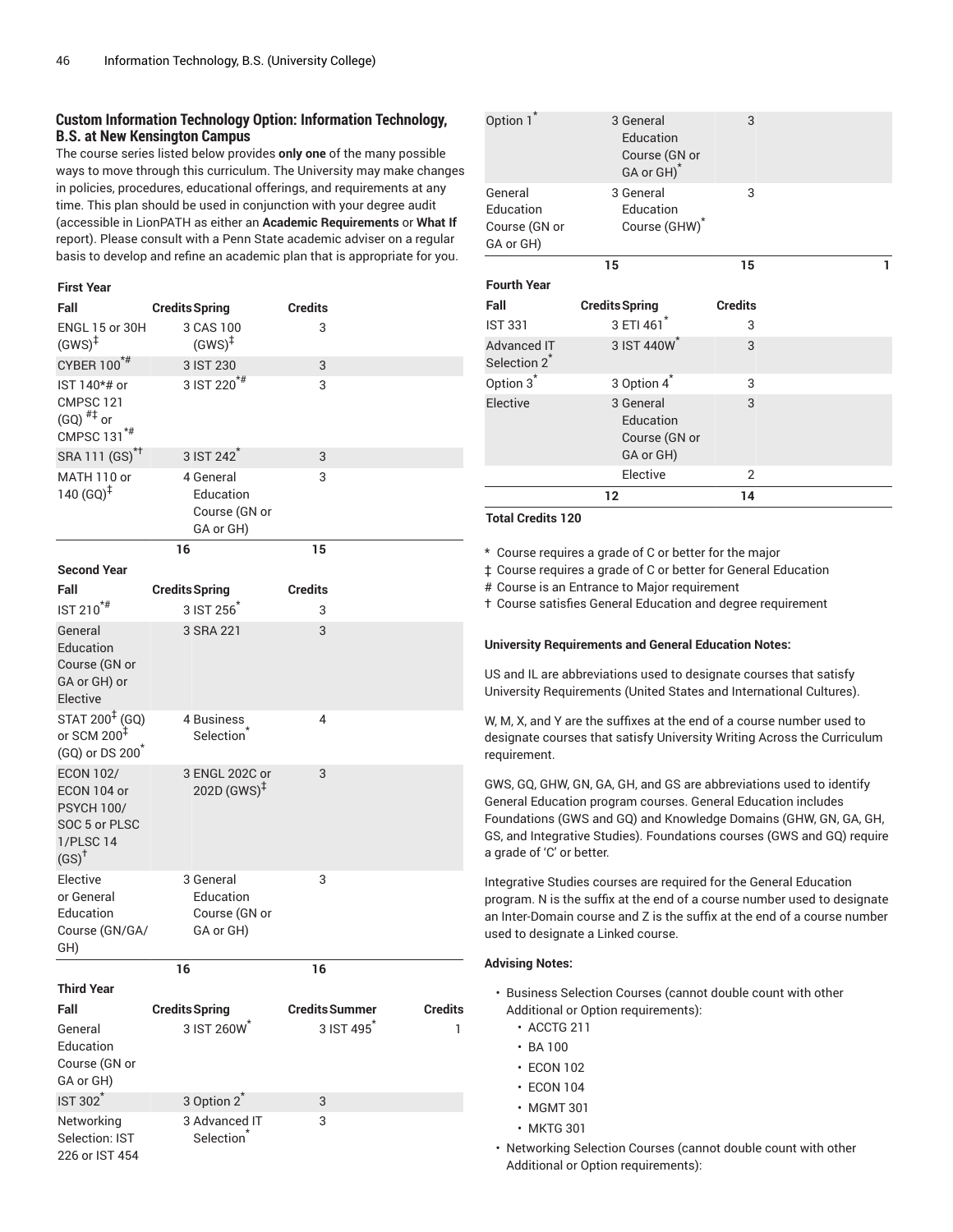- CYBER 262
- IST 226
- IST 451
- IST 454
- Option Courses:
	- Application Development:
		- Select 12 credits, with at least 3 credits at the 400 level from: IST 261, IST 311, IST 361, IST 411, IST 412, IST 413
	- Business Applications:
		- ACCTG 211
		- Select 3 credits from: FIN 301, MGMT 301, MKTG 301, SCM 301
		- Select 6 credits, with at least 3 credits at the 400 level from: ACCTG, BA, BLAW, EBF, ECON, ENTR, FIN, FINSV, HPA, IB, LER, MIS, MGMT, MKTG, RM, SCM, or STAT
	- Cybersecurity:
		- Select 12 credits, with at least 3 credits at the 400 level from: CYBER 262, IST 451, IST 454, IST 456, SRA 472, or any 300 or 400 level CYBER course
	- Security and Risk Analysis:
		- Select 12 credits, with at least 3 credits at the 400 level from: SRA 211, SRA 231, SRA 311, SRA 365, IST 432, IST 452, IST 456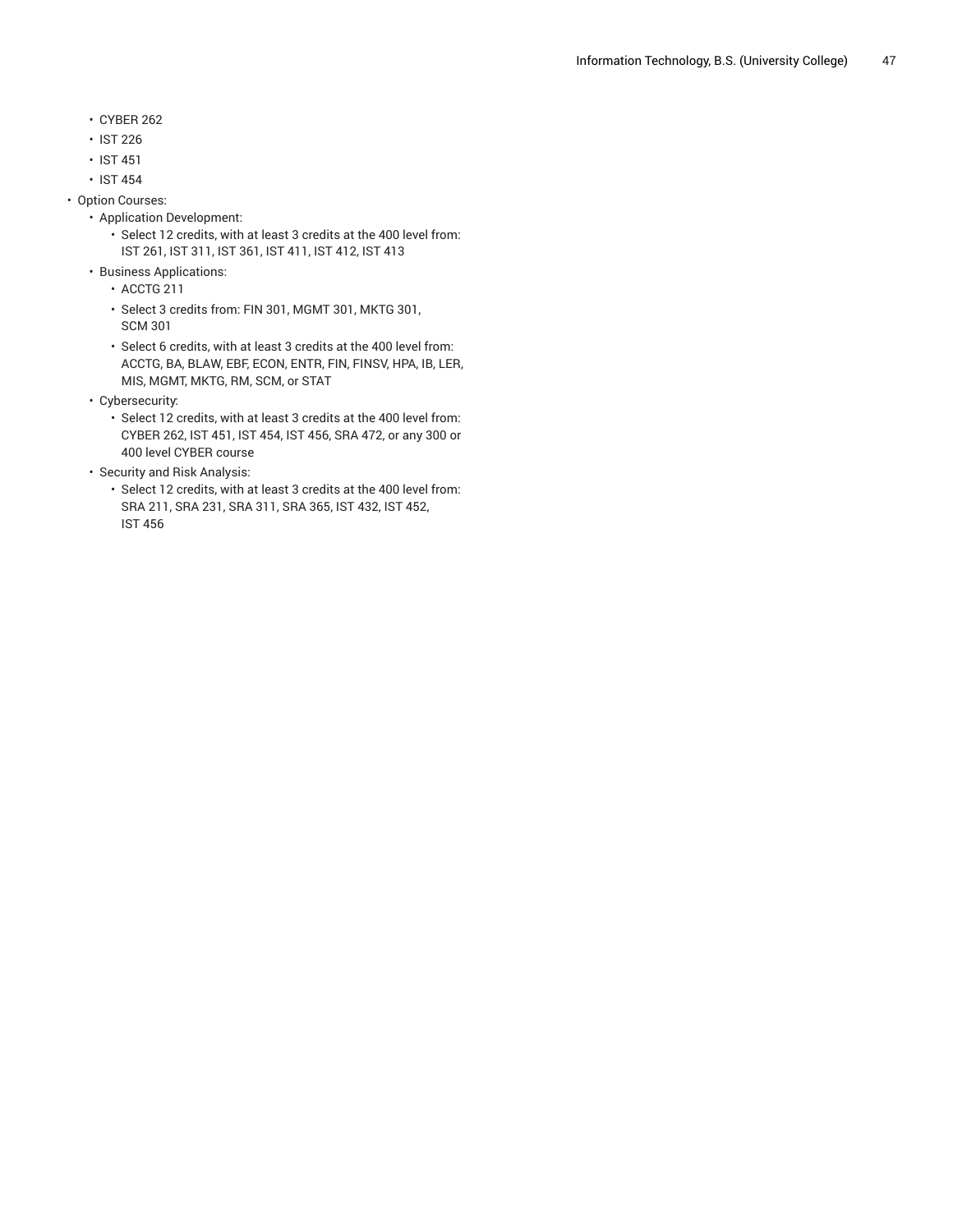# **Cybersecurity Option: Information Technology, B.S. at New Kensington Campus**

The course series listed below provides **only one** of the many possible ways to move through this curriculum. The University may make changes in policies, procedures, educational offerings, and requirements at any time. This plan should be used in conjunction with your degree audit (accessible in LionPATH as either an **Academic Requirements** or **What If** report). Please consult with a Penn State academic adviser on a regular basis to develop and refine an academic plan that is appropriate for you.

| <b>First Year</b>                                                                                      |                                                                     |                        |                |
|--------------------------------------------------------------------------------------------------------|---------------------------------------------------------------------|------------------------|----------------|
| Fall                                                                                                   | <b>Credits Spring</b>                                               | <b>Credits</b>         |                |
| ENGL 15 or 30H<br>$(GWS)^{\ddagger}$                                                                   | $3$ IST 220 <sup>*#</sup>                                           | 3                      |                |
| CYBER 100*#                                                                                            | 3 IST 230 <sup>*</sup>                                              | 3                      |                |
| IST 140*# or<br>CMPSC 121<br>$(GQ)$ <sup>#‡</sup> or<br>CMPSC 131 <sup>*#</sup>                        | 3 IST 242                                                           | 3                      |                |
| MATH 110 or<br>140 $(GQ)^{\ddagger}$                                                                   | 4 General<br>Education<br>Course (GN or<br>GA or GH)                | 3                      |                |
| SRA 111 (GS) <sup>*†</sup>                                                                             | 3 General<br>Education<br>Course (GN or<br>GA or GH) or<br>Elective | 3                      |                |
|                                                                                                        | 16                                                                  | 15                     |                |
| <b>Second Year</b>                                                                                     |                                                                     |                        |                |
| Fall                                                                                                   | <b>Credits Spring</b><br>3 IST 256                                  | <b>Credits</b>         |                |
| IST 210 <sup>*#</sup>                                                                                  |                                                                     | 3                      |                |
| <b>CAS 100</b><br>$(GWS)^{\ddagger}$                                                                   | 3 ENGL 202C or<br>$202D$ (GWS) <sup><math>\ddagger</math></sup>     | 3                      |                |
| <b>ECON 102/</b><br>ECON 104 or<br><b>PSYCH 100/</b><br>SOC 5 or PLSC<br>1/PLSC 14<br>$(SS)^{\dagger}$ | 3 SRA 221                                                           | 3                      |                |
| STAT 200 <sup>‡</sup> (GQ)<br>or SCM 200 $^{\ddagger}$<br>(GQ) or DS 200 <sup>*</sup>                  | 4 General<br>Education<br>Course (GN or<br>GA or GH)                | 3                      |                |
| Elective<br>or General<br>Education<br>Course (GN/GA/<br>GH)                                           | 3                                                                   |                        |                |
|                                                                                                        | 16                                                                  | 12                     |                |
| <b>Third Year</b>                                                                                      |                                                                     |                        |                |
| Fall                                                                                                   | <b>Credits Spring</b>                                               | <b>Credits Summer</b>  | <b>Credits</b> |
| IST 331 <sup>*</sup>                                                                                   | 3 IST 260W                                                          | 3 IST 495 <sup>*</sup> | 1              |
| General<br>Education<br>Course (GN or<br>GA or GH)                                                     | 3 IST 302 <sup>*</sup>                                              | 3                      |                |

| Networking<br>Selection (IST<br>226 or IST 454) | 3 Advanced IT<br>Selection 1                                    | 3              |   |
|-------------------------------------------------|-----------------------------------------------------------------|----------------|---|
| <b>Business</b><br>Selection <sup>*</sup>       | 3 Option 2 <sup>*</sup>                                         | 3              |   |
| Option 1 <sup>*</sup>                           | 3 General<br>Education<br>Course (GN or<br>GA or GH)            | 3              |   |
|                                                 | General<br>Education<br>Course (GN or<br>GA or GH) <sup>*</sup> | 3              |   |
|                                                 | 15                                                              | 18             | 1 |
|                                                 |                                                                 |                |   |
| <b>Fourth Year</b>                              |                                                                 |                |   |
| Fall                                            | <b>Credits Spring</b>                                           | <b>Credits</b> |   |
| General<br>Education<br>Course (GHW)            | 3 ETI 461                                                       | 3              |   |
| Option 3 <sup>*</sup>                           | 3 IST 440W                                                      | 3              |   |
| Advanced IT<br>Selection 2 <sup>*</sup>         | 3 IST 452 (Option<br>$4)^*$                                     | 3              |   |
| Elective                                        | 3 General<br>Education<br>Course (GN or<br>GA or GH)            | 3              |   |
|                                                 | Elective                                                        | 3              |   |

### **Total Credits 120**

\* Course requires a grade of C or better for the major

‡ Course requires a grade of C or better for General Education

# Course is an Entrance to Major requirement

† Course satisfies General Education and degree requirement

### **University Requirements and General Education Notes:**

US and IL are abbreviations used to designate courses that satisfy University Requirements (United States and International Cultures).

W, M, X, and Y are the suffixes at the end of a course number used to designate courses that satisfy University Writing Across the Curriculum requirement.

GWS, GQ, GHW, GN, GA, GH, and GS are abbreviations used to identify General Education program courses. General Education includes Foundations (GWS and GQ) and Knowledge Domains (GHW, GN, GA, GH, GS, and Integrative Studies). Foundations courses (GWS and GQ) require a grade of 'C' or better.

Integrative Studies courses are required for the General Education program. N is the suffix at the end of a course number used to designate an Inter-Domain course and Z is the suffix at the end of a course number used to designate a Linked course.

### **Advising Notes:**

• Business Selection Courses (cannot double count with other Additional or Option requirements):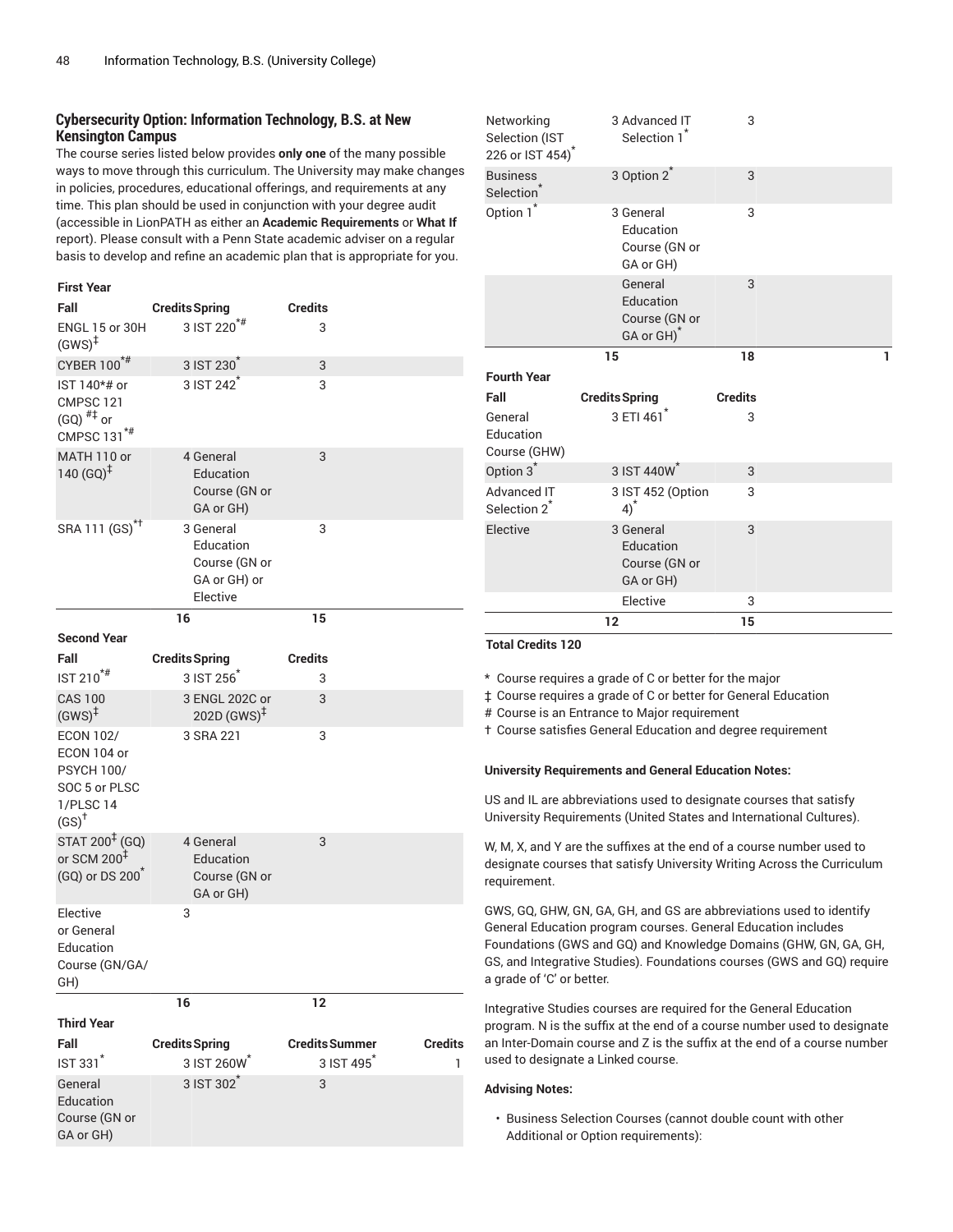- ACCTG 211
- BA 100
- ECON 102
- ECON 104
- MGMT 301
- MKTG 301
- Networking Selection Courses (cannot double count with other Additional or Option requirements):
	- CYBER 262
	- IST 226
	- IST 451
	- IST 454
- Option Courses:
	- Application Development:
		- Select 12 credits, with at least 3 credits at the 400 level from: IST 261, IST 311, IST 361, IST 411, IST 412, IST 413
	- Business Applications:
		- ACCTG 211
		- Select 3 credits from: FIN 301, MGMT 301, MKTG 301, SCM 301
		- Select 6 credits, with at least 3 credits at the 400 level from: ACCTG, BA, BLAW, EBF, ECON, ENTR, FIN, FINSV, HPA, IB, LER, MIS, MGMT, MKTG, RM, SCM, or STAT
	- Cybersecurity:
		- Select 12 credits, with at least 3 credits at the 400 level from: CYBER 262, IST 451, IST 454, IST 456, SRA 472, or any 300 or 400 level CYBER course
	- Security and Risk Analysis:
		- Select 12 credits, with at least 3 credits at the 400 level from: SRA 211, SRA 231, SRA 311, SRA 365, IST 432, IST 452, IST 456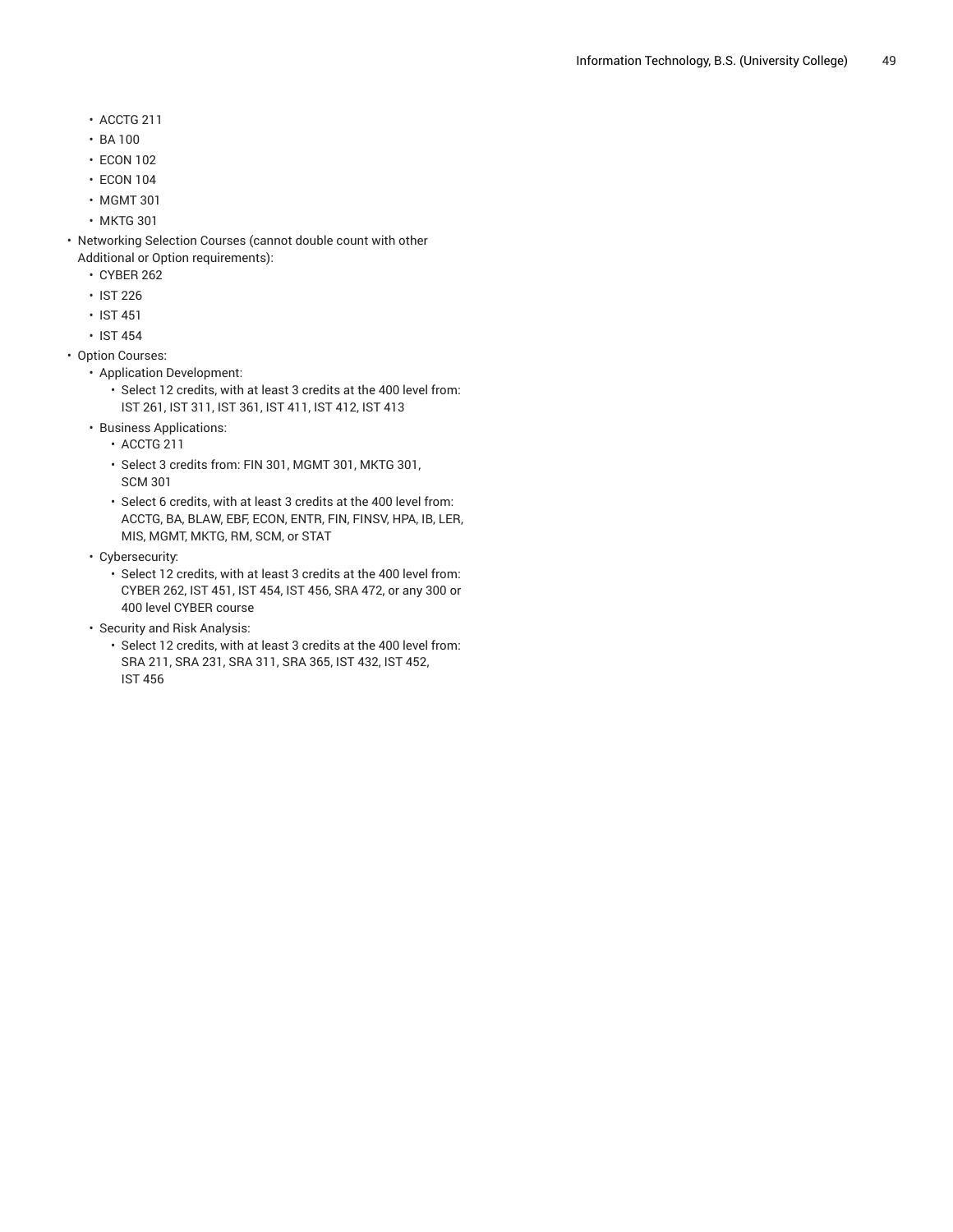# **Schuylkill Campus**

# **Application Development Option: Information Technology, B.S. at Schuylkill Campus**

The course series listed below provides **only one** of the many possible ways to move through this curriculum. The University may make changes in policies, procedures, educational offerings, and requirements at any time. This plan should be used in conjunction with your degree audit (accessible in LionPATH as either an **Academic Requirements** or **What If** report). Please consult with a Penn State academic adviser on a regular basis to develop and refine an academic plan that is appropriate for you.

### **First Year**

| Fall                                                                          | <b>Credits Spring</b>                                    | <b>Credits</b> |
|-------------------------------------------------------------------------------|----------------------------------------------------------|----------------|
| ENGL 15 or 30H $(GWS)^{\ddagger}$                                             | 3 CAS 100 (GWS) <sup>‡</sup>                             | 3              |
| IST 110 or CYBER 100 <sup>*#</sup>                                            | 3 MATH 110 or 140 (GQ) <sup>‡</sup>                      | 4              |
| IST 140*# or CMPSC 121<br>(GQ) $^{#1}$ or CMPSC 131 <sup>*#</sup>             | 3 IST 220 <sup>*#</sup>                                  | 3              |
| SRA 111 (GS) <sup>*†</sup>                                                    | 3 IST 242 <sup><math>\degree</math></sup>                | 3              |
| First-Year Seminar (IST<br>111S)                                              | 1 General Education Course<br>(GN or GA or GH)           | 3              |
| <b>General Education Course</b><br>(GN or GA or GH) or Elective               | 3                                                        |                |
|                                                                               | 16                                                       | 16             |
| <b>Second Year</b>                                                            |                                                          |                |
| Fall                                                                          | <b>Credits Spring</b>                                    | <b>Credits</b> |
| <b>IST 230<sup>*</sup></b>                                                    | $3$ IST $210^{**}$                                       | 3              |
| IST 261 (Option 2) <sup>*</sup>                                               | 3 IST 256                                                | 3              |
| SRA 221 <sup>*</sup>                                                          | 3 Business Selection                                     | 3              |
| STAT 200 <sup>‡</sup> (GQ) or SCM<br>$200^{1}$ (GQ) or DS 200 <sup>*</sup>    | 4 ENGL 202C or 202D (GWS) <sup>‡</sup>                   | 3              |
| ECON 102/ECON 104 or<br>PSYCH 100/SOC 5 or PLSC<br>1/PLSC 14 $(SS)^{\dagger}$ | 3 General Education Course<br>(GN or GA or GH)           | 3              |
|                                                                               | 16                                                       | 15             |
| <b>Third Year</b>                                                             |                                                          |                |
| Fall                                                                          | <b>Credits Spring</b>                                    | <b>Credits</b> |
| <b>IST 302<sup>*</sup></b>                                                    | 3 IST 260W                                               | 3              |
| IST 311 (Option 1) <sup>*</sup>                                               | 3 IST 411 (Option 3)                                     | 3              |
| <b>IST 331<sup>*</sup></b>                                                    | 3 Networking Selection <sup>*</sup>                      | 3              |
| <b>General Education Course</b><br>(GN or GA or GH)                           | <b>3 General Education Course</b><br>(GN or GA or GH)    | 3              |
| <b>General Education Course</b><br>(GN or GA or GH)                           | 3 Elective or General<br>Education Course (GN/GA/<br>GH) | 3              |
|                                                                               | 15                                                       | 15             |
| <b>Fourth Year</b>                                                            |                                                          |                |
| Fall                                                                          | <b>Credits Spring</b>                                    | <b>Credits</b> |
| <b>IST 495</b>                                                                | 1 IST 440W                                               | 3              |
| ETI 461 <sup>*</sup>                                                          | 3 IST 413 (Option 4) <sup>*</sup>                        | 3              |
| Advanced IT Selection 1*                                                      | 3 Advanced IT Selection 2 <sup>7</sup>                   | 3              |
| <b>General Education Course</b><br>(GHW)                                      | 3 General Education Course<br>(GN or GA or GH)           | 3              |

| Elective | 3 Elective |  |
|----------|------------|--|
|          | 10<br>ы    |  |

### **Total Credits 120**

\* Course requires a grade of C or better for the major

‡ Course requires a grade of C or better for General Education

- # Course is an Entrance to Major requirement
- † Course satisfies General Education and degree requirement

### **University Requirements and General Education Notes:**

US and IL are abbreviations used to designate courses that satisfy University Requirements (United States and International Cultures).

W, M, X, and Y are the suffixes at the end of a course number used to designate courses that satisfy University Writing Across the Curriculum requirement.

GWS, GQ, GHW, GN, GA, GH, and GS are abbreviations used to identify General Education program courses. General Education includes Foundations (GWS and GQ) and Knowledge Domains (GHW, GN, GA, GH, GS, and Integrative Studies). Foundations courses (GWS and GQ) require a grade of 'C' or better.

Integrative Studies courses are required for the General Education program. N is the suffix at the end of a course number used to designate an Inter-Domain course and Z is the suffix at the end of a course number used to designate a Linked course.

- Business Selection Courses (cannot double count with other Additional or Option requirements):
	- ACCTG 211
	- BA 100
	- ECON 102
	- ECON 104
	- MGMT 301
	- MKTG 301
- Networking Selection Courses (cannot double count with other Additional or Option requirements):
	- CYBER 262
	- IST 226
	- IST 451
	- IST 454
- Option Courses:
	- Application Development:
		- Select 12 credits, with at least 3 credits at the 400 level from: IST 261, IST 311, IST 361, IST 411, IST 412, IST 413
	- Business Applications:
		- ACCTG 211
		- Select 3 credits from: FIN 301, MGMT 301, MKTG 301, SCM 301
		- Select 6 credits, with at least 3 credits at the 400 level from: ACCTG, BA, BLAW, EBF, ECON, ENTR, FIN, FINSV, HPA, IB, LER, MIS, MGMT, MKTG, RM, SCM, or STAT
	- Cybersecurity:
		- Select 12 credits, with at least 3 credits at the 400 level from: CYBER 262, IST 451, IST 454, IST 456, SRA 472, or any 300 or 400 level CYBER course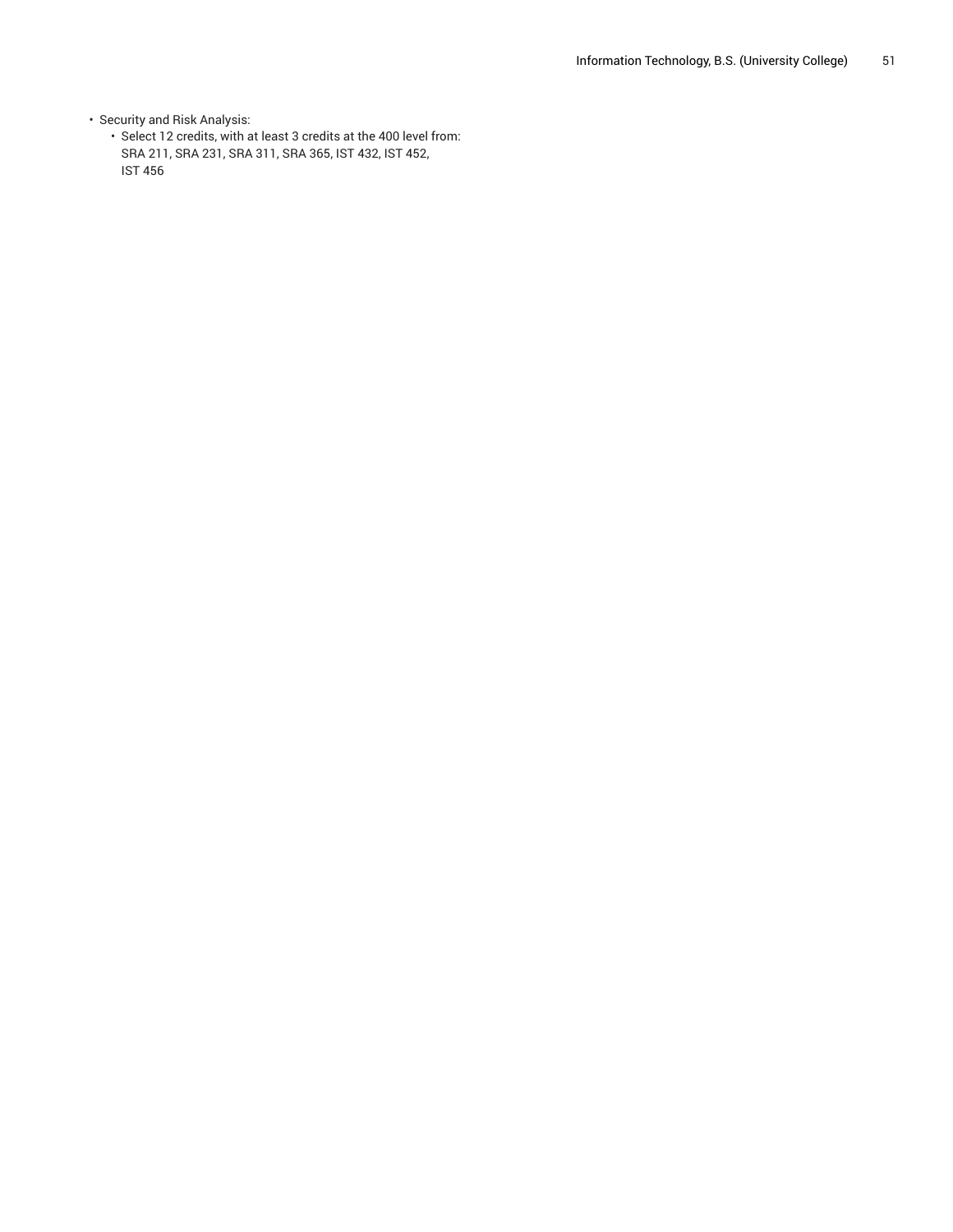# **Business Applications Option: Information Technology, B.S. at Schuylkill Campus**

The course series listed below provides **only one** of the many possible ways to move through this curriculum. The University may make changes in policies, procedures, educational offerings, and requirements at any time. This plan should be used in conjunction with your degree audit (accessible in LionPATH as either an **Academic Requirements** or **What If** report). Please consult with a Penn State academic adviser on a regular basis to develop and refine an academic plan that is appropriate for you.

### **First Year**

| Fall                                                                          | <b>Credits Spring</b>                               | <b>Credits</b> |
|-------------------------------------------------------------------------------|-----------------------------------------------------|----------------|
| ENGL 15 or 30H $(GWS)^{\ddagger}$                                             | 3 CAS 100 (GWS) <sup>‡</sup>                        | 3              |
| IST 110 or CYBER 100 <sup>*#</sup>                                            | 3 MATH 110 or 140 (GQ) <sup>‡</sup>                 | 4              |
| IST 140*# or CMPSC 121<br>(GQ) $^{#}$ or CMPSC 131 <sup>*#</sup>              | 3 IST 220 <sup>*#</sup>                             | 3              |
| SRA 111 (GS) <sup>*†</sup>                                                    | 3 IST 242 <sup>*</sup>                              | 3              |
| First-Year Seminar (IST<br>111S)                                              | 1 General Education Course<br>(GN or GA or GH)      | 3              |
| <b>General Education Course</b><br>(GN or GA or GH) or Elective               | 3                                                   |                |
|                                                                               | 16                                                  | 16             |
| <b>Second Year</b>                                                            |                                                     |                |
| Fall                                                                          | <b>Credits Spring</b>                               | <b>Credits</b> |
| <b>IST 230<sup>*</sup></b>                                                    | 3 IST 210 <sup>*#</sup>                             | 3              |
| SRA 221 <sup>*</sup>                                                          | $3$ IST 256 $^*$                                    | 3              |
| STAT 200 <sup>‡</sup> (GQ) or SCM<br>$200^{4}$ (GQ) or DS $200^{*}$           | 4 ACCTG 211 (Option 1) <sup>*</sup>                 | 4              |
| ECON 102/ECON 104 or<br>PSYCH 100/SOC 5 or PLSC<br>1/PLSC 14 $(SS)^{\dagger}$ | 3 ENGL 202C or 202D (GWS) <sup>‡</sup>              | 3              |
| <b>Elective or General</b><br>Education Course (GN/GA/<br>GH)                 | 3 General Education Course<br>(GN or GA or GH)      | 3              |
|                                                                               | 16                                                  | 16             |
| <b>Third Year</b>                                                             |                                                     |                |
| Fall                                                                          | <b>Credits Spring</b>                               | <b>Credits</b> |
| <b>IST 302</b>                                                                | 3 IST 260W                                          | 3              |
| <b>IST 331<sup>*</sup></b>                                                    | 3 Option 2 <sup>*</sup>                             | 3              |
| <b>Business Selection</b>                                                     | 4 Advanced IT Selection -<br><b>Business Option</b> | 3              |
| <b>General Education Course</b><br>(GN or GA or GH)                           | 3 Networking Selection <sup>®</sup>                 | 3              |
| <b>General Education Course</b><br>(GN or GA or GH)                           | 3 General Education Course<br>(GN or GA or GH)      | 3              |
|                                                                               | 16                                                  | 15             |
| <b>Fourth Year</b>                                                            |                                                     |                |
| Fall                                                                          | <b>Credits Spring</b>                               | <b>Credits</b> |
| IST495                                                                        | 1 IST 440W <sup>*</sup>                             | 3              |
| ETI 461*                                                                      | 3 Option 4 <sup>*</sup>                             | 3              |
| Option 3 <sup>*</sup>                                                         | 3 Advanced IT Selection                             | 3              |
| <b>General Education Course</b><br>(GHW)                                      | 3 General Education Course<br>(GN or GA or GH)      | 3              |

| Elective | $\sim$ $-1$<br>3 Elective |  |
|----------|---------------------------|--|
|          |                           |  |

### **Total Credits 121**

\* Course requires a grade of C or better for the major

‡ Course requires a grade of C or better for General Education

# Course is an Entrance to Major requirement

† Course satisfies General Education and degree requirement

### **University Requirements and General Education Notes:**

US and IL are abbreviations used to designate courses that satisfy University Requirements (United States and International Cultures).

W, M, X, and Y are the suffixes at the end of a course number used to designate courses that satisfy University Writing Across the Curriculum requirement.

GWS, GQ, GHW, GN, GA, GH, and GS are abbreviations used to identify General Education program courses. General Education includes Foundations (GWS and GQ) and Knowledge Domains (GHW, GN, GA, GH, GS, and Integrative Studies). Foundations courses (GWS and GQ) require a grade of 'C' or better.

Integrative Studies courses are required for the General Education program. N is the suffix at the end of a course number used to designate an Inter-Domain course and Z is the suffix at the end of a course number used to designate a Linked course.

- Business Selection Courses (cannot double count with other Additional or Option requirements):
	- ACCTG 211
	- $\cdot$  BA 100
	- ECON 102
	- ECON 104
	- MGMT 301
	- MKTG 301
- Networking Selection Courses (cannot double count with other Additional or Option requirements):
	- CYBER 262
	- IST 226
	- IST 451
	- IST 454
- Option Courses:
	- Application Development:
		- Select 12 credits, with at least 3 credits at the 400 level from: IST 261, IST 311, IST 361, IST 411, IST 412, IST 413
	- Business Applications:
		- ACCTG 211
		- Select 3 credits from: FIN 301, MGMT 301, MKTG 301, SCM 301
		- Select 6 credits, with at least 3 credits at the 400 level from: ACCTG, BA, BLAW, EBF, ECON, ENTR, FIN, FINSV, HPA, IB, LER, MIS, MGMT, MKTG, RM, SCM, or STAT
	- Cybersecurity:
		- Select 12 credits, with at least 3 credits at the 400 level from: CYBER 262, IST 451, IST 454, IST 456, SRA 472, or any 300 or 400 level CYBER course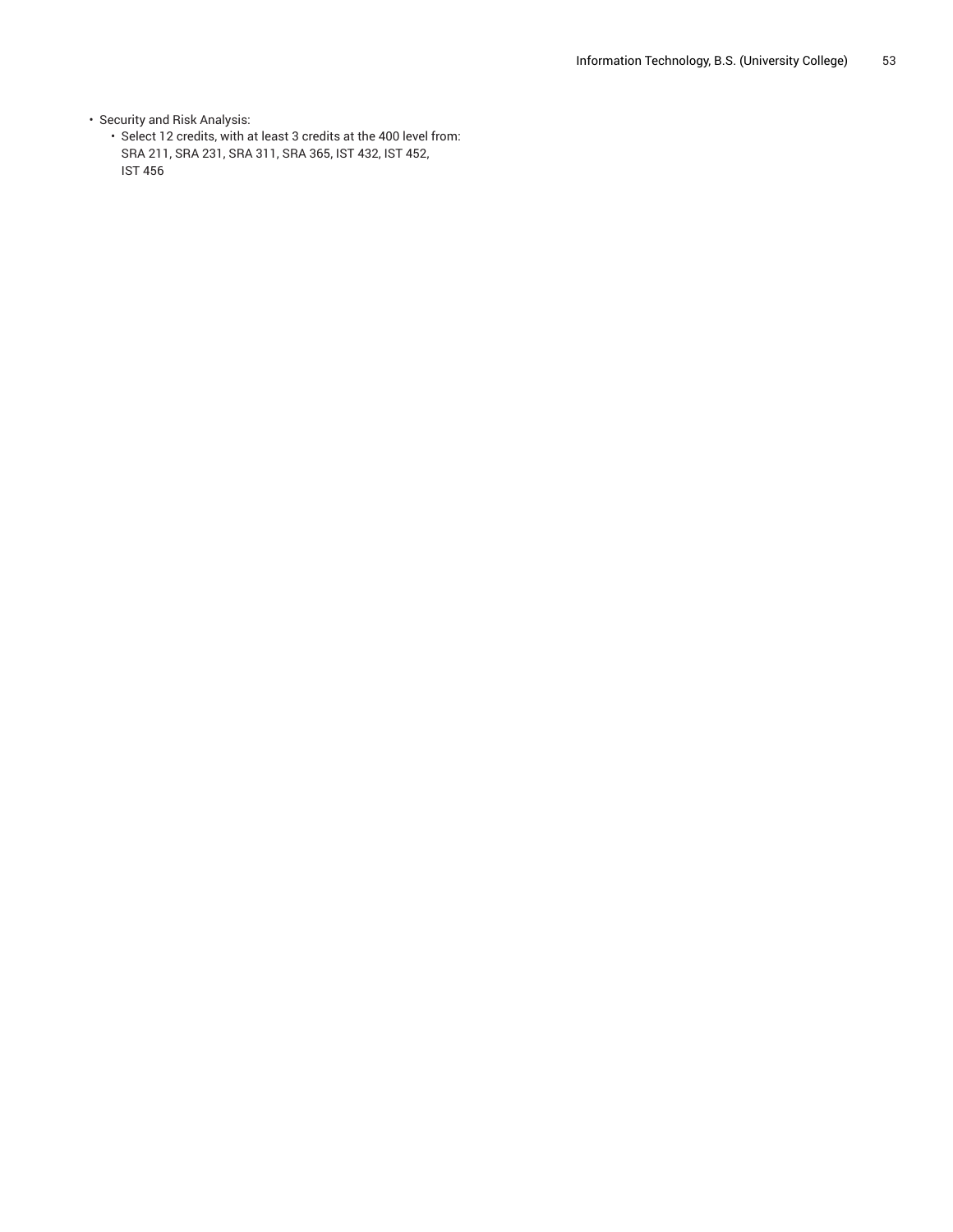# **Custom Information Technology Option: Information Technology, B.S. at Schuylkill Campus**

The course series listed below provides **only one** of the many possible ways to move through this curriculum. The University may make changes in policies, procedures, educational offerings, and requirements at any time. This plan should be used in conjunction with your degree audit (accessible in LionPATH as either an **Academic Requirements** or **What If** report). Please consult with a Penn State academic adviser on a regular basis to develop and refine an academic plan that is appropriate for you.

### **First Year**

| Fall                                                                          | <b>Credits Spring</b>                          | Credits        |
|-------------------------------------------------------------------------------|------------------------------------------------|----------------|
| ENGL 15 or 30H (GWS) <sup>‡</sup>                                             | 3 CAS 100 (GWS) <sup>‡</sup>                   | 3              |
| IST 110 or CYBER 100*#                                                        | 3 MATH 110 or 140 (GQ) <sup>‡</sup>            | 4              |
| IST 140*# or CMPSC 121<br>$(GQ)$ <sup>#‡</sup> or CMPSC 131 <sup>*#</sup>     | 3 IST 220 <sup>*#</sup>                        | 3              |
| SRA 111 (GS) <sup>*†</sup>                                                    | 3 IST 242 <sup>*</sup>                         | 3              |
| First-Year Seminar (IST<br>111S)                                              | 1 General Education Course<br>(GN or GA or GH) | 3              |
| <b>General Education Course</b><br>(GN or GA or GH) or Elective               | 3                                              |                |
|                                                                               | 16                                             | 16             |
| <b>Second Year</b>                                                            |                                                |                |
| Fall                                                                          | <b>Credits Spring</b>                          | Credits        |
| <b>IST 230<sup>*</sup></b>                                                    | $3$ IST 210 <sup>*#</sup>                      | 3              |
| SRA 221 <sup>*</sup>                                                          | 3 IST 256                                      | 3              |
| STAT 200 <sup>‡</sup> (GQ) or SCM<br>$200^{4}$ (GQ) or DS $200^{4}$           | 4 Business Selection                           | 3              |
| ECON 102/ECON 104 or<br>PSYCH 100/SOC 5 or PLSC<br>1/PLSC 14 $(SS)^{\dagger}$ | 3 ENGL 202C or 202D (GWS) <sup>‡</sup>         | 3              |
| <b>Elective or General</b><br>Education Course (GN/GA/<br>GH)                 | 3 General Education Course<br>(GN or GA or GH) | 3              |
|                                                                               | 16                                             | 15             |
| <b>Third Year</b>                                                             |                                                |                |
| Fall                                                                          | <b>Credits Spring</b>                          | Credits        |
| <b>IST 302</b>                                                                | 3 IST 260W                                     | 3              |
| <b>IST 331<sup>*</sup></b>                                                    | 3 Option 2 <sup>*</sup>                        | 3              |
| Option 1 <sup>*</sup>                                                         | 3 Networking Selection <sup>®</sup>            | 3              |
| <b>General Education Course</b><br>(GN or GA or GH)                           | 3 Advanced IT Selection 1                      | 3              |
| <b>General Education Course</b><br>(GN or GA or GH)                           | 3 General Education Course<br>(GN or GA or GH) | 3              |
|                                                                               | 15                                             | 15             |
| <b>Fourth Year</b>                                                            |                                                |                |
| Fall                                                                          | <b>Credits Spring</b>                          | <b>Credits</b> |
| IST 495 <sup>*</sup>                                                          | 1 IST 440W <sup>*</sup>                        | 3              |
| ETI 461*                                                                      | 3 Option 4 <sup>*</sup>                        | 3              |
| Option 3 <sup>*</sup>                                                         | 3 Advanced IT Selection 2 <sup>*</sup>         | 3              |
| <b>General Education Course</b><br>(GHW)                                      | 3 General Education Course<br>(GN or GA or GH) | 3              |
| Elective                                                                      | 3 Elective                                     | 2              |
|                                                                               | 13                                             | 14             |

- \* Course requires a grade of C or better for the major
- ‡ Course requires a grade of C or better for General Education
- # Course is an Entrance to Major requirement
- † Course satisfies General Education and degree requirement

### **University Requirements and General Education Notes:**

US and IL are abbreviations used to designate courses that satisfy University Requirements (United States and International Cultures).

W, M, X, and Y are the suffixes at the end of a course number used to designate courses that satisfy University Writing Across the Curriculum requirement.

GWS, GQ, GHW, GN, GA, GH, and GS are abbreviations used to identify General Education program courses. General Education includes Foundations (GWS and GQ) and Knowledge Domains (GHW, GN, GA, GH, GS, and Integrative Studies). Foundations courses (GWS and GQ) require a grade of 'C' or better.

Integrative Studies courses are required for the General Education program. N is the suffix at the end of a course number used to designate an Inter-Domain course and Z is the suffix at the end of a course number used to designate a Linked course.

- Business Selection Courses (cannot double count with other Additional or Option requirements):
	- ACCTG 211
	- BA 100
	- ECON 102
	- ECON 104
	- MGMT 301
	- MKTG 301
- Networking Selection Courses (cannot double count with other Additional or Option requirements):
	- CYBER 262
	- IST 226
	- IST 451
	- IST 454
- Option Courses:
	- Application Development:
		- Select 12 credits, with at least 3 credits at the 400 level from: IST 261, IST 311, IST 361, IST 411, IST 412, IST 413
	- Business Applications:
		- ACCTG 211
		- Select 3 credits from: FIN 301, MGMT 301, MKTG 301, SCM 301
		- Select 6 credits, with at least 3 credits at the 400 level from: ACCTG, BA, BLAW, EBF, ECON, ENTR, FIN, FINSV, HPA, IB, LER, MIS, MGMT, MKTG, RM, SCM, or STAT
	- Cybersecurity:
		- Select 12 credits, with at least 3 credits at the 400 level from: CYBER 262, IST 451, IST 454, IST 456, SRA 472, or any 300 or 400 level CYBER course
	- Security and Risk Analysis: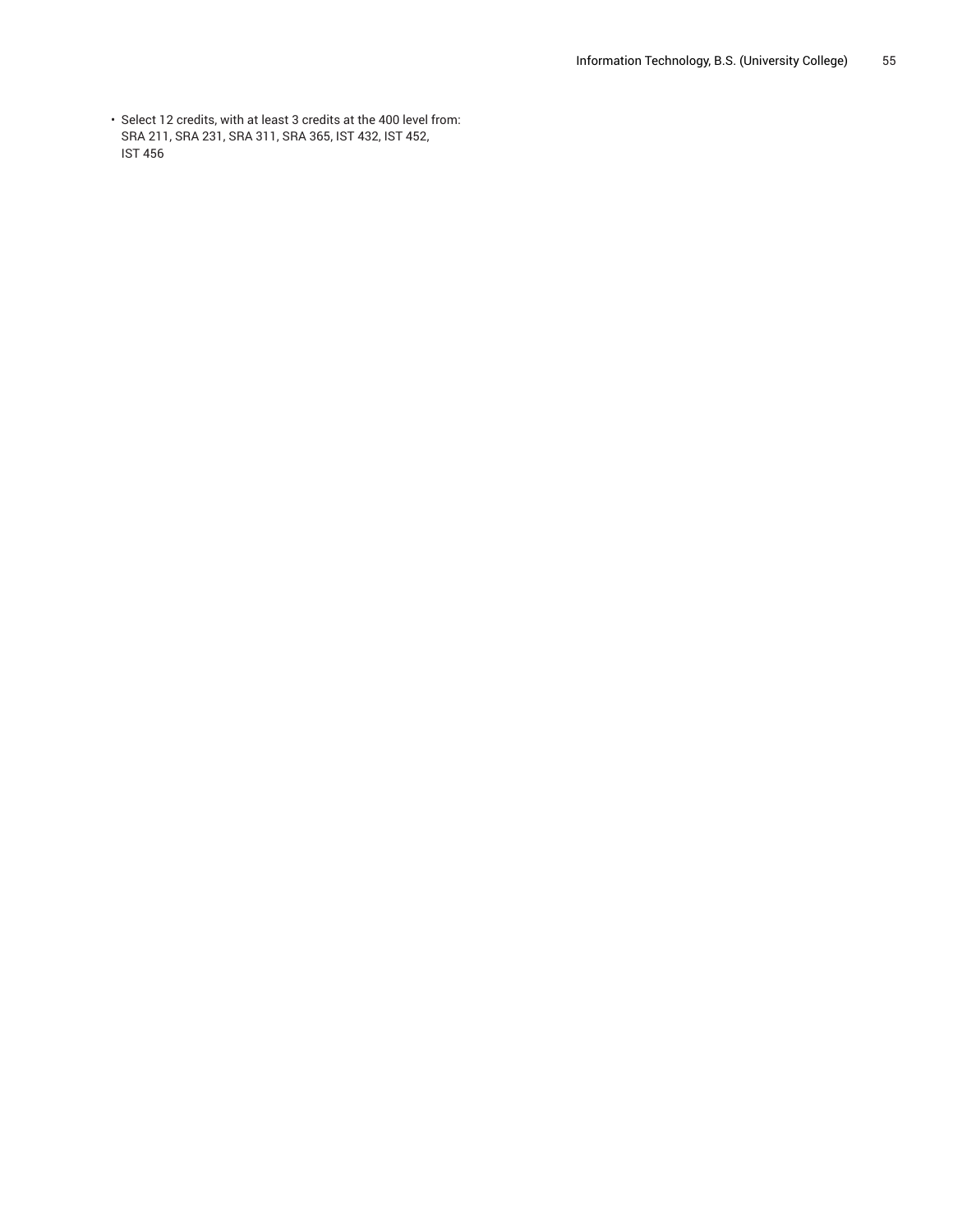# **CyberSecurity Option: Information Technology, B.S. at Schuylkill Campus**

The course series listed below provides **only one** of the many possible ways to move through this curriculum. The University may make changes in policies, procedures, educational offerings, and requirements at any time. This plan should be used in conjunction with your degree audit (accessible in LionPATH as either an **Academic Requirements** or **What If** report). Please consult with a Penn State academic adviser on a regular basis to develop and refine an academic plan that is appropriate for you.

### **First Year**

| Fall                                                                          | <b>Credits Spring</b>                                    | <b>Credits</b> |
|-------------------------------------------------------------------------------|----------------------------------------------------------|----------------|
| ENGL 15 or 30H $(GWS)^{\ddagger}$                                             | 3 CAS 100 (GWS) <sup>‡</sup>                             | 3              |
| IST 110 or CYBER 100 <sup>*#</sup>                                            | 3 MATH 110 or 140 $\left(\text{GQ}\right)^{\ddagger}$    | 4              |
| IST 140*# or CMPSC 121<br>$(GQ)$ <sup>#‡</sup> or CMPSC 131 <sup>*#</sup>     | 3 IST 220 <sup>*#</sup>                                  | 3              |
| SRA 111 (GS) <sup>*†</sup>                                                    | 3 IST 242 <sup>*</sup>                                   | 3              |
| First-Year Seminar (IST<br>111S)                                              | 1 General Education Course<br>(GN or GA or GH)           | 3              |
| <b>General Education Course</b><br>(GN or GA or GH) or Elective               | 3                                                        |                |
|                                                                               | 16                                                       | 16             |
| <b>Second Year</b>                                                            |                                                          |                |
| Fall                                                                          | <b>Credits Spring</b>                                    | <b>Credits</b> |
| <b>IST 230<sup>*</sup></b>                                                    | 3 IST 210 <sup>*#</sup>                                  | 3              |
| CYBER 262 (Option 1) <sup>*</sup>                                             | 3 IST 256                                                | 3              |
| SRA 221 <sup>*</sup>                                                          | 3 ENGL 202C or 202D (GWS) <sup>‡</sup>                   | 3              |
| STAT 200 <sup>‡</sup> (GQ) or SCM<br>$200^{1}$ (GQ) or DS 200 <sup>*</sup>    | <b>4 General Education Course</b><br>(GN or GA or GH)    | 3              |
| ECON 102/ECON 104 or<br>PSYCH 100/SOC 5 or PLSC<br>1/PLSC 14 $(SS)^{\dagger}$ | 3 Elective or General<br>Education Course (GN/GA/<br>GH) | 3              |
|                                                                               |                                                          |                |
|                                                                               | 16                                                       | 15             |
| <b>Third Year</b>                                                             |                                                          |                |
| Fall                                                                          | <b>Credits Spring</b>                                    | <b>Credits</b> |
| IST 302 <sup>*</sup>                                                          | 3 IST 260W                                               | 3              |
| <b>IST 331</b>                                                                | 3 Option 2                                               | 3              |
| <b>Business Selection</b>                                                     | 3 Networking Selection <sup>*</sup>                      | 3              |
| <b>General Education Course</b><br>(GN or GA or GH)                           | 3 Advanced IT Selection 1 <sup>*</sup>                   | 3              |
| <b>General Education Course</b><br>(GN or GA or GH)                           | 3 General Education Course<br>(GN or GA or GH)           | 3              |
|                                                                               | 15                                                       | 15             |
| <b>Fourth Year</b>                                                            |                                                          |                |
| Fall                                                                          | <b>Credits Spring</b>                                    | <b>Credits</b> |
| $IST495^*$                                                                    | 1 IST 440W                                               | 3              |
| ETI 461*                                                                      | 3 Option 4 <sup>*</sup>                                  | 3              |
| Option 3 <sup>*</sup>                                                         | 3 Advanced IT Selection 2                                | 3              |
| <b>General Education Course</b><br>(GHW)                                      | <b>3 General Education Course</b><br>(GN or GA or GH)    | 3              |
| Elective                                                                      | 3 Elective                                               | 2              |

**Total Credits 120**

\* Course requires a grade of C or better for the major

‡ Course requires a grade of C or better for General Education

# Course is an Entrance to Major requirement

† Course satisfies General Education and degree requirement

### **University Requirements and General Education Notes:**

US and IL are abbreviations used to designate courses that satisfy University Requirements (United States and International Cultures).

W, M, X, and Y are the suffixes at the end of a course number used to designate courses that satisfy University Writing Across the Curriculum requirement.

GWS, GQ, GHW, GN, GA, GH, and GS are abbreviations used to identify General Education program courses. General Education includes Foundations (GWS and GQ) and Knowledge Domains (GHW, GN, GA, GH, GS, and Integrative Studies). Foundations courses (GWS and GQ) require a grade of 'C' or better.

Integrative Studies courses are required for the General Education program. N is the suffix at the end of a course number used to designate an Inter-Domain course and Z is the suffix at the end of a course number used to designate a Linked course.

- Business Selection Courses (cannot double count with other Additional or Option requirements):
	- ACCTG 211
	- BA 100
	- ECON 102
	- ECON 104
	- MGMT 301
	- MKTG 301
- Networking Selection Courses (cannot double count with other Additional or Option requirements):
	- CYBER 262
	- IST 226
	- IST 451
	- IST 454
- Option Courses:
	- Application Development:
		- Select 12 credits, with at least 3 credits at the 400 level from: IST 261, IST 311, IST 361, IST 411, IST 412, IST 413
	- Business Applications:
		- ACCTG 211
		- Select 3 credits from: FIN 301, MGMT 301, MKTG 301, SCM 301
		- Select 6 credits, with at least 3 credits at the 400 level from: ACCTG, BA, BLAW, EBF, ECON, ENTR, FIN, FINSV, HPA, IB, LER, MIS, MGMT, MKTG, RM, SCM, or STAT
	- Cybersecurity:
		- Select 12 credits, with at least 3 credits at the 400 level from: CYBER 262, IST 451, IST 454, IST 456, SRA 472, or any 300 or 400 level CYBER course
	- Security and Risk Analysis:
		- Select 12 credits, with at least 3 credits at the 400 level from: SRA 211, SRA 231, SRA 311, SRA 365, IST 432, IST 452, IST 456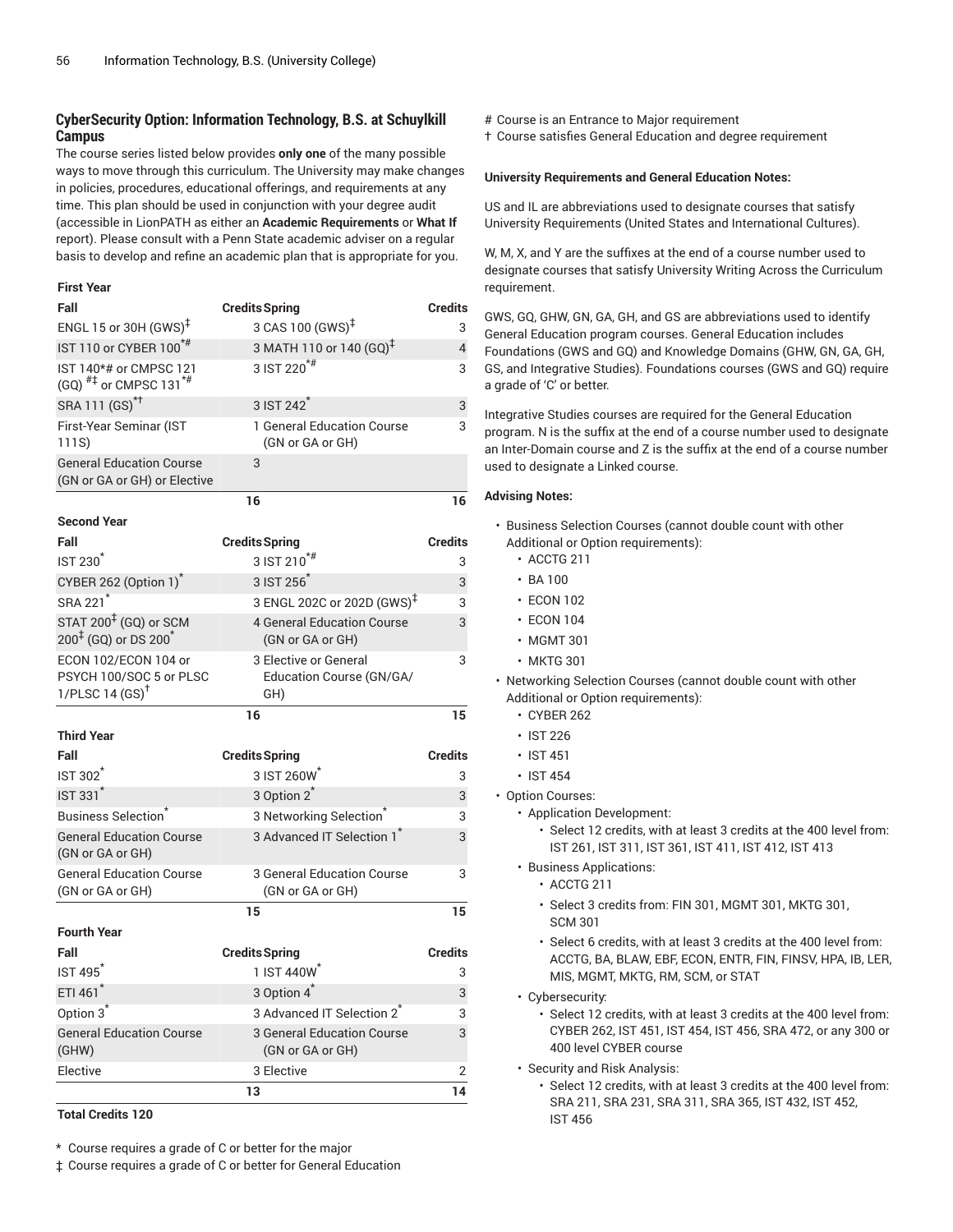# **Security and Risk Analysis Option: Information Technology, B.S. at Schuylkill Campus**

The course series listed below provides **only one** of the many possible ways to move through this curriculum. The University may make changes in policies, procedures, educational offerings, and requirements at any time. This plan should be used in conjunction with your degree audit (accessible in LionPATH as either an **Academic Requirements** or **What If** report). Please consult with a Penn State academic adviser on a regular basis to develop and refine an academic plan that is appropriate for you.

### **First Year**

| Fall                                                                          | <b>Credits Spring</b>                          | <b>Credits</b> |
|-------------------------------------------------------------------------------|------------------------------------------------|----------------|
| ENGL 15 or 30H $(GWS)^{\ddagger}$                                             | 3 CAS 100 (GWS) <sup>‡</sup>                   | 3              |
| IST 110 or CYBER 100 <sup>*#</sup>                                            | 3 MATH 110 or 140 (GQ) <sup>‡</sup>            | $\overline{4}$ |
| IST 140*# or CMPSC 121<br>$(GQ)$ <sup>#‡</sup> or CMPSC 131 <sup>*#</sup>     | 3 IST 220 <sup>*#</sup>                        | 3              |
| SRA 111 (GS) <sup>*†</sup>                                                    | 3 IST 242 <sup>*</sup>                         | 3              |
| First-Year Seminar (IST<br>111S)                                              | 1 General Education Course<br>(GN or GA or GH) | 3              |
| <b>General Education Course</b><br>(GN or GA or GH) or Elective               | 3                                              |                |
|                                                                               | 16                                             | 16             |
| <b>Second Year</b>                                                            |                                                |                |
| Fall                                                                          | <b>Credits Spring</b>                          | <b>Credits</b> |
| <b>IST 230</b>                                                                | $3$ IST $210^{*#}$                             | 3              |
| SRA 221 <sup>*</sup>                                                          | 3 IST 256 <sup>*</sup>                         | 3              |
| STAT 200 <sup>‡</sup> (GQ) or SCM<br>$200^{4}$ (GQ) or DS $200^{*}$           | 4 SRA 211 (Option 1) <sup>*</sup>              | 3              |
| ECON 102/ECON 104 or<br>PSYCH 100/SOC 5 or PLSC<br>1/PLSC 14 $(SS)^{\dagger}$ | 3 ENGL 202C or 202D (GWS) <sup>‡</sup>         | 3              |
| Elective or General<br>Education Course (GN/GA/<br>GH)                        | 3 General Education Course<br>(GN or GA or GH) | 3              |
|                                                                               | 16                                             | 15             |
| <b>Third Year</b>                                                             |                                                |                |
| Fall                                                                          | <b>Credits Spring</b>                          | <b>Credits</b> |
| <b>IST 302</b>                                                                | 3 IST 260W*                                    | 3              |
| <b>IST 331<sup>*</sup></b>                                                    | 3 SRA 231 (Option 2) <sup>*</sup>              | 3              |
| <b>Business Selection</b>                                                     | 3 Networking Selection <sup>*</sup>            | 3              |
| <b>General Education Course</b><br>(GN or GA or GH)                           | 3 Advanced IT Selection 1 <sup>*</sup>         | 3              |
| <b>General Education Course</b><br>(GN or GA or GH)                           | 3 General Education Course<br>(GN or GA or GH) | 3              |
|                                                                               | 15                                             | 15             |
| <b>Fourth Year</b>                                                            |                                                |                |
| Fall                                                                          | <b>Credits Spring</b>                          | <b>Credits</b> |
| <b>IST 495</b>                                                                | 1 IST 440W*                                    | 3              |
| ETI 461*                                                                      | 3 Option 4 <sup>*</sup>                        | 3              |
| Option 3 <sup>*</sup>                                                         | 3 Advanced IT Selection 2 <sup>*</sup>         | 3              |
| <b>General Education Course</b><br>(GHW)                                      | 3 General Education Course<br>(GN or GA or GH) | 3              |
| Elective                                                                      | 3 Elective                                     | 2              |
|                                                                               | 13                                             | 14             |

- ‡ Course requires a grade of C or better for General Education
- # Course is an Entrance to Major requirement
- † Course satisfies General Education and degree requirement

### **University Requirements and General Education Notes:**

US and IL are abbreviations used to designate courses that satisfy University Requirements (United States and International Cultures).

W, M, X, and Y are the suffixes at the end of a course number used to designate courses that satisfy University Writing Across the Curriculum requirement.

GWS, GQ, GHW, GN, GA, GH, and GS are abbreviations used to identify General Education program courses. General Education includes Foundations (GWS and GQ) and Knowledge Domains (GHW, GN, GA, GH, GS, and Integrative Studies). Foundations courses (GWS and GQ) require a grade of 'C' or better.

Integrative Studies courses are required for the General Education program. N is the suffix at the end of a course number used to designate an Inter-Domain course and Z is the suffix at the end of a course number used to designate a Linked course.

- Business Selection Courses (cannot double count with other Additional or Option requirements):
	- ACCTG 211
	- BA 100
	- ECON 102
	- ECON 104
	- MGMT 301
	- MKTG 301
- Networking Selection Courses (cannot double count with other Additional or Option requirements):
	- CYBER 262
	- IST 226
	- IST 451
	- IST 454
- Option Courses:
	- Application Development:
		- Select 12 credits, with at least 3 credits at the 400 level from: IST 261, IST 311, IST 361, IST 411, IST 412, IST 413
	- Business Applications:
		- ACCTG 211
		- Select 3 credits from: FIN 301, MGMT 301, MKTG 301, SCM 301
		- Select 6 credits, with at least 3 credits at the 400 level from: ACCTG, BA, BLAW, EBF, ECON, ENTR, FIN, FINSV, HPA, IB, LER, MIS, MGMT, MKTG, RM, SCM, or STAT
	- Cybersecurity:
		- Select 12 credits, with at least 3 credits at the 400 level from: CYBER 262, IST 451, IST 454, IST 456, SRA 472, or any 300 or 400 level CYBER course
	- Security and Risk Analysis: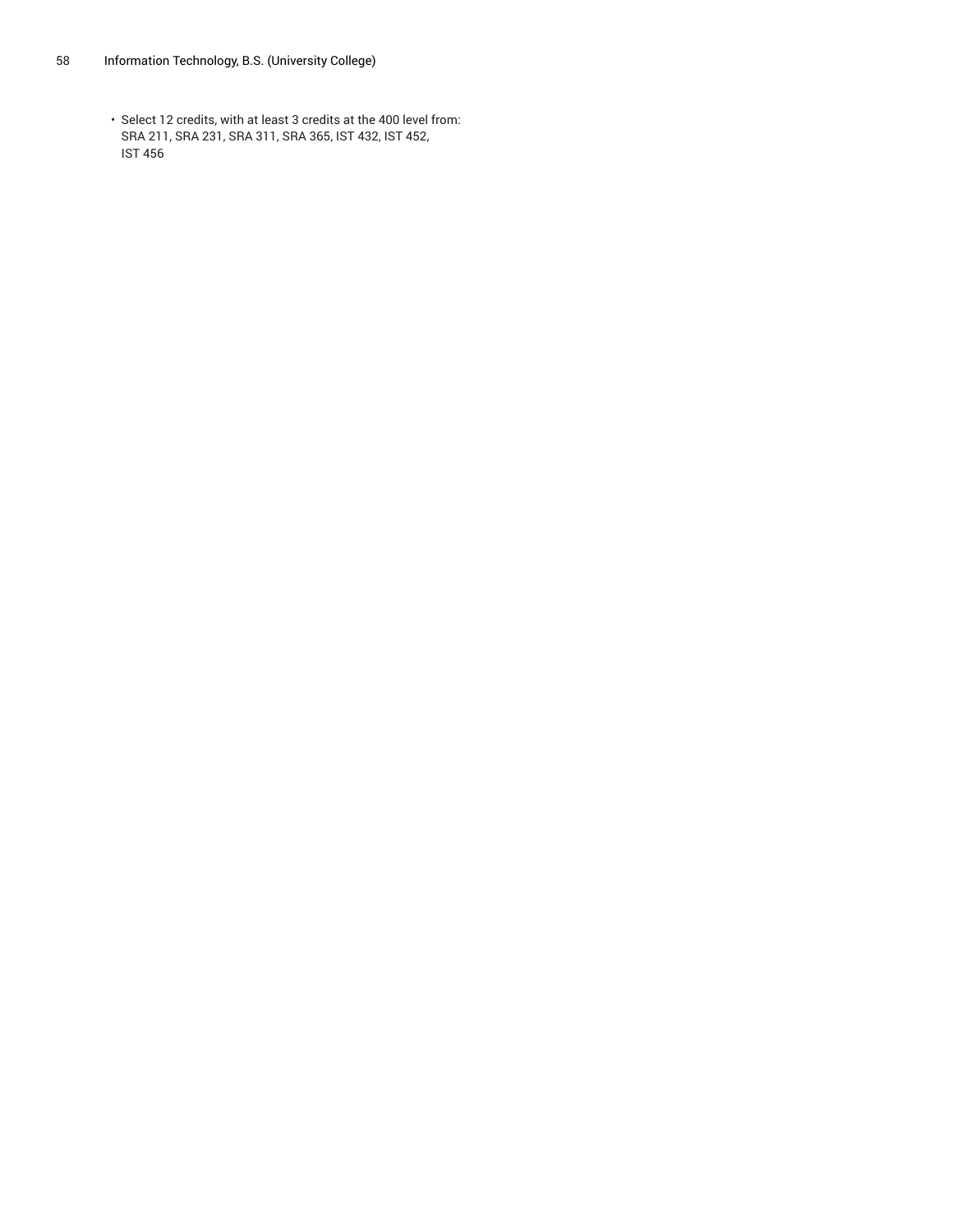# **Scranton Campus**

# **Application Development Option: Information Technology, B.S. at Scranton Campus**

The course series listed below provides **only one** of the many possible ways to move through this curriculum. The University may make changes in policies, procedures, educational offerings, and requirements at any time. This plan should be used in conjunction with your degree audit (accessible in LionPATH as either an **Academic Requirements** or **What If** report). Please consult with a Penn State academic adviser on a regular basis to develop and refine an academic plan that is appropriate for you.

### **First Year**

| Fall                                                                                 | <b>Credits Spring</b>                          | <b>Credits</b> |
|--------------------------------------------------------------------------------------|------------------------------------------------|----------------|
| ENGL 15 or 30H $(GWS)^{\ddagger}$                                                    | 3 MATH 110 or 140 (GQ) <sup>‡</sup>            | 4              |
| IST 110 or CYBER 100 <sup>*#</sup>                                                   | 3 IST 210 <sup>*#</sup>                        | 3              |
| IST 140*# or CMPSC 121<br>(GQ) $^{#}$ or CMPSC 131 <sup>*#</sup>                     | 3 IST 220 <sup>*#</sup>                        | 3              |
| SRA 111 (GS) <sup>*†</sup>                                                           | 3 IST 242 <sup>*</sup>                         | 3              |
| First-Year Seminar (IST<br>111S)                                                     | 1 General Education Course<br>(GN or GA or GH) | 3              |
| <b>General Education Course</b><br>(GN or GA or GH) or Elective                      | 3                                              |                |
|                                                                                      | 16                                             | 16             |
| <b>Second Year</b>                                                                   |                                                |                |
| Fall                                                                                 | <b>Credits Spring</b>                          | <b>Credits</b> |
| CAS 100 $(GWS)^{\ddagger}$                                                           | 3 IST 256                                      | 3              |
| <b>IST 230<sup>*</sup></b>                                                           | 3 IST 261 (Option 1) <sup>*</sup>              | 3              |
| STAT 200 <sup>‡</sup> (GQ) or SCM<br>$200^{\frac{1}{4}}$ (GQ) or DS 200 <sup>*</sup> | 4 SRA 221                                      | 3              |
| ECON 102/ECON 104 or<br>PSYCH 100/SOC 5 or PLSC<br>1/PLSC 14 $(SS)^{\dagger}$        | 3 ENGL 202C or 202D (GWS) <sup>‡</sup>         | 3              |
| <b>Elective or General</b><br>Education Course (GN/GA/<br>GH)                        | 3 General Education Course<br>(GN or GA or GH) | 3              |
|                                                                                      | 16                                             | 15             |
| <b>Third Year</b>                                                                    |                                                |                |
| Fall                                                                                 | <b>Credits Spring</b>                          | <b>Credits</b> |
| <b>IST 331<sup>*</sup></b>                                                           | 3 IST 260W                                     | 3              |
| IST 311 (Option 2) <sup>*</sup>                                                      | 3 IST 411 (Option 3) <sup>*</sup>              | 3              |
| Networking Selection <sup>*</sup>                                                    | 3 Business Selection                           | 3              |
| Advanced IT Selection 1                                                              | 3 General Education Course<br>(GHW)            | 3              |
| <b>General Education Course</b><br>(GN or GA or GH)                                  | 3 General Education Course<br>(GN or GA or GH) | 3              |
|                                                                                      | 15                                             | 15             |
| <b>Fourth Year</b>                                                                   |                                                |                |
| Fall                                                                                 | <b>Credits Spring</b>                          | <b>Credits</b> |
| <b>IST 302<sup>*</sup></b>                                                           | 3 IST 440W <sup>*</sup>                        | 3              |
| IST 412 (Option 4) <sup>*</sup>                                                      | 3 ETI 461 <sup>*</sup>                         | 3              |
| <b>IST 495<sup>*</sup></b>                                                           | 1 General Education Course<br>(GN or GA or GH) | 3              |
| Advanced IT Selection 2 <sup>1</sup>                                                 | 3 Elective                                     | 3              |

| <b>General Education Course</b> | 3 Elective |    |
|---------------------------------|------------|----|
| (GN or GA or GH)                |            |    |
|                                 | 13         | 14 |

### **Total Credits 120**

\* Course requires a grade of C or better for the major

‡ Course requires a grade of C or better for General Education

# Course is an Entrance to Major requirement

† Course satisfies General Education and degree requirement

#### **University Requirements and General Education Notes:**

US and IL are abbreviations used to designate courses that satisfy University Requirements (United States and International Cultures).

W, M, X, and Y are the suffixes at the end of a course number used to designate courses that satisfy University Writing Across the Curriculum requirement.

GWS, GQ, GHW, GN, GA, GH, and GS are abbreviations used to identify General Education program courses. General Education includes Foundations (GWS and GQ) and Knowledge Domains (GHW, GN, GA, GH, GS, and Integrative Studies). Foundations courses (GWS and GQ) require a grade of 'C' or better.

Integrative Studies courses are required for the General Education program. N is the suffix at the end of a course number used to designate an Inter-Domain course and Z is the suffix at the end of a course number used to designate a Linked course.

### **Advising Notes:**

- Business Selection Courses (cannot double count with other Additional or Option requirements):
	- ACCTG 211
	- BA 100
	- ECON 102
	- ECON 104
	- MGMT 301
	- MKTG 301
- Networking Selection Courses (cannot double count with other Additional or Option requirements):
	- CYBER 262
	- IST 226
	- IST 451
	- IST 454

• Option Courses:

- Application Development:
	- Select 12 credits, with at least 3 credits at the 400 level from: IST 261, IST 311, IST 361, IST 411, IST 412, IST 413
- Business Applications:
	- ACCTG 211
		- Select 3 credits from: FIN 301, MGMT 301, MKTG 301, SCM 301
	- Select 6 credits, with at least 3 credits at the 400 level from: ACCTG, BA, BLAW, EBF, ECON, ENTR, FIN, FINSV, HPA, IB, LER, MIS, MGMT, MKTG, RM, SCM, or STAT
- Cybersecurity: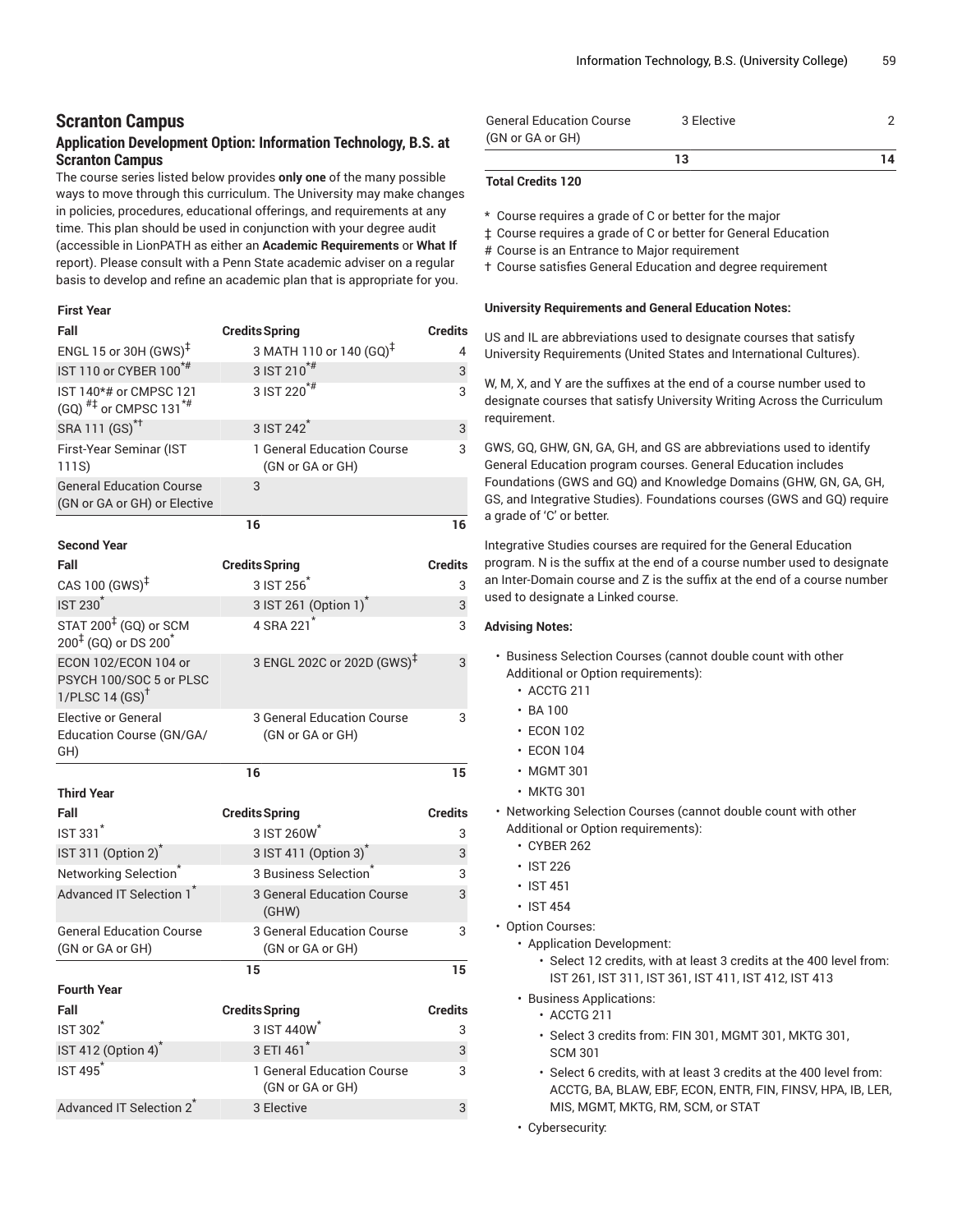- Select 12 credits, with at least 3 credits at the 400 level from: CYBER 262, IST 451, IST 454, IST 456, SRA 472, or any 300 or 400 level CYBER course
- Security and Risk Analysis:
	- Select 12 credits, with at least 3 credits at the 400 level from: SRA 211, SRA 231, SRA 311, SRA 365, IST 432, IST 452, IST 456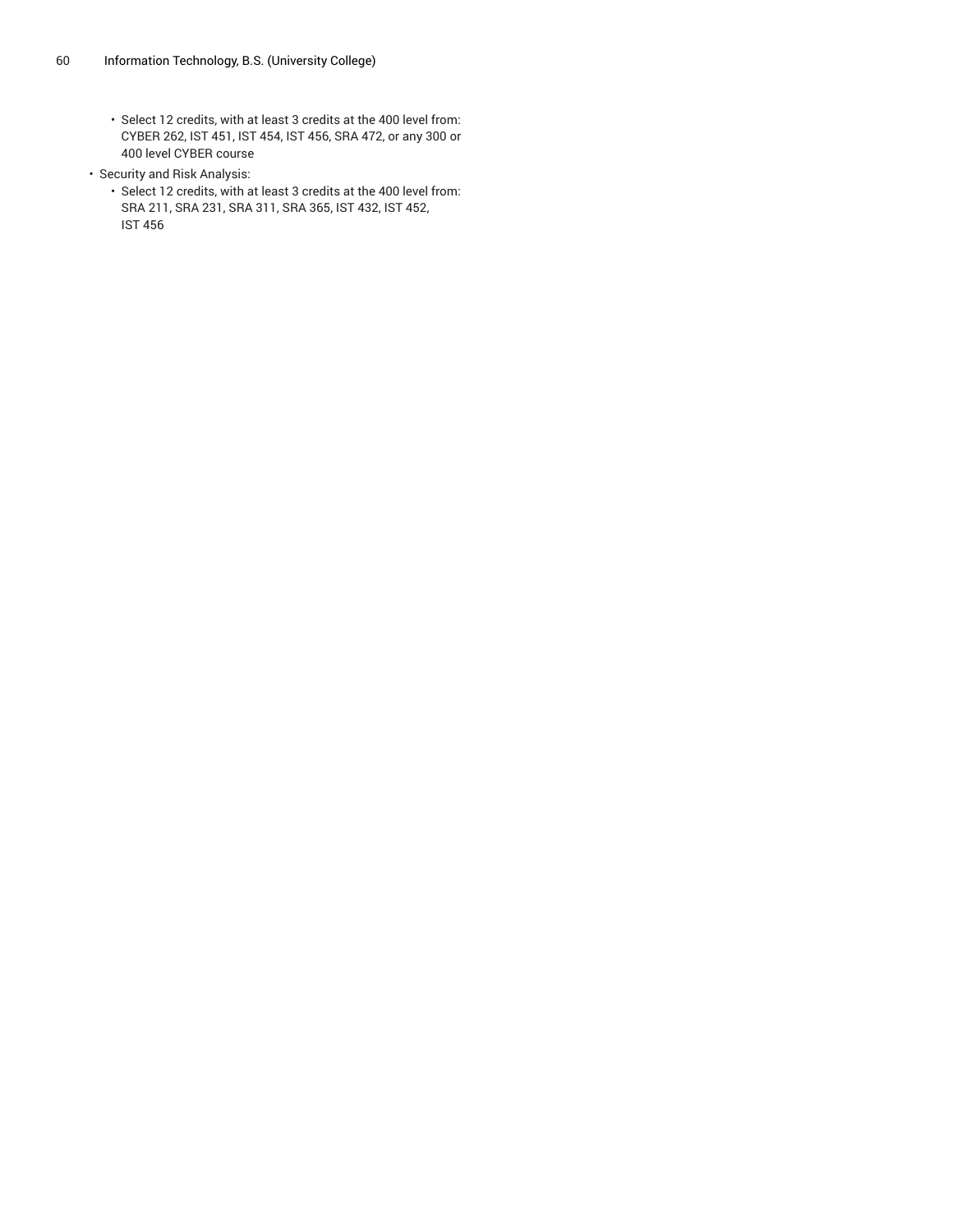# **Business Applications Option: Information Technology, B.S. at Scranton Campus**

The course series listed below provides **only one** of the many possible ways to move through this curriculum. The University may make changes in policies, procedures, educational offerings, and requirements at any time. This plan should be used in conjunction with your degree audit (accessible in LionPATH as either an **Academic Requirements** or **What If** report). Please consult with a Penn State academic adviser on a regular basis to develop and refine an academic plan that is appropriate for you.

#### **First Year**

| Fall                                                                              | <b>Credits Spring</b>                                       | <b>Credits</b>      |
|-----------------------------------------------------------------------------------|-------------------------------------------------------------|---------------------|
| ENGL 15 or 30H (GWS) <sup>‡</sup>                                                 | 3 MATH 110 or 140 (GQ) <sup>‡</sup>                         | 4                   |
| IST 110 or CYBER 100 <sup>*#</sup>                                                | 3 IST 210 <sup>*#</sup>                                     | 3                   |
| IST 140*# or CMPSC 121<br>(GQ) $^{#1}$ or CMPSC 131 <sup>*#</sup>                 | 3 IST $220^{*}$                                             | 3                   |
| SRA 111 (GS) <sup>*†</sup>                                                        | 3 IST 242                                                   | 3                   |
| First-Year Seminar (IST<br>111S)                                                  | 1 General Education Course<br>(GN or GA or GH)              | 3                   |
| <b>General Education Course</b><br>(GN or GA or GH) or Elective                   | 3                                                           |                     |
|                                                                                   | 16                                                          | 16                  |
| <b>Second Year</b>                                                                |                                                             |                     |
| Fall<br>CAS 100 $(GWS)^{\ddagger}$                                                | <b>Credits Spring</b><br>3 IST 256                          | <b>Credits</b><br>3 |
| <b>IST 230<sup>*</sup></b>                                                        | 3 SRA 221                                                   | 3                   |
| STAT 200 <sup>‡</sup> (GQ) or SCM<br>200 <sup>‡</sup> (GQ) or DS 200 <sup>*</sup> | 4 ACCTG 211 (Option 1) <sup>*</sup>                         | 4                   |
| ECON 102/ECON 104 or<br>PSYCH 100/SOC 5 or PLSC<br>1/PLSC 14 $(SS)^{\dagger}$     | 3 ENGL 202C or 202D (GWS) <sup>‡</sup>                      | 3                   |
| <b>Elective or General</b><br>Education Course (GN/GA/<br>GH)                     | 3 General Education Course<br>(GN or GA or GH)              | 3                   |
|                                                                                   | 16                                                          | 16                  |
| <b>Third Year</b>                                                                 |                                                             |                     |
| Fall                                                                              | <b>Credits Spring</b>                                       | <b>Credits</b>      |
| <b>IST 302<sup>1</sup></b>                                                        | 3 IST 260W                                                  | 3                   |
| IST 331*                                                                          | 3 Option 2 <sup>*</sup>                                     | 3                   |
| <b>Business Selection</b>                                                         | 4 Advanced IT Selection -<br>Business Option                | 3                   |
| Networking Selection <sup>®</sup>                                                 | 3 General Education Course<br>(GN or GA or GH) <sup>*</sup> | 3                   |
| <b>General Education Course</b><br>(GN or GA or GH)                               | 3 General Education Course<br>(GN or GA or GH)              | 3                   |
|                                                                                   | 16                                                          | 15                  |
| <b>Fourth Year</b>                                                                |                                                             |                     |
| Fall                                                                              | <b>Credits Spring</b>                                       | <b>Credits</b>      |
| <b>IST 495<sup>*</sup></b>                                                        | 1 IST 440W <sup>*</sup>                                     | 3                   |
| Option 3 <sup>*</sup>                                                             | 3 Option 4 <sup>*</sup>                                     | 3                   |
| Advanced IT Selection                                                             | 3 FTI 461                                                   | 3                   |
| <b>General Education Course</b><br>(GHW)                                          | <b>3 General Education Course</b><br>(GN or GA or GH)       | 3                   |

| Elective | $\sim$ $-1$<br>' Elective |  |
|----------|---------------------------|--|
|          |                           |  |

### **Total Credits 121**

\* Course requires a grade of C or better for the major

‡ Course requires a grade of C or better for General Education

# Course is an Entrance to Major requirement

† Course satisfies General Education and degree requirement

#### **University Requirements and General Education Notes:**

US and IL are abbreviations used to designate courses that satisfy University Requirements (United States and International Cultures).

W, M, X, and Y are the suffixes at the end of a course number used to designate courses that satisfy University Writing Across the Curriculum requirement.

GWS, GQ, GHW, GN, GA, GH, and GS are abbreviations used to identify General Education program courses. General Education includes Foundations (GWS and GQ) and Knowledge Domains (GHW, GN, GA, GH, GS, and Integrative Studies). Foundations courses (GWS and GQ) require a grade of 'C' or better.

Integrative Studies courses are required for the General Education program. N is the suffix at the end of a course number used to designate an Inter-Domain course and Z is the suffix at the end of a course number used to designate a Linked course.

- Business Selection Courses (cannot double count with other Additional or Option requirements):
	- ACCTG 211
	- $\cdot$  BA 100
	- ECON 102
	- ECON 104
	- MGMT 301
	- MKTG 301
- Networking Selection Courses (cannot double count with other Additional or Option requirements):
	- CYBER 262
	- IST 226
	- IST 451
	- IST 454
- Option Courses:
	- Application Development:
		- Select 12 credits, with at least 3 credits at the 400 level from: IST 261, IST 311, IST 361, IST 411, IST 412, IST 413
	- Business Applications:
		- ACCTG 211
		- Select 3 credits from: FIN 301, MGMT 301, MKTG 301, SCM 301
		- Select 6 credits, with at least 3 credits at the 400 level from: ACCTG, BA, BLAW, EBF, ECON, ENTR, FIN, FINSV, HPA, IB, LER, MIS, MGMT, MKTG, RM, SCM, or STAT
	- Cybersecurity:
		- Select 12 credits, with at least 3 credits at the 400 level from: CYBER 262, IST 451, IST 454, IST 456, SRA 472, or any 300 or 400 level CYBER course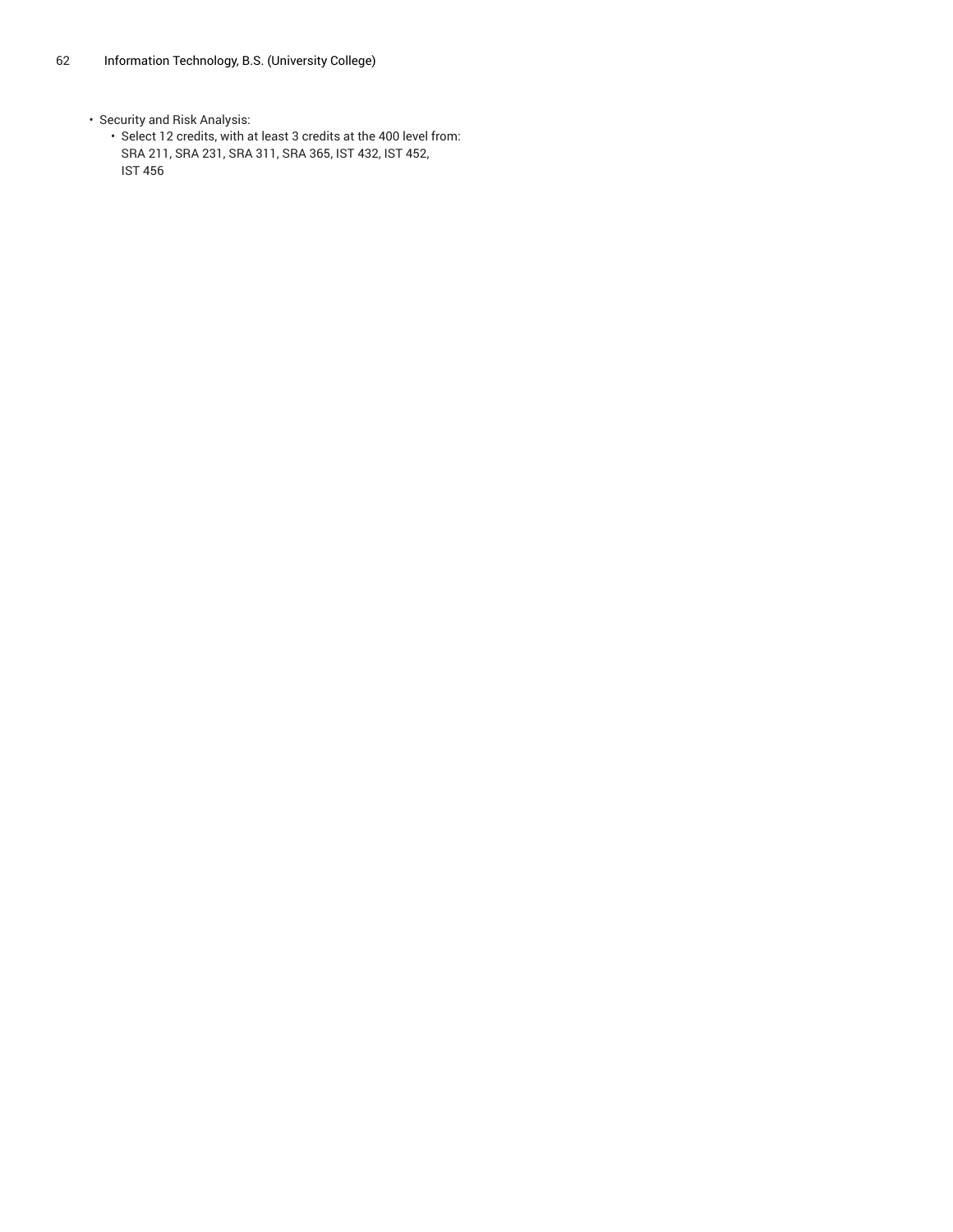# **Custom Information Technology Option: Information Technology, B.S. at Scranton Campus**

The course series listed below provides **only one** of the many possible ways to move through this curriculum. The University may make changes in policies, procedures, educational offerings, and requirements at any time. This plan should be used in conjunction with your degree audit (accessible in LionPATH as either an **Academic Requirements** or **What If** report). Please consult with a Penn State academic adviser on a regular basis to develop and refine an academic plan that is appropriate for you.

#### **First Year**

| Fall                                                                              | <b>Credits Spring</b>                                 | Credits        |
|-----------------------------------------------------------------------------------|-------------------------------------------------------|----------------|
| ENGL 15 or 30H $(GWS)^{\ddagger}$                                                 | 3 MATH 110 or 140 (GQ) <sup>‡</sup>                   | 4              |
| IST 110 or CYBER 100 <sup>*#</sup>                                                | 3 IST 210 <sup>*#</sup>                               | 3              |
| IST 140*# or CMPSC 121<br>$(GQ)$ <sup>#‡</sup> or CMPSC 131 <sup>*#</sup>         | 3 IST 220 <sup>*#</sup>                               | 3              |
| SRA 111 (GS) <sup>*†</sup>                                                        | 3 IST 242 <sup>*</sup>                                | 3              |
| First-Year Seminar (IST<br>111S)                                                  | 1 General Education Course<br>(GN or GA or GH)        | 3              |
| <b>General Education Course</b><br>(GN or GA or GH) or Elective                   | 3                                                     |                |
|                                                                                   | 16                                                    | 16             |
| <b>Second Year</b>                                                                |                                                       |                |
| Fall<br>CAS 100 $(GWS)^{\ddagger}$                                                | <b>Credits Spring</b><br>3 IST 256                    | Credits<br>3   |
| <b>IST 230<sup>*</sup></b>                                                        | 3 SRA 221                                             | 3              |
| STAT 200 <sup>‡</sup> (GQ) or SCM<br>200 <sup>‡</sup> (GQ) or DS 200 <sup>*</sup> | 4 Business Selection                                  | 3              |
| ECON 102/ECON 104 or<br>PSYCH 100/SOC 5 or PLSC<br>1/PLSC 14 $(SS)^{\dagger}$     | 3 ENGL 202C or 202D (GWS) <sup>‡</sup>                | 3              |
| Elective or General<br>Education Course (GN/GA/<br>GH)                            | 3 General Education Course<br>(GN or GA or GH)        | 3              |
|                                                                                   | 16                                                    | 15             |
| <b>Third Year</b>                                                                 |                                                       |                |
| Fall                                                                              | <b>Credits Spring</b>                                 | <b>Credits</b> |
| <b>IST 302</b>                                                                    | 3 IST 260W                                            | 3              |
| <b>IST 331<sup>*</sup></b>                                                        | 3 Option 2 <sup>*</sup>                               | 3              |
| Option 1 <sup>*</sup>                                                             | 3 General Education Course<br>(GN or GA or GH)        | 3              |
| Networking Selection <sup>®</sup>                                                 | <b>3 General Education Course</b><br>(GN or GA or GH) | 3              |
| <b>General Education Course</b><br>(GN or GA or GH)                               | 3 Elective                                            | 3              |
|                                                                                   | 15                                                    | 15             |
| <b>Fourth Year</b>                                                                |                                                       |                |
| Fall                                                                              | <b>Credits Spring</b>                                 | <b>Credits</b> |
| IST 495 <sup>*</sup>                                                              | 1 IST 440W <sup>*</sup>                               | 3              |
| Option 3 <sup>*</sup>                                                             | 3 ETI 461 <sup>*</sup>                                | 3              |
| Advanced IT Selection 1 <sup>*</sup>                                              | 3 Option 4 <sup>*</sup>                               | 3              |
| Advanced IT Selection 2 <sup>*</sup>                                              | 3 General Education Course<br>(GN or GA or GH)        | 3              |

| <b>General Education Course</b> | 3 Elective |    |
|---------------------------------|------------|----|
| (GHW)                           |            |    |
|                                 | 13         | 14 |

### **Total Credits 120**

\* Course requires a grade of C or better for the major

‡ Course requires a grade of C or better for General Education

# Course is an Entrance to Major requirement

† Course satisfies General Education and degree requirement

### **University Requirements and General Education Notes:**

US and IL are abbreviations used to designate courses that satisfy University Requirements (United States and International Cultures).

W, M, X, and Y are the suffixes at the end of a course number used to designate courses that satisfy University Writing Across the Curriculum requirement.

GWS, GQ, GHW, GN, GA, GH, and GS are abbreviations used to identify General Education program courses. General Education includes Foundations (GWS and GQ) and Knowledge Domains (GHW, GN, GA, GH, GS, and Integrative Studies). Foundations courses (GWS and GQ) require a grade of 'C' or better.

Integrative Studies courses are required for the General Education program. N is the suffix at the end of a course number used to designate an Inter-Domain course and Z is the suffix at the end of a course number used to designate a Linked course.

- Business Selection Courses (cannot double count with other Additional or Option requirements):
	- ACCTG 211
	- BA 100
	- ECON 102
	- ECON 104
	- MGMT 301
	- MKTG 301
- Networking Selection Courses (cannot double count with other Additional or Option requirements):
	- CYBER 262
	- IST 226
	- IST 451
	- IST 454
- Option Courses:
	- Application Development:
		- Select 12 credits, with at least 3 credits at the 400 level from: IST 261, IST 311, IST 361, IST 411, IST 412, IST 413
	- Business Applications:
		- ACCTG 211
			- Select 3 credits from: FIN 301, MGMT 301, MKTG 301, SCM 301
		- Select 6 credits, with at least 3 credits at the 400 level from: ACCTG, BA, BLAW, EBF, ECON, ENTR, FIN, FINSV, HPA, IB, LER, MIS, MGMT, MKTG, RM, SCM, or STAT
	- Cybersecurity: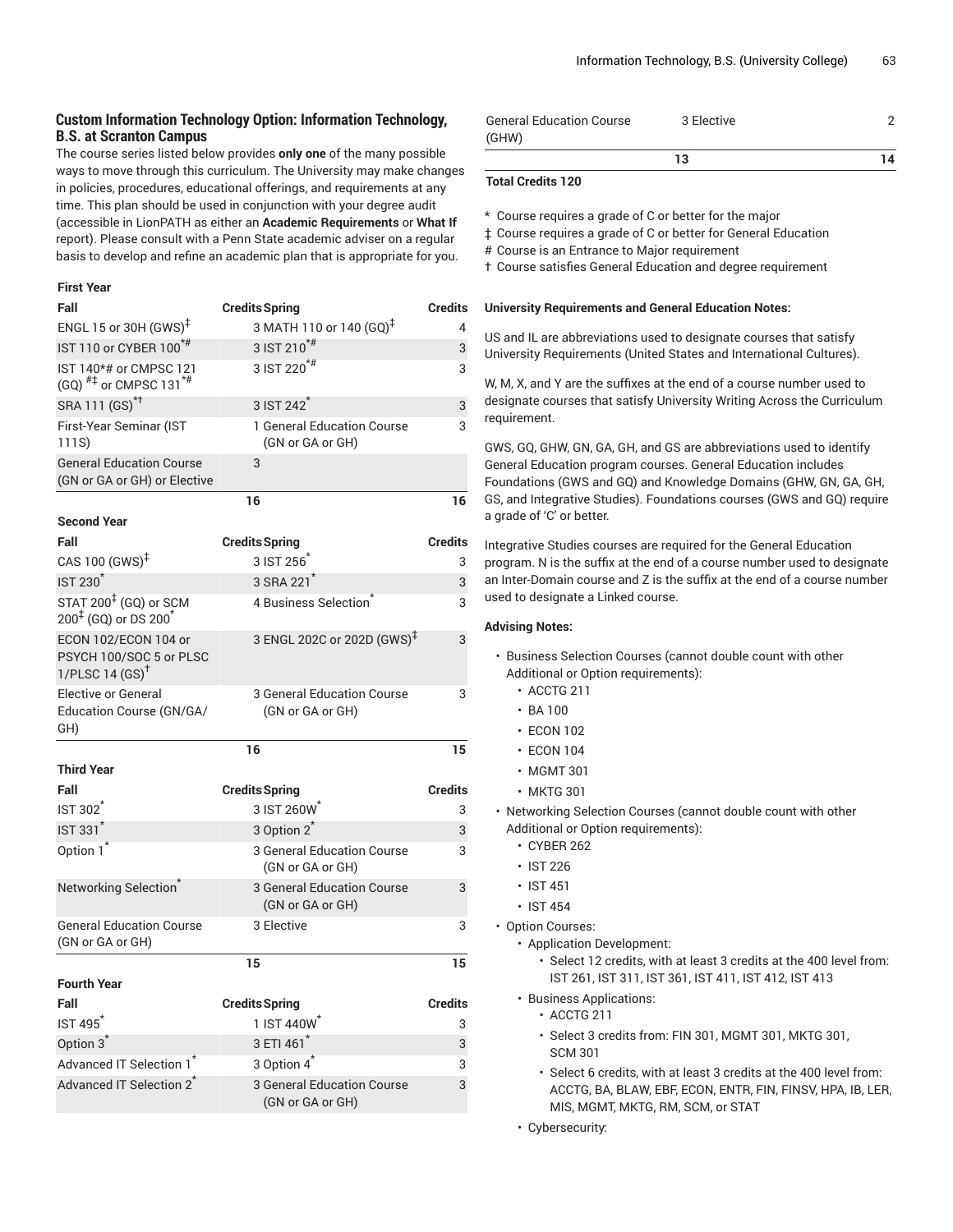- Select 12 credits, with at least 3 credits at the 400 level from: CYBER 262, IST 451, IST 454, IST 456, SRA 472, or any 300 or 400 level CYBER course
- Security and Risk Analysis:
	- Select 12 credits, with at least 3 credits at the 400 level from: SRA 211, SRA 231, SRA 311, SRA 365, IST 432, IST 452, IST 456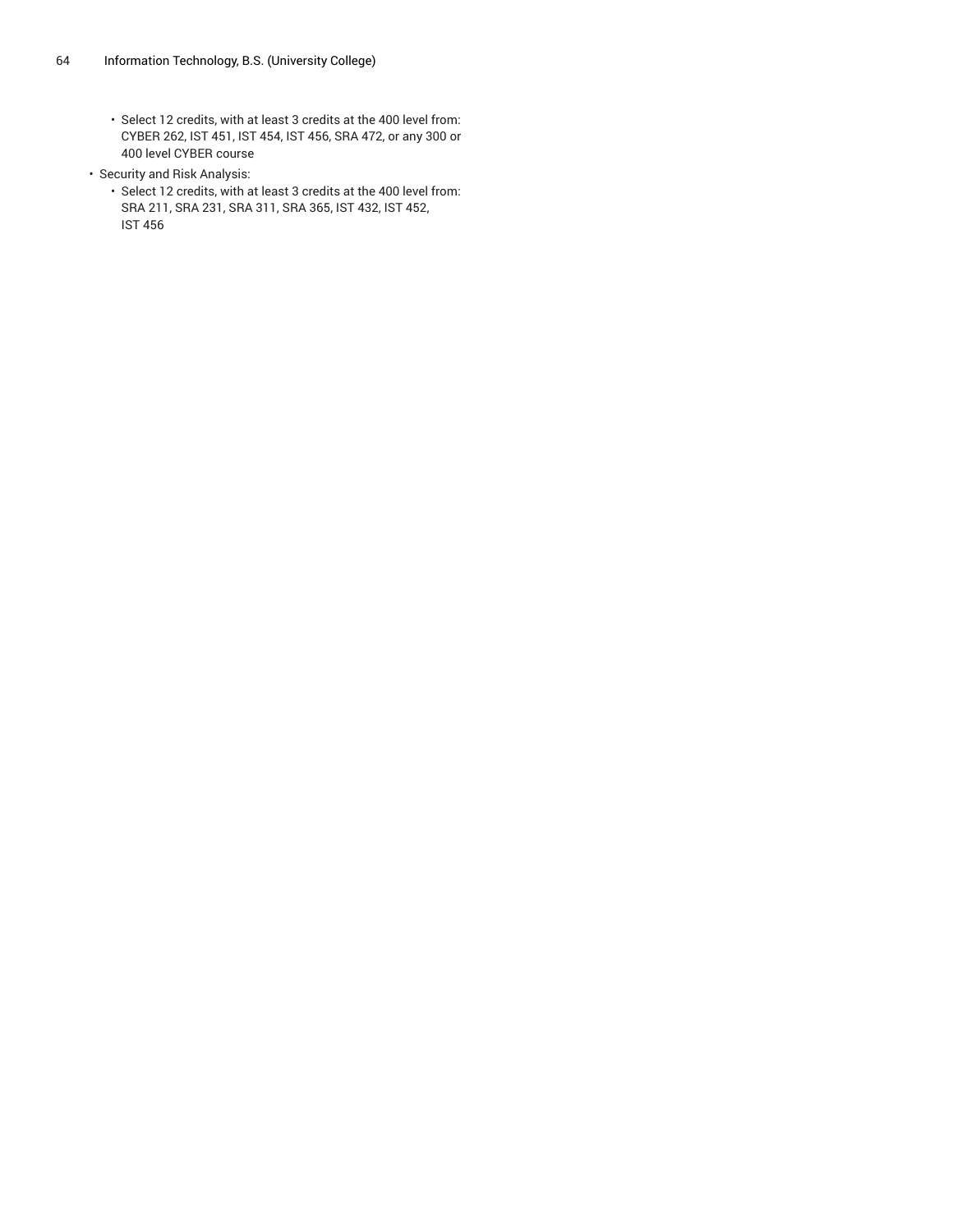# **CyberSecurity Option: Information Technology, B.S. at Scranton Campus**

The course series listed below provides **only one** of the many possible ways to move through this curriculum. The University may make changes in policies, procedures, educational offerings, and requirements at any time. This plan should be used in conjunction with your degree audit (accessible in LionPATH as either an **Academic Requirements** or **What If** report). Please consult with a Penn State academic adviser on a regular basis to develop and refine an academic plan that is appropriate for you.

#### **First Year**

| Fall                                                                              | <b>Credits Spring</b>                                        | <b>Credits</b> |
|-----------------------------------------------------------------------------------|--------------------------------------------------------------|----------------|
| ENGL 15 or 30H $(GWS)^{\ddagger}$                                                 | 3 MATH 110 or 140 (GQ) <sup>‡</sup>                          | 4              |
| CYBER 100 <sup>*#</sup>                                                           | $3$ IST 210 <sup>*#</sup>                                    | 3              |
| IST 140*# or CMPSC 121<br>$(GQ)$ <sup>#‡</sup> or CMPSC 131 <sup>*#</sup>         | 3 IST 220 <sup>*#</sup>                                      | 3              |
| SRA 111 (GS) <sup>*†</sup>                                                        | 3 IST 242 <sup>*</sup>                                       | 3              |
| First-Year Seminar (IST<br>111S)                                                  | 1 General Education Course<br>(GN or GA or GH)               | 3              |
| <b>General Education Course</b><br>(GN or GA or GH) or Elective                   | 3                                                            |                |
|                                                                                   | 16                                                           | 16             |
| <b>Second Year</b>                                                                |                                                              |                |
| Fall                                                                              | <b>Credits Spring</b>                                        | <b>Credits</b> |
| CAS 100 $(GWS)^{\ddagger}$                                                        | 3 IST 256                                                    | 3              |
| <b>IST 230<sup>*</sup></b>                                                        | 3 SRA 221 <sup>*</sup>                                       | 3              |
| STAT 200 <sup>‡</sup> (GQ) or SCM<br>200 <sup>‡</sup> (GQ) or DS 200 <sup>*</sup> | 4 CYBER 262 (Option 1)                                       | 3              |
| ECON 102/ECON 104 or<br>PSYCH 100/SOC 5 or PLSC<br>1/PLSC 14 $(SS)^{\dagger}$     | 3 ENGL 202C or 202D (GWS) <sup>‡</sup>                       | 3              |
| <b>Elective or General</b><br>Education Course (GN/GA/<br>GH)                     | 3 General Education Course<br>(GN or GA or GH)               | 3              |
|                                                                                   | 16                                                           | 15             |
|                                                                                   |                                                              |                |
| <b>Third Year</b><br>Fall                                                         |                                                              |                |
|                                                                                   | <b>Credits Spring</b>                                        | Credits        |
| <b>IST 302</b><br><b>IST 331<sup>*</sup></b>                                      | 3 IST 260W                                                   | 3<br>3         |
|                                                                                   | 3 Option 3 <sup>*</sup><br>3 Business Selection <sup>®</sup> | 3              |
| Option 2 <sup>*</sup><br>Networking Selection <sup>®</sup>                        | 3 General Education Course<br>(GN or GA or GH)               | 3              |
| <b>General Education Course</b><br>(GN or GA or GH)                               | 3 General Education Course<br>(GHW)                          | 3              |
|                                                                                   | 15                                                           | 15             |
| <b>Fourth Year</b>                                                                |                                                              |                |
| Fall                                                                              | <b>Credits Spring</b>                                        | <b>Credits</b> |
| IST 495 <sup>*</sup>                                                              | 1 IST 440W                                                   | 3              |
| Option 4 <sup>*</sup>                                                             | 3 ETI 461 <sup>*</sup>                                       | 3              |
| Advanced IT Selection 1*                                                          | 3 General Education Course<br>(GN or GA or GH)               | 3              |
| Advanced IT Selection 2*                                                          | 3 General Education Course<br>(GN or GA or GH)               | 3              |

| Elective | 3 Elective |  |
|----------|------------|--|
|          |            |  |

### **Total Credits 120**

\* Course requires a grade of C or better for the major

‡ Course requires a grade of C or better for General Education

# Course is an Entrance to Major requirement

† Course satisfies General Education and degree requirement

#### **University Requirements and General Education Notes:**

US and IL are abbreviations used to designate courses that satisfy University Requirements (United States and International Cultures).

W, M, X, and Y are the suffixes at the end of a course number used to designate courses that satisfy University Writing Across the Curriculum requirement.

GWS, GQ, GHW, GN, GA, GH, and GS are abbreviations used to identify General Education program courses. General Education includes Foundations (GWS and GQ) and Knowledge Domains (GHW, GN, GA, GH, GS, and Integrative Studies). Foundations courses (GWS and GQ) require a grade of 'C' or better.

Integrative Studies courses are required for the General Education program. N is the suffix at the end of a course number used to designate an Inter-Domain course and Z is the suffix at the end of a course number used to designate a Linked course.

- Business Selection Courses (cannot double count with other Additional or Option requirements):
	- ACCTG 211
	- $\cdot$  BA 100
	- ECON 102
	- ECON 104
	- MGMT 301
	- MKTG 301
- Networking Selection Courses (cannot double count with other Additional or Option requirements):
	- CYBER 262
	- IST 226
	- IST 451
	- IST 454
- Option Courses:
	- Application Development:
		- Select 12 credits, with at least 3 credits at the 400 level from: IST 261, IST 311, IST 361, IST 411, IST 412, IST 413
	- Business Applications:
		- ACCTG 211
			- Select 3 credits from: FIN 301, MGMT 301, MKTG 301, SCM 301
			- Select 6 credits, with at least 3 credits at the 400 level from: ACCTG, BA, BLAW, EBF, ECON, ENTR, FIN, FINSV, HPA, IB, LER, MIS, MGMT, MKTG, RM, SCM, or STAT
	- Cybersecurity:
		- Select 12 credits, with at least 3 credits at the 400 level from: CYBER 262, IST 451, IST 454, IST 456, SRA 472, or any 300 or 400 level CYBER course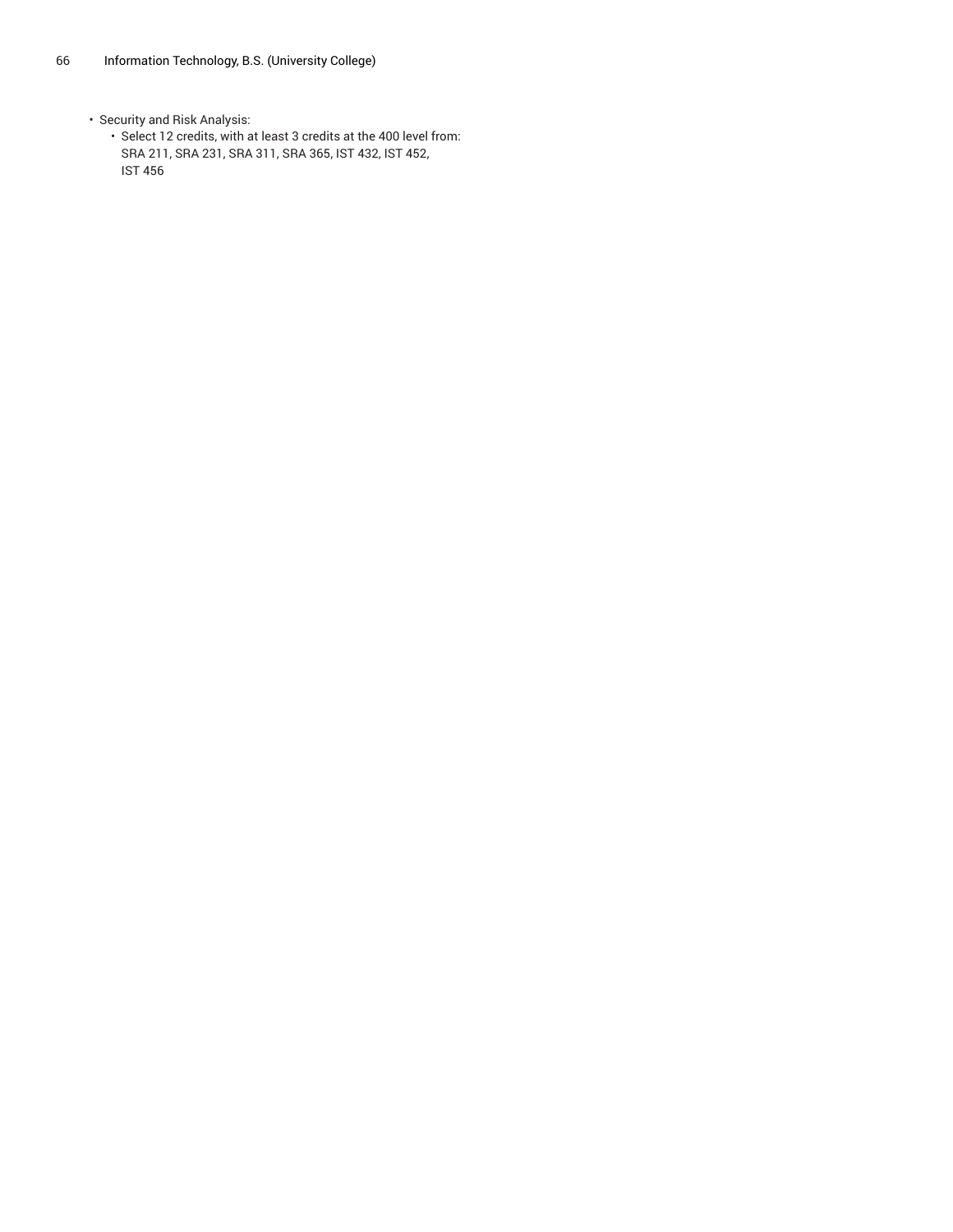# **Wilkes-Barre Campus**

# **Custom Information Technology Option: Information Technology, B.S. at Wilkes-Barre Campus**

The course series listed below provides **only one** of the many possible ways to move through this curriculum. The University may make changes in policies, procedures, educational offerings, and requirements at any time. This plan should be used in conjunction with your degree audit (accessible in LionPATH as either an **Academic Requirements** or **What If** report). Please consult with a Penn State academic adviser on a regular basis to develop and refine an academic plan that is appropriate for you.

# **First Year**

| Fall                                                                         | <b>Credits Spring</b>                          | <b>Credits</b> |
|------------------------------------------------------------------------------|------------------------------------------------|----------------|
| ENGL 15 or 30H (GWS) <sup>‡</sup>                                            | 3 CAS 100 (GWS) <sup>‡</sup>                   | 3              |
| IST 110 or CYBER 100 <sup>*#</sup>                                           | 3 MATH 110 or 140 (GQ) <sup>‡</sup>            | $\overline{4}$ |
| IST 140 <sup>*#</sup>                                                        | 3 IST 242 <sup>*</sup>                         | 3              |
| $IST 220$ <sup>*#</sup>                                                      | 3 SRA 111 (GS) <sup>*†</sup>                   | 3              |
| First-Year Seminar (PSU 8)                                                   | 1 General Education Course<br>(GN or GA or GH) | 3              |
| <b>General Education Course</b><br>(GN or GA or GH) or Elective              | 3                                              |                |
|                                                                              | 16                                             | 16             |
| <b>Second Year</b>                                                           |                                                |                |
| Fall                                                                         | <b>Credits Spring</b>                          | <b>Credits</b> |
| STAT 200 <sup>‡</sup> (GQ) or SCM<br>$200^{4}$ (GQ) or DS $200^{4}$          | 4 IST 210 <sup>*#</sup>                        | 3              |
| ECON 102/ECON 104 or<br>PSYCH 100/SOC 5 or PLSC<br>1/PLSC14(GS) <sup>†</sup> | 3 IST 230                                      | 3              |
| <b>Business Selection</b> <sup>*</sup>                                       | 3 IST 256 <sup>*</sup>                         | 3              |
| <b>Elective or General</b><br>Education Course (GN/GA/<br>GH)                | 3 SRA 221 <sup>*</sup>                         | 3              |
| <b>General Education Course</b><br>(GN or GA or GH)                          | 3 ENGL 202C or 202D (GWS) <sup>‡</sup>         | 3              |
|                                                                              | 16                                             | 15             |
| <b>Third Year</b>                                                            |                                                |                |
| Fall                                                                         | <b>Credits Spring</b>                          | <b>Credits</b> |
| <b>IST 302</b>                                                               | 3 IST 260W                                     | 3              |
| <b>IST 331<sup>*</sup></b>                                                   | 3 IST 331 (Option 1) <sup>*</sup>              | 3              |
| Networking Selection <sup>®</sup>                                            | 3 Option 2 <sup>*</sup>                        | 3              |
| <b>General Education Course</b><br>(GN or GA or GH)                          | 3 Advanced IT Selection 1                      | 3              |
| <b>General Education Course</b><br>(GN or GA or GH)                          | 3 General Education Course<br>(GN or GA or GH) | 3              |
|                                                                              | 15                                             | 15             |
| <b>Fourth Year</b>                                                           |                                                |                |
| Fall                                                                         | <b>Credits Spring</b>                          | <b>Credits</b> |
| <b>IST 440W<sup>*</sup></b>                                                  | 3 ETI 461                                      | 3              |
| <b>IST 495</b>                                                               | 1 Option 4 <sup>*</sup>                        | 3              |
| Advanced IT Selection 2 <sup>*</sup>                                         | 3 General Education Course<br>(GN or GA or GH) | 3              |
| Option 3 <sup>*</sup>                                                        | 3 Elective                                     | $\overline{2}$ |
| <b>General Education Course</b><br>(GHW)                                     | 3                                              |                |

| Elective |  |
|----------|--|
|          |  |

### **Total Credits 120**

- \* Course requires a grade of C or better for the major
- ‡ Course requires a grade of C or better for General Education
- # Course is an Entrance to Major requirement
- † Course satisfies General Education and degree requirement

#### **University Requirements and General Education Notes:**

US and IL are abbreviations used to designate courses that satisfy University Requirements (United States and International Cultures).

W, M, X, and Y are the suffixes at the end of a course number used to designate courses that satisfy University Writing Across the Curriculum requirement.

GWS, GQ, GHW, GN, GA, GH, and GS are abbreviations used to identify General Education program courses. General Education includes Foundations (GWS and GQ) and Knowledge Domains (GHW, GN, GA, GH, GS, and Integrative Studies). Foundations courses (GWS and GQ) require a grade of 'C' or better.

Integrative Studies courses are required for the General Education program. N is the suffix at the end of a course number used to designate an Inter-Domain course and Z is the suffix at the end of a course number used to designate a Linked course.

- Business Selection Courses (cannot double count with other Additional or Option requirements):
	- ACCTG 211
	- BA 100
	- ECON 102
	- ECON 104
	- MGMT 301
	- MKTG 301
- Networking Selection Courses (cannot double count with other Additional or Option requirements):
	- CYBER 262
	- IST 226
	- IST 451
	- IST 454
- Option Courses:
	- Application Development:
		- Select 12 credits, with at least 3 credits at the 400 level from: IST 261, IST 311, IST 361, IST 411, IST 412, IST 413
	- Business Applications:
		- ACCTG 211
		- Select 3 credits from: FIN 301, MGMT 301, MKTG 301, SCM 301
		- Select 6 credits, with at least 3 credits at the 400 level from: ACCTG, BA, BLAW, EBF, ECON, ENTR, FIN, FINSV, HPA, IB, LER, MIS, MGMT, MKTG, RM, SCM, or STAT
	- Cybersecurity:
		- Select 12 credits, with at least 3 credits at the 400 level from: CYBER 262, IST 451, IST 454, IST 456, SRA 472, or any 300 or 400 level CYBER course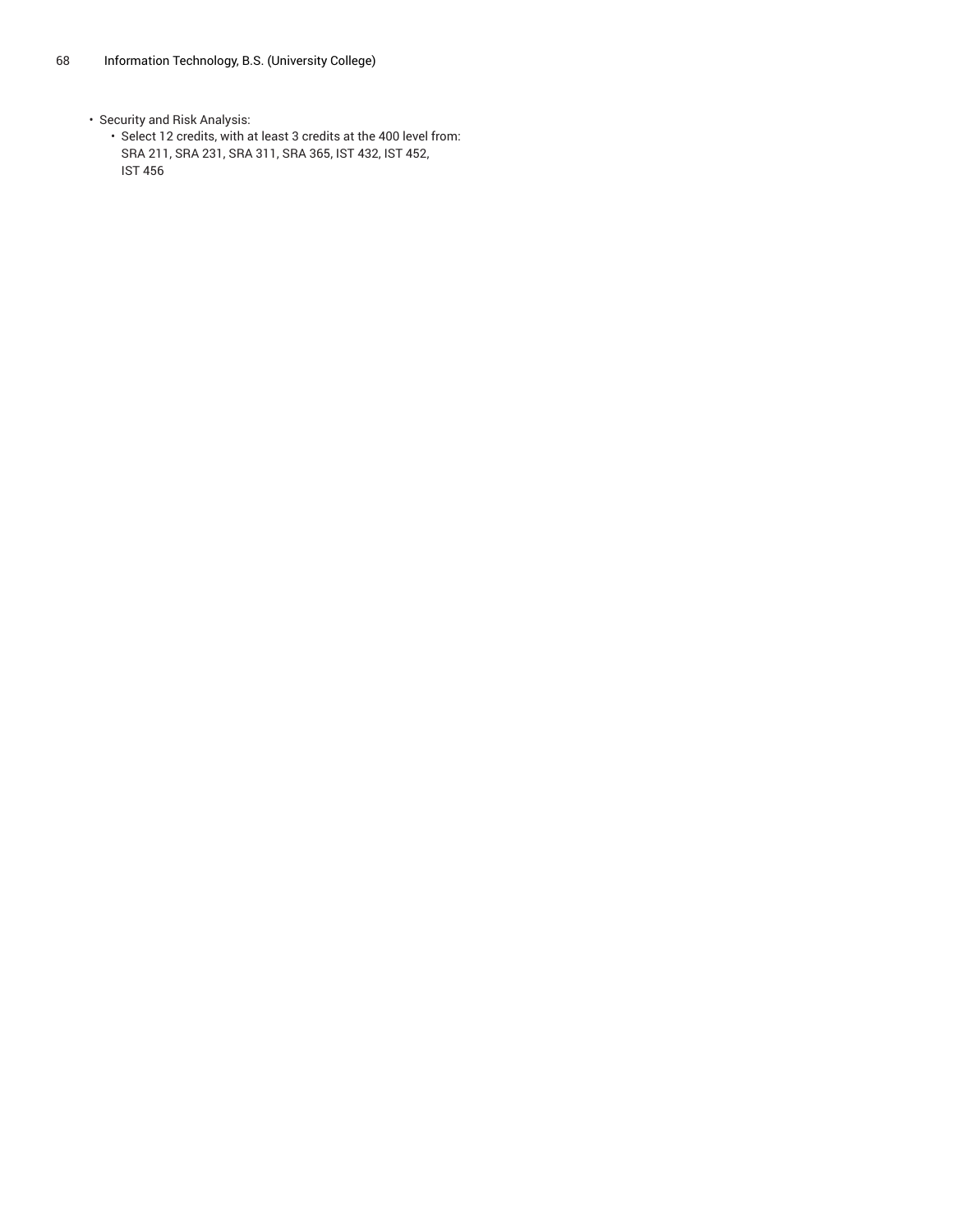# **York Campus**

# **Application Development Option: Information Technology, B.S. at York Campus**

The course series listed below provides **only one** of the many possible ways to move through this curriculum. The University may make changes in policies, procedures, educational offerings, and requirements at any time. This plan should be used in conjunction with your degree audit (accessible in LionPATH as either an **Academic Requirements** or **What If** report). Please consult with a Penn State academic adviser on a regular basis to develop and refine an academic plan that is appropriate for you.

### **First Year**

| Fall                                                                       | <b>Credits Spring</b>                                                          | <b>Credits</b> |
|----------------------------------------------------------------------------|--------------------------------------------------------------------------------|----------------|
| ENGL 15 or 30H $(GWS)^{\ddagger}$                                          | 3 CAS 100 (GWS) <sup>‡</sup>                                                   | 3              |
| IST 110 or CYBER 100 <sup>*#</sup>                                         | 3 IST 210 <sup>*#</sup>                                                        | 3              |
| IST 140*# or CMPSC 121<br>(GQ) $^{#}$ or CMPSC 131 <sup>*#</sup>           | $3$ IST 220 <sup>*#</sup>                                                      | 3              |
| SRA 111 (GS) <sup>*†</sup>                                                 | 3 IST 242 <sup>*</sup>                                                         | 3              |
| First-Year Seminar (IST<br>111S)                                           | 1 ECON 102/ECON 104 or<br>PSYCH 100/SOC 5 or PLSC<br>1/PLSC14(GS) <sup>†</sup> | 3              |
| <b>General Education Course</b><br>(GN or GA or GH) or Elective            | 3                                                                              |                |
|                                                                            | 16                                                                             | 15             |
| <b>Second Year</b>                                                         |                                                                                |                |
| Fall                                                                       | <b>Credits Spring</b>                                                          | Credits        |
| MATH 110 or 140 (GQ) <sup>‡</sup>                                          | 4 IST 256                                                                      | 3              |
| <b>General Education Course</b><br>(GN or GA or GH)                        | 3 IST 230 <sup>*</sup>                                                         | 3              |
| STAT 200 <sup>‡</sup> (GQ) or SCM<br>$200^{1}$ (GQ) or DS 200 <sup>*</sup> | 4 Business Selection <sup>®</sup>                                              | 3              |
| <b>IST 260W<sup>*</sup></b>                                                | 3 ENGL 202C or 202D (GWS) <sup>‡</sup>                                         | 3              |
| SRA 221 <sup>*</sup>                                                       | <b>3 General Education Course</b><br>(GN or GA or GH)                          | 3              |
|                                                                            | 17                                                                             | 15             |
| <b>Third Year</b>                                                          |                                                                                |                |
| Fall                                                                       | <b>Credits Spring</b>                                                          | <b>Credits</b> |
| <b>IST 302<sup>*</sup></b>                                                 | 3 Elective or General<br>Education Course (GN/GA/<br>GH)                       | 3              |
| IST 311 (Option 1) <sup>*</sup>                                            | 3 IST 261 or 361 (Option 2)                                                    | 3              |
| Networking Selection <sup>®</sup>                                          | 3 IST 411 (Option 3) <sup>*</sup>                                              | 3              |
| <b>General Education Course</b><br>(GN or GA or GH)                        | 3 IST 331 <sup>*</sup>                                                         | 3              |
| <b>General Education Course</b><br>(GN or GA or GH)                        | <b>3 General Education Course</b><br>(GN or GA or GH)                          | 3              |
|                                                                            | 15                                                                             | 15             |
| <b>Fourth Year</b>                                                         |                                                                                |                |
| Fall                                                                       | <b>Credits Spring</b>                                                          | <b>Credits</b> |
| <b>IST 495</b>                                                             | 1 IST 440W                                                                     | 3              |
| ETI 461*                                                                   | 3 Elective                                                                     | 3              |
| Advanced IT Selection 1                                                    | 3 Advanced IT Selection 2 <sup>*</sup>                                         | 3              |
| <b>General Education Course</b><br>(GHW)                                   | 3 General Education Course<br>(GN or GA or GH)                                 | 3              |

| IST 413 (Option 4) <sup>*</sup> | 3 Elective |  |
|---------------------------------|------------|--|
|                                 |            |  |

### **Total Credits 120**

\* Course requires a grade of C or better for the major

‡ Course requires a grade of C or better for General Education

- # Course is an Entrance to Major requirement
- † Course satisfies General Education and degree requirement

#### **University Requirements and General Education Notes:**

US and IL are abbreviations used to designate courses that satisfy University Requirements (United States and International Cultures).

W, M, X, and Y are the suffixes at the end of a course number used to designate courses that satisfy University Writing Across the Curriculum requirement.

GWS, GQ, GHW, GN, GA, GH, and GS are abbreviations used to identify General Education program courses. General Education includes Foundations (GWS and GQ) and Knowledge Domains (GHW, GN, GA, GH, GS, and Integrative Studies). Foundations courses (GWS and GQ) require a grade of 'C' or better.

Integrative Studies courses are required for the General Education program. N is the suffix at the end of a course number used to designate an Inter-Domain course and Z is the suffix at the end of a course number used to designate a Linked course.

- Business Selection Courses (cannot double count with other Additional or Option requirements):
	- ACCTG 211
	- BA 100
	- ECON 102
	- ECON 104
	- MGMT 301
	- MKTG 301
- Networking Selection Courses (cannot double count with other Additional or Option requirements):
	- CYBER 262
	- IST 226
	- IST 451
	- IST 454
- Option Courses:
	- Application Development:
		- Select 12 credits, with at least 3 credits at the 400 level from: IST 261, IST 311, IST 361, IST 411, IST 412, IST 413
	- Business Applications:
		- ACCTG 211
		- Select 3 credits from: FIN 301, MGMT 301, MKTG 301, SCM 301
		- Select 6 credits, with at least 3 credits at the 400 level from: ACCTG, BA, BLAW, EBF, ECON, ENTR, FIN, FINSV, HPA, IB, LER, MIS, MGMT, MKTG, RM, SCM, or STAT
	- Cybersecurity:
		- Select 12 credits, with at least 3 credits at the 400 level from: CYBER 262, IST 451, IST 454, IST 456, SRA 472, or any 300 or 400 level CYBER course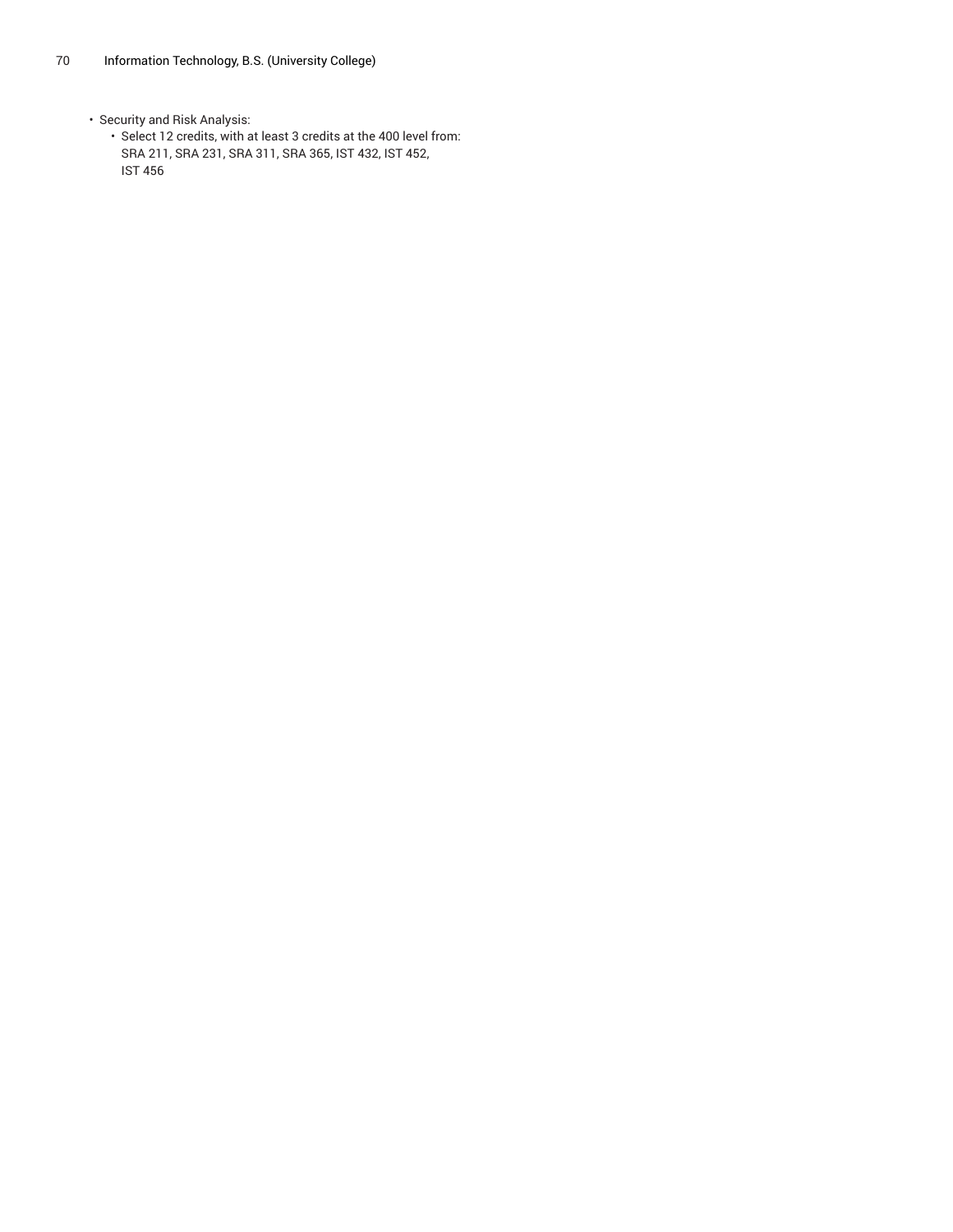# **Business Applications Option: Information Technology, B.S. at York Campus**

The course series listed below provides **only one** of the many possible ways to move through this curriculum. The University may make changes in policies, procedures, educational offerings, and requirements at any time. This plan should be used in conjunction with your degree audit (accessible in LionPATH as either an **Academic Requirements** or **What If** report). Please consult with a Penn State academic adviser on a regular basis to develop and refine an academic plan that is appropriate for you.

#### **First Year**

| Fall                                                                                 | <b>Credits Spring</b>                                                           | <b>Credits</b> |
|--------------------------------------------------------------------------------------|---------------------------------------------------------------------------------|----------------|
| ENGL 15 or 30H (GWS) <sup>‡</sup>                                                    | 3 CAS 100 (GWS) <sup>‡</sup>                                                    | 3              |
| IST 110 or CYBER 100 <sup>*#</sup>                                                   | $3$ IST 210 <sup>*#</sup>                                                       | 3              |
| IST 140*# or CMPSC 121<br>$(GQ)$ <sup>#‡</sup> or CMPSC 131 <sup>*#</sup>            | 3 IST 220 <sup>*#</sup>                                                         | 3              |
| SRA 111 (GS) <sup>*†</sup>                                                           | 3 IST 242 <sup>*</sup>                                                          | 3              |
| First-Year Seminar (IST<br>111S)                                                     | 1 ECON 102/ECON 104 or<br>PSYCH 100/SOC 5 or PLSC<br>1/PLSC 14 $(SS)^{\dagger}$ | 3              |
| <b>General Education Course</b><br>(GN or GA or GH) or Elective                      | 3                                                                               |                |
|                                                                                      | 16                                                                              | 15             |
| <b>Second Year</b>                                                                   |                                                                                 |                |
| Fall                                                                                 | <b>Credits Spring</b>                                                           | Credits        |
| MATH 110 or 140 (GQ) <sup>‡</sup>                                                    | 4 IST 256                                                                       | 3              |
| SRA 221 <sup>*</sup>                                                                 | 3 IST 230 <sup>*</sup>                                                          | 3              |
| STAT 200 <sup>‡</sup> (GQ) or SCM<br>$200^{\frac{1}{4}}$ (GQ) or DS 200 <sup>*</sup> | 4 Business Selection                                                            | 3              |
| <b>General Education Course</b><br>(GN or GA or GH)                                  | 3 ENGL 202C or 202D (GWS) <sup>‡</sup>                                          | 3              |
| <b>IST 260W<sup>*</sup></b>                                                          | 3 General Education Course<br>(GN or GA or GH)                                  | 3              |
|                                                                                      | 17                                                                              | 15             |
| <b>Third Year</b>                                                                    |                                                                                 |                |
| Fall                                                                                 | <b>Credits Spring</b>                                                           | Credits        |
| <b>IST 302<sup>*</sup></b>                                                           | 3 Elective or General<br>Education Course (GN/GA/<br>$GH)^*$                    | 3              |
| Networking Selection <sup>®</sup>                                                    | 3 Option 2 <sup>*</sup>                                                         | 3              |
| ACCTG 211 (Option 1) <sup>*</sup>                                                    | 4 Option 3 <sup>*</sup>                                                         | 3              |
| <b>General Education Course</b><br>(GN or GA or GH)                                  | 3 IST 331                                                                       | 3              |
| <b>General Education Course</b><br>(GN or GA or GH)                                  | 3 General Education Course<br>(GN or GA or GH)                                  | 3              |
|                                                                                      | 16                                                                              | 15             |
| <b>Fourth Year</b>                                                                   |                                                                                 |                |
| Fall<br>IST 495 <sup>*</sup>                                                         | <b>Credits Spring</b><br>1 IST 440W <sup>*</sup>                                | <b>Credits</b> |
| ETI 461 <sup>*</sup>                                                                 | 3 Elective                                                                      | 3              |
|                                                                                      | 3 Advanced IT Selection                                                         | 3              |
| Advanced IT Selection -<br><b>Business Option</b>                                    |                                                                                 | 3              |
| <b>General Education Course</b>                                                      | 3 General Education Course                                                      | 3              |

| Option $4^{7}$ | 3 Elective |  |
|----------------|------------|--|
|                |            |  |

### **Total Credits 120**

\* Course requires a grade of C or better for the major

‡ Course requires a grade of C or better for General Education

- # Course is an Entrance to Major requirement
- † Course satisfies General Education and degree requirement

#### **University Requirements and General Education Notes:**

US and IL are abbreviations used to designate courses that satisfy University Requirements (United States and International Cultures).

W, M, X, and Y are the suffixes at the end of a course number used to designate courses that satisfy University Writing Across the Curriculum requirement.

GWS, GQ, GHW, GN, GA, GH, and GS are abbreviations used to identify General Education program courses. General Education includes Foundations (GWS and GQ) and Knowledge Domains (GHW, GN, GA, GH, GS, and Integrative Studies). Foundations courses (GWS and GQ) require a grade of 'C' or better.

Integrative Studies courses are required for the General Education program. N is the suffix at the end of a course number used to designate an Inter-Domain course and Z is the suffix at the end of a course number used to designate a Linked course.

- Business Selection Courses (cannot double count with other Additional or Option requirements):
	- ACCTG 211
	- BA 100
	- ECON 102
	- ECON 104
	- MGMT 301
	- MKTG 301
- Networking Selection Courses (cannot double count with other Additional or Option requirements):
	- CYBER 262
	- IST 226
	- IST 451
	- IST 454
- Option Courses:
	- Application Development:
		- Select 12 credits, with at least 3 credits at the 400 level from: IST 261, IST 311, IST 361, IST 411, IST 412, IST 413
	- Business Applications:
		- ACCTG 211
		- Select 3 credits from: FIN 301, MGMT 301, MKTG 301, SCM 301
		- Select 6 credits, with at least 3 credits at the 400 level from: ACCTG, BA, BLAW, EBF, ECON, ENTR, FIN, FINSV, HPA, IB, LER, MIS, MGMT, MKTG, RM, SCM, or STAT
	- Cybersecurity:
		- Select 12 credits, with at least 3 credits at the 400 level from: CYBER 262, IST 451, IST 454, IST 456, SRA 472, or any 300 or 400 level CYBER course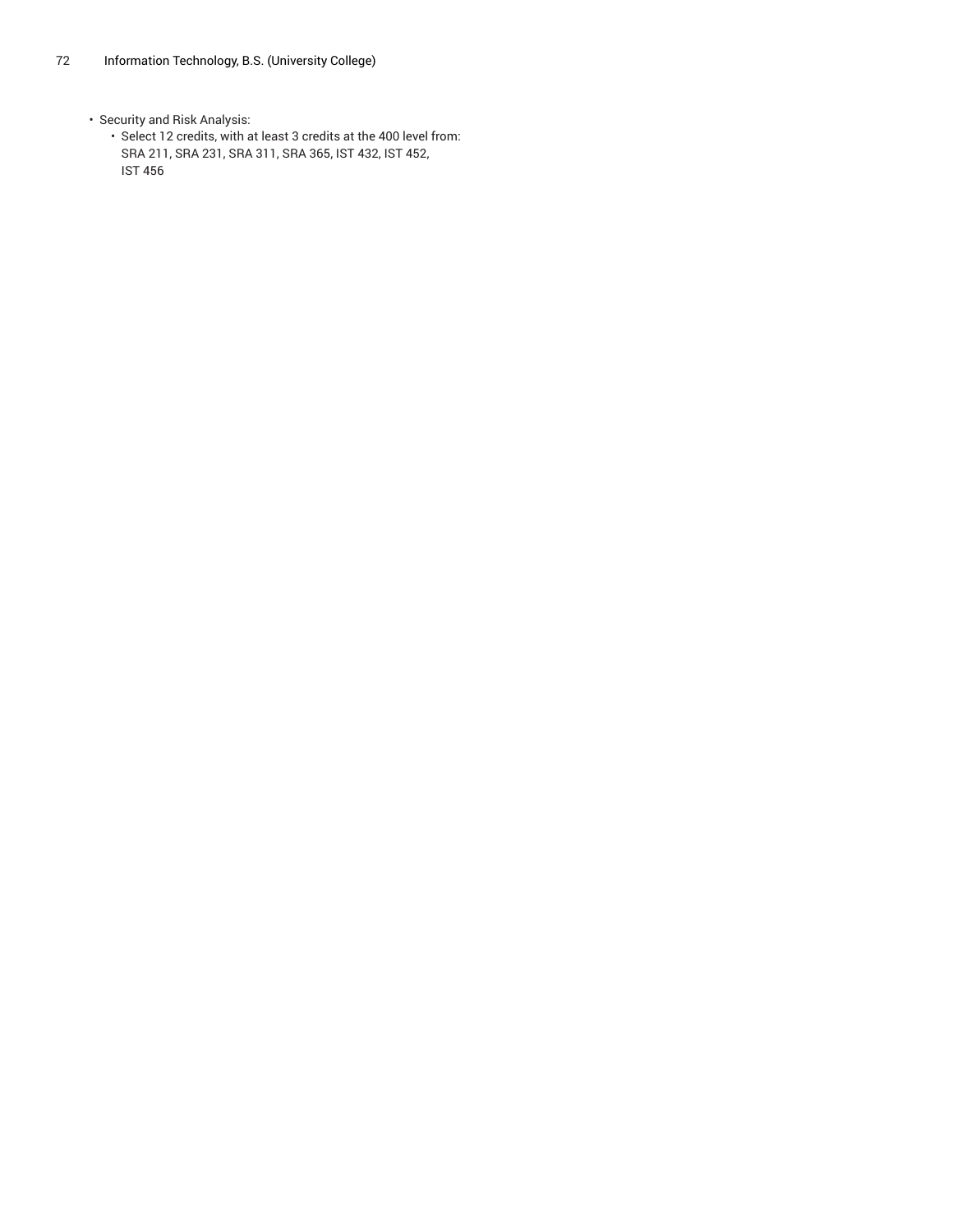## **Custom Information Technology Option: Information Technology, B.S. at York Campus**

The course series listed below provides **only one** of the many possible ways to move through this curriculum. The University may make changes in policies, procedures, educational offerings, and requirements at any time. This plan should be used in conjunction with your degree audit (accessible in LionPATH as either an **Academic Requirements** or **What If** report). Please consult with a Penn State academic adviser on a regular basis to develop and refine an academic plan that is appropriate for you.

#### **First Year**

| Fall                                                                | <b>Credits Spring</b>                                                           | <b>Credits</b> |
|---------------------------------------------------------------------|---------------------------------------------------------------------------------|----------------|
| ENGL 15 or 30H $(GWS)^{\ddagger}$                                   | 3 CAS 100 (GWS) <sup>‡</sup>                                                    | 3              |
| IST 110 or CYBER 100 <sup>*#</sup>                                  | 3 IST 210 <sup>*#</sup>                                                         | 3              |
| IST 140*# or CMPSC 121<br>(GQ) $^{#}$ or CMPSC 131 <sup>*#</sup>    | 3 IST 220 <sup>*#</sup>                                                         | 3              |
| SRA 111 (GS) <sup>*†</sup>                                          | 3 IST 242 <sup>*</sup>                                                          | 3              |
| First-Year Seminar (IST<br>111S)                                    | 1 ECON 102/ECON 104 or<br>PSYCH 100/SOC 5 or PLSC<br>1/PLSC 14 $(SS)^{\dagger}$ | 3              |
| <b>General Education Course</b><br>(GN or GA or GH) or Elective     | 3                                                                               |                |
|                                                                     | 16                                                                              | 15             |
| <b>Second Year</b>                                                  |                                                                                 |                |
| Fall                                                                | <b>Credits Spring</b>                                                           | Credits        |
| MATH 110 or 140 (GQ) <sup>‡</sup>                                   | 4 IST 256                                                                       | 3              |
| SRA 221 <sup>*</sup>                                                | 3 IST 230 <sup>*</sup>                                                          | 3              |
| STAT 200 <sup>‡</sup> (GQ) or SCM<br>$200^{4}$ (GQ) or DS $200^{4}$ | 4 Business Selection <sup>®</sup>                                               | 3              |
| <b>Elective or General</b><br>Education Course (GN/GA/<br>GH)       | 3 ENGL 202C or 202D (GWS) <sup>‡</sup>                                          | 3              |
| <b>IST 260W<sup>*</sup></b>                                         | 3 General Education Course<br>(GN or GA or GH)                                  | 3              |
|                                                                     | 17                                                                              | 15             |
| <b>Third Year</b>                                                   |                                                                                 |                |
| Fall                                                                | <b>Credits Spring</b>                                                           | <b>Credits</b> |
| <b>IST 302<sup>1</sup></b>                                          | 3 General Education Course<br>(GN or GA or GH) <sup>*</sup>                     | 3              |
| Networking Selection <sup>®</sup>                                   | 3 Option 2 <sup>*</sup>                                                         | 3              |
| Option 1 <sup>*</sup>                                               | 3 Option 3 <sup>*</sup>                                                         | 3              |
| <b>General Education Course</b><br>(GN or GA or GH)                 | $3$ IST $331^*$                                                                 | 3              |
| <b>General Education Course</b><br>(GN or GA or GH)                 | 3 General Education Course<br>(GN or GA or GH)                                  | 3              |
|                                                                     | 15                                                                              | 15             |
| <b>Fourth Year</b>                                                  |                                                                                 |                |
| Fall                                                                | <b>Credits Spring</b>                                                           | <b>Credits</b> |
| <b>IST 495<sup>*</sup></b>                                          | 1 IST 440W <sup>*</sup>                                                         | 3              |
| ETI 461*                                                            | 3 Elective                                                                      | 3              |
| Advanced IT Selection 1 <sup>7</sup>                                | 3 Advanced IT Selection 2 <sup>7</sup>                                          | 3              |
| <b>General Education Course</b><br>(GHW)                            | <b>3 General Education Course</b><br>(GN or GA or GH)                           | 3              |

| Option $4^{7}$ | 3 Elective |  |
|----------------|------------|--|
|                |            |  |

### **Total Credits 120**

\* Course requires a grade of C or better for the major

‡ Course requires a grade of C or better for General Education

- # Course is an Entrance to Major requirement
- † Course satisfies General Education and degree requirement

#### **University Requirements and General Education Notes:**

US and IL are abbreviations used to designate courses that satisfy University Requirements (United States and International Cultures).

W, M, X, and Y are the suffixes at the end of a course number used to designate courses that satisfy University Writing Across the Curriculum requirement.

GWS, GQ, GHW, GN, GA, GH, and GS are abbreviations used to identify General Education program courses. General Education includes Foundations (GWS and GQ) and Knowledge Domains (GHW, GN, GA, GH, GS, and Integrative Studies). Foundations courses (GWS and GQ) require a grade of 'C' or better.

Integrative Studies courses are required for the General Education program. N is the suffix at the end of a course number used to designate an Inter-Domain course and Z is the suffix at the end of a course number used to designate a Linked course.

#### **Advising Notes:**

- Business Selection Courses (cannot double count with other Additional or Option requirements):
	- ACCTG 211
	- $\cdot$  BA 100
	- ECON 102
	- ECON 104
	- MGMT 301
	- MKTG 301
- Networking Selection Courses (cannot double count with other Additional or Option requirements):
	- CYBER 262
	- IST 226
	- IST 451
	- IST 454
- Option Courses:
	- Application Development:
		- Select 12 credits, with at least 3 credits at the 400 level from: IST 261, IST 311, IST 361, IST 411, IST 412, IST 413
	- Business Applications:
		- ACCTG 211
		- Select 3 credits from: FIN 301, MGMT 301, MKTG 301, SCM 301
		- Select 6 credits, with at least 3 credits at the 400 level from: ACCTG, BA, BLAW, EBF, ECON, ENTR, FIN, FINSV, HPA, IB, LER, MIS, MGMT, MKTG, RM, SCM, or STAT
	- Cybersecurity:
		- Select 12 credits, with at least 3 credits at the 400 level from: CYBER 262, IST 451, IST 454, IST 456, SRA 472, or any 300 or 400 level CYBER course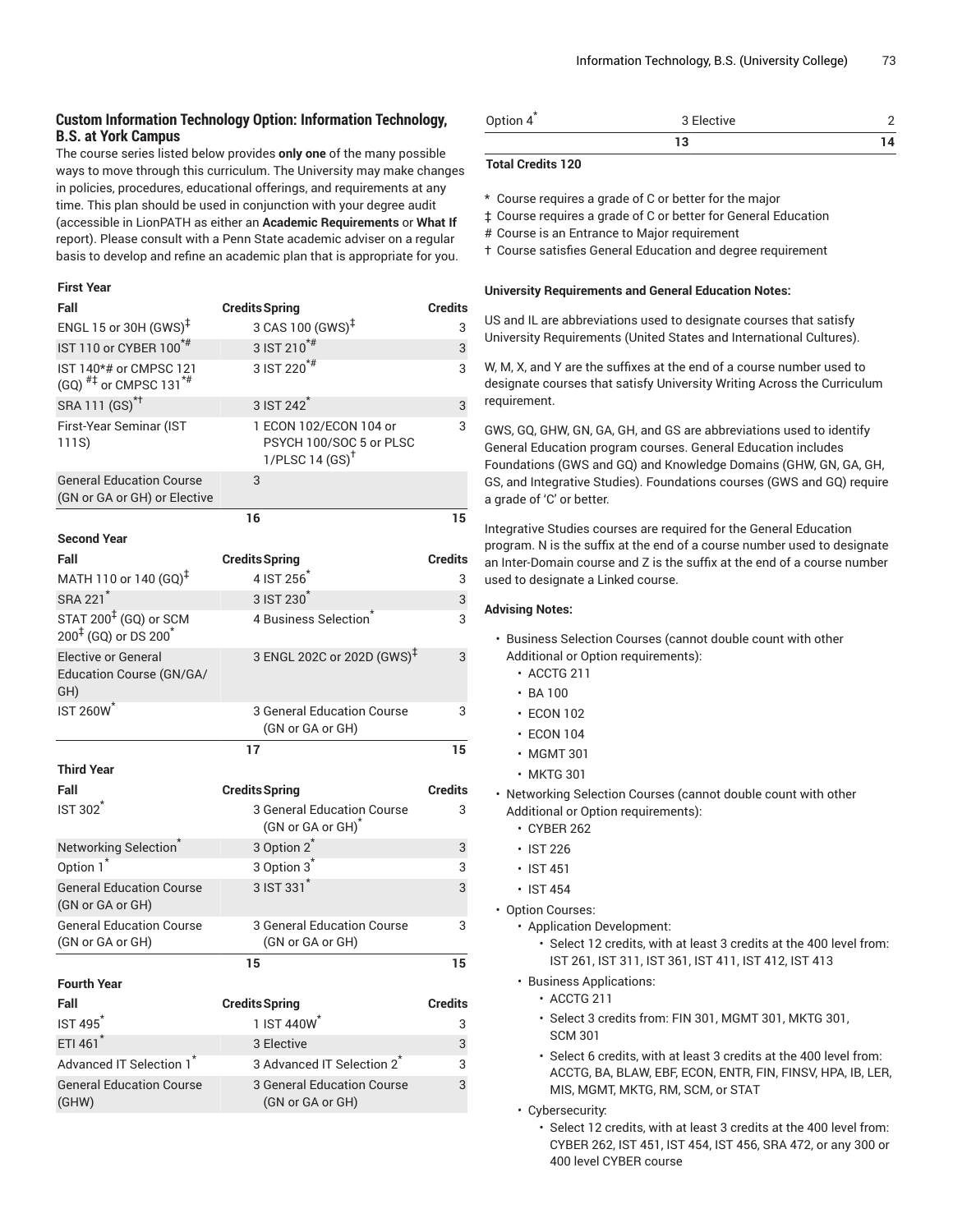• Security and Risk Analysis:

• Select 12 credits, with at least 3 credits at the 400 level from: SRA 211, SRA 231, SRA 311, SRA 365, IST 432, IST 452, IST 456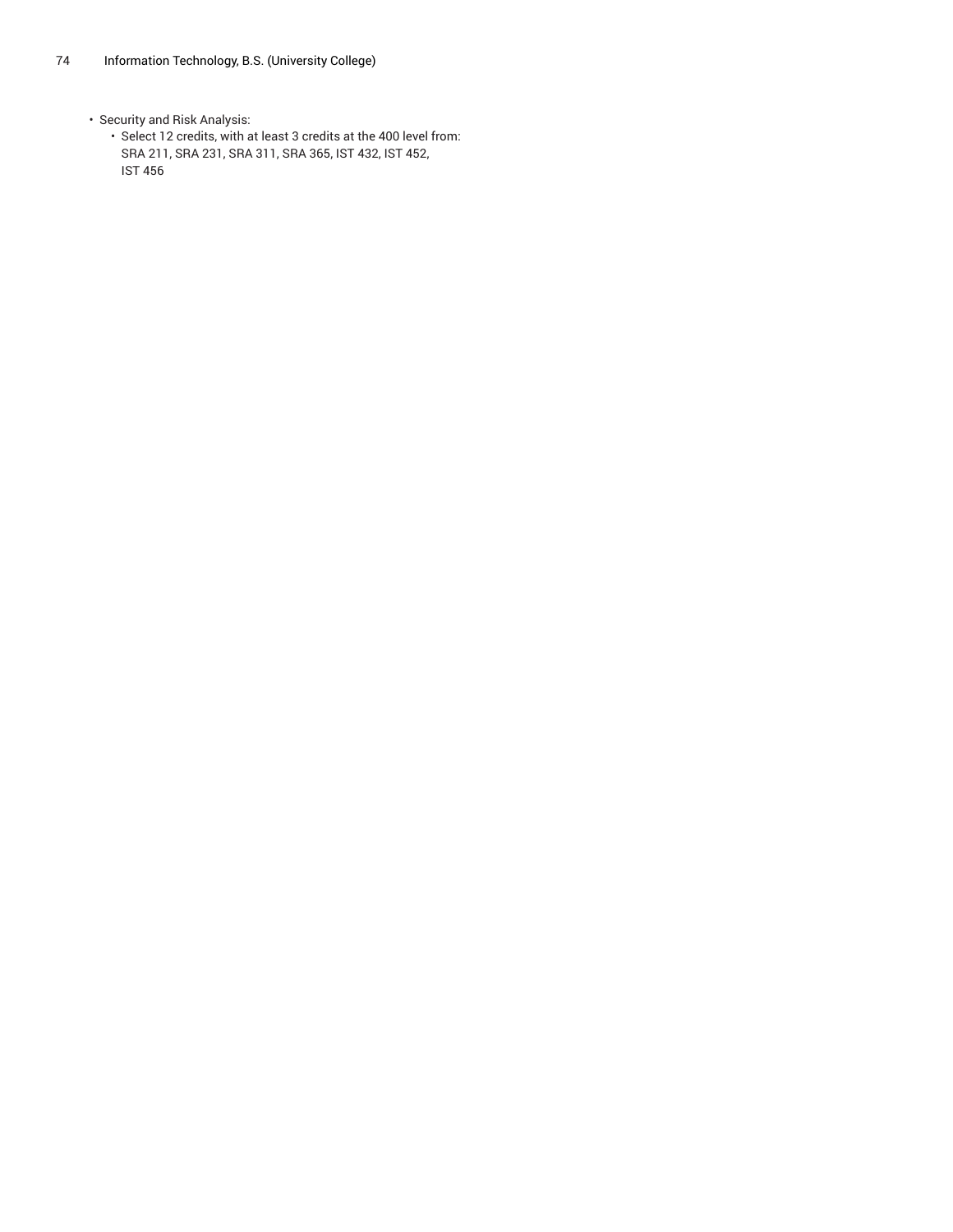### **CyberSecurity Option: Information Technology, B.S. at York Campus**

The course series listed below provides **only one** of the many possible ways to move through this curriculum. The University may make changes in policies, procedures, educational offerings, and requirements at any time. This plan should be used in conjunction with your degree audit (accessible in LionPATH as either an **Academic Requirements** or **What If** report). Please consult with a Penn State academic adviser on a regular basis to develop and refine an academic plan that is appropriate for you.

#### **First Year**

| Fall                                                                      | <b>Credits Spring</b>                                                          | <b>Credits</b> |
|---------------------------------------------------------------------------|--------------------------------------------------------------------------------|----------------|
| ENGL 15 or 30H $(GWS)^{\ddagger}$                                         | 3 CAS 100 (GWS) <sup>‡</sup>                                                   | 3              |
| CYBER 100*#                                                               | $3$ IST 210 <sup>*#</sup>                                                      | 3              |
| IST 140*# or CMPSC 121<br>$(GQ)$ <sup>#‡</sup> or CMPSC 131 <sup>*#</sup> | $3$ IST 220 <sup>*#</sup>                                                      | 3              |
| SRA 111 (GS) <sup>*†</sup>                                                | 3 IST 242 <sup>*</sup>                                                         | 3              |
| First-Year Seminar (IST<br>111S)                                          | 1 ECON 102/ECON 104 or<br>PSYCH 100/SOC 5 or PLSC<br>1/PLSC14(GS) <sup>†</sup> | 3              |
| <b>General Education Course</b><br>(GN or GA or GH) or Elective           | 3                                                                              |                |
|                                                                           | 16                                                                             | 15             |
| <b>Second Year</b>                                                        |                                                                                |                |
| Fall                                                                      | <b>Credits Spring</b>                                                          | <b>Credits</b> |
| MATH 110 or 140 (GQ) <sup>‡</sup>                                         | 4 IST 256                                                                      | 3              |
| SRA 221 <sup>*</sup>                                                      | 3 IST 230 <sup>*</sup>                                                         | 3              |
| STAT 200 <sup>‡</sup> (GQ) or SCM<br>$200^{4}$ (GQ) or DS $200^{4}$       | 4 Business Selection                                                           | 3              |
| <b>IST 260W<sup>*</sup></b>                                               | 3 ENGL 202C or 202D (GWS) <sup>‡</sup>                                         | 3              |
| <b>Elective or General</b><br>Education Course (GN/GA/<br>GH)             | 3 General Education Course<br>(GN or GA or GH)                                 | 3              |
|                                                                           |                                                                                |                |
|                                                                           | 17                                                                             | 15             |
| <b>Third Year</b>                                                         |                                                                                |                |
| Fall                                                                      | <b>Credits Spring</b>                                                          | <b>Credits</b> |
| <b>IST 302<sup>*</sup></b>                                                | 3 General Education Course<br>(GN or GA or GH) <sup>*</sup>                    | 3              |
| CYBER 262 (Option 1) <sup>*</sup>                                         | 3 Option 2 <sup>*</sup>                                                        | 3              |
| Networking Selection <sup>®</sup>                                         | 3 Option 3 <sup>*</sup>                                                        | 3              |
| <b>General Education Course</b><br>(GN or GA or GH)                       | 3 IST 331 <sup>*</sup>                                                         | 3              |
| <b>General Education Course</b><br>(GN or GA or GH)                       | 3 General Education Course<br>(GN or GA or GH)                                 | 3              |
|                                                                           | 15                                                                             | 15             |
| <b>Fourth Year</b>                                                        |                                                                                |                |
| Fall                                                                      | <b>Credits Spring</b>                                                          | <b>Credits</b> |
| IST 495                                                                   | 1 IST 440W                                                                     | 3              |
| ETI 461*                                                                  | 3 Elective                                                                     | 3              |
| Advanced IT Selection 1 <sup>*</sup>                                      | 3 Advanced IT Selection 2 <sup>*</sup>                                         | 3              |
| <b>General Education Course</b><br>(GHW)                                  | <b>3 General Education Course</b><br>(GN or GA or GH)                          | 3              |
| Option 4 <sup>*</sup>                                                     | 3 Elective                                                                     | 2              |

**Total Credits 120**

\* Course requires a grade of C or better for the major

- ‡ Course requires a grade of C or better for General Education
- # Course is an Entrance to Major requirement
- † Course satisfies General Education and degree requirement

#### **University Requirements and General Education Notes:**

US and IL are abbreviations used to designate courses that satisfy University Requirements (United States and International Cultures).

W, M, X, and Y are the suffixes at the end of a course number used to designate courses that satisfy University Writing Across the Curriculum requirement.

GWS, GQ, GHW, GN, GA, GH, and GS are abbreviations used to identify General Education program courses. General Education includes Foundations (GWS and GQ) and Knowledge Domains (GHW, GN, GA, GH, GS, and Integrative Studies). Foundations courses (GWS and GQ) require a grade of 'C' or better.

Integrative Studies courses are required for the General Education program. N is the suffix at the end of a course number used to designate an Inter-Domain course and Z is the suffix at the end of a course number used to designate a Linked course.

#### **Advising Notes:**

- Business Selection Courses (cannot double count with other Additional or Option requirements):
	- ACCTG 211
	- BA 100
	- ECON 102
	- ECON 104
	- MGMT 301
	- MKTG 301
- Networking Selection Courses (cannot double count with other Additional or Option requirements):
	- CYBER 262
	- IST 226
	- IST 451
	- IST 454
- Option Courses:
	- Application Development:
		- Select 12 credits, with at least 3 credits at the 400 level from: IST 261, IST 311, IST 361, IST 411, IST 412, IST 413
	- Business Applications:
		- ACCTG 211
		- Select 3 credits from: FIN 301, MGMT 301, MKTG 301, SCM 301
		- Select 6 credits, with at least 3 credits at the 400 level from: ACCTG, BA, BLAW, EBF, ECON, ENTR, FIN, FINSV, HPA, IB, LER, MIS, MGMT, MKTG, RM, SCM, or STAT
	- Cybersecurity:
		- Select 12 credits, with at least 3 credits at the 400 level from: CYBER 262, IST 451, IST 454, IST 456, SRA 472, or any 300 or 400 level CYBER course
	- Security and Risk Analysis:
		- Select 12 credits, with at least 3 credits at the 400 level from: SRA 211, SRA 231, SRA 311, SRA 365, IST 432, IST 452, IST 456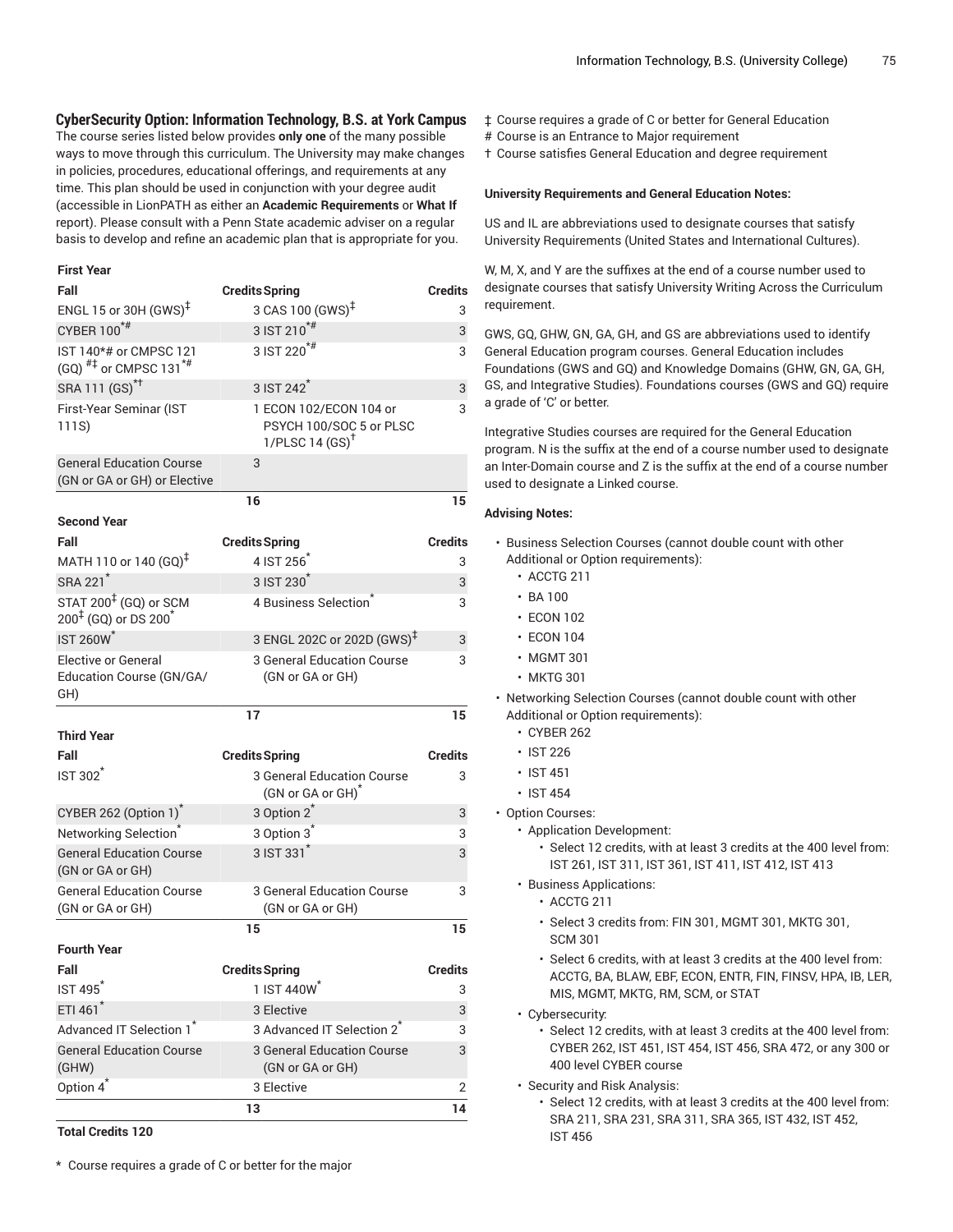# **Career Paths**

With a B.S. degree in Information Technology (IT), students will develop an understanding of core information technologies and prepare for the practical application of IT. The combination of a strong technical foundation, well-developed communication and collaborative skills, business core competencies, and specialization in an area of choice produces graduates who are well-qualified to enter the IT workforce in a position that meets their interests and abilities as well as the needs of employers in industries including consulting, business, government, defense, entertainment, and medicine.

Additional information about IT careers can be found at:

- Computer and Information Technology Occupations: [Occupational](https://www.bls.gov/ooh/computer-and-information-technology/home.htm) Outlook [Handbook::](https://www.bls.gov/ooh/computer-and-information-technology/home.htm) U.S. Bureau of Labor Statistics (bls.gov) ([https://](https://www.bls.gov/ooh/computer-and-information-technology/home.htm) [www.bls.gov/ooh/computer-and-information-technology/home.htm](https://www.bls.gov/ooh/computer-and-information-technology/home.htm))
- IS Job Index AIS Temple University [Information](https://isjobindex.com/) Systems Job [Index \(https://isjobindex.com/\)](https://isjobindex.com/)

# **Opportunities for Graduate Studies**

A baccalaureate degree in Information Technology prepares students to pursue master's degrees in programs such as information systems or information technology and obtain admission to MBA programs and law schools, among other post-graduate opportunities.

Penn State offers graduate programs related to information technology:

- Master of Science in [Information](https://harrisburg.psu.edu/business-administration/information-systems/master-science-information-systems/) Systems at Penn State Harrisburg ([https://harrisburg.psu.edu/business-administration/information](https://harrisburg.psu.edu/business-administration/information-systems/master-science-information-systems/)[systems/master-science-information-systems/](https://harrisburg.psu.edu/business-administration/information-systems/master-science-information-systems/))
- Graduate Education [Opportunities](https://ist.psu.edu/prospective/graduate/) at College of Information Sciences and [Technology](https://ist.psu.edu/prospective/graduate/) ([https://ist.psu.edu/prospective/graduate/\)](https://ist.psu.edu/prospective/graduate/)

# **Contact**

## **Beaver**

100 University Dr. Monaca, PA 15061 724-773-3814 [rkl5137@psu.edu](mailto:rkl5137@psu.edu)

[https://beaver.psu.edu/academics/it](https://beaver.psu.edu/academics/it/) ([https://beaver.psu.edu/academics/](https://beaver.psu.edu/academics/it/) [it/](https://beaver.psu.edu/academics/it/))

## **Brandywine**

25 Yearsley Mill Road Media, PA 19063 610-892-1343 [nxd13@psu.edu](mailto:nxd13@psu.edu)

[https://www.brandywine.psu.edu/academics/bachelors-degrees/](https://www.brandywine.psu.edu/academics/bachelors-degrees/information-sciences-and-technology/) [information-sciences-and-technology \(https://www.brandywine.psu.edu/](https://www.brandywine.psu.edu/academics/bachelors-degrees/information-sciences-and-technology/) [academics/bachelors-degrees/information-sciences-and-technology/](https://www.brandywine.psu.edu/academics/bachelors-degrees/information-sciences-and-technology/))

## **DuBois**

1 College Place DuBois, PA 16823 814-372-3000 [jel115@psu.edu](mailto:jel115@psu.edu)

[https://dubois.psu.edu/bachelors-information-sciences-and-technology](https://dubois.psu.edu/bachelors-information-sciences-and-technology/) [\(https://dubois.psu.edu/bachelors-information-sciences-and](https://dubois.psu.edu/bachelors-information-sciences-and-technology/)[technology/\)](https://dubois.psu.edu/bachelors-information-sciences-and-technology/)

## **Greater Allegheny**

101 Frable Building 4000 University Drive McKeesport, PA 15132 412-675-9140

[https://greaterallegheny.psu.edu/academics/IT-4](https://greaterallegheny.psu.edu/academics/IT-4/) [\(https://](https://greaterallegheny.psu.edu/academics/IT-4/) [greaterallegheny.psu.edu/academics/IT-4/](https://greaterallegheny.psu.edu/academics/IT-4/))

## **Hazleton**

Kostos 117 Hazleton, PA 18202 570-450-3089 [bxb30@psu.edu](mailto:bxb30@psu.edu)

[https://hazleton.psu.edu/information-technology](https://hazleton.psu.edu/information-technology/) ([https://](https://hazleton.psu.edu/information-technology/) [hazleton.psu.edu/information-technology/\)](https://hazleton.psu.edu/information-technology/)

# **Lehigh Valley**

2809 Saucon Valley Road Center Valley, PA 18034 610-285-5071 [kmb6846@psu.edu](mailto:kmb6846@psu.edu)

[https://lehighvalley.psu.edu/academics/degrees/information-sciences](https://lehighvalley.psu.edu/academics/degrees/information-sciences-and-technology/)[and-technology](https://lehighvalley.psu.edu/academics/degrees/information-sciences-and-technology/) ([https://lehighvalley.psu.edu/academics/degrees/](https://lehighvalley.psu.edu/academics/degrees/information-sciences-and-technology/) [information-sciences-and-technology/](https://lehighvalley.psu.edu/academics/degrees/information-sciences-and-technology/))

## **Mont Alto**

1 Campus Drive Mont Alto, PA 17237 717-749-6126 [jch164@psu.edu](mailto:jch164@psu.edu)

[https://montalto.psu.edu/academics/bachelors/information-sciences](https://montalto.psu.edu/academics/bachelors/information-sciences-and-technology-degree/)[and-technology-degree \(https://montalto.psu.edu/academics/bachelors/](https://montalto.psu.edu/academics/bachelors/information-sciences-and-technology-degree/) [information-sciences-and-technology-degree/\)](https://montalto.psu.edu/academics/bachelors/information-sciences-and-technology-degree/)

## **New Kensington**

036 Theater & IST Building 3550 Seventh Street Road New Kensington, PA 15068 724-334-6089 [hhs10@psu.edu](mailto:hhs10@psu.edu)

[https://newkensington.psu.edu/4-year-information-technology](https://newkensington.psu.edu/4-year-information-technology/) ([https://](https://newkensington.psu.edu/4-year-information-technology/) [newkensington.psu.edu/4-year-information-technology/\)](https://newkensington.psu.edu/4-year-information-technology/)

## **Schuylkill**

200 University Drive Schuylkill Haven, PA 17972 570-385-6076 [bkg113@psu.edu](mailto:bkg113@psu.edu)

[https://schuylkill.psu.edu/academics/bacc-degrees/information](https://schuylkill.psu.edu/academics/bacc-degrees/information-technology/)[technology](https://schuylkill.psu.edu/academics/bacc-degrees/information-technology/) ([https://schuylkill.psu.edu/academics/bacc-degrees/](https://schuylkill.psu.edu/academics/bacc-degrees/information-technology/) [information-technology/\)](https://schuylkill.psu.edu/academics/bacc-degrees/information-technology/)